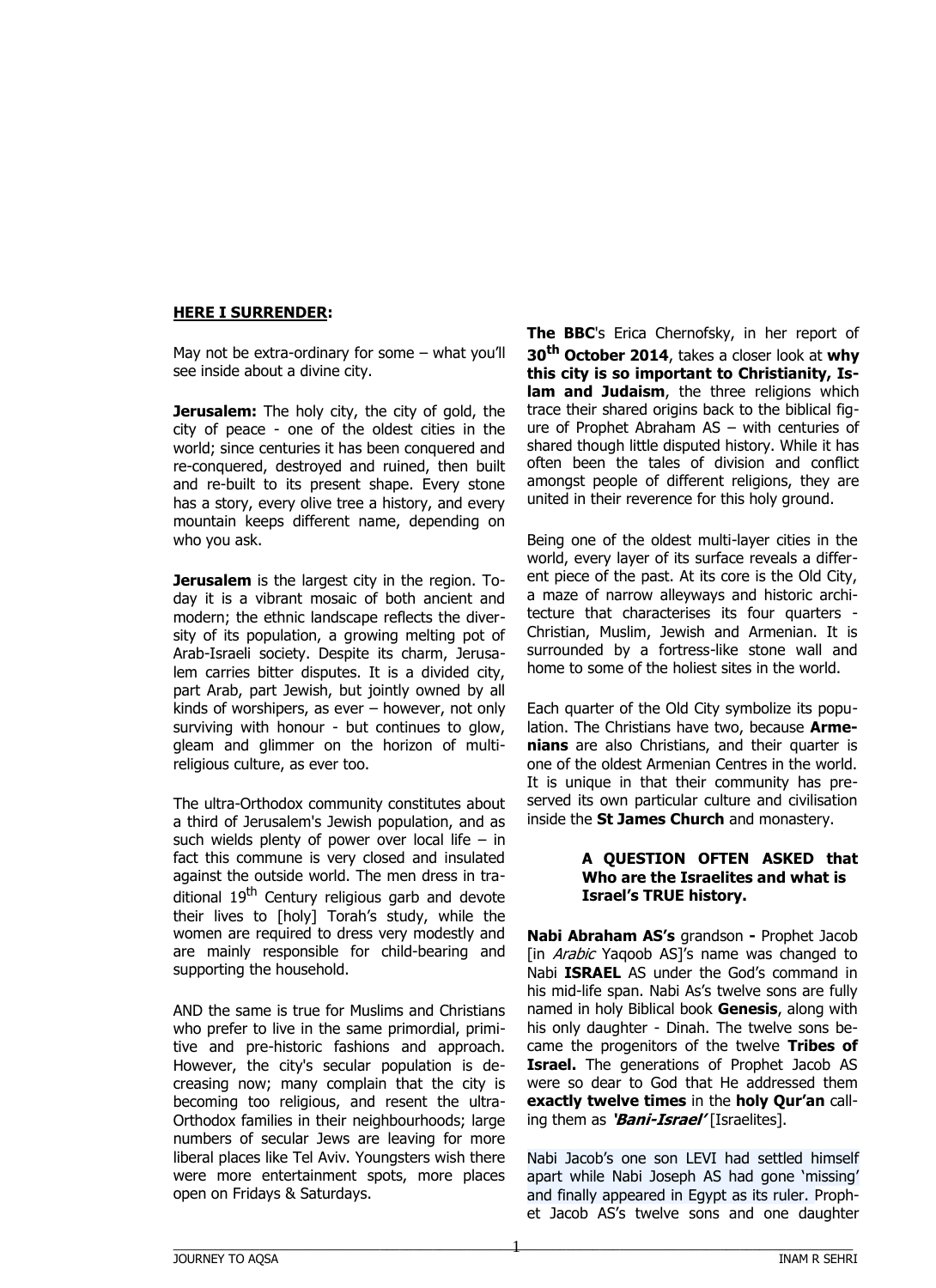were from his two wives, **Leah and Rachel**, and from their maidens Bilhah and Zilpah.

**Nabi Jacob** AS, after a severe drought in Can'an, moved to Egypt with his family while his 'missing' son Nabi Joseph AS was viceroy there.

**After 17 years in Egypt, Nabi Jacob died he had lived for 147 years.** Nabi Joseph carried back Prophet Jacob's remains to the land of Can'an, and gave him a stately burial in the same **Cave of Machpelah** in Hebron [now in Palestine] as were buried Prophet Abraham AS, Sarah, Nabi Isaac AS, Rebecca, and prophet Jacob's first wife, Leah there. The offspring of Nabi Jacob's sons became the tribes of Isra-el following **the Exodus –** thus settled in the lands of Cana'an and Judea making together as ISRAEL of today.

**In ISLAM:** Nabi Jacob AS is recognized in Islam as a prophet and acknowledged as a patriarch of Islam. Muslims believe that he preached the same monotheistic faith as his forefathers Prophets **Abraham AS, Issac AS, Ishmael AS** used to spread. Nabi **Jacob is mentioned 16 times in holy Qur'an.** As Nabi Jacob was on his deathbed, he asked his twelve sons to testify their faith before his soul departed [**Al-Qur'an** 2:132]. Each son testified that they would promise to remain Muslim (in submission to ONE God) until their last day.

Some western religious scholars have tried to target the humanity by adding new explanations in the name of secular researches and voluntarily opted to distract their readers and students of comparative religious studies by attempting to prove that ISLAM is [perhaps] the religion of extremism – totally baseless as

NO GODLY RELIGION PREACHES FANATICISM OR HATRED.

They must know the basic fact that:

#### **'IN ISLAM ALL THE PROPHETS & RUSULS ARE INNOCENT & BLAMELESS – NO EXCEPTION.**

#### **MUSLIMS ARE BOUND TO EXTEND EQUAL RESPECTS TO EACH OF THEM – OTHERWISE ONE CEASES TO BE A TRUE MUSLIM.**

- & this is the message for all my global friends who believe in INTER-FAITH broad-mindedness, tolerance and acceptance.

**A TRIBUTE:** At the end I want to offer heartiest gratitude, appreciation and thankfulness to three noble characters; without their help I could not have taken this project. First name is **SARWAR MUNIR RAO,** the former Director General of PTV, the prime media institution in Pakistan. Mr Rao instigated me to set off on this arduous task and guided me through the elapsed facts of sacred history as to the divine religions.

Secondly, I owe too much to my companion **SA-LIHA RAHIM** who escorted me in this sanctified journey to Jerusalem just to facilitate me despite her own abysmal health.

Thirdly; incessant sweet words and grateful wishes for bro **Saifullah Bukhari** who completed the gigantic task of typing my manuscript in Urdu language and made my journey epic-cumpleasant.

# **Inam R Sehri** STOCKPORT UK 3<sup>rd</sup> May 2019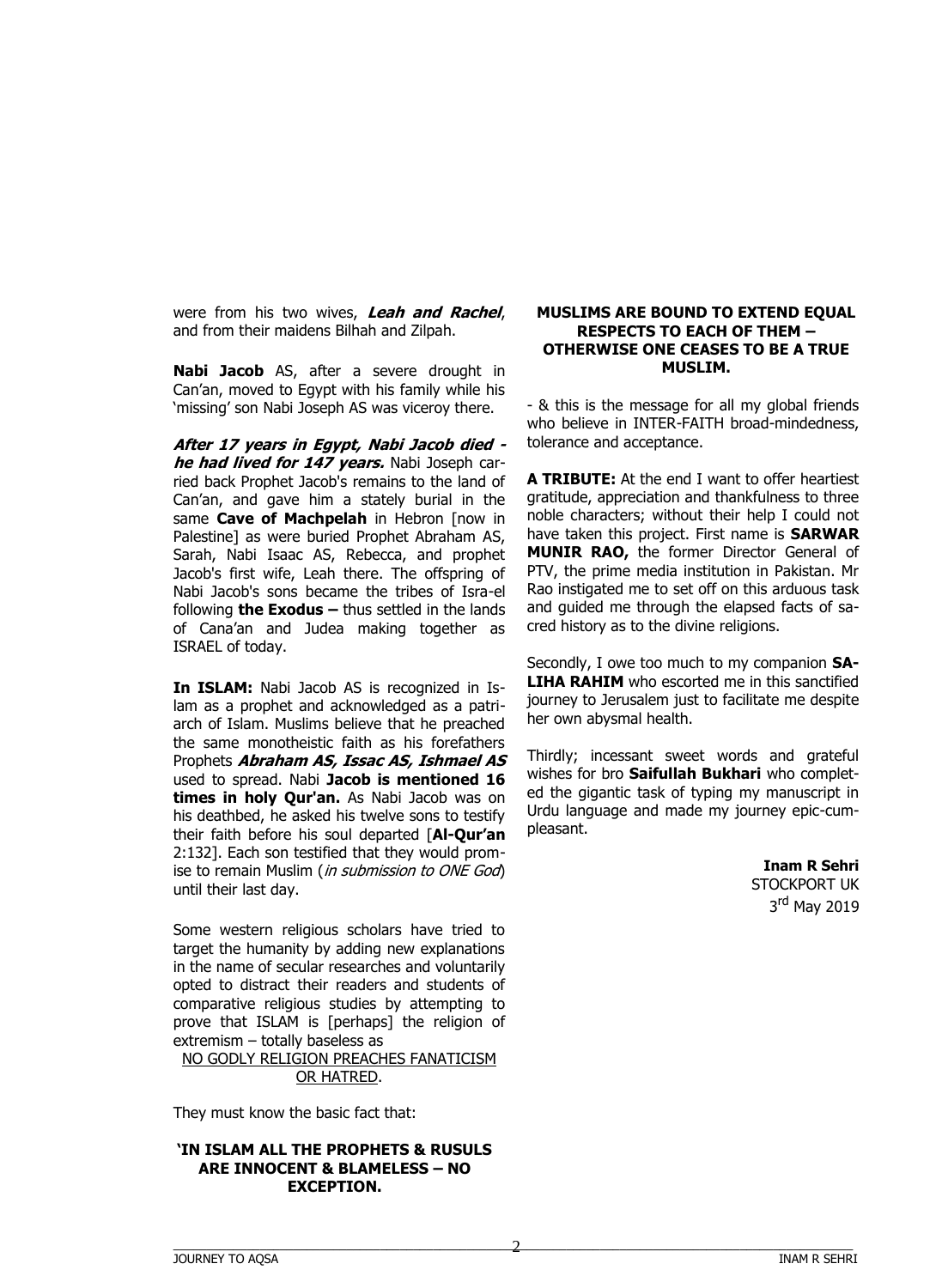# **C O N T E N T S**

- **……… HERE I SURRENDER [3]**
- **1. …BE READY FOR JERUSALEM [5]**
- **2. BRIEF HISTORY OF JERUSALEM [9]**
- **3. OLD CITY – EAST JERUSALEM [12]**
- **4. TEMPLE MOUNT/GOLDEN DOME/ HARAM SHARIF [14]**
- **5. WHAT ELSE AT HARAM PLAZA… [18]**
- **6. OLD-CITY WALL & GATES [24]**
- **7. AL-AQSA MOSQUE [29]**
- **8. THE CITY OF DAVID [33]**
- **9. WESTERN [WAILING] WALL [37]**
- **10. JEWISH TEMPLES LOST – WHY SO [41]**
- **11. HOLY MARY's BIRTHPLACE [45]**
- **12. TOMB OF HOLY MARY [48]**
- **13. BIRTHPLACE OF HOLY JESUS [51]**
- **14. CRUCIFIXION OF HOLY JESUS [54]**
- **15. ST JAMES CATHEDRAL [61]**
- **16. TOMBS OF NABI IBRAHIM, ISHAQ, JACOB AS & WIVES [63]**
- **17. FOOT-PRINT OF HOLY JESUS [68]**
- **18. QAUM-E-LUT PUNISHED HERE - THE DEAD SEA [72]**
- **19. MORE PLACES TO VISIT [75]**

# **IMPORTANT:**

In the whole script **pbuh** and **AS** are being used as abbreviations of **PEACE BE UPON HIM** and **ALAIH US SALAM** respectively.

These abbreviations are the signs & codes of reverence, respect, esteem, high opinion and gratitude due [ONLY] to **Prophets, Rusuls &**  holy Messengers; RA is the abbreviation of **RAZIALLAH O ANHO / ANHA.**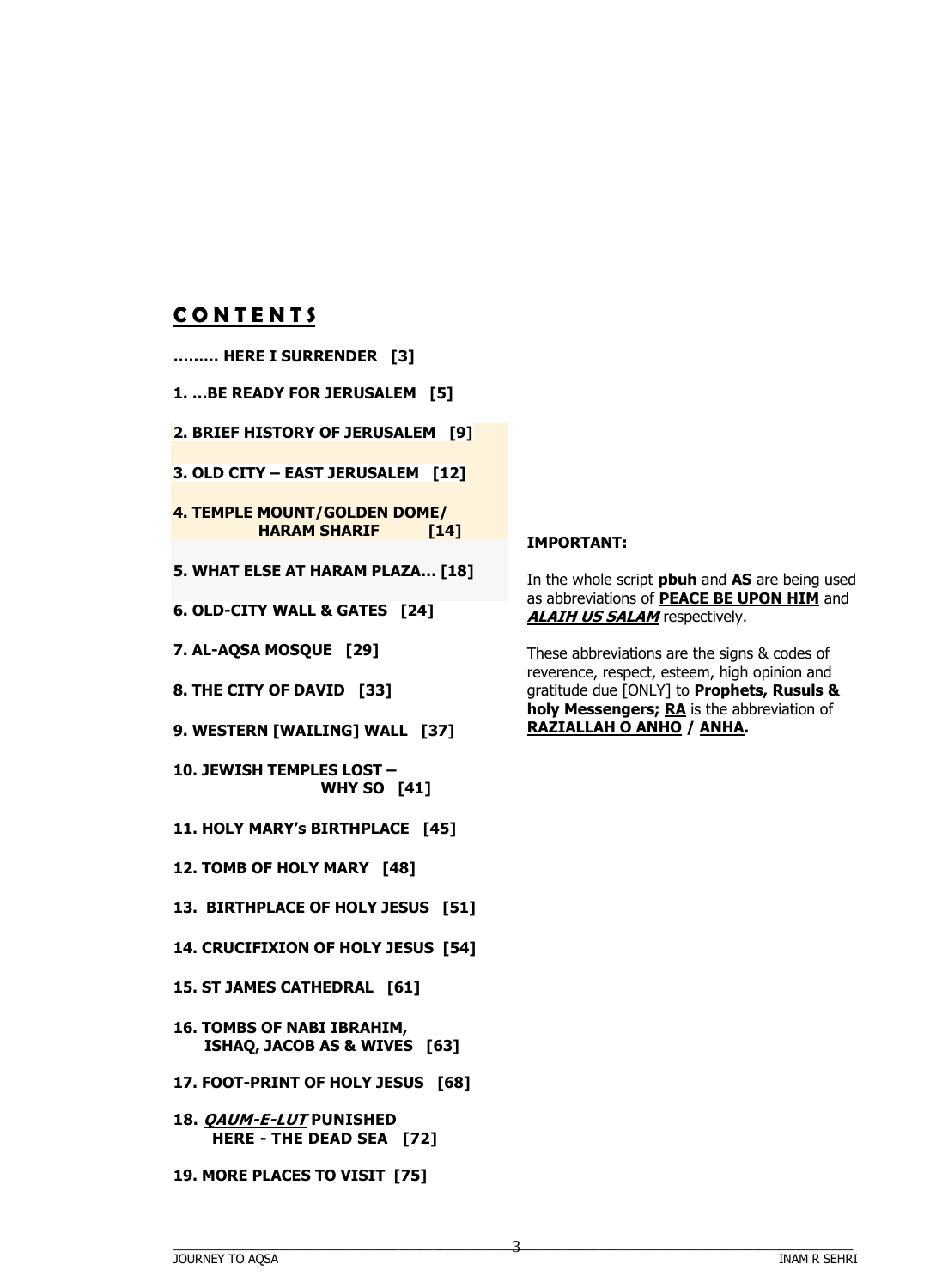# **BE READY FOR JERUSALEM**

**In the name of ALLAH THE ALMIGHTY, the most Gracious, the most Compassionate**

- Holy [& Exalted] is He Who carried His (pious) man by night **from the Holy Mosque (in Makkah) to the farther Mosque (in Jerusalem) - whose surroundings We have blessed - that We might show him some of Our signs.** Indeed He alone is All-Hearing, All-Seeing. [**AL-Qur'an** 17:1]

A reference to the event known as Mi'raj [Ascension] and *Isra'* [Night Journey]. According to the authentic traditions, this event took place about one year before HIJRAH; detailed reports about it are found abundantly in Hadith and Sirah books of Islam.

That FARTHER MOSQUE was the Al-Aqsa in Jerusalem, now the capital of Israel. Where is **Jerusalem** and why it was so dear to the God [ALLAH] and now to all the communities of the world - so old and so sacred that Allah has mentioned it in the latest holy book Qur'an. Why the Prophet Muhammad [pbuh] was taken to **Jerusalem** first and then to the heavens – a question in many inquisitive minds. The reply lies in the above verse itself **– '….that We might show him some of Our signs'.**

#### **KNOW ABOUT JERUSALEM:**

**Jerusalem** is known as the **'land of Prophets'**; its mention is available in all earlier religious books. Travel to Jerusalem is not the exhausting or arduous or demanding camel-back journey it used to be. You can just hop on a plane and come Tel Aviv's Ben Gurion Airport.

World's 79 countries are such that they don't require visa to travel to Israel. Simply get down the airport and follow the queue to get an Entry Pass valid for two months if you are holding

passport of any of those 79 countries - NO VISA REQUIRED; probably all you need to get into Israel is a passport valid for six months at least.

Another saying of the Prophet Muhammad pbuh is: **"Visit it [Al-Aqsa] for prayer - If you cannot go for prayer then send some oil to be used in its lamps; will be as if you've prayed in it".** And there are about forty [40] ahadith in which the holy prophet mentioned about Al-Aqsa mosque or Jerusalem.

**Jerusalem** can justifiably be taken as the oldest living place in continuity, the oldest living culture through developments with time. One can find graves of many prophets and Allah's messengers buried here around and also the ancient religious remains – in layers. A city where monotheist Rasuls were given divine revelations; where holy **Zabur** [the biblical book of **Psalms**] was consecrated to Nabi David [in Arabic: Dau'd] AS. He had laid foundations of the FIRST TEMPLE to worship ONE GOD which was later completed by Nabi Solomon [in Arabic: Suleiman] AS during his reigns.

The holy TORA [*Toraat*] was given to Nabi Moses AS at Mountain TUR in Sinai but Jerusalem is the city where the congregation of the **'TEN COMMANDMENTS'** of Nabi AS were put in practice. About 600 years later, the holy **Injil** [Bible] was blessed on Nabi Isa [Jesus] AS here.

**READY TO GO:** When packing for Jerusalem travel, one must keep in mind what to wear there – it is **NOT a normal Tourist site** to visit. So before you start packing, please read about **modest clothing –** and know its meaning realistically in detail. **Jerusalem** is NOT a place to **show off your body;** clothing matters here much; shorts and sleeveless may not work at most sites.

At most Christian, Muslim and Jewish holy sites, the modesty rules are prominently displayed at the entrances. At the **Western Wall,** the most sacred place for the Jewish, the ambience is bit relaxed - a scarf wrapped around bare shoulders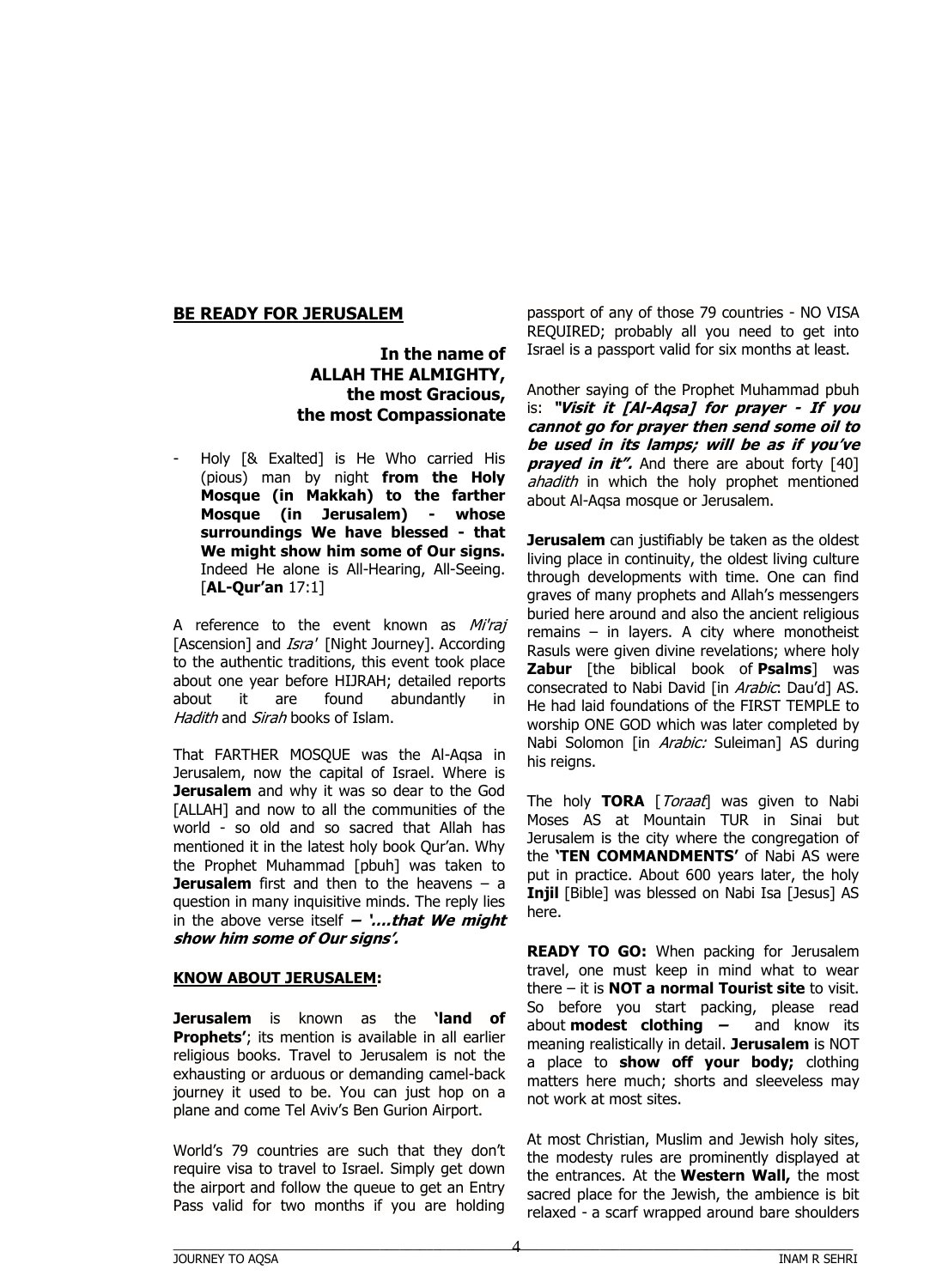would go. If someone refuses to let you into a holy site because of dress-code, don't take it personally. Princess Margaret was once refused entrance to one of the churches on the **Mount of Olives** for showing up in a sleeveless dress.

**Israeli currency** is Shekel [NIS]. In early 2018, the exchange rates were 3.35 NIS per US Dollar and 4.70 NIS per Sterling Pound. Dollar is widely accepted currency everywhere in Jerusalem. Inside Airport there are Currency Counters and also bank Cash Tills for exchange – otherwise Dollars are accepted by the Taxi drivers outside. Money changers are abundantly available in markets of the town and nearly all tourist attractions; however, the rates may vary at places.

The **work week** in Jerusalem depends on your neighbourhood; officially, Israel has a six-day work-week that begins on Sunday and ends on Friday afternoon. Saturday - the **Jewish Sabbath** - is the official day of rest; it begins at Friday evening and ends an hour after nightfall on Saturday. When making out Jerusalem travel plans, the travellers have to take into account that most businesses, most Jewish restaurants and even public transport would be closed from Friday noon until Saturday night.

In Arab neighbourhoods, however, the Muslim day of rest is Friday and shops may or may not be open. And in Christian areas, Sunday is the day off. It is a city where you visit places you normally don't expect elsewhere. A simple rule and a fact too: **Expect the unexpected.** The official languages in Jerusalem are Hebrew and Arabic but almost anyone to whom a traveller runs into will speak some English or Russian [astonishing?]; this is an incredibly international city. The Hebrew language has its own script, written from right to left like Urdu, Arabic and Persian.

**TEL AVIV AIRPORT TO JERUSALEM:** The distance between Ben Gurion Airport of Tel Aviv and Jerusalem city is 54km only. Catching a bus [advised for single travellers only] directly from the main terminal at Ben Gurion Airport to the

Central Bus Station in Jerusalem — and vice versa  $-$  is the most affordable option at just 16 NIS per person. The **Bus# 485** run by **Afikim** conveniently leaves every hour and for 24 hours a day from Sunday-Thursday, but less conveniently runs from 12.30pm afterwards on Fridays – NO SERVICE on Saturdays.

**SHARED TAXI VAN:** If you're arriving at the airport during odd hours or prefer to be dropped off or picked up at your hotel in Jerusalem, you can turn to the shared taxi that leaves from just outside the Arrivals Hall at Ben Gurion airport and will deliver you directly to your destination in Jerusalem. Leaving from the airport, drivers typically wait for the van to be full before setting off – but normally a few minutes to go.

#### On return, **if your flight is on Saturday night or Sunday, then be sure to book your van or taxi 48 hours in advance.**

In any way, after an hour or so after journey on smooth motorway [from Airport], one finds himself in his rest place or hotel where the welcome staff, mainly male, is usually smiling. You can go through the NOTES about Jerusalem  $-$  the city which is equally consecrated for all  $$ the birthplace of many prophets where they started preaching about ONENESS OF GOD – and burial place of several ones.

Here, in this city where you feel the blessings of Allah continuously pouring down since thousands of years – one also hears the horrible haunting voices from the Dead Sea - 30kms away, where Nabi Loot AS's nation in village Sodom were dumped amidst the terrible rains, fire-balls and red pebbles / stones.

If you intend to travel in Jerusalem by bus or tram [in Jerusalem it is called LIGHT TRAIN], you'll need a **Rav-Kav** [a card with a computerised chip on it]. You can buy this on the first bus you get on, or in the Jerusalem Central Bus Station at the ticket windows. The card costs NIS 5; then put NIS 13.50 on the card from the first bus you ride or any TRAM Station plate-form for **all-day ticket**. When you get on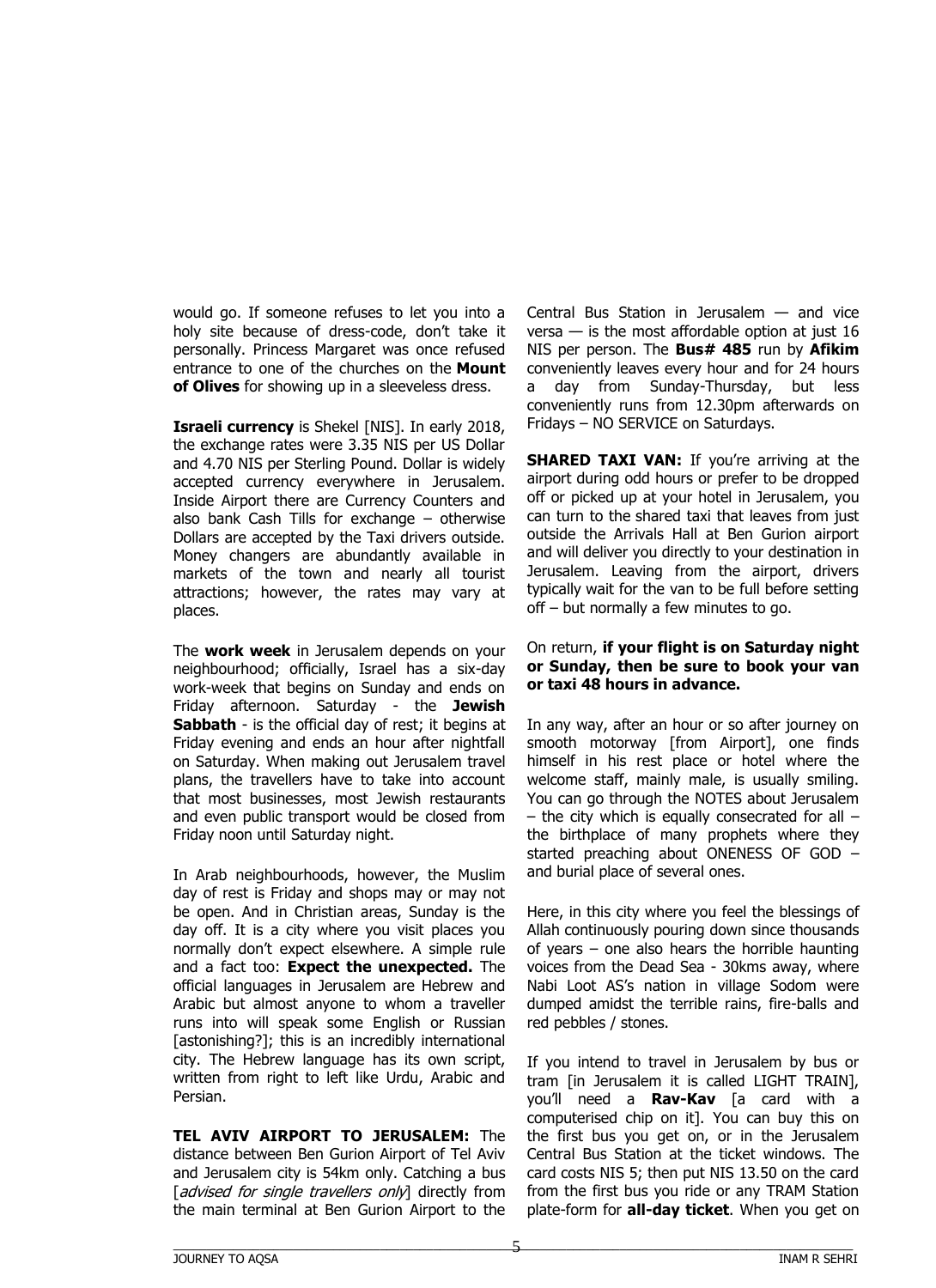a bus or tram, you put your card on the reader machine and it will give a green signal for you.

**Weather of Jerusalem** in the winter is less predictable than in the summer. The wet season starts in November and goes through April. Israel's water supply is dependent on rainfall. Israelis hope, pray and beg the Heavens for winter rains - so the people don't grumble about a rainy day here  $-$  not even little children  $-$  they enjoy it like a school off holiday.

In Israel, it comes so windy when it rains that umbrellas go useless. **November & December** are usually fairly mild; **January and February** are the coldest months of the year. Average temperature in January:12-13C. Israel's famous citrus fruits come in that season  $-$  the desert blooms and the surroundings go green and lush. Surprisingly, **spring** in Jerusalem comes for **2-3 weeks only**, in late March or April.

In Jerusalem, spring is also the time of several major religious holidays, when pilgrims' Jewish and Christian flock to Jerusalem holy sites and so there's the added excitement of that tangible holiday feeling in the air. This means lots of traditional holiday meals and seasonal treats, school holidays, yearly parades and events - not too hot not cold.

The **hotels in Jerusalem** are always busy and go fully occupied the whole year because about 15K tourists land and fly every day; the Ben Gurion Airport goes extremely busy. In hotels here, seldom there is a concept of English breakfast; normally bread slices with Tehina, hummus and tea or coffee without milk. There is little concept of eggs, cheese, jam / honey, yogurt, butter, cereals, juices or similar luxuries.

**Jerusalem** is a costly city for the English or American tourists because meals are high priced than in UK or the States. For European tourists there is no much difference because the most European tourist cities are also much expensive. **Jerusalem food** is a unique fusion of Mediterranean, Middle Eastern, North African

and East-European cuisines. One of the exciting things about Jerusalem travel is the opportunity to experience a wide variety of delicious exotic meals.

In Israel**,** the green produce isn't refrigerated for months – so fruit and vegetables are always fresh and in season. In fact, Jewish green produce is a major export and finds its way into Europe's high-end food stores. Fresh, seasonal produce is a staple of Jerusalem's cuisine, both in veg-fruit salads. Freshly juiced green apples, carrots and almonds make a popular drink available at many refreshment kiosks in Jerusalem.

Jerusalem's food is influenced heavily by Middle Eastern flavour. The city shows up in popular Arabian or Palestinian foods like **shawarma** and the **gyros sandwich**. Seldom one finds **McDONALD or KFC or BURGERKING or CKICKEN-COTTAGE or SUBWAY** in Jerusalem – it was astonishing. The Jews claim that Jerusalem is gaining reputation as a **foodie's paradise.** Although this is a tiny country, almost anything grows here – cooked and served fresh.

The **Shwarma** Sandwich is a classic Arabian cum Jewish food and liked by all. It is normally served in **pita bread** or **Laffa** with vegetables and sauce. **Falafel and Shwarma sandwiches** have got **street food reputation** all over the city; most travellers go to the **Damascus Gate** to enjoy and to have the best taste.

Jerusalem cuisine has a sweet tooth, too. You can find every possible kind of **halva**, a sesameseed based confection, and counters of perennial Jewish / Arabic food; sweet, sticky **Kunafa** or **rugelach;** rose-water infused **malabi** pudding is light or pomegranate juice on every corner.

BUT what about Jewish Community's main meat ingredient – KOSHER. **What is kosher food?**  Travellers see that some Jerusalem restaurants advertise themselves as KOSHER restaurants. Keeping kosher is one of the basic doctrines of Judaism. The Jewish dietary laws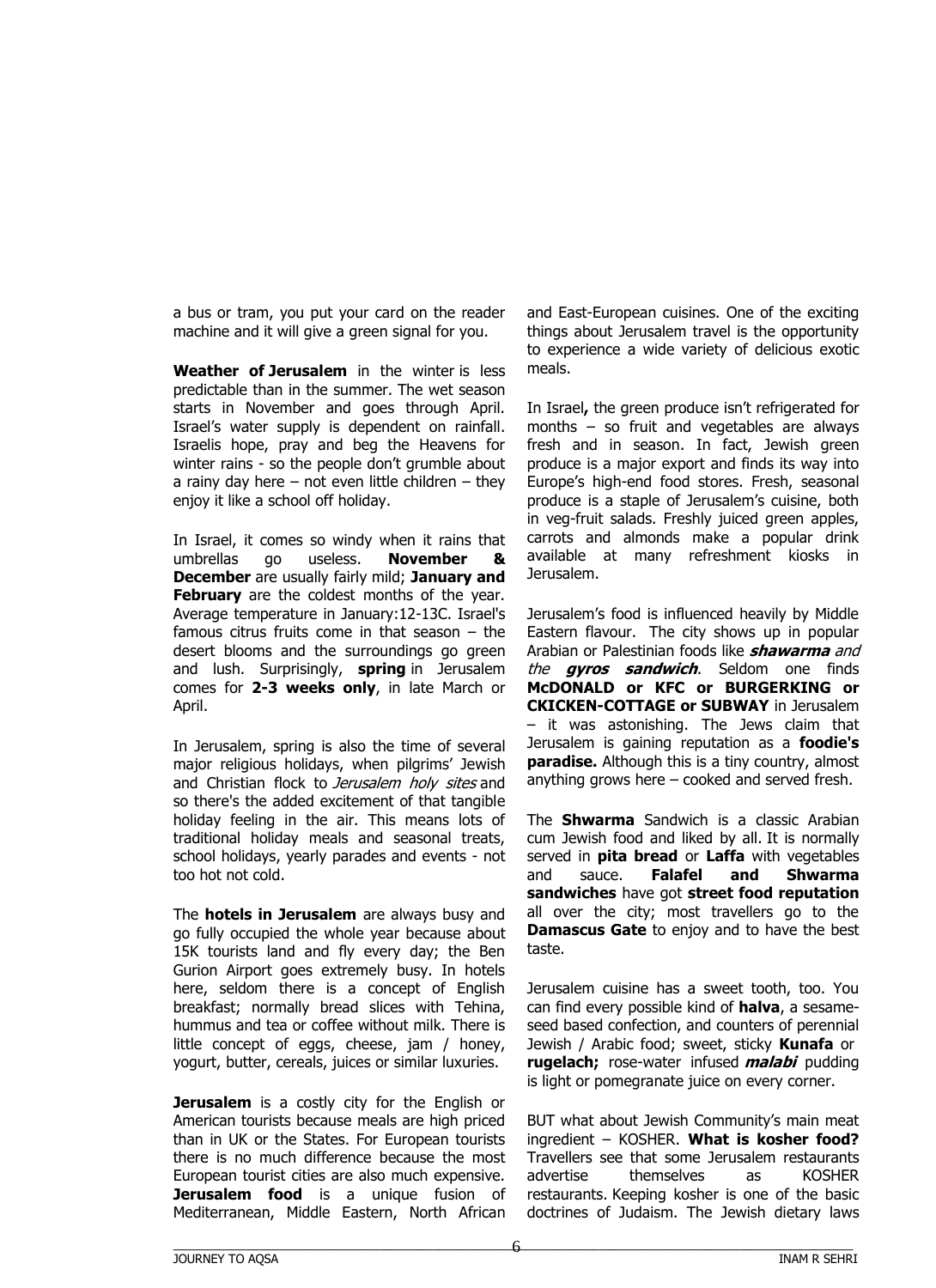are derived from several Torah prohibitions; thus Kosher restaurants serve **ONLY Kosher meat and its dishes - but NOT DAIRY items.**

Travellers in Western Jerusalem have to decide if they feel like having dairy OR meat for dinner. It's also why restaurants in Western Jerusalem are placed in two categories [may also be licensed separately]. Here are some basic rules of what **kosher food** is and what isn't:

- Some animals, like pork, are forbidden for all.
- Animals that are permitted, such as **cows and chicken**, must be slaughtered according to Jewish law.
- Certain parts of permitted animals are forbidden.
- **Meat cannot be cooked or eaten with dairy products.**

In Jerusalem, some **holiday foods** are enjoyed every week, like chicken soup and *matza balls*, traditionally served at the Sabbath [Saturday] evening meal. Some foods are common in other religions too – like 'Sheer-Khurma' of Muslims.

In short, Tourism is one of Israel's major sources of income, with a record 3.6 million tourist arrivals in 2017, yielding a 25 percent growth since 2016 and contributed \$7 billion to the Israeli economy making it an all-time record. Israel offers a plethora of historical and religious sites and beach resorts etc but the most visited city is Jerusalem – with 19% of tourists from the US, followed by Russia, France, Germany, Poland, China, UK & Italy in descending order.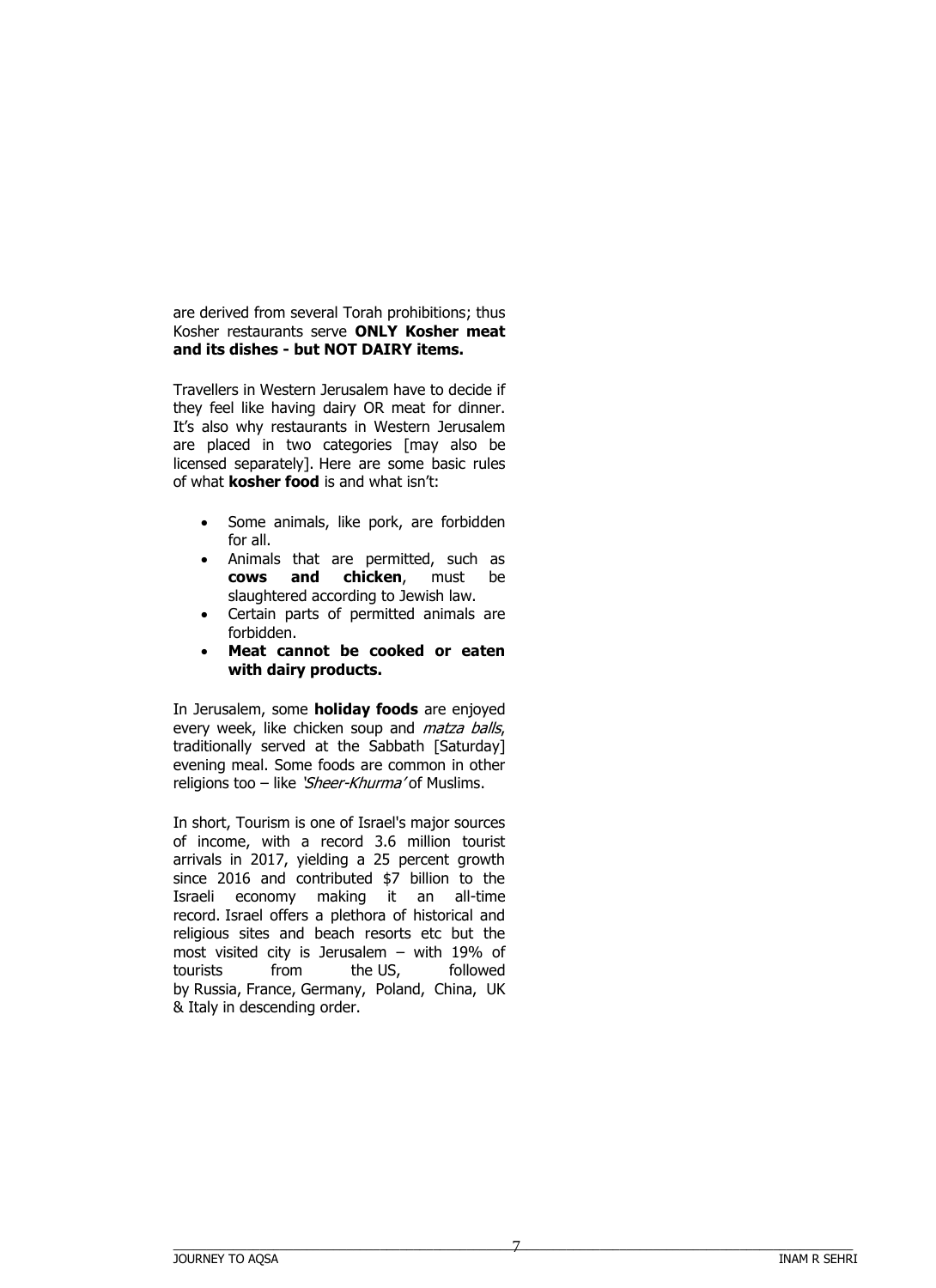# **BRIEF HISTORY OF JERUSALEM**

**Jerusalem**, seat of government and the largest city of ISRAEL, the holy city for the Muslims and Jews, sacred also to the Christians, located in the Judean hills about 32 km from the Jordan River and about 30 km from the Dead Sea. Let us go back into its **history** for a while.

During its long history, Jerusalem has been attacked **52 times**, captured and recaptured **44 times**, besieged **23 times**, and destroyed twice. The oldest part of the city was settled in the 4th millennium BC, making Jerusalem one of the oldest cities in the world.

In ancient religious literature, the name **Shalem** [Salem] refers to Jerusalem [city's old name] is evidenced by **Psalm 76:2** holy **Zabur**; the same is held by **Josephus**, the known interpreter of the Bible. **Shalem** was the Cana'anite god of sunset and the ending day. The **Jewish** traditions hold that the city was founded by the ancestors of Nabi Abraham AS. As per the Hebrew Bible, **Jebusites** [Modern Yevusi, Tiberian] were inhabited in Jerusalem prior to its conquest by King David AS. Then this place was called the **City of David** after Jebusites were defeated. **Nabi** started here building the **First Temple** on the **Mount Moriah** where, as per Hebrew Bible, **Prophet Isaac's** sacrifice was offered.

As per Hebrew biblical literature: In c.**1005 BC -** Nabi David AS is appointed King; in c.**970 BC -** Nabi Solomon AS is appointed King; in **931 BC**  his son Rehoboam takes throne; could not keep the Kingdom united – even though the reign continued for 254 years. In **722 BC -** the Assyrians captured the whole Israel; in **597 BC -** Jerusalem is captured by Babylonians and the Temple-I was destroyed. About 70 years after, Temple-II was again built at the same place. In **444 BC -** walls of Jerusalem were rebuilt by Nehemiah, another Israelite ruler.

In **398 BC -** the 39 books of the **'Old Testament'** completed. Then there is **"400 years of silence"** between Malachi's Old Testament and Matthew's New Testament.

In **64 AD -** Rome got burnt and its ruler Nero blamed the Jews and new Christians both. In **70 AD -** The Temple [II] and the city of Jerusalem were destroyed as prophesied by Jesus [**Matt** 24] – and severe persecution of Jews and Christians started which continued till year **81 AD.**

Holy Jesus preached and healed the people in Jerusalem, held the **Last Supper** in an **'upper room'** [called the **Cenacle**] there the night before he was arrested from **Gethsemane**  nearby. The six parts to Jesus' trial  $-$  three stages in a religious court and three stages before a Roman court —were all held in Jerusalem. His crucifixion at **Golgotha,** his burial nearby [the **Church of the Holy Sepulchre]**; his resurrection and ascension and prophecy to return all are said to have occurred here in this city.

Thus, **Jerusalem** was an early centre of Christianity, too with a continuous Christian presence there since. From the mid-4th century AD to the Islamic conquest in year 638 AD, the Roman province of Palestine [then a part of Syria] was a Christian nation with Jerusalem its principal city.

Jerusalem ideologically became holy to Muslims, though unseen till then when **Al-Aqsa**'s mention appeared in Chapter **Al-Isra** of the holy **Qur'an**   $[17:1]$  and its surroundings were addressed in the Qur'an as **'the holy land'**. In this sacred event, the Archangel Gabriel AS, took the prophet Muhammad pbuh from the ROCK [now] under the **[Golden] Dome of the Rock.**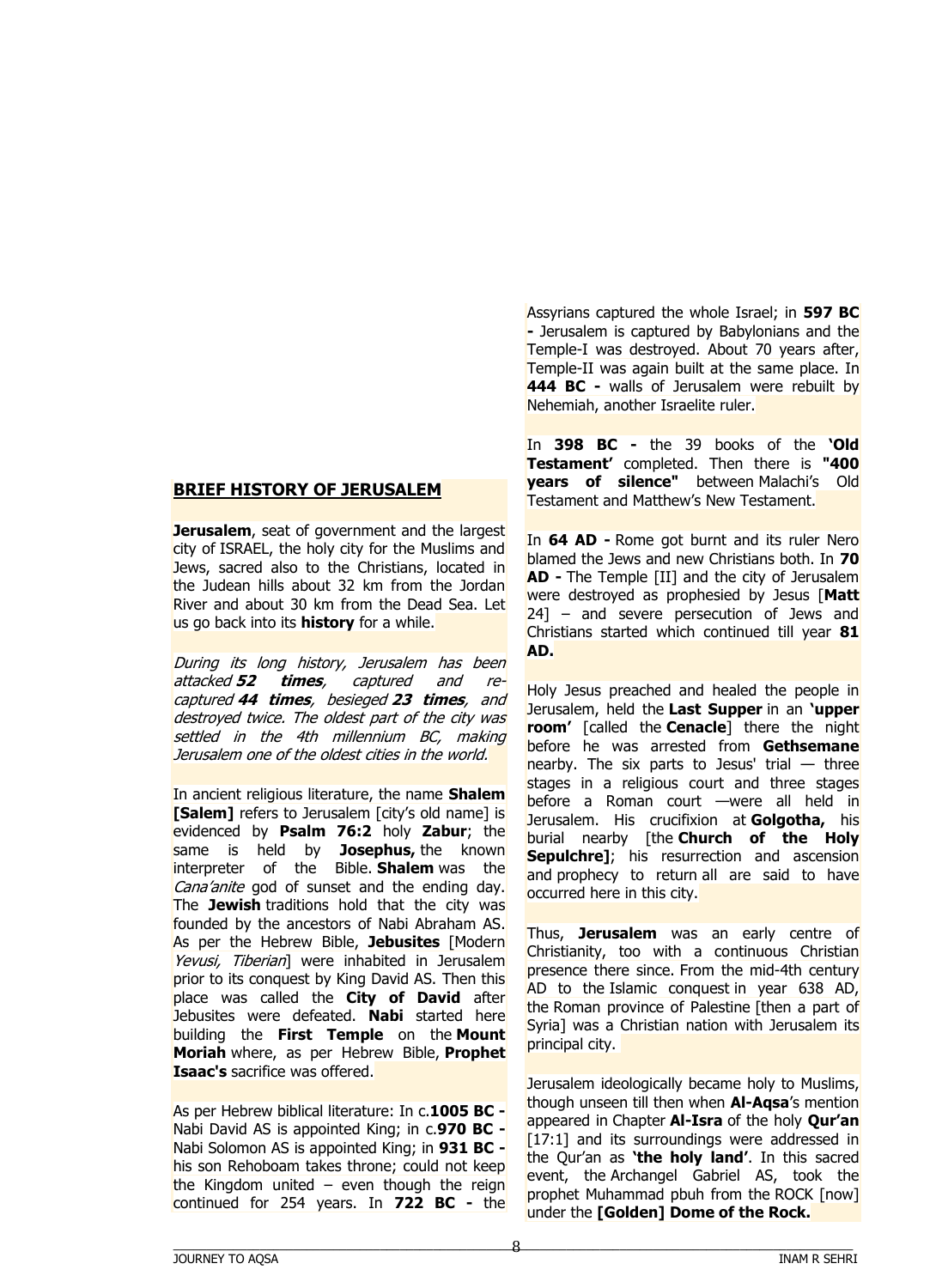Initially the Muslims used to pray towards Jerusalem - the city remained the **qibla for 17 months after Ascension;** the same was switched to Ka'aba later on; **Al-Qur'an** 2:144– 150 is referred.

Jerusalem was taken over by Muslims under command of the 2nd **Caliph Umar RA in 638 AD**; but Christians were allowed to continue living in the city and practicing their faith. Then the Byzantine Empire of Jerusalem surrendered the city along with Syria. **The city remained under Islamic control for the next 461 years.** During that time it was part of the Rashidun, Umayyad, Abbasid, and Fatimid Caliphates.

**Jerusalem: A City of Great Spiritual Diversity; A City of Great Conflict — but still** considered the most holy place in the world. In fact, all 3 monotheistic religions of the world have ties to it: Judaism, Islam, and Christianity. It's hard to separate the sacred and the mundane here.

**'Jerusalem is an onion'** the Western travellers keep the opinion - **there is no better way to describe this Holy City.** True; it is a product of layers – layers of history, culture, people and religion, each of them contributing to make it immaculately complex city that it is today. **Jerusalem is not ONE city but many;** has been so for thousands of years. There is a Jerusalem for everyone. From Christian pilgrims to Muslims and to Orthodox Jews from all over the world – **you'll find your Jerusalem, you just need to peel the layers, and find your own choice -** continuously inhabited like this millenniums. It is the place where spirituality comes alive  $-$  and fascinating too.

**Jerusalem** is as sacred for the Jews as Makkah for the Muslims. The **Amidah** [Jews' prayers] is always read facing Jerusalem, as the patriarch Prophet Jacob AS proclaimed, **"And this [place] is the gateway to Heaven, where prayers ascend"**. The **Talmud** records the Baraita on this topic:

"A blind [Jew] or one who cannot orient himself, directs his heart towards Heaven, as it is said: **They shall pray to the Lord**. One who stands in the Diaspora should face the Land of Israel; one who stands in the Land of Israel should face Jerusalem; one who stands in Jerusalem should face the Temple. ... One who stands in the Temple should face the **Holy of Holies**. ... One who stands in the Holy of Holies should face **the Ark**. ... It is therefore found that the entire nation of Israel directs their prayers toward a single location."

In nut shell, **to the Jewish people it is the City of David and the Western Wall.** So do the Muslims all over the world; in mosques, in their homes, in Makkah, in Madina – and so they do while in journeys, un-known places; direct all their prayers towards **Haram e Ka'aba** in Makkah [Saudi Arabia]. Even if the Muslims are in Jerusalem, they pray facing the Makkah  $$ their eternal holy city.

In 1099 AD, the city was captured by the Western Christian army of the First Crusade claiming they wanted to keep Jerusalem in God's name. Many men fought and died for this spiritual cause; many were not as honest; kings and nobles actually hoped to acquire new fortunes through this aspiration & betrayal.

This Christian Kingdom of Crusaders lasted for 90 years only, during which time **Dome of the Rock** was converted to a Christian shrine, named **Temple of the Lord** and during the same era the **Church of the Holy Sepulchre** was rebuilt. In **1187 AD,** the land and the government were recaptured by the Arab Muslims, led by **Saladin;** he summoned the Jews back and permitted them to resettle in the city. In **1229 AD**, by treaty with Egypt, Jerusalem came into the hands of Frederick II of Germany.

The current walls of the Old City were built in **1535–42 AD by the Ottoman Turkish Sultan Suleiman-I the Magnificent –** the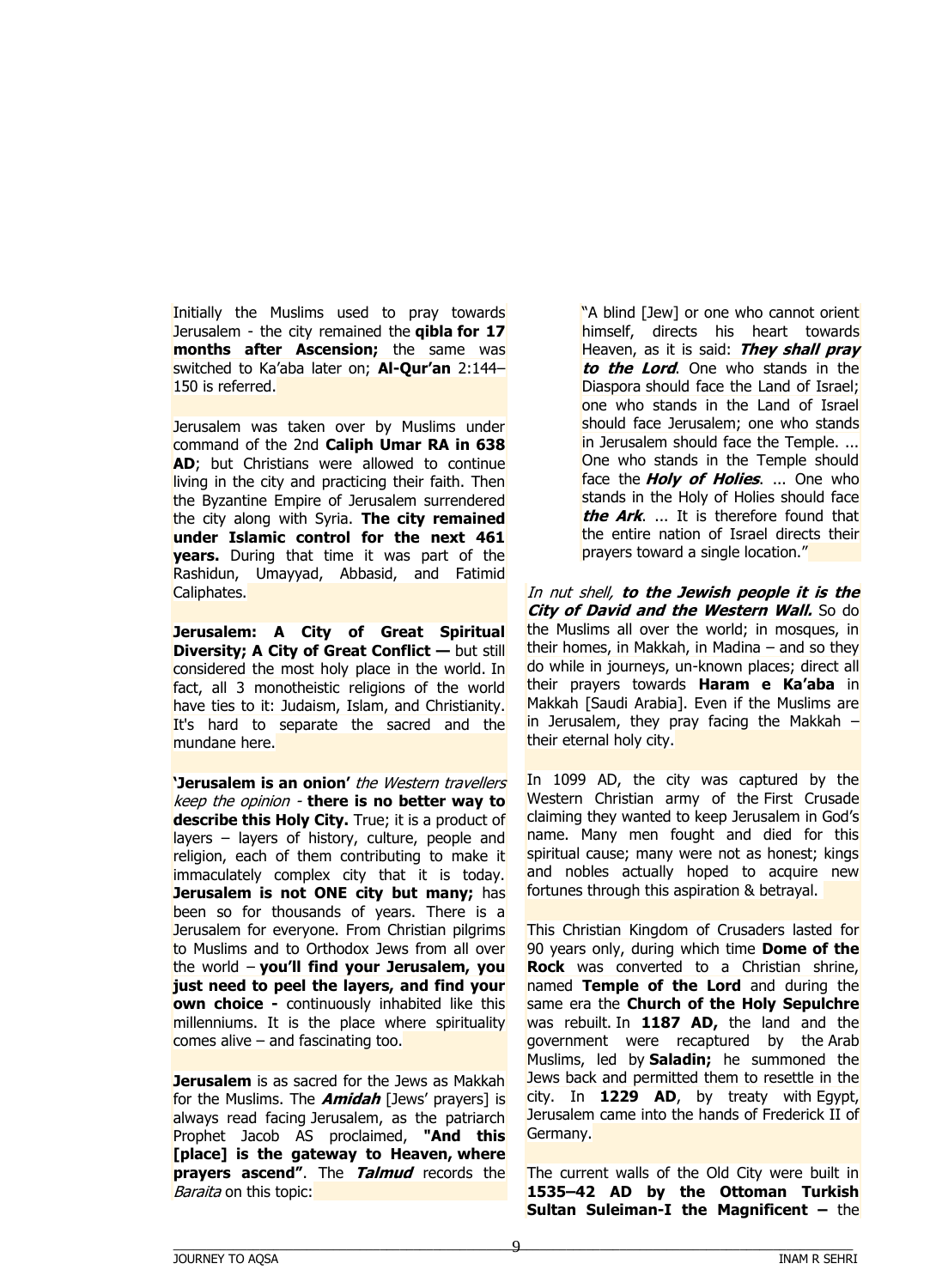details are given in next pages. **In 1947,** the UN created a partition plan which designated the city of Jerusalem as a partitioned and UN controlled settlement and it was put in practice in May 1948. Jordan retained the eastern half of the city including most of the important religious sites but the same was re-claimed by Israel in 1967 during the Six Day War; the **Haram** plaza was allowed to remain with Muslim Waqf though all political, security and financial controls vested in the hands of Israeli government.

Till mid 2009, on the event of Pope Benedict's visit to Israel, the number of Christians living in Jerusalem shrunk to nearly **14,600**, down from **31,000** at the end of the British Mandate of 1923, also known as the **Palestine Mandate**  $-$  only 2% of the city's population, and far fewer than the 20% it constituted in 1946.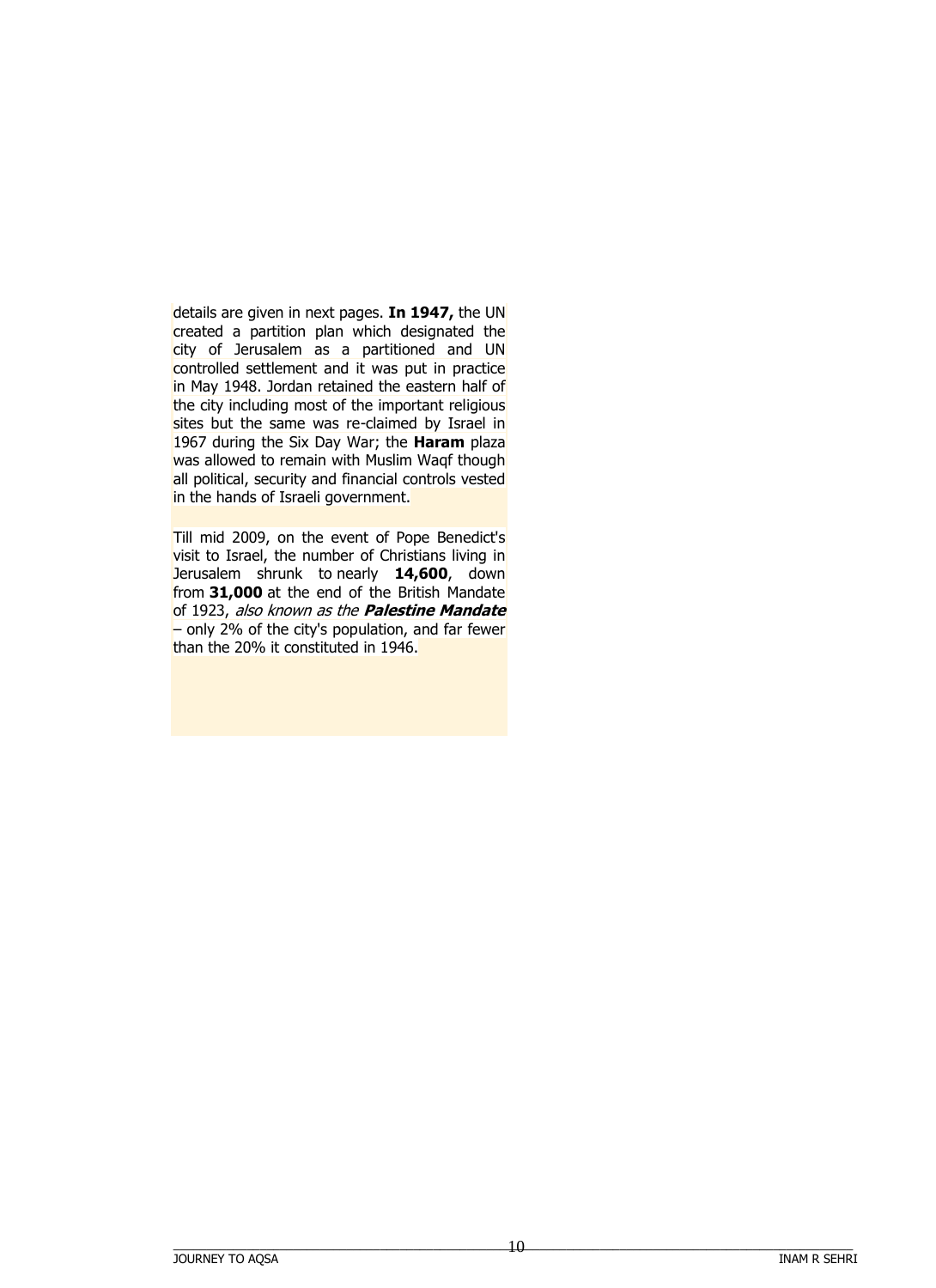# **OLD CITY – EAST JERUSALEM:**

Jerusalem is plainly divided in two parts; East Jerusalem and the Western City; the areas and zones inhabited by the Palestinian and Israeli populations respectively. Within the East Jerusalem, there is a walled Old City. On this little piece of the earth, countless historical events took place within its small boundary ... religiously, politically, and emotionally.

The walled **Old City is the heart of Jerusalem**, the place where most religious sites are located. Despite its miniature size [c.1 sq km]  $-$  220 acres] in comparison with the whole Jerusalem [125.1 sq kms], it packs in a huge heritage of history and culture**.** Up until the 19th century, all of Jerusalem resided within the walls of the Old City. Thousands of souls, for thousands of years lived and died there.

Every stone of the Old Jerusalem has some thing to offer to its guests ...the beauty of this place is that it can make you happy, sad, angry or just leave you feeling confused or astonished with too many facts. It's a thrill to walk on some of the ancient and original streets from the Prophet Abraham's time then travelling through Roman and Muslim ruling eras; go pass the crowded markets, looking at ancient synagogues, chapels and mosques that commemorate different phases of Allah's holy messengers [Nabi & Rusools], Romans' passion for holy Jesus and glories added by noble Muslim rulers in sequence.

Jerusalem is national & religious symbol for both Palestinians and Israelis; the Palestinian neighbourhoods serve as the Palestinian capital and the Israeli region as the Israeli capital  $-$  but practically the whole Jerusalem in under political and administrative control of Israel since 1967.

After 1948's settlement of Israel, there was no Jew living in the Old City and even till 1967 there was not a single Jew in Eastern part. As of 2007 the total population in the Old City was 36,965; of which 27,500 were Muslims; 5,681 Christians; 790 Armenians; and 3,089 Jews. Now there is mixed population - the Jewish count was almost 4500 in 2013.

The Old City of Jerusalem is divided in four quarters. North of Jaffa Gate you'll find the **Christian Quarter,** including the **Church of the Holy Sepulchre**, then moving clockwise you'll encounter the **Muslim Quarter with Golden Dome** and **Aqsa Mosque**, full of shops, little restaurants and sights like the Ecce Homo Basilica [Church of Sisters of Zion], then the **Jewish Quarter** with the **Western Wall**, and finally the **Armenian Quarter**, south of Jaffa Gate, with the Citadel [location of **a stunning sound and light show]**, Cathedral of St James etc.

The main points of entry to the Old City are **Jaffa Gate**, located nearest to the Western part of the City; **Dung Gate**, the closest place to access the Western Wall and the ONLY way to visit Haram Sharif by the NON-MUSLIMS; **Damascus Gate,** to visit Haram Sharif through busy bazaars and **Lions Gate** to see St Ann's Church and Haram Sharif. In 1980-81, the whole Old City was listed as a **UNESCO World Heritage Site -** due to its divinity and mystery.

Judaism, Christianity, and Islam - similarities and differences are there but all the three religions believe in ONE GOD. Scripts of the **Talmud** [oral and traditional commentary in Hebrew religions], Bible - Old Testament and New one, holy Qur'an direct revelation from God and Prophet Muhammad pbuh's deeds and sayings, all are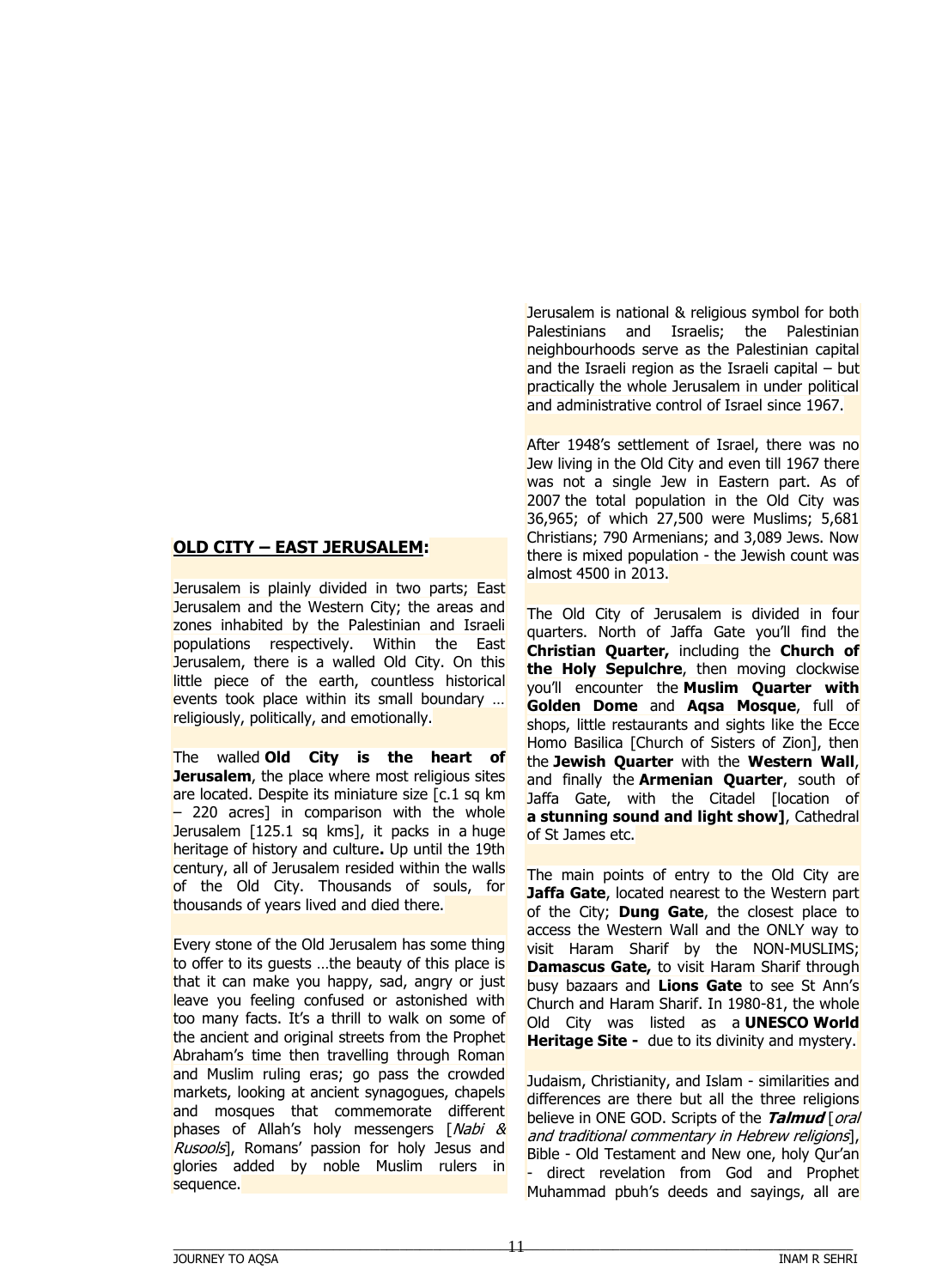equally respected here. Holy City of Jerusalem is for all.

**The new & young generation of Jewish planners** has coined a term – HOLY BASIN means **removal of the old city walls after unification of the city –** but the successive governments have been staying the proposal as Israel's whole tourism industry could be knocked down. Also there may start an endless conflict amongst various religious factions. According to the Research Institute of Jerusalem, in 2003, 35,400 residents lived in the Old City, and in the entire proposed Holy Basin around 40,000. 73% of the residents in the old city were Muslims, 18% Christians, and 9% were Jews. In 2013, out of 6,000 families who lived in the Old City, 68% were Muslim, 24% Christian & 8% Jewish.

**East Jerusalem** is also the location of the first campus of Hebrew University near Mount Olives & Al-Toor of Muslim dominated areas. The university area and the military base near it were always under Israeli control, even prior to 1967 thus a high level of coexistence is seen here even there is un-rest in rest of the country.

In the **Haram Sharif** areas, Israel has given functional sovereignty to the **Muslim Waqf** but with no funds for its maintenance or up-keep on the pre-text that it has been surrendered to the Waqf. However, Israel is retaining sole sovereignty over the lower Western Wall where the up-keep is being done in a well deserved manner and nicely.

As per **BBC Documentary** dated **21st October 2013**, during 2013's local elections, the Religious Composition of **Jerusalem** was: Jews [502,830]; Muslims [288,170]; Christians [14,820]; others [9,390] and Druze [90]. Ref the **Jewish Virtual Library:** in May 2017, **Israel**'s **population** stood at 8,680,000 - a 10-fold increase to the figures in 1948; AND out of 14.3m Jewish people in the world, 43% had migrated to Israel.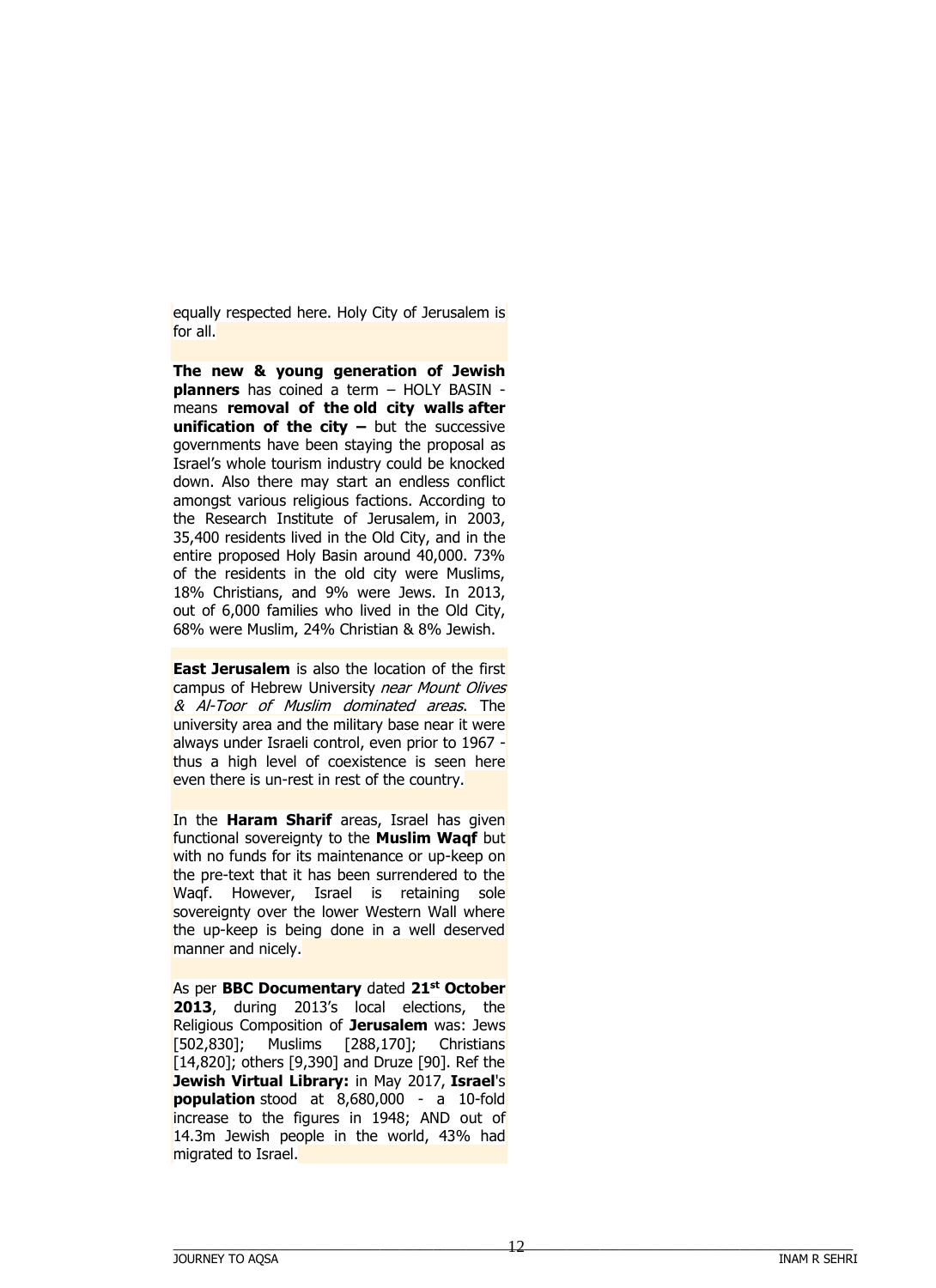# **BAIT UL MAQDAS**

#### **TEMPLE MOUNT HARAM SHARIF GOLDEN DOME:**

The people from around the world come to Jerusalem to see the **Temple Mount**; Muslims call it the **Haram Sharif.** Travellers' first day engagements surround this holy place for which they travel from their far flung hometowns. After dumping their travel-bags in their hotel rooms, if it is daytime, the explorers and holiday-makers both, rush towards the Old City to see the Golden Dome first.

Muslims can enter the **Haram Sharif** [Temple Mount] complex through any of the Old City gates; preferably they make choice of gate near their staying lodge. The people staying in East Jerusalem use **Herods Gate** or **Damascus Gate;** the travellers staying in the main city normally enter through **Dung Gate or Jaffa Gate;** the people staying in the northern Jerusalem prefer to use **Lions Gate** but feel equally convenient while passing through busy **Damascus Gate.**

If making entrance through Dung Gate, the travellers follow a queue for going to the Haram Sharif [Temple Mount] which will take them through a hanging wooden passage after security checks. The other queue leads towards

the Western Wall [*Deewar e Girya*] where the Jewish visitors pray.

Muslims do pray on the **Haram Sharif**, but Christians and Jews may only **visit the site** as tourists. They are forbidden from singing, praying, or making any kind of *religious* displays'. All tourists can enter regardless of their age or gender and for Non-Muslims, the **Visiting Hours** are from **Sunday to Thursday:** [in **Winter**] 0730 hours till 1030 hrs & 1230 hrs till 1330 hrs [In **Summer** it is +1 hour]. The **Haram Sharif [Temple Mount]** is closed to Non-Muslim visitors on Fridays because Palestinian Muslims along with their families from all the cities around come there for prayer – leaving no space for tourists to walk around. Similarly on Saturdays, the visit to Western Wall is normally discouraged to all except Jews.

In order to enter **Haram Sharif**, both men and women need to be dressed modestly. No religious articles like prayer book or tablet are allowed – and visitors are frequently asked to show their passports at so many places. On the Haram Sharif plaza, the most significant attraction is the **Golden Dome**; in historical literature called **Dome of the Rock [Qubbat El-Sakhrah** in Arabic]. **Ibn e Batuta,** the famous travel writer, narrated in  $14<sup>th</sup>$  century that:

> "**Dome of the Rock** is a building of extraordinary beauty, solidity, elegance, and singularity of shape."

#### **DOME OF THE ROCK**

Also known and seen as **GOLDEN DOME**; the magnificent, splendid and glorious, is the landmark of this ancient city. In all literary descriptions - it is called the DOME OF THE ROCK. Referring to SACREDSITES.COM; "..... following a brief period of Persian rule, Jerusalem was taken over by the Muslim Caliph Umar [RA]; he cleansed the Temple Mount, built a small mosque and dedicated the site to Muslim worship…..The site chosen was the same very rock where previously had stood the Jupiter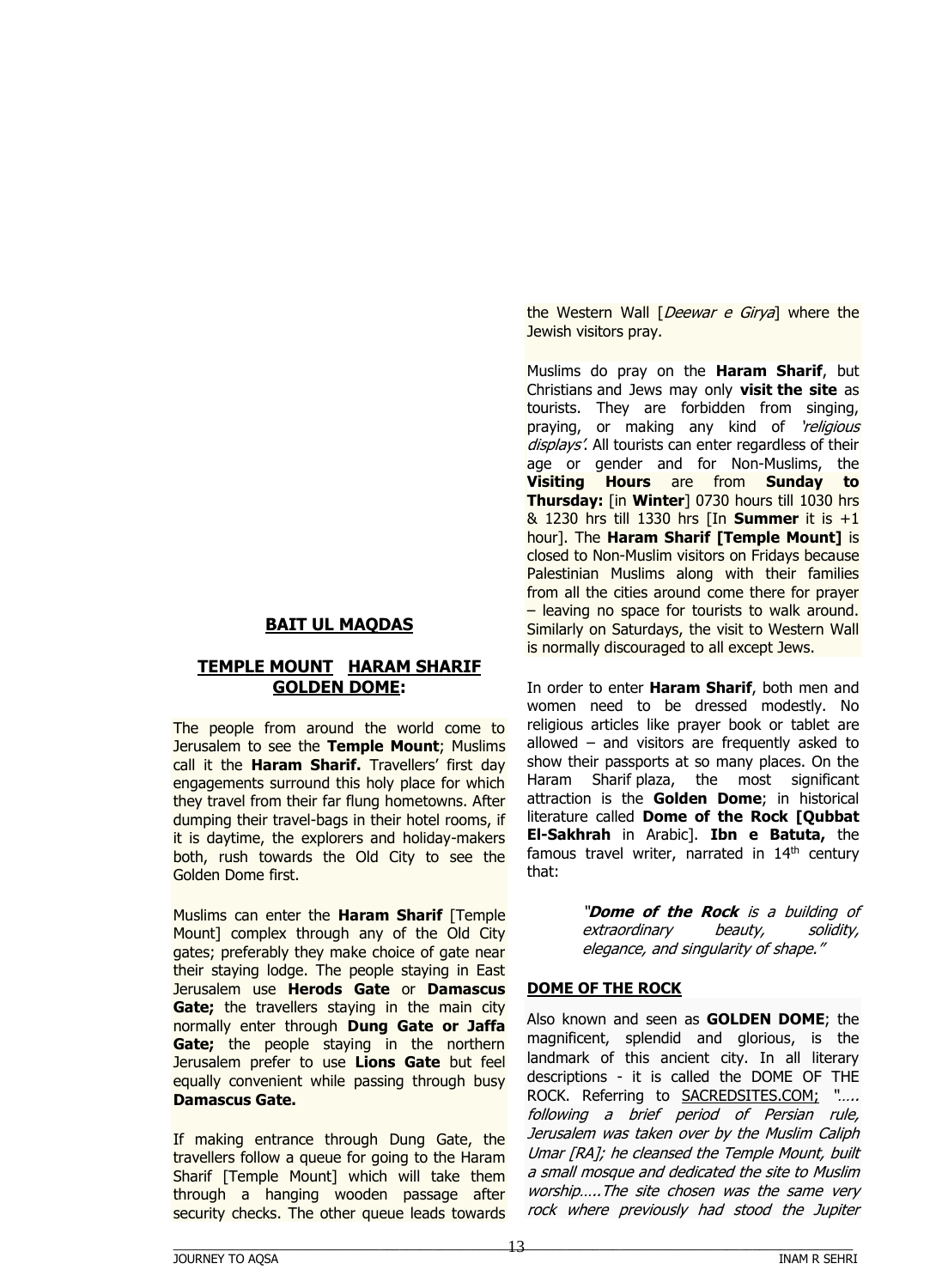## temple of the Romans and before that, the two temples of the Jews."

At this blessed site, the 9th [Ummayad] Caliph, Abd al-Malik, built the great Dome of the Rock between 691-92 AD. The dome is 20 meters high, 10 meters in diameter, and its supporting structure, made of lead, was covered in pure gold. The sacred foundation stone is encircled by sixteen arches that formerly came from different churches in Jerusalem, which were destroyed during the Persian occupation of the city in 614 AD. Writing of the sublimely beautiful structure with its heavenly dome, its columns of rare marble and its brilliant mosaics, the British authority on Muslim architecture, KAC Creswell, once exclaimed:

"Under a scheme whereby the size of every part is related to every other part in some definite proportion, the building instead of being a collection of odd notes becomes a harmonious chord in stones, a sort of living crystal…..Some of the ratios involved are fundamental in time and space, they go right down to the very basis of our nature, and of the physical universe in which we live and move."

Till year 969 AD, the Jews and Christians were allowed to freely visit the Holy City and the Golden Temple. This era of peaceful coexistence ended in that year when control of the city passed to the Fatimid caliphs of Egypt. In 1071 AD the Seljuk Turks defeated the Byzantines, displaced the Egyptians and closed the ages-old pilgrimage routes. The prohibition of Christian pilgrimage angered Western Europe and became a contributing cause of the Crusades, a series of invasions that culminated in the capture of Jerusalem in 1099 AD and the Christian Kingdom lasted almost 90 years till Saladin's take over in 1187 AD. The Jews, who were exiled by the Crusaders, were called back by Saladin and allowed them to settle in Jerusalem.

**Jerusalem**, in fact the whole Old City, remained charged since thirty centuries with holiness, devotion and spiritual love; the control of the city shifted frequently between the religions of Judaism, Christianity and Islam. The Moriah ROCK was first a Jebusite place of worship, then the site of the Jewish Temples, next the sanctuary of the Roman god Jupiter, later capped by the Muslim's Dome of the Rock, taken over by the Christians again [for 90 years], and still later a Muslim shrine again. Some are fortunate enough to be inside the Golden Dome, it's awfully moving, regardless of one's faith.

The holy **Golden Dome** is situated on a hill [Mount Moriah], the highest elevation in Jerusalem's proximity. History tells that Jews had also participated in the construction of the **Haram,** laying the groundwork for both the Al-Aqsa and El-Sakhrah mosques – making Jerusalem the third-holiest city, after Makkah and Medina.

The Rock, as you see it today [in 2018] is enclosed by two aisles that circle the holy rock itself and an octagonal wall surrounding it. The central row of sixteen pillars [four piers and twelve columns] supporting a rounded drum that transitions into the two-layered dome. The columns are clad in marble and are adorned with exceptional mosaics. The ethereal interior atmosphere is a result of light that pours in from grilled marble windows in exterior walls.

The **Golden Dome** also contains 240 meters long inscription comprising of verses from the holy Qur'an – in an architectural context; the Bismillah and the Kalma e shahada are repeatedly included in it. Many of the 45,000 blue and gold exterior tiles were installed under Turk Caliph Suleiman the Magnificent.

Four doors, clad with copper by Qaitbay,  $18<sup>th</sup>$ Mamluk Sultan of Egypt [1468-96 AD], lead into the interior and in the centre lies the **Holy Rock**. Just less than 18m long by 13.25m across, it is surrounded by a grille installed by the Crusaders in the  $12<sup>th</sup>$  century to prevent relic collectors from breaking off pieces of the ROCK. Underneath is a cave, called as **Bir el-Arwah [Well of Souls]**, where it is believed that the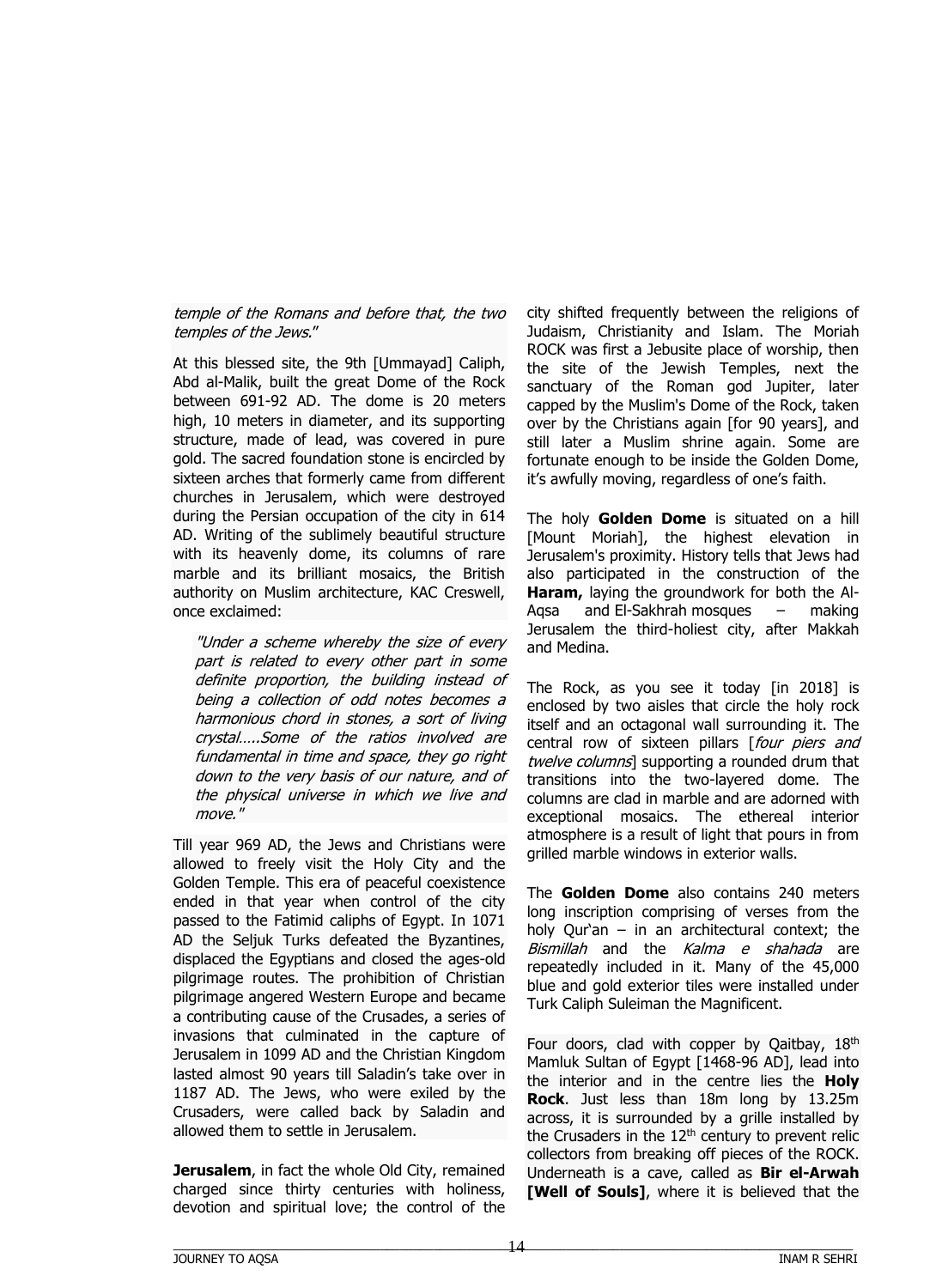souls of the nobles and spirits often come, gather and pray.

Till today, it's a holy place in Islam for being the spot from which Nabi Muhammad pbuh ascended to heaven with the angel Gabriel on his Holy Night Journey, in which he met past prophets including Nabi Moses AS and Nabi Jesus AS. The holy Qur'an also speaks reverently of the prophets of Judaism and Christianity, so it is equally sacred for all.

The **Golden Dome** was built originally **in 692 AD; collapsed in 1015 AD and rebuilt in**  1022-23 AD. The most recent restoration of the site was carried out in 1998 by Jordan's King Hussein II, who helped the shrine with funding of 80 kilograms of gold required to coat the dome.

One of the reasons why the sanctuary remained intact through the centuries, withstanding earthquakes that destroyed many nearby structures, is its octagonal shape. In short, the Golden Dome is the magnificent structure standing as a symbol of God's glory for 1300 years. It is the place where **THE FOUNDATION STONE –** [Biblical name of the **ROCK]** is located under the octagonal Dome**.** As per Jewish belief, it was the location of the **Holy of Holies** [explained in later pages] in the Jewish Temple.

The **Golden Dome** and the ROCK remained the holiest site in Judaism throughout its history. Jews also identify this ROCK as place of the **Binding of Isaac** with an **Altar** [a table-like structure on which religious sacrifices used to be done]. As per Judaism & Christianity, Nabi Abraham AS fulfilled God's test to see if he would be willing to sacrifice his son. Nabi Issac AS was thirty seven years old then. Hebrew Bible's **Genesis** 22:2 states that the event of sacrifice occurred at **Mount Moriah**.

**Muslim History** has diverse narration for this holy ROCK because the Qur'an has given a very explicit version about its account - that Nabi Abraham AS was commanded to sacrifice his

elder son – and Nabi Ishmael AS was about 17 years older than Nabi Isaac AS. Moreover, the place of sacrifice was ARAFAAT near Makkah – and not Jerusalem. The Jews, Christians and Muslims keep the same faith; holy Bible's **Genesis** 16:7-16 & 25:17 and the **holy Qur'an** 37:101-106 are referred. In researchers' view, **holy Qur'an**'s 11:71–74 and the **Genesis** 17:17 & 18:11 [of the Hebrew Bible] tells the same reality in more detail.

Out of four entrances of the **Baitul Maqdas,** only one is opened daily but on Fridays or Eid like special days all the four doors are made open. The shoe racks are just inside the doors. No prohibition of photography or videos but one cannot focus on women inside except of your own family. There is no *adhan* [call for prayers] in *Baitul Magdas;* Agsa's *adhan* is directly heard here and taken sufficient  $-$  but all the five prayers are held here separately with its own 'IMAM' in place except for Fridays' 'Juma Prayer' ; this prayer is offered in the lead of Aqsa's IMAM. At Juma prayer times, the Haram is for the women only; no male allowed.

Inside **Haram Sharif**, the security and administrative functions are handled by the volunteer Muslim ladies. Well educated, speaking Arabic, Hebrew and English with equal proficiency - they guide the tourists skilfully and smilingly. Mostly they are teachers of girls' school situated in the Haram complex.

For visitors normally Bab el Gharab [Door-1] or Bab el Jannah [Door-2] remains open till after Isha prayer. Waqf closes and lock the doors of **Haram Sharif** about 15 minutes after the night prayer. On Fridays, the Bab el Qibla [Door-4] remains open whole day because non-Muslims are not allowed that day and mostly Muslim women from all around Palestine come there for prayers. **The niche [Mehraab]** can be seen near this door and also the stairs leading down to the cave called **'Fountain [well] of Souls'** or *Bir el Arwah* as referred earlier. Here in the cave, the visitors can touch the holy ROCK and feel spiritually elevated.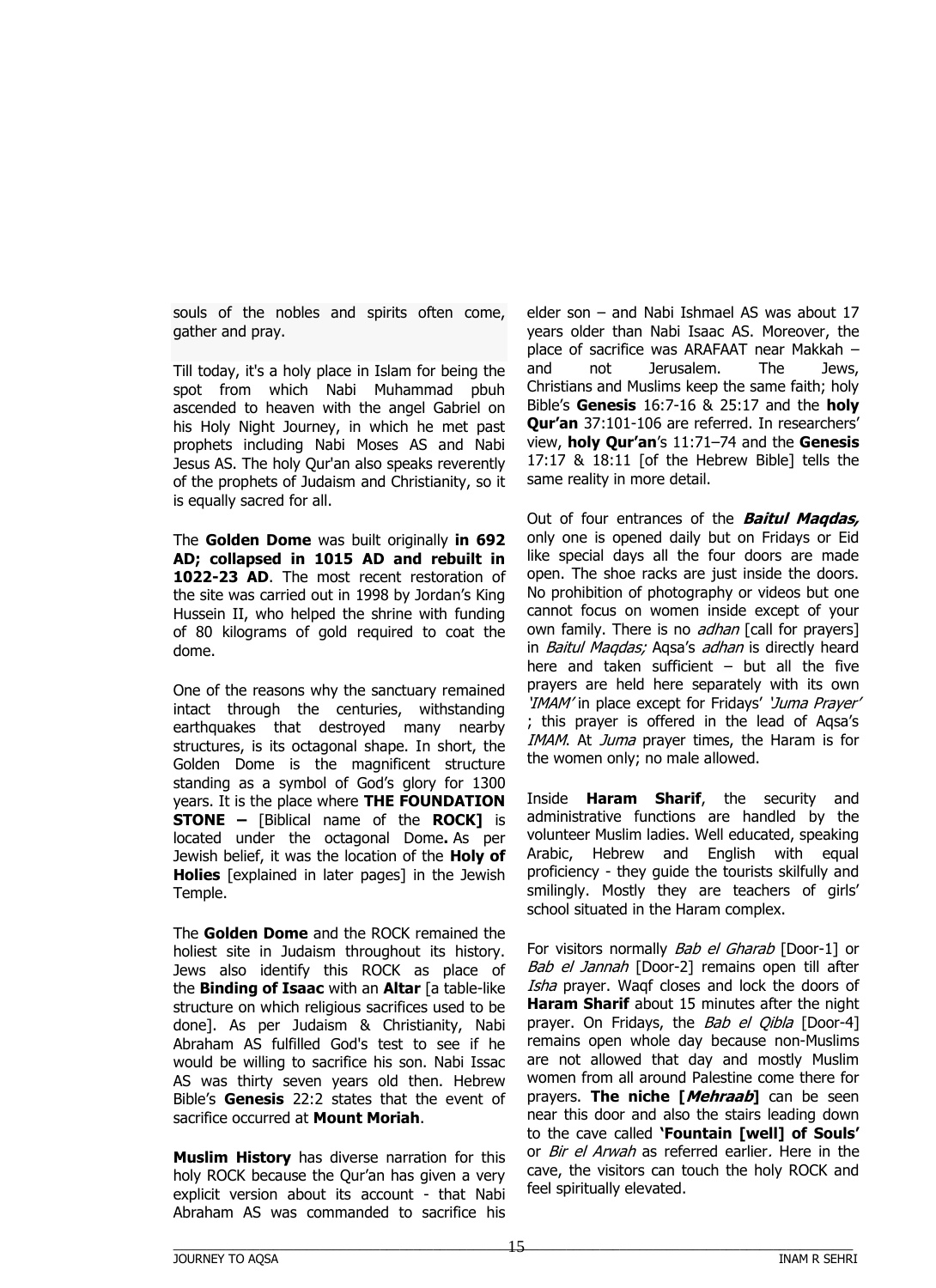Just inside front of the Door-1, there are **fingerprints of the Archangel Gabriel AS** who is said to have held back the Rock when Prophet Muhammad pbuh ascended into the heaven on the 'Miraaj Night' [cannot be seen directly due to high wooden shield in between].

Nearby in one corner of the holy rock inside Haram, there is a **small minaret in red & gold.** The people go there and put one hand inside a hole beneath it. When one takes his / her hand out, a gesture of perfumed **WAVE** accompanies for a while  $-$  it is a heavenly perfumed breeze and being so since about 15 centuries – inside there happens to be that part of rock over which the Prophet Muhammad pbuh had placed his foot to ride 'burraq' when going on ascension – a popular Muslim belief it is.

Just inside the *Bab es Silsilah* [Door-3], Jews call it David's Gate of Judgment; there lies a big marble slab. It is said that this slab covers **Prophet Solomon AS's Tomb;** by authentic historical notes Prophet Solomon had breathed his last in a nearby place which is in northeastern corner at the Haram Plaza.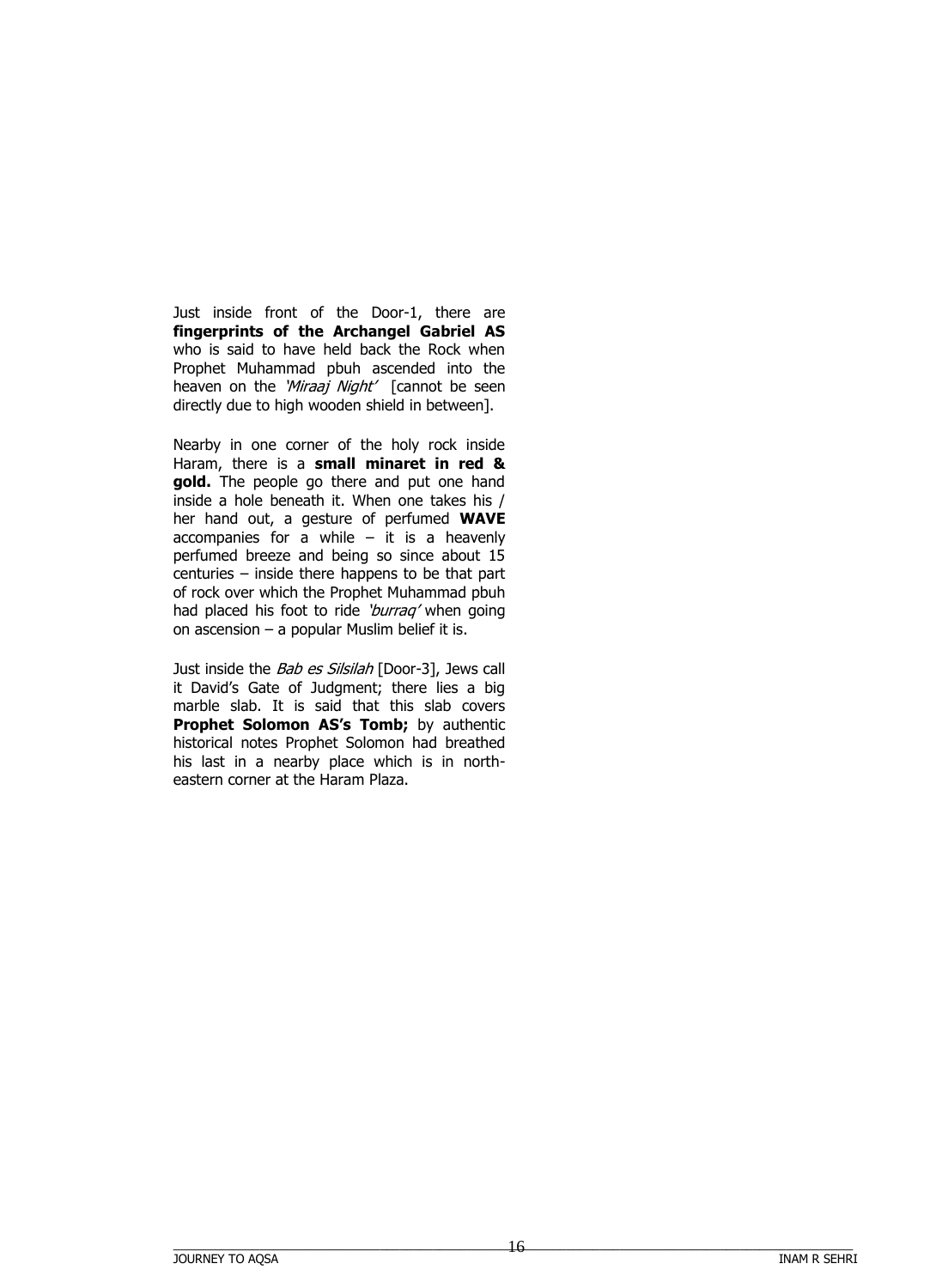#### **WHAT ELSE AT HARAM PLAZA....**

In the old city of Jerusalem, the tourists are not only attracted by the Dome of the Rock and the Aqsa Mosque only but there are other footprints of the blessings, divine love & human values too which have left immortal impressions over the pages of history. Some of those monuments are mentioned below.

#### **DOME OF THE CHAIN:**

It is a free-standing dome located adjacently east of the **Golden Dome** in the Old City of Jerusalem; was constructed during Umayyad Caliph Abd al-Malik [685 AD] **as model for [later] building of Sakhrah Golden Dome** in 691-92 AD. One of the oldest structure on the Haram Plaza; and surely was used as a proper mosque till the completion of construction of the Golden Dome and Al-Aqsa Mosque. The Dome of the Chain has no walls; the walls were not originally erected nor ever built later.

When the Crusaders got hold of the city in 1099 AD, they identified this dome as the spot where **St James was martyred,** and

transformed the structure into a chapel dedicated to him within the Templum Domini [the Golden Dome]. In 1187 AD, the building was returned to Muslims after Saladin captured Jerusalem from the Crusaders. In 1199 AD, its ceiling and paving were renewed by the then ruling Ayyubids. The Christians had re-used the place once more during 1240–44 when they captured Jerusalem again for a short period. It was renovated by Mamluk Sultan Baybars in 1260–77; which mainly involved re-facing of the mihrab with marble. In 1561, under Ottoman Sultan Suleiman the Magnificent, the tiles of the mihrab were glazed. The last major restoration of this Dome was done in 1975-76.

In ancient religious histories, there is a mention of Nabi **Solomon AS's Chain -** said to be suspended between Heaven and Earth - where Dome of the Chain now stands. The chain had one characteristic. If two men approached it to solve a point of litigation, only the honest and upright man could take hold of it; the unjust man could only see it moving out of his reach. The Jews and Christians rightly say it as **Dome of the Chain** because of Nabi Solomon's Chain but Arabs translated the word CHAIN as **'Silsilah'** without assigning any reason or event that what type of 'Silsilah' is attached with it.

During construction of the **Golden Dome** in 691-92 AD and the **Al-Aqsa** in 715 AD, the place was used as mosque for the Muslim builders and others. But when the building work completed, the practice of regular prayers discontinued here because the two major places had their separate prayers arrangements regularly till today [except the intervals mentioned for Crusader's 90 years period]. Today there is no prayer held in the said Dome – thus the travelers often see the small children playing football there.

The building consists of a domed structure with two concentric open arcades but without walls. The dome, resting on a hexagonal drum, is made of timber but then covered by lead sheets to save it from bad weathers. The *qibla* wall contains the prayer niche and is flanked by two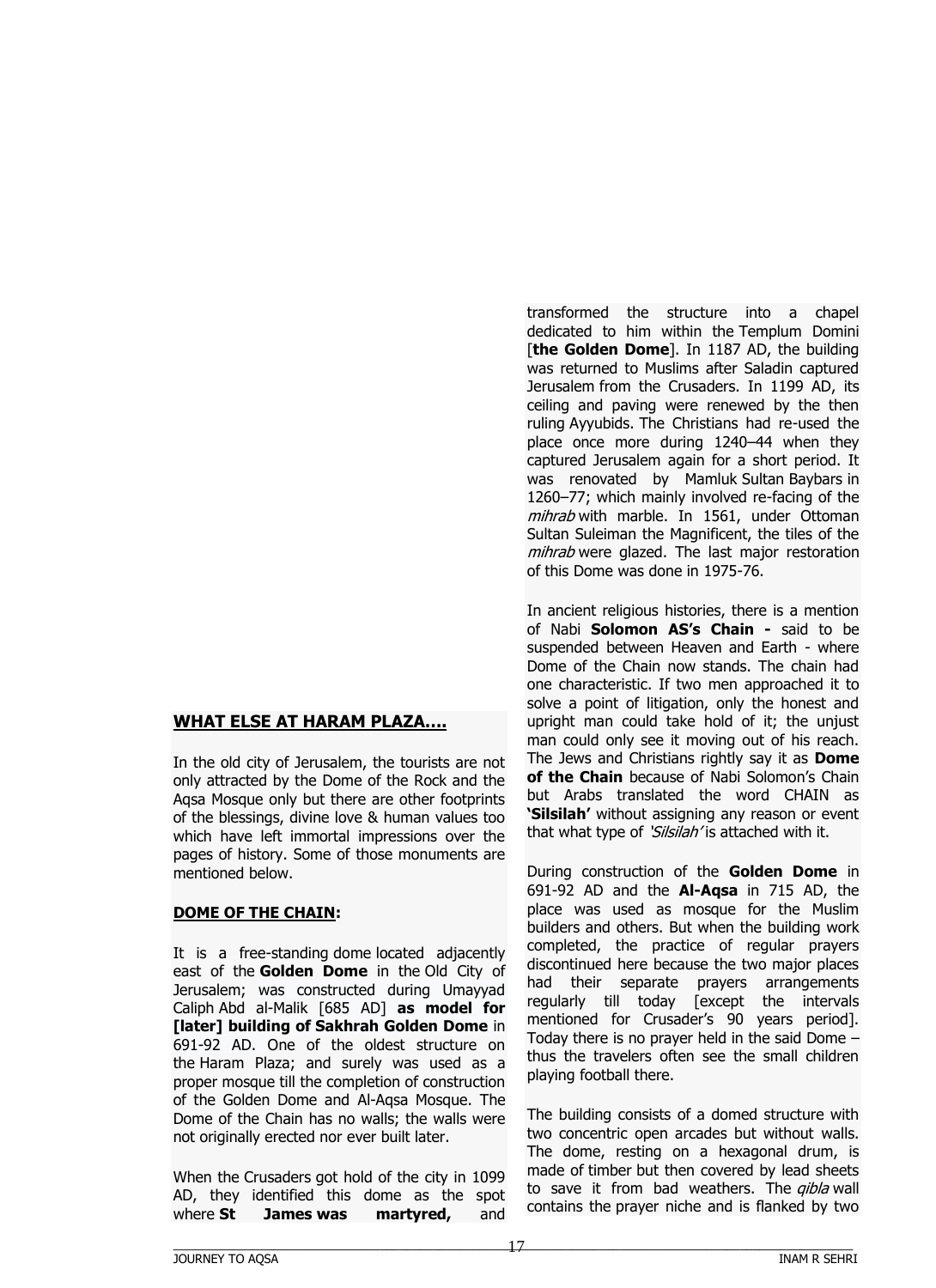smaller columns. The Dome of the Chain has a diameter of 14 meters [46 ft], making it the third largest building on Haram Plaza after the al-Aqsa and the Golden Dome.

It appeals as fact that Dome of the Chain was used as a model for the Dome of the Rock – the **Golden Dome –** both contain two concentric polygons – but the Golden Dome is three times the size of the Dome of the Chain. The only difference is that the Golden Dome is octagonal whereas the Dome of the Chain is hexagonal – but the philosophy and proportionate dimensions are mathematically the same. The alternate purpose of the Dome of the Chain is unknown otherwise.

# **DOME OF ASCENSION:**

**Dome of Ascension** [Arabic: *Qubbat al-Miraj*] is a small, free-standing dome built by Crusaders in north of the **Golden Dome** [Dome of the Rock] at the Haram plaza. Though sign plate posted there in Arabic describes that Prophet Muhammad pbuh ascended to Heaven during his 'Night Journey' from this place but the doubts prevail because the Prophet pbuh was surely taken up from the holy rock now lying under the Golden Dome.

The scholars hold that this **Dome** was built by the Crusaders as part of the Christian Templum Domini [Crusaders' given name to the **Golden Dome**], probably as a baptistry [the ancient Christians used to build a small dome / place like this along side a big church to administer the baptismal rituals].

The structure and the column capitals are of Frankish style and construction, but some repair or renovation was done in or after the Ayyubid dynasty period. An Arabic inscription on the sign plate dated 1201 AD describes it as rededicated to waqf.

#### **DOME OF THE SPIRITS [or TABLETS]:**

If you walk from the Golden Dome towards Dome of Ascension, you'll see another Dome further down in the same direction  $-$  standing alone and much lower in height. In Arab tradition this is known as the Dome of Tablets to commemorate the Tablets of the spiritual Law like that of Ten Commandments for the Jewish people or the Ark of the Covenant **so there is also a theory that this is the Foundation Stone where the Holy of Holies was actually placed – NOT inside the Golden Dome.**

Some modern Jews researchers believe that the **Dome of the Tablets** is a place where their two Temples were built – though only few scholars agree with the theory. Below is an interesting account of this **Dome of the Tablets** as researched by an Israeli scholar who worked on the **'mystery of Golden Dome'** and the holy ROCK in it; see an essay from www.upi.com:

**Israeli scholar's major discovery:** By DAVID E. ANDERSON, UPI Religion Writer **Feb. 26, 1983** - key points in **verbatim**:

"WASHINGTON -- ….. Scholars have generally maintained that no trace of the Jewish temple is to be found on Temple Mount….. It has generally been assumed that both the Temple of Solomon and the Second Temple, reconstructed by Herod, stood where the Dome of the Rock now stands. **Dr Asher Kaufman [**a professor of physics & Archaeology at Hebrew University 15 years] **disputes that.** 

Kaufman, using ancient literary sources and measurements of hewn rock remains on Temple Mount, **concluded that the Jewish Temple originally was located on the northern end of the Dome of the Rock platform, about 330 feet north of the Dome of the Rock…..**It is known in Arabic as the **Dome of the Spirits** or the **Dome of the Tablets.** Kaufman maintains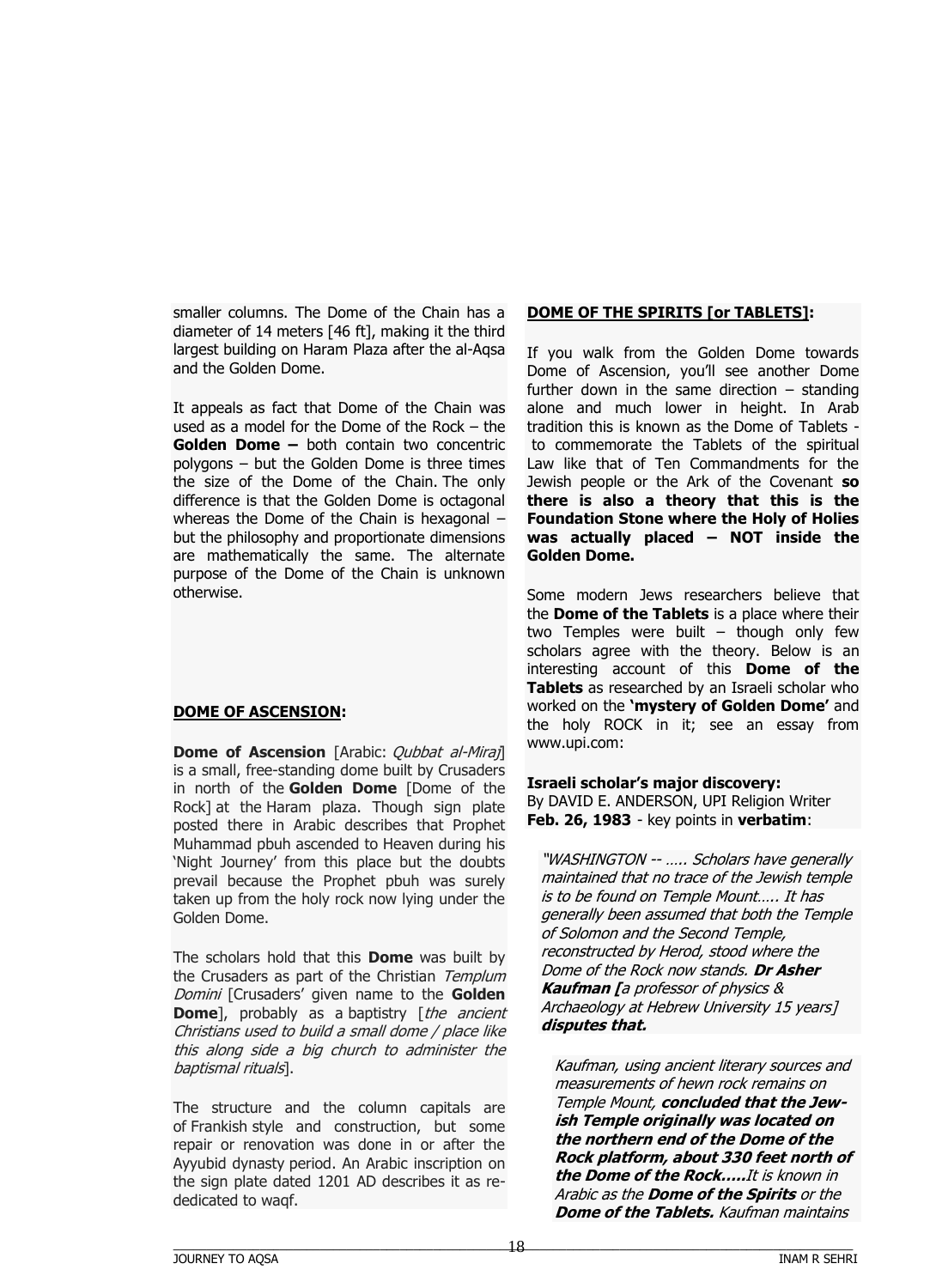that this flat rock is the Foundation Stone in the Holy of Holies on which the Ark of the Covenant rested.

**Kaufman also contends that the Golden Gate**, the primary ancient entrance to the Temple Mount area……will run directly through the cupola known as the Dome of the Tablets."

**UPI.com** is the official site of **UNITED PRESS INTERNATIONAL** based in USA with a history of **reliable reporting since 1907.** The rest is being left for my readers.

#### **AL-MARWANI PRAYER HALL:**

In western literature it is known as **SOLOMON's STABLES** but during years 1996-99 it was made a part of the Aqsa Mosque after converting it into a Muslim prayer hall. It is an underground vaulted space, some 500 sq m in area; at the bottom of stairs which lead down from the al-Aqsa Mosque to the base of the southern wall of the **Haram Sharif** [Temple Mount] in the Old City of Jerusalem. It lies 12½m below the courtyard and feature twelve rows of pillars and arches; later added lights and floor tiles and renamed it the **Al-Marwani Prayer Hall**.

The structure was mostly built by King Herod as part of his extension of the platform of the Temple Mount southward to the Ophel. The Herodian engineers constructed the enormous platform with a series of **vaulted arches supported by eighty-eight pillars** resting on massive Herodian blocks and divided into **twelve rows of galleries.** Originally it was a storage space of the **Second Temple –** but visitors are rarely permitted to enter the areas.

The underground space for the most part remained empty except for the Crusaders period who had converted it into a stable for the cavalry. The rings for tethering horses can still be seen on some of the pillars. The structure has been called **Solomon's Stables** since Crusader times of Baldwin II [King of Jerusalem

in 1118-31 AD]. In the winter of 1996 the **Islamic Waqf** acquired permit to use Solomon's Stables as an alternative place of worship for 10,000 worshippers in occasional rainy days or the holy month of Ramadan. Later the Waqf created a mosque - the largest mosque there now.

# **DOME OF THE PROPHET:**

It is an octagonal dome structure located northwest of the Golden Dome in the Haram Sharif compound. Several Muslim writers, most notably **al-Suyuti**, claimed that the site of the dome is where Nabi Muhammad pbuh led the prophets and angels in prayer on the night of **Me'raj** before ascending to the Heaven. Endowment documents from the Ottoman period indicate that a portion of King's charity fund of the al-Aqsa Mosque was dedicated to maintain the lighting of an **oil-lamp in the Dome of the Prophet** each night. Till now it is the common belief of Muslims.

In 1538 AD, Mohammad Bek, the Governor of Jerusalem had a prayer niche built in this location. The Ottoman Sultan Abdul Al-Majid later ordered the building of an octagonal dome that is based on eight marble columns over the niche. The dome is much smaller than the other free-standing domes in the vicinity. During 1620s AD it was re-constructed to present day's dome.

The **Dome of the Prophet** is also known as the **Dome of Gabriel** that serves as a symbolic monument rather than a religious building. Beyond this structure, there are no authentic sources which point to the accurate location of where the Prophet pbuh led the salah of all the earlier prophets during that blessed night. And Allah (Glorified and Exalted is He) knows best.

#### **DOME OF PROPHET's LOVERS:**

It is a square building situated towards the northern side of **al-Aqsa**; was a place where sufi sheikhs used to gather for the zikr of Allah. This dome structure was built by the Ottoman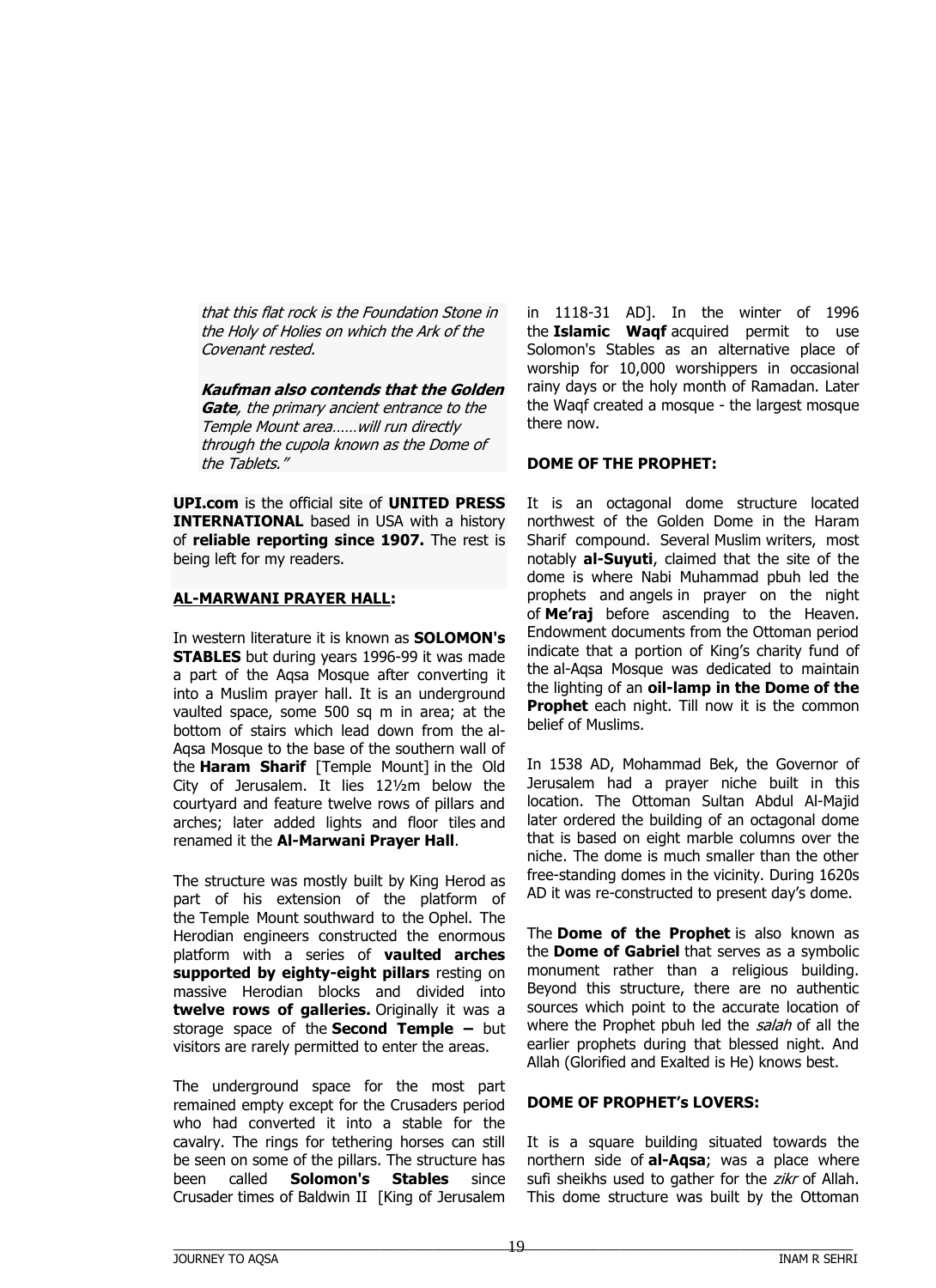Sultan Mahmud II in 1808 AD. This open structure is based on four stone pillars built over a platform that is half a meter higher than the rest of al-Aqsa's grounds.

#### **NABI SOLOMAN's DEATH PLACE:**

A building, located at the rear end of the Haram Plaza is believed to be the place where the Prophet Suleiman AS passed away while leaning on his staff. It presently functions as a Girls School. Nabi AS ruled over Judea and Jerusalem for 30 years, and his public work was largely carried out by the *jinns* [God's another creature about whom the people mostly believe that they are all-powerful] which were made [like the birds etc] subservient to Nabi Suleiman AS.

And then the time destined by God came for the death of Nabi Suleiman AS while sitting holding his staff, overseeing the *jinns* at work - the *jinns* could not know about his death for a long time because the Nabi AS had died sitting in this position. Days passed, and the king's death became known only when his supporting stick, eaten by termites, gave way and the body fell to the ground; **Al-Qur'an** 34:13-14 is referred for more details.

#### **SABEEL QASIM PASHA**:

It is an Ottoman era fountain located on southwestern side of **Al-Aqsa** close to the Chain Gate; built by a prince of Jerusalem Qasim Pasha in year 1526-27 AD. The fountain is octagonal shaped with 16 faucets topped with a wooden sunshade; has been mostly used by worshipers for ablution & for drinking until the 1940s. Today, it stands as a colossal structure only.

#### **YOUSAF [Ayyubi] DOME:**

Built in 1191 AD by the conqueror Yusuf bin Ayyub, more famous as **SalaDin Ayyubi.** It was renovated in 1681 AD by the Ottoman Sultan Mehmet IV. The dome's structure is open from all sides, except for the south which is sealed by a wall. It is built on two stone columns and

contains two inscriptions. On the northern face of the southern wall, there are stone carvings and a marble-faced blind-niche. The exterior of the dome is covered in lead sheeting.

#### **DOME OF AL-KHIDR:**

It is a small hexagonal dome built in the  $16<sup>th</sup>$ Century AD on the far north-western corner of the Haram Plaza. This structure marks the spot where some Muslims believe a righteous man, **Al-Khidr** [see **Al-Qur'an** 18: 65-82]; a figure ascribed in the holy Qur'an possessing great wisdom and mystic knowledge used to sit. In various non-Islamic traditions, Khidr is described as a messenger, *wali*, slave of God or angel.

In the religious literatures from the world, the figure of **al-Khidr** has been syncretized or amalgamated over time with various other figures including but not limited to Vishnu in India, Sorūsh in Iran, Saint Sarkis the Warrior, Saint George in Asia Minor and the Levant, and John the Baptist in Armenia. However, there are no authentic sources to back the above claim. And Allah [Glorified and Exalted] knows best. The dome is based on six marble columns and includes a niche built **with red stone inside.**

#### **DOME OF THE SCALE:**

[aka **Burhan ad-Din pulpit];** is a Mamluk era pulpit located in the southern part of the Haram Sharif plateau. The Supreme Judge Burhan ad-Din bin Jamaa' ordered the building of a marble pulpit in 1309 AD to replace the portable one made of wood. The pulpit has an entrance and steps leading to a stone seat reserved for the speaker. It is topped with an attractive **Dome of the Scale** because of its adjacent location to one of the arched gates which were earlier known as scales. Later, only the Eid sermons used to be performed here but even that practice was stopped sometime in the  $17<sup>th</sup>$ century.

#### **MOROCCAN GATE MINARET:**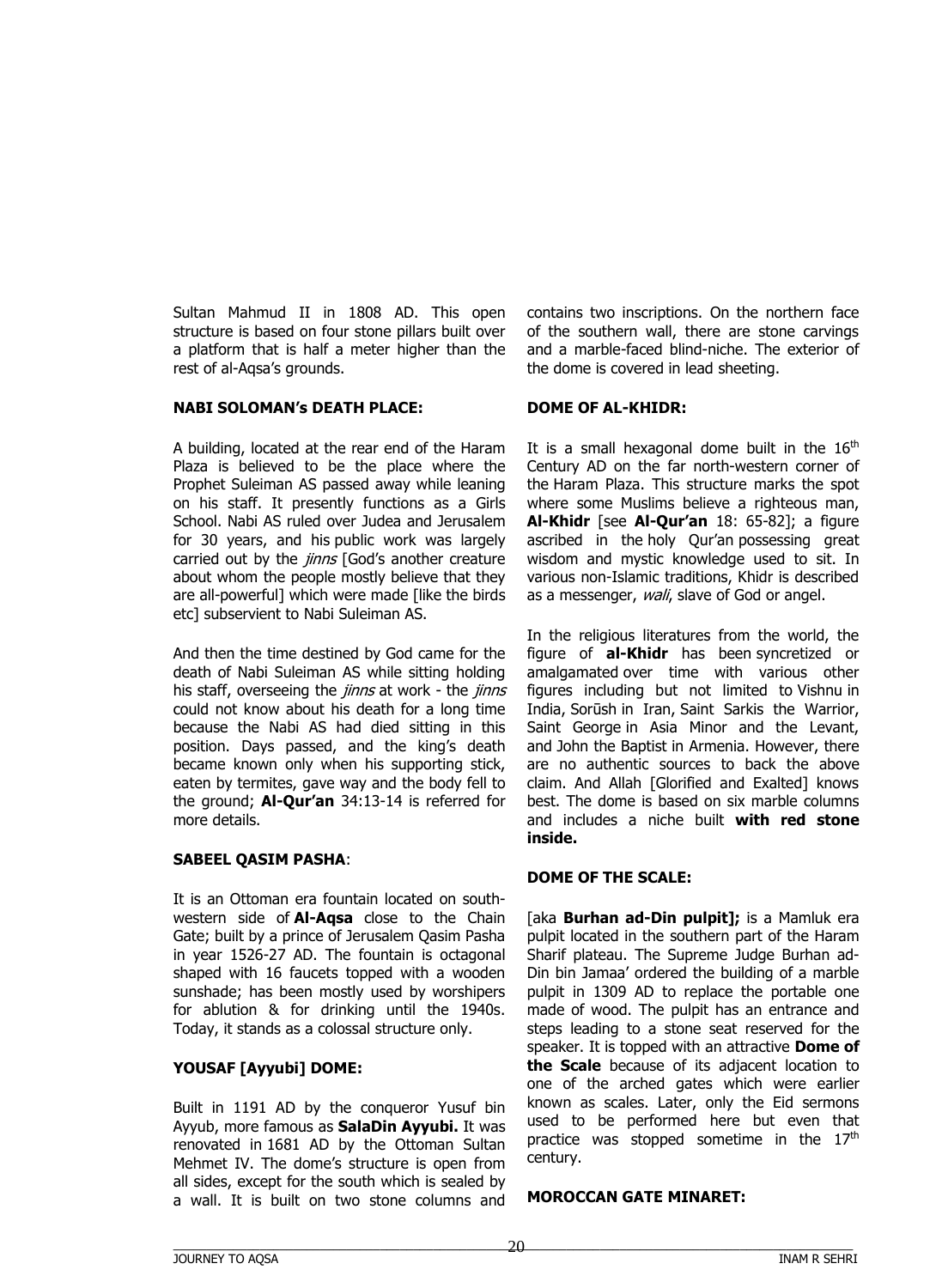$[1<sup>st</sup>$  Minaret] It was built in 1278 AD on southwestern corner of the Al-Aqsa Mosque by the Mamluk judge Sharif Ad-Din Al-Khalili. The 23 meters high minaret is the shortest minaret inside Al-Aqsa and stands without any foundations. The top of the minaret was damaged in the earthquake that hit Jerusalem on 11th July 1927 and was repaired by the Islamic Council which then complemented it with a dome; later covered with lead sheets.

It was built in the traditional Syrian style, with a square-shaped base and shaft. The niche is surrounded by a square chamber that ends in lead covered stone dome.

#### **GHAWANIMA MINARET:**

[2<sup>nd</sup> Minaret] It was built at north-western corner of the Haram Plaza in 1298 AD by architect Sharaf al-Din al-Khalili. It is considered the most decorated tower and is almost entirely made of stone, apart from a timber canopy over the muezzin's balcony. It is squared shaped minaret located near Bani Ghanim's Gate in the Islamic Quarter. Six storeys high with a height of 38.5 meters it is the tallest minaret on the **Haram Sharif plateau** with a staircase of 120 steps.

The western tunnel dug by archaeologists in 1980s had weakened the minaret's foundations – thus was renovated in 2001 AD. Due to its firm structure, this minaret has nearly been untouched by the earthquakes. The stairway is externally located on the first two floors, but becomes an internal spiral structure from the third floor until it reaches the *muezzin's* balcony.

## **BAB AL SISILA MINARET:**

[3<sup>rd</sup> Minaret] It is a Mamluk era minaret built by Prince Saif Ad-Din Tankz in 1329 AD. It rises near Chain Gate along Al-Aqsa's western border with its square-shaped minaret and having 80 step stairs. The minaret was restored in 1927 AD after being damaged in an earthquake. Muslims are **NOT ALLOWED** to enter it or use this

minaret because it lies just over the Western Wall.

This minaret is built in the traditional Syrian square tower type and is made entirely out of stone. Since the 16th-century, it has been the tradition that the best *muezzin* [saying the adhan - the call to prayerl, is assigned to this minaret because the first call to each of the five daily prayers is raised from it, giving the signal for the *muezzins* of mosques throughout Jerusalem to follow the timings of Salat & prayer.

#### **TRIBES GATE MINARET:**

[aka **Salaya minaret]** is located on northern edge of al-Aqsa Mosque; first built by the Governor of Jerusalem Saif Ad-Din Qatlo Pasha. It used to be a square-shaped minaret until the Ottoman rulers ordered its reconstruction in 1599 AD making it **the only cylindricalshaped minaret** inside the Haram Sharif. Later, the minaret was renovated twice, first in 1927 AD after being damaged in an earthquake, and then in 1967 AD after being damaged during Israeli war; its dome is covered with lead sheets.

#### **MINARET AL-ASBAT**:

It was the last but most notable minaret which was built in 1367 AD. It is composed of a cylindrical stone shaft [built later by the Ottomans]. The shaft narrows above the muezzin's balcony, and is dotted with circular windows, ending with a bulbous dome. The dome was reconstructed after the earthquake [of 11th July 1927].

There are no minarets in the **east of the Al-Aqsa Mosque**. However, in 2006, King Abdullah II of Jordan announced his intention to build a fifth minaret overlooking the Mount of Olives but not YET on ground.

#### **UMAR MOSQUE AT HARAM:**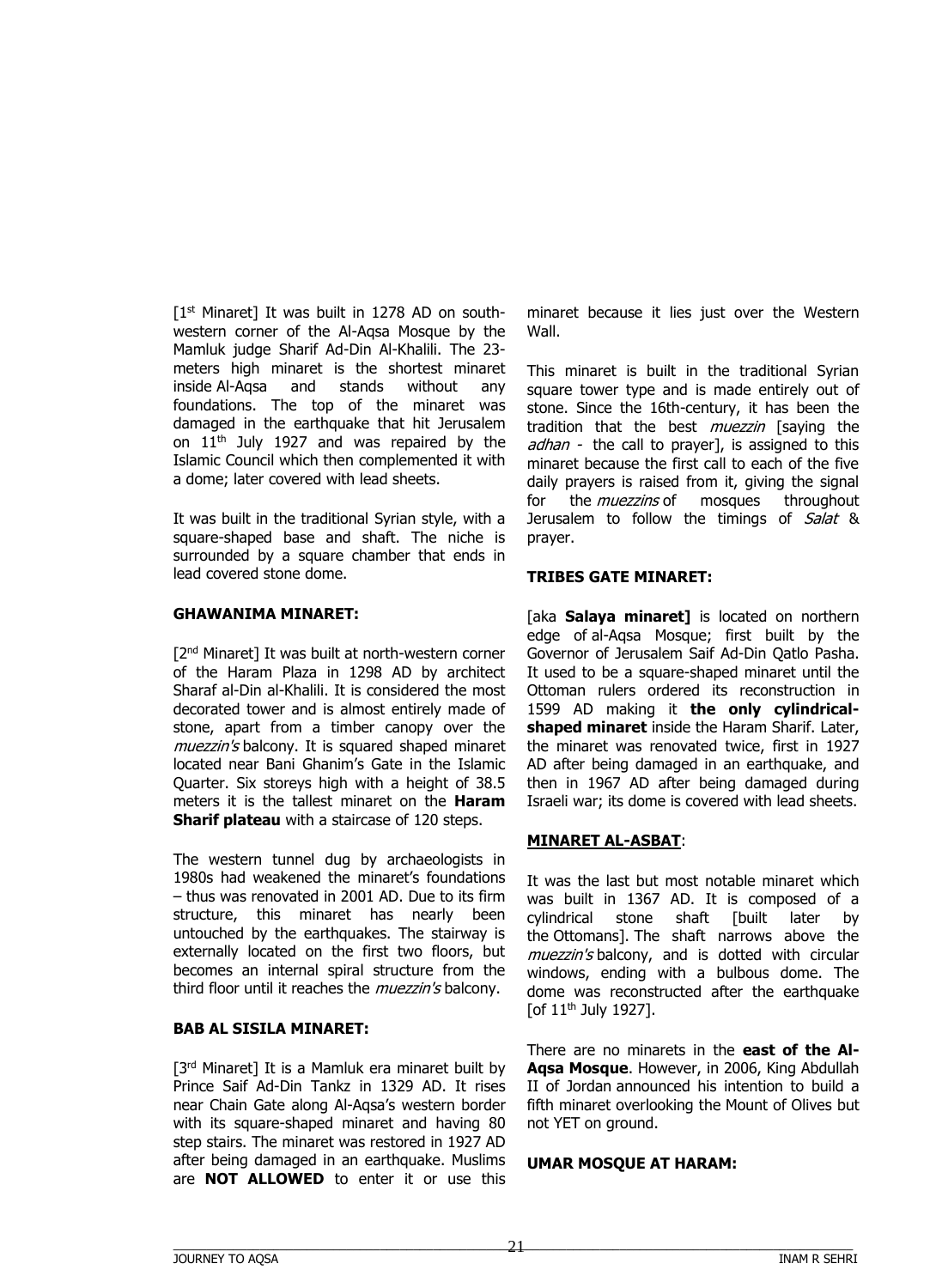This small room, in the far left corner of the **Qibly Hall** in Al-Aqsa is known as Masjid Umar, in honour of the 2<sup>nd</sup> Caliph Umar bin Khattab RA who visited Jerusalem in 638 AD. After taking over the city, Caliph Umar RA asked Sophronius to take him to the Foundation Rock in al-Aqsa sanctuary because Prophet Muhammad pbuh had ascended to heavens from there. When they reached there, Caliph Umar RA was shocked to find it covered with rubbish as the Romans were using the area as a rubbish tip. Caliph Umar RA instantly knelt down and with his own hands started clearing the area. When the companions saw this, they followed the suit and soon the whole area was cleared.

It was in Caliph Umar's honour that this small room was built by the later Muslim rulers and named it Umar Mosque. Today, that room is being used as an emergency clinic.

#### **THE ISLAMIC MUSEUM:**

It is in **Al-Aqsa Mosque** compound in its southwestern corner; was established in 1923 AD; considered to be the first Islamic museum founded in Palestine. Initially, it was housed at Ar-Ribat Al-Mansour, which is located opposite the Islamic Waqf headquarters. In 1929 AD, the museum was moved from there to its current location - next to the **Moroccan Gate.**

The museum has two halls that form a right angle. This western hall was formerly a mosque known as the **Mosque of Moors** while the southern hall was the portion earmarked for the Women only. This Moroccan Mosque was built during the  $12<sup>th</sup>$  century AD – in the Ayyubi era, however the accurate year for its construction and the name of its founder remains unknown. In the past the mosque was dedicated to the followers of the Maliki School of jurisprudence.

The Islamic Museum includes rare archaeological and artistic collections which pertain to the various Islamic historical eras. In addition, the museum has about 750 manuscripts of the Qur'an with the oldest copy dating back to the 8th Century AD. There is also a copy of the holy

Qur'an from the Mamluk Sultan Barsbay which was written between the years 1422-37 AD. With its dimensions of 110cm x 170cm it is considered the largest copy of holy Qur'an in Palestine.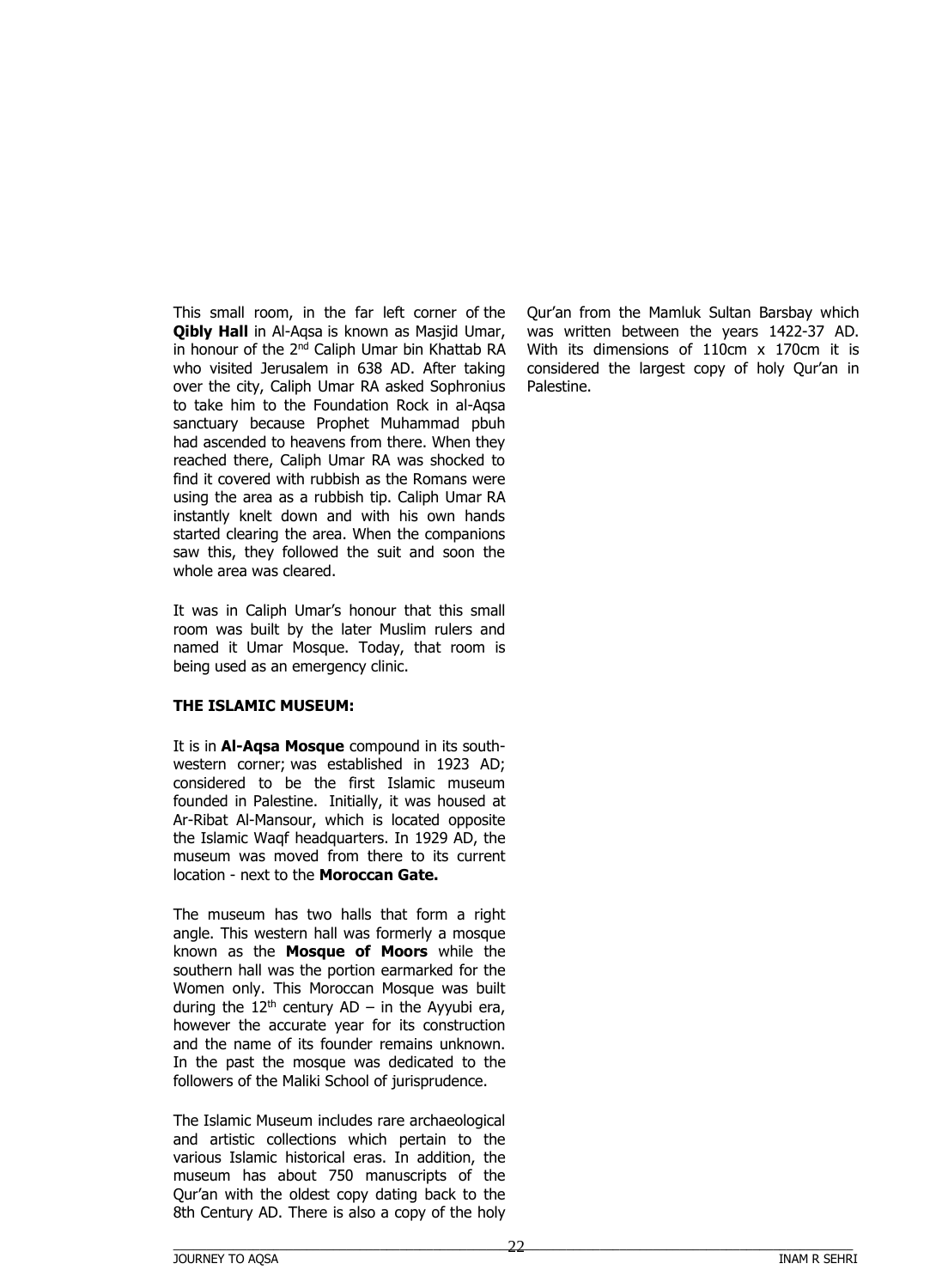# **OLD-CITY WALL & GATES**

**Ready For The Holy Journey?** Jerusalem is best visited in **autumn** [September to November] or **spring** [March to May]; summers can get hot [normally 28-35 C] and winters go just cold [ranging from 11-15 C] but sometimes very cold - and rainy, too. Summer in Jerusalem is hot and dry but often mild at night. However, the **religious holidays -** Easter, Passover, Rosh Hashanah, Yom Kippur and Sukkot [the dates vary each yearl attract large number of pilgrims to Israel; thus accommodation prices go double, shops and restaurants go closed and public transport seldom open.

During **Ramadan**, the month when Muslims fast from dawn to sunset, many cafes and restaurants in the Eastern Jerusalem particularly the Old City and near Damascus Gate are closed and business hours go changed. In Muslim areas, eating or drinking in public during the fasting hours should be avoided.

Seeing the **Old City** usually involves a lot of **walking** around holy places and ancient sites each day. The terrain is often stony and irregular; however, charming also. To enjoy the trip to Jerusalem, you should do some walking during few weeks before departure. Get used to walking a km or so at odd times daily. Buy new trainers or soft shoes for the trip but wear them for a few days before departure so their stiffness should go lost. If in doubt about your fitness, must discuss with your doctor or clinic.

Walking or travelling in this holy city is quite safe. Even during days of Israel-Palestine fighting in the streets; the scene rarely involves bombs and bullets; terrorist incidents are extremely rare in whole of Israel and Palestinian areas. For tourists it is often said that: "**Daily life in Jerusalem involves buns rather than guns."** 

The **OLD CITY** of Jerusalem, a magic and majestic landscape of magnificence and splendour – since ever one of the world's holiest and most visited locations. Its ruins are significant to the three monotheistic religions: **Judaism, Christianity and Islam;** a walk through its hallowed passages is an exciting and life-changing source of historic, cultural and spiritual uplift. Visiting the Old City of Jerusalem is like travelling to a mystical, miraculous and amazing new world.

The **Old City and its Walls** are a UNESCO World Heritage Site since 1981. The Old City stands surrounded by walls for its defence since ancient times; see the **Amarna letters** dating back to years 1330s BC. In year 1010 BC, Nabi David AS conquered **Jebus**, renamed it **City of David** and started expanding it. Prophet Solomon AS, while building the First Temple which he had inherited in year 970 BC, also extended the city walls in order to protect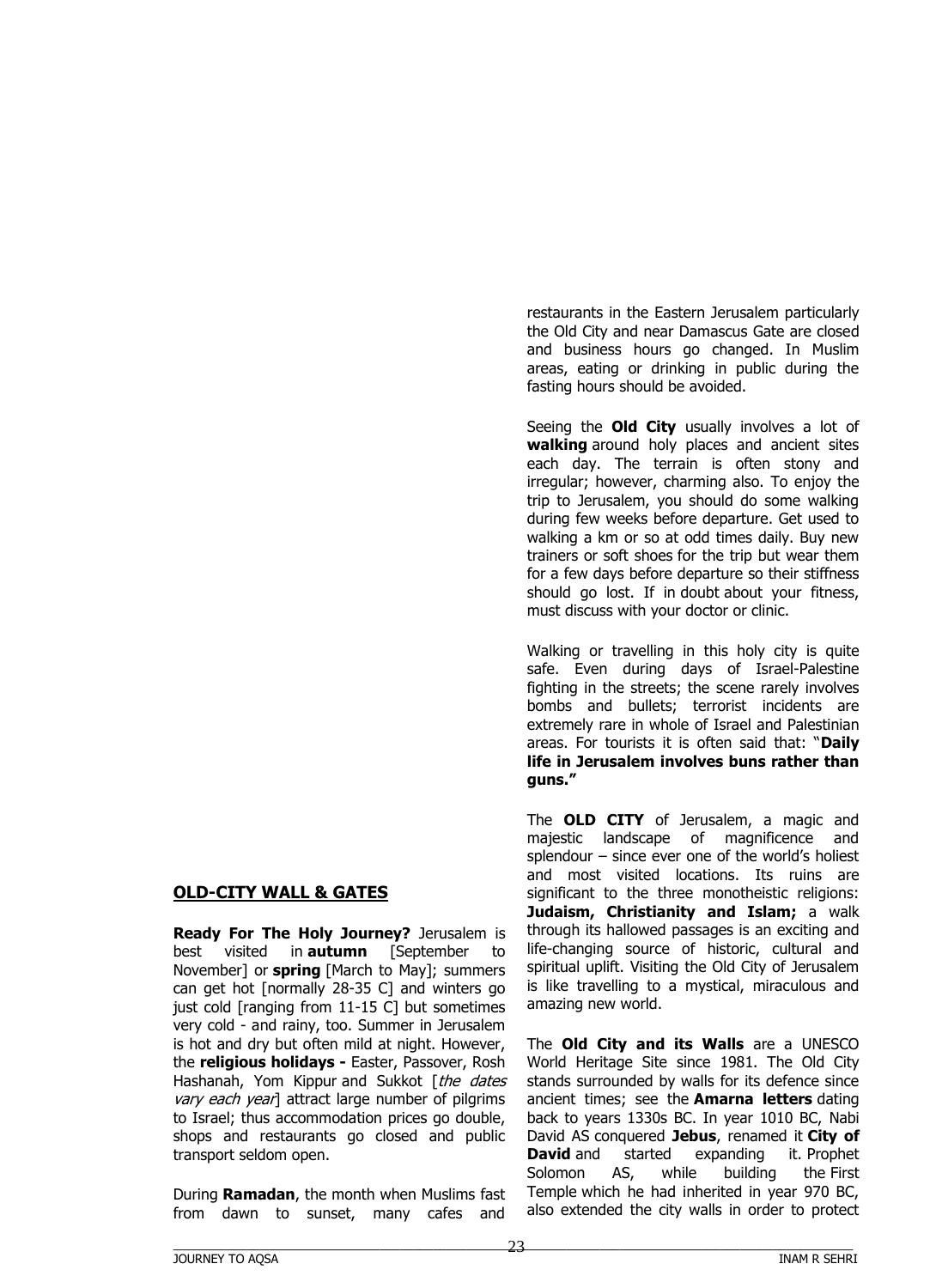the Temple. However, the entire city was destroyed, including the Temple and its outer walls in c.586 BC by Nebuchadnezzar of Babylon.

After about half a century, the Persians conquered Babylonia; Cyrus II of Persia allowed the Jews to return to Judea and rebuild the Temple. In year 445 BC, governor **Nehemiah** got re-built the broken walls of Jerusalem. The full description of rebuilding is described in Chapter 3 of the **Hebrew Bible**.

Details are: **The Sheep Gate** [leading to market where lambs & sheep were sold for sacrifices in Temple]; **Fish Gate** [also called Ephraim Gate]; **Inspectors' Gate** [Also known as **Council Gate;** where the elders of the city used to decide local disputes]; **Valley Gate** [leading towards nearby Hinnom Valley]; **Dung Gate** [through which the garbage was removed from the city]; **Fountain Gate** [the primary access point to the Gihon Spring, the city's main water source]; **Water Gate** [the main way leading to the Temple-I]; **Horse Gate** [for Prophet David AS [King]'s chariot to pass through].

**FOUND & LOST:** During 140-116 BC, the city walls were expanded more and renovated; Herod the Great in year 44 AD, made additions near today's Jaffa Gate; but the Roman attack of **70 AD** had completely destroyed it along with **Second Temple** – thereafter Jerusalem remained without protective walls for over two centuries. For nearly a thousand years, there was, of course, protective wall around Jerusalem, good or bad, but there is no authentic history about it till 1033 AD when the city was destroyed by a gigantic earthquake. It was once more reconstructed after taken over by Saladin Ayyubi in 1187 AD.

In the 16th century, during reign of the Ottoman Empire in the region, Sultan Suleiman the Magnificent rebuilt the city walls completely afresh - **in 1535-42 AD,** that is the wall which exists now. Today's traveller finds the same **Wall of Jerusalem,** about 4kms around, their average height is 12 meters and the average thickness is 2.5 meters at base. The wall

contains 34 watchtowers and seven main gates open for traffic, with two minor gates reopened by archaeologists of 20<sup>th</sup> century.

#### **THE OLD-CITY GATES:**

During different periods, the Old City walls got varying number of gates. During the Crusaders' Kingdom for instance, there were four gates, one on each side. The current walls by Ottomans provided **six gates;** several older gates were filled and walled up with time. The number increased to seven after addition of a **New Gate in 1887.**

The walls around the Muslim shrines, the **Golden Dome & Al-Aqsa Mosque**, lead the travellers into an arena of another set of [inner] gates; one finds massive blocks of dressed stone of the Herodian times and the overlying courses of smaller stones of later restorations - some **NOT** important. However, there are Five Gates now in use being **Bab al-Magharib, Chain Gate** [Bab es-Silsileh], the **Cotton-Merchants' Gate** [Bab el-Qattanin], the **Iron Gate** [Bab el-Hadid], and **Watchman's Gate.**

**COTTON MERCHANT's GATE** is the most beautiful gate leading to al-Aqsa Mosque from western side. It was first built by Mamluk Sultan Muhammad in 737 AD in typical style; it is a combination of alternating red and yellow stripes, black and white stones, topped by muqarnas. The gate was re-built in the 14<sup>th</sup> century. During the  $19<sup>th</sup>$  century, the outside of this gate was a popular place of prayers for Jews.

**HERODS GATE:** [also the **Flowers Gate]** Historical accounts indicate that **in 1099 AD** the Crusader army entered the Old City through a breach located near this Herod's Gate - was also believed to have led to King Herod's **Palace.** It was constructed by **Sultan Suleiman I** in 1537- 38 AD - that original entrance does not exist nowadays; the current entrance was re-built later in 1875. Right outside the gate was an old cemetery. In 1998 and during several subsequent excavations [the latest in 2004],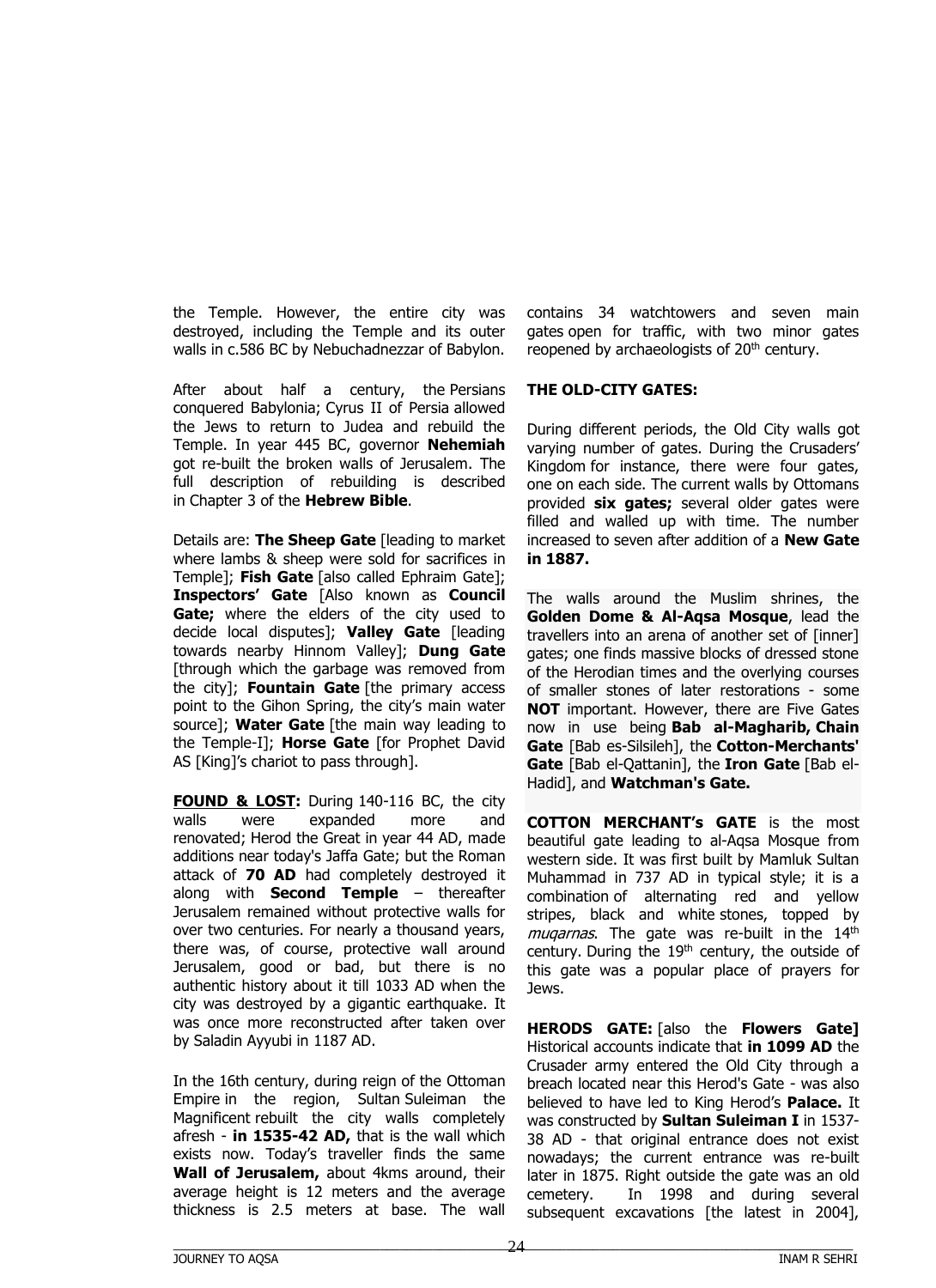archaeologists dug in the eastern area of Herod's Gate and found **nine archaeological layers** of the Old City – covering from the Iron Age up through the Ottoman period.

**MOROCCAN GATE:** This gate lies along the western wall of al-Aqsa Mosque - also known as the **'Maghrabi' Gate.** Its residents had originally come from North Africa after **Saladin Ayyubi** conquered Jerusalem. The Moroccan Gate is actually built on top of another gate from the Herodian period known as **Barclay's Gate;** which was once identified as one of the **Second Temple** period gates. It was blocked with stones in ending 10<sup>th</sup> century.

During  $12<sup>th</sup>$  century [or perhaps later], it was rebuilt at new ground level. This area was cleared, houses demolished and made a big open courtyard in 1967 and the inhabitants were shifted elsewhere. There is currently a wooden ramp that gives direct access from the Western Wall area to the Moroccan Gate. **This is the only place from where non-Muslims can get access into al-Aqsa and Haram Plaza.**

**GOLDEN GATE:** Now closed – on the east side of the Haram Sharif's retaining wall, one can see this gate, an elaborate gatehouse and portal; it could be a **Byzantine Christian structure.** However, gigantic stones in the walls nearby date back to the time of Nehemiah. In 1969, a massive arch was found underneath the Golden Gate and adjoining walls  $-$  considered that the ruins were of the **Nehemiah's East Gate** [then also called **Shushan Gate**] mentioned in **Nehemiah**  $3:29 -$  an era of  $5<sup>th</sup>$  century BC. But the gate stands here in the present form since 630 AD at least. The Golden Gate actually has two doorways; one of this is called as the **Gate of Repentance**.

Church claimed that in 614 AD, when the Persian Empire conquered and briefly ruled Jerusalem, they took back to Persia parts of the True Cross [believed to be the cross of the Crucifixion] from **Church of the Holy Sepulchre.** Fifteen years later, after defeating the Persians, Heracles the Byzantine emperor, brought the True Cross back – via the Mount of Olives to the Temple Mount, and then to the Church of Holy Sepulchre – entering through this gate. On another account, the Christian's Gospel of Matthew holds that **Jesus entered through** the then Sheep gate – **today's Lions Gate.** In 1540-41 AD Ottoman Turks walled up this gate  $-$  and since then it is closed by all means.

Outside this Golden Gate, now there is vast graveyard but interestingly, the adherents to Islam, Judaism and Christianity all desire to be buried here. As a result, cemeteries dominate the immediate vicinity surrounding the Golden Gate where Jews and Christians are buried side by side with the Muslims.

**LIONS GATE [Bab al Asbat]**: Re-built in 1535- 40 with four lions at its forehead; the Turkish Sultan dreamed about the lions spiritually guarding the thrones of Prophets David & Solomon AS. This entrance leads to **Via Dolorosa** [Holy Christ's path to crucifixion at Golgotha<sup>1</sup>. Through history it has also been known as **St Mary's Gate -** as Virgin Mary's birthplace is 30 yards inside this gate.

**[DAMASCUS](https://upload.wikimedia.org/wikipedia/commons/6/6c/Jerusalem_Damascus_Gate_by_night.JPG) GATE**: Also known as **Bab al-Amood** built in year 1537 AD, in the north wall. It is the busiest gate on all weekdays with travellers & tourists visiting Jerusalem. It performs a visible division between the Old City and modern Jerusalem. The most architecturally impressive of the Ottoman Old City gates, Damascus Gate is the heart of Arab Jerusalem. It is also called **Bab al-Amood** because Roman columns of Byzantine era [324-638 AD] were found here.

Excavations done under this gate discovered the foundations and a triple-arched gateway dating back to the times of Roman Emperor Hadrian [135 AD]; Turk ruler built this gate upon the ruins of Hadrian's same 2<sup>nd</sup> century gate. Outside the gate steps lead to a wide plaza where the tourists take rest & chat.

**NEW GATE:** Also known as **Bab Al-Jadid;** built in the northwest corner of the Old City in 1887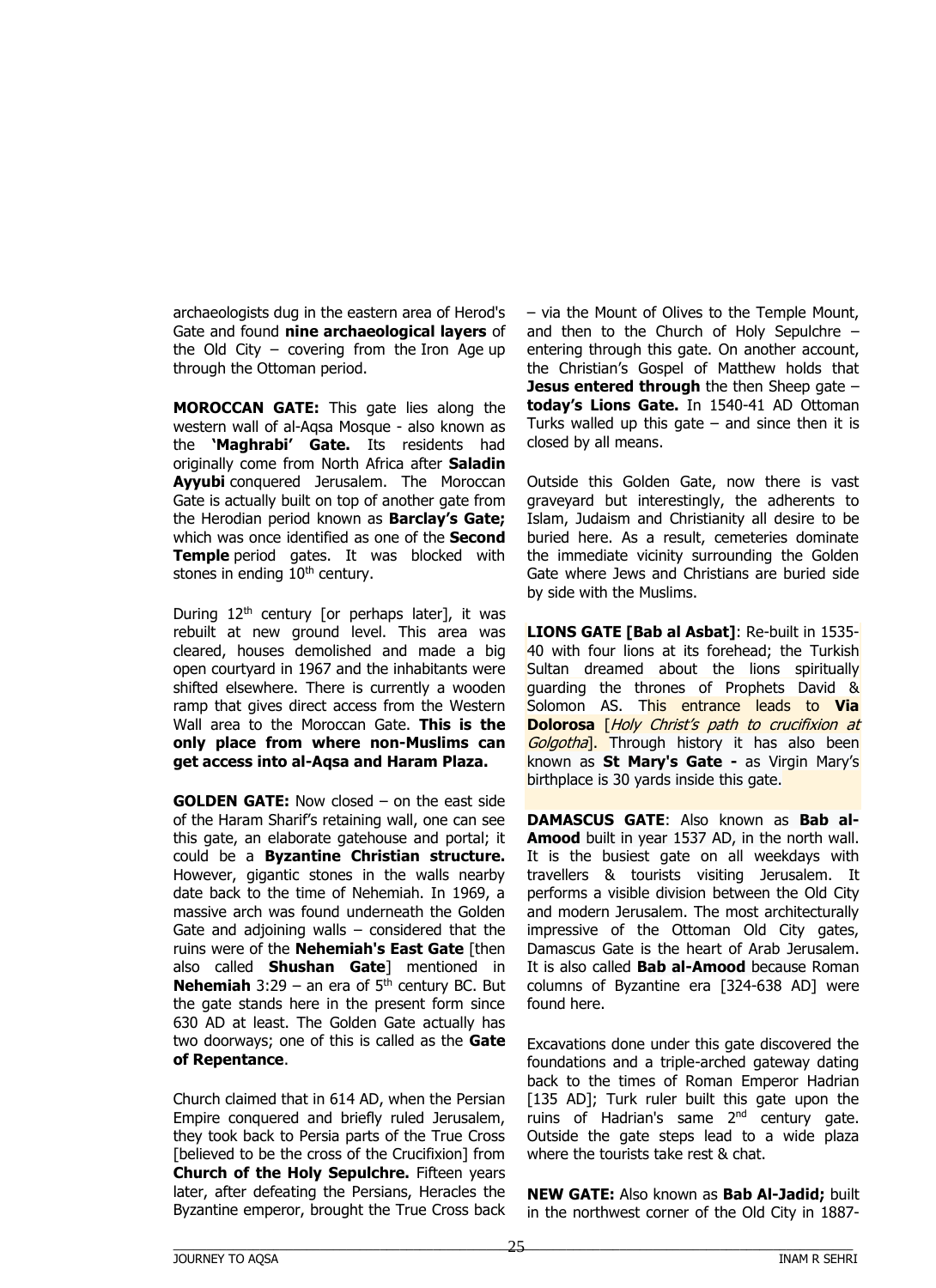89 AD when Christians demanded the Turkish ruler to give them direct access to their residential quarter and monasteries. In the 1920-30s, the **New Gate** had an iron gate operated by the Police being the border between Jordan and Israel, called No Man's Land. The Jordanians kept the gate normally closed until the 1967's war  $-$  now open.

**JAFFA GATE:** [aka **Bab el-Khalil]** – a structure just inside this Gate has been identified dating back to 1<sup>st</sup> century BC's Jerusalem; believed to be foundations of a defensive tower King Herod built for his palace. He had built **three towers** here in 37-34 BC; one of these now known as the **Tower of David** - still stands today. Near Herod's Palace there is also a raised platform from which the Roman procurator held court [located outside the Citadel]. Above the Gate is a stone plate which commemorates the date of construction and its Ottoman builders.

As you enter Jaffa Gate, to the left is the **Christian Quarter,** to right the **Armenian Quarter**, and straight ahead lies the **Muslim Quarter**. During the Crusader conquest of Jerusalem in 1099 AD, Muslim defenders and their wives and children sought refuge and protection inside the Tower of David. Much later, beheadings also took place here during 1860's; Jerusalem's holy past cannot hide its bloody footprints, too.

In 1898 AD an opening was built into the wall near Jaffa Gate to allow the German Kaiser Wilhelm II enter Jerusalem without dismounting his horse. Later, the mayor of Jerusalem also welcomed the British army here and surrendered the city **on 9th December 1917**; Brig Gen Watson and Lt Col Bailey were the first to enter. Two days later, the British General Allenby entered, on foot, through this Gate and formally accepted the beg for surrender. Accompanying him was Major Lawrence - better known in history as the **Lawrence of Arabia.** During the years 1914-17, the population of Jerusalem shrank from 85,000 to 55,000 residents.

On **17th October 1938,** the Hitler's army attacked Jerusalem but just two days later, the British army stormed all gates of the Old City including Jaffa Gate and reclaimed their rule again. **On 17th May 1948**, Jewish forces did not gain control of this gate so it remained with the Jordanians till 1967.

**ZION GATE: [**aka **Bab Al-Nabi Dawud]** built near the west corner of the southern wall; connects King David's tomb and the Last Supper Room to the Jewish Quarter of the Old City – named so because the gate faces and provides access to **Mount Zion.** The gate was built by Suleiman the Magnificent in 1540 AD but the walls near the Zion Gate date from the Hasmonean periods. Since then, a Jewish family living in the Jewish Quarter held the key to this Gate.

On **17th May 1948**, the Jewish forces launched a siege on the Zion Gate and broke through two days later. However, **on 28th May,** two rabbis exited the Zion Gate holding white flags and surrendered the Jewish Quarter to Arabs – so this Gate remained with Jordanian guards till 1967 when the Israeli troops intercepted while dashing their way to victory. Later, the Gate was renovated by Israel government in 2008.

**DUNG GATE;** aka **Gate of Silwan** after the nearby Silwani village, was re-built in 1538-40 by Suleiman the Magnificent along with the main wall. It derives its name from the fact that refuse and ashes were escorted out of the city through this gate and dumped in the nearby Hinnom Valley since centuries. It was a gate for trash from not only the Old City but the Haram Sharif as well - today it stands as the main entrance to the **Western [Wailing] Wall.** The original Dung Gate also existed nearby which was in use since the **First Temple Period -** the 10<sup>th</sup> century BC. This makes it the **oldest of the gates of Jerusalem in continuous use,** though in slightly modified locations; see Hebrew Bible's Book of **Nehemiah** 2:13.

Inside **Dung Gate**, is a covered wooden ramp which takes the non-Muslim visitors direct to the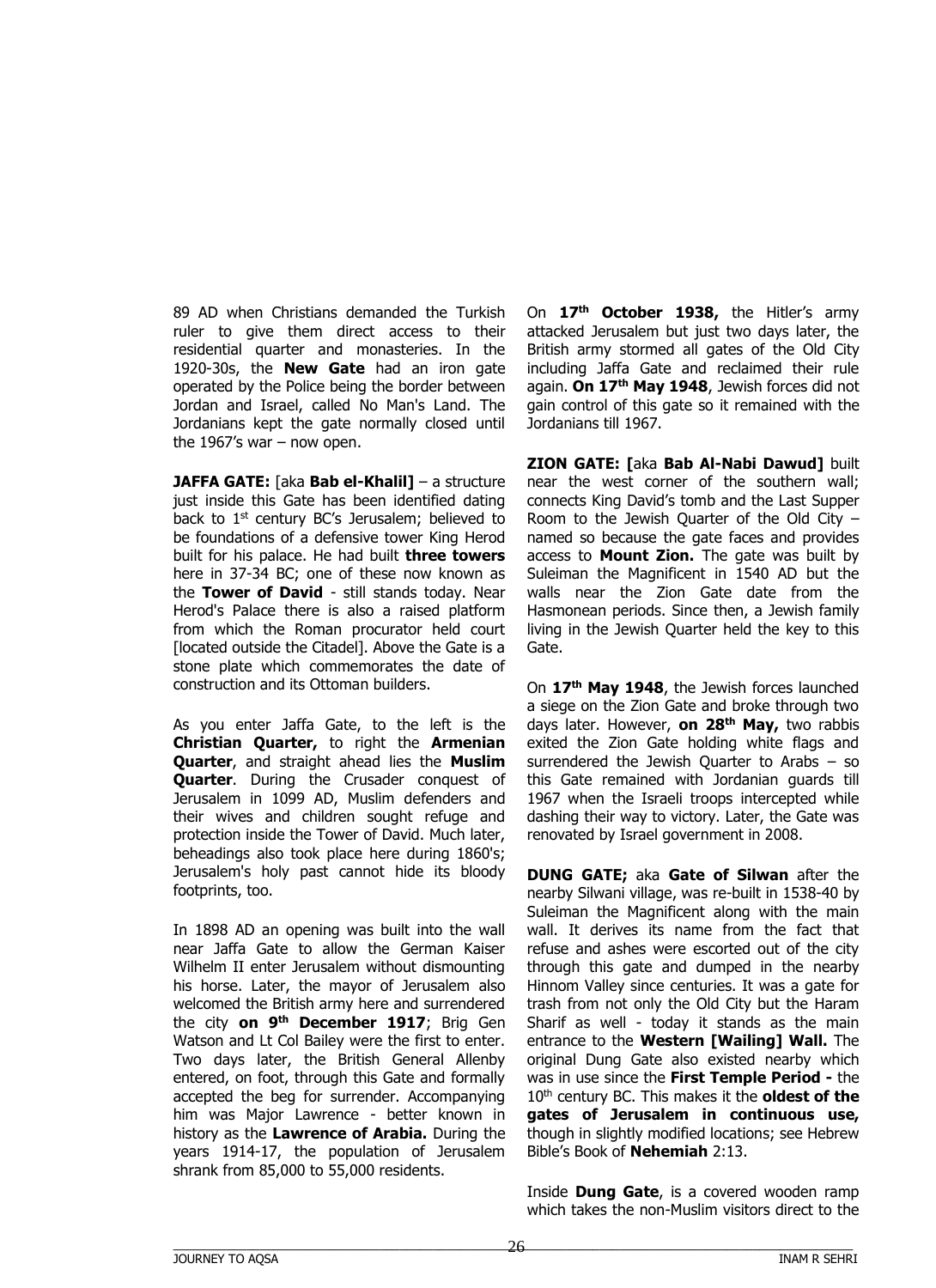Haram Sharif [Temple Mount]. In fact there was a solid built ramp which was in use since decades. In February 2004, a wall which supported the 800-year-old ramp jutting out from the **Western [Wailing] Wall** partially collapsed. In 2007, the Israel Authority built a temporary wooden pedestrian bridge to the Moroccan Gate - no permanent structure has been constructed yet. The damaged ramp, situated beneath the bridge, is preserved for further archaeological research.

**HULDAH GATE:** Also called **15 STEPS OF ASCENSION;** consist of two separate gates, both located in the southern wall of the Haram Plaza - both are now sealed shut - one called the **Triple Gate** while the other as **Double Gate**. The exact date of their construction is unknown but believed to have been raised during the Herodian period. The etymology of the name **Huldah** is a mystery; mostly believed that the name derives from the First Temple period Hebrew prophetess Huldah; **II Kings** 22:14- 20 is referred. One Jewish sect links it to the Second Temple periods after **Southern Steps** excavations at the Archaeological Park. Further excavation near the **Haram Sharif [Temple Mount]** itself is prohibited by the Israeli government.

At top of the **Southern Steps**, there stands the **Triple Gate** in east — since closed with stones but had once served as entrance into the Temple Courts. At the far west of the staircase stands a **Double Gate** – today only a portion of this gate and its lintel can be seen. The gates represent entrance & exit of the temple with alternating wide and narrow steps with ample biblical references. Here a popular activity for tourists often includes reading one psalm on each wide step, moving up two steps to the next wide step for next reading  $-$  as revival of Nabi David AS's rhymes for singing.

[The **holy Qur'an** tells that when Nabi David AS used to sing [in praise of Allah], the birds around in the air used to join the Prophet AS to make it as singing in chorus.]

The Jewish religious literature holds that the **fifteen psalms** were sung by the priests who used to stand on these 15 Southern Steps. Most tourists prefer standing at the remnants of these centuries old **Stairs of Ascent**, knowing that the stairs are not taking them anywhere as the huge wall is just ahead  $-$  some go to the last stair. While sitting there **the Jews** keep the concept that the Temple is behind the wall – AND the **Muslim tourists** imagine they are at the door steps of their **Golden Dome** of **Haram Sharif** [behind the wall] and the angles are coming down and going up in front of them.

**The Last Word:** Wars, sieges, destruction and rebuilding have changed the face and landscape around Jerusalem many times. Trash and debris collected over the millennia have filled in many of the valleys that remind the tourists of divided and re-defined city. However, since the Ottomans of the  $16<sup>th</sup>$  century in saddles, these primary gates of Jerusalem mostly remained unchanged. It is likely these gates were built on prior gates, perhaps even dating back to the times of Nabi Solomon AS, and later Nehemiah mysteries are yet to be discovered.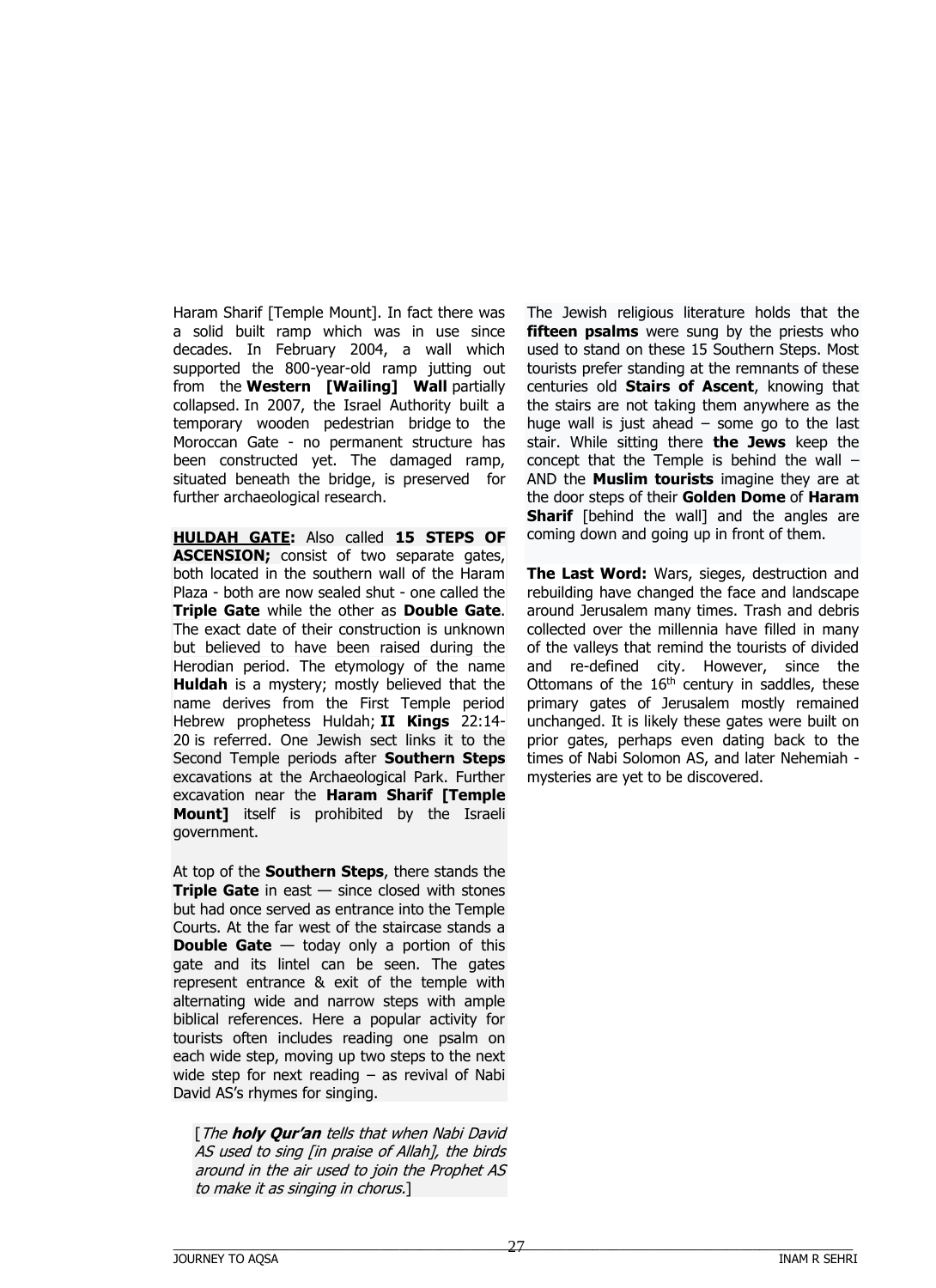# **AL-AQSA MOSQUE**

Before Islam, there were definitely holy and blessed places on **Mount Moriah** in Jerusalem; including a Byzantine church destroyed by Persians in year 614 AD - at place where **Al-Aqsa** stands now.

The *Salat* [prayer or *Nimaz*] was made mandatory for Muslims when Prophet Muhammad pbuh came back from **Mir'aj**; see the holy **Qur'an 17:1**. Al-Aqsa, literally means 'the farthest' - **'farthest from Makkah',** an indication to Jerusalem - though the Holy Qur'an does not mention the city by name.

**A common misconception:** most Muslims consider the **Golden Dome** of Jerusalem as **Al-Aqsa** Mosque; these are two different buildings. Golden Dome is a shrine whose significance is derived from the Foundation Stone [holy ROCK], which lies at its heart. As opposed to the Dome of Rock's Byzantine style, Aqsa Mosque is the feature of early Islamic architecture. It is about 100 yards away from the **Golden Dome** and is one of the **oldest & holiest** in the world. During Nabi Muhammad pbuh's lifetime - the term used for Aqsa as mosque didn't mean a physical structure but **location.**

Before the Muslims' take over, Jerusalem was held by the Byzantine Empire, and Emperor Justinin had a 6<sup>th</sup> century Christian church here dedicated to the holy Mary, which was burnt down by the Persians. When **Caliph Umar RA,**  in 638 AD, visited the Temple Mount in the company of Archbishop Sophronius - he said prayer on the Foundation ROCK, the site from where Nabi Muhammad pbuh ascended to heaven.

Then Caliph Umar established a small mosque there for Muslims – most probably over the remains of that demolished church. That structure was later expanded by the Umayyad caliph Abd al-Malik and finished by his son al-Walid I in [705 or] 715 AD. The building was repeatedly destroyed by earthquakes and rebuilt, until the reconstruction in 1033 AD by the Fatimid caliph 'Ali az-Zahir and that version of the structure is what can be seen in the present day.

Since then the Muslims are in control of Jerusalem city. The period of Muslim worship on the Temple Mount was only interrupted by the Crusaders, who held Jerusalem during 1099- 1187 AD and plundered the **Golden Dome** and **Al-Aqsa** Mosque (far less generous than Muslim Caliph Umar, who had spared the Church of the Holy Sepulchre and remains of other religions when he took over Jerusalem).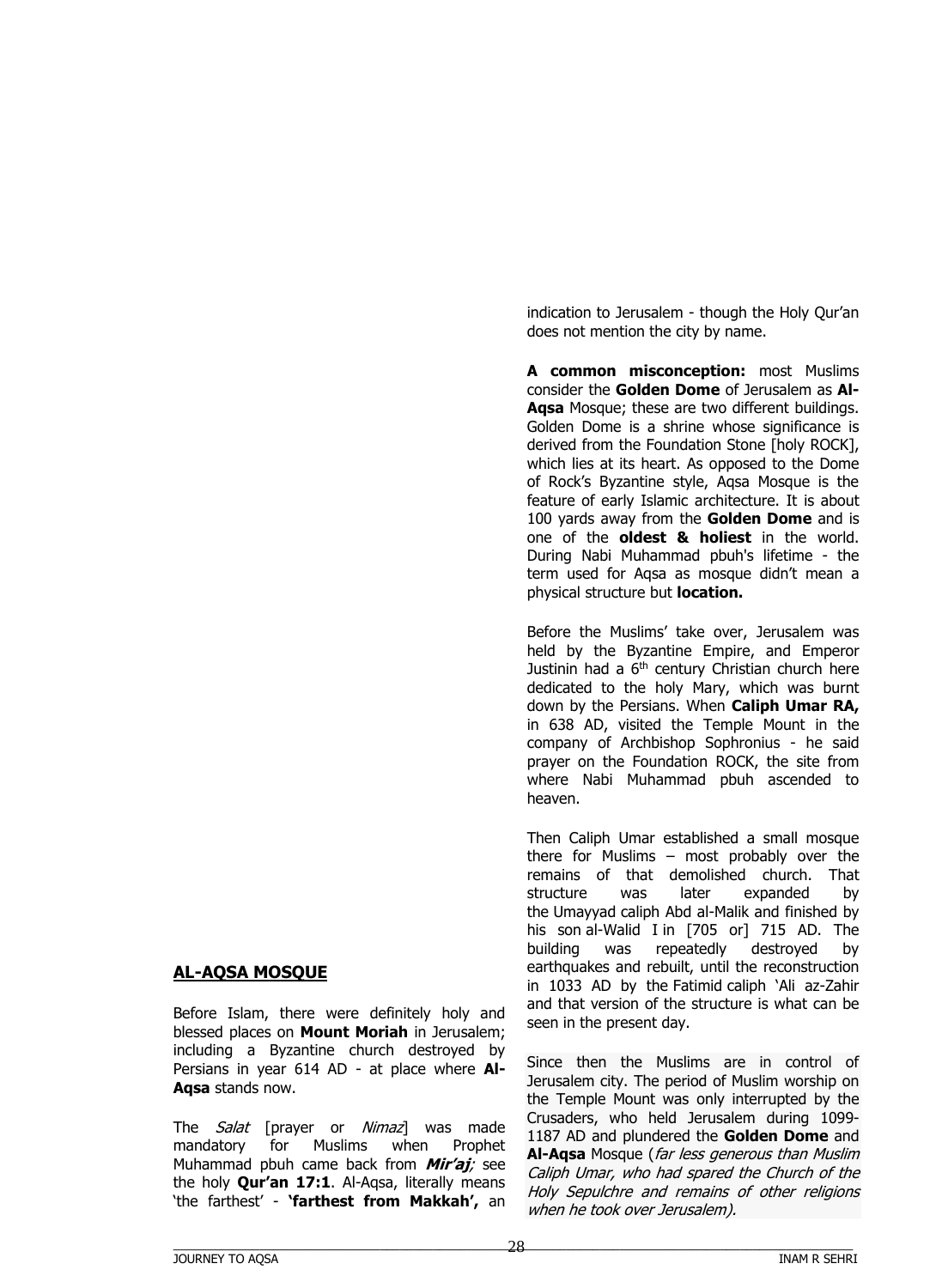The place of Caliph Umar's first mosque is still available to see by tourists; which is a room near the niche of the present Aqsa mosque – called **Masjid e Umar.**

The Haram comprises nearly **one-sixth** of the walled Old City and can accommodate thousands of worshippers on festival prayers like Eid. **Al-Aqsa** itself is 35,000 sq ft in size and including its outer precincts it can accommodate up to 50,000 worshipers. The mosque itself, divided by columns into seven aisles, allows room for about 5000 Muslims to bow down their heads before Allah on the carpeted floor.

It has four minarets and a beautiful, tile-covered facade with 14 Romanesque arches. The Mosque's main ablution fountain, known as **El-Kas** [the cup], which is used by worshipers, is located between **Al-Aqsa** and the **Golden Dome**. It originally dates back to 709 AD [before completion of Al-Aqsa] AND re-erected by Sultan Qaitbay in 1455 AD.

**AL-AQSA** Mosque is on the southern end of the Golden Dome, which non-Muslim visitors can access from the Western Wall plaza through **Moroccan [Maghrabi] Gate**. Muslim visitors can enter from any side  $-$  but after showing their passports to the Security Guards proving they are Muslim tourists. Tourists must dress modestly, and women should cover their hair, arms and legs. Shoes are not allowed inside the mosque but are left outside on shelves on entrances.

Archaeologists believe that when the Crusaders captured Jerusalem in 1099 AD, they concluded that the mosque was the true site for Solomon's First Temple **– and NOT the [Golden] Dome of the Rock** as claimed by Jewish literature.

Across the centuries, **Al-Aqsa Mosque** has been extensively restored and renovated; most recently during 1938-43, when columns of white Carrara marble, supplied by Mussolini, were installed and a new ceiling was built at the expense of King Farouk of Egypt. In 1967, it was little damaged by gunfire and in 1969 fire

damage was deliberately done which destroyed some of the priceless 12<sup>th</sup> century interior detail. Despite this, the 7-aisled interior is impressive and is home to a striking and carved **mihrab**.

The early Muslim caliphs of Jerusalem used to reside in Al-Aqsa compound, but Crusaders converted it to the **Order of the Temple** in 1149 AD; they used the mosque first as their **Royal Palace**, then as the headquarters of the new Knights Templar AND finally made it church. One of the mosque's many rooms still has the medieval rose window it had when it was Crusader rulers' high residence.

After Makkah and Madina, the Jerusalem city is the third most revered holy site in Islam. The magnificent **Golden Dome** and the nearby **Al-Aqsa** are the principal remaining shrines on the Temple Mount. The structure has undergone many repairs and decorative additions through the centuries, but its basic design remained substantially unchanged and it stands as the greatest achievements of Islamic architecture related with the ancient time zone.

The AL-AQSA witnessed a turbulent 20th century. On **20th July 1951**, while on visit to Al-Aqsa Mosque, King Abdullah of Jordan was shot dead here by a Palestinian while attending Friday prayers in the company of his grandson, Prince Hussein. The Palestinian gunman fired three fatal bullets into the King's head and chest; Prince Hussein was hit too but a medal that had been pinned to Hussein's chest deflected the bullet and saved his life. The assassin named Mustafa Ashu, 21 then, was shot dead by the king's bodyguards at the spot.

Inside AL-AQSA, once there was a **Mimber of Nur Ad Din Zinki** [1146-74 AD]. Even prior to the liberation of Jerusalem from the Crusaders, Zinki had got this pulpit built in Aleppo in 1168 AD, with the intention of installing it here when AQSA be freed. Zinki; however, passed away before his dream could be realised. It was at the hands of Saladin Ayyubi that the pulpit made its way to the Al-Aqsa Mosque. The pulpit was made from cedar wood, decorated with ivory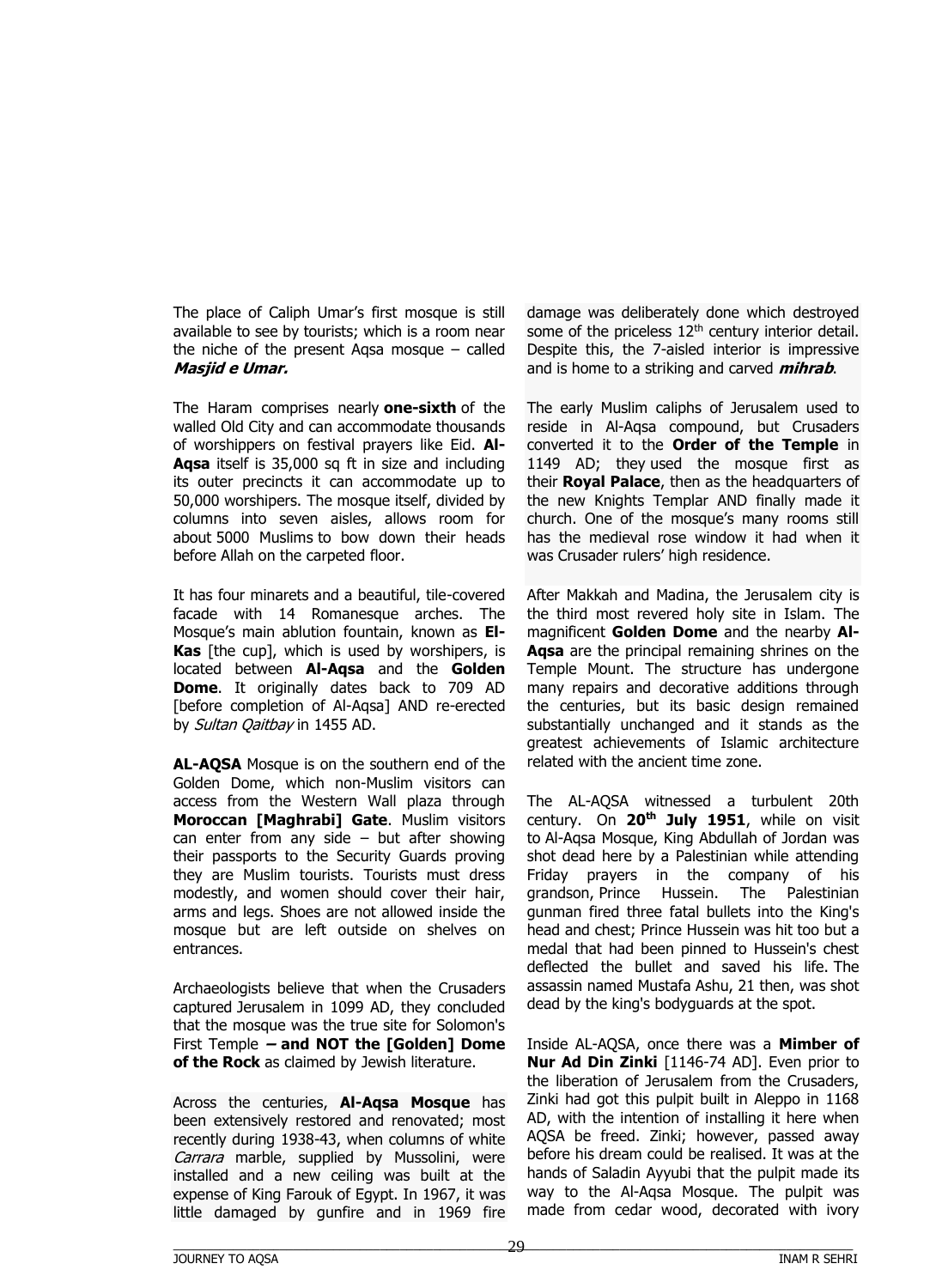and sea shells. A crown, an emblem of the Tankaziyah state, also features but was probably added later.

The original *mimbar* was burnt to ashes in a terrorist attack on Al-Aqsa Mosque on **21st August 1969** by a mental-case Australian Christian named Rohan. A new mimbar was then made in Jordan; its shape, size & decoration made identical to the old one and was installed in the mosque in 2007.

Behind the *mimbar* or pulpit is a rock, originally from the Dome of the Ascension, which bears the left footprint of holy **Jesus** it is believed. Near the *mihrab* is a small mosque, known as the **Mosque of Umar** [RA]. Under the mosque is a large hall. It leads to one of the original entrance passages to the Temple Mount during the period of the Second Temple. In the courtyard on the extreme south-west is a large building, formerly known as the **Mosque of the Moors**, which now contains the **Islamic Museum**.

There are 15 green coloured gates leading to the **Masjid al Aqsa** of which 10 are open and five are closed; most gates are located on the western boundary wall. The keys to all the gates, with the exception of the Moroccan gate are held by the Islamic Waqf. However, they can only open or close gates with the consultation of the Israeli police on duty, which control access to the site.

The steps that lead up to the central plaza, where the **Golden Dome** sits, are spanned by handsome arched columns dating from the Mameluke period. Some sects of Muslims call these the **'Scales'** as they believe that the scales used to weigh the souls of human beings will be hung here on the Judgement Day. See a letter, a tribute, a gratitude on media pages from an American tourist [**thesacredplaces.com** is referred]:

"I loved it! It was a life goal for me to visit **Al-Aqsa Mosque;** it was full of peace, harmony and lovely people – they all were

very kind and helpful. To try and explain this place in words is difficult but here goes. Built on rock that includes **bait ul maqdis,** the first qibla of Muslims, as well as various different monuments of many prophets. Every tourist, Muslim or not, should go nd see the 3rd holiest site in Islam.

You have to keep your passport with you safe at all times to prove to the guards at the masjid doors that you are a tourist. There is plenty of walking and not much can be done my wheel chair."

**EL-KA'AS:** It is Al-Aqsa Mosque's main ablution fountain, known as **el-Ka'as [the Cup],** and is located in north in between the mosque and the Golden Dome in the Haram compound. It is used by worshipers to perform *wudu*, a ritual washing of the hands, arms, feet, and face before saying prayers. It was first built in 709 AD by the Umayyads, re-built by the Ayoubi Sultan Al-Adel Abu Bakr in 1193 AD but in 1327–28 Governor Tankiz expanded it to house more worshipers. Lastly, in year 1455, Sultan Ashraf Qaitbey brought it in better shape which the tourists see now a days.

Water in it was originally supplied from Solomon's Pools near Bethlehem but now it gets water from pipes connected to Jerusalem City's main water supply.

# **AQSA-in Arab Israel Conflict:**

The site has been the most contested piece of the Holy Land since Israel occupied East Jerusalem, including the Old City, in 1967. However, the conflict dates even further back before the creation of Israel.

In May 1947, the UN drew up a partition plan to separate historical Palestine, then under British control, into two states: one for Jews, and one for Palestinians. In that plan to be implemented within a year, the Jewish state was given 55% of the land, and 45% was for the Palestinians.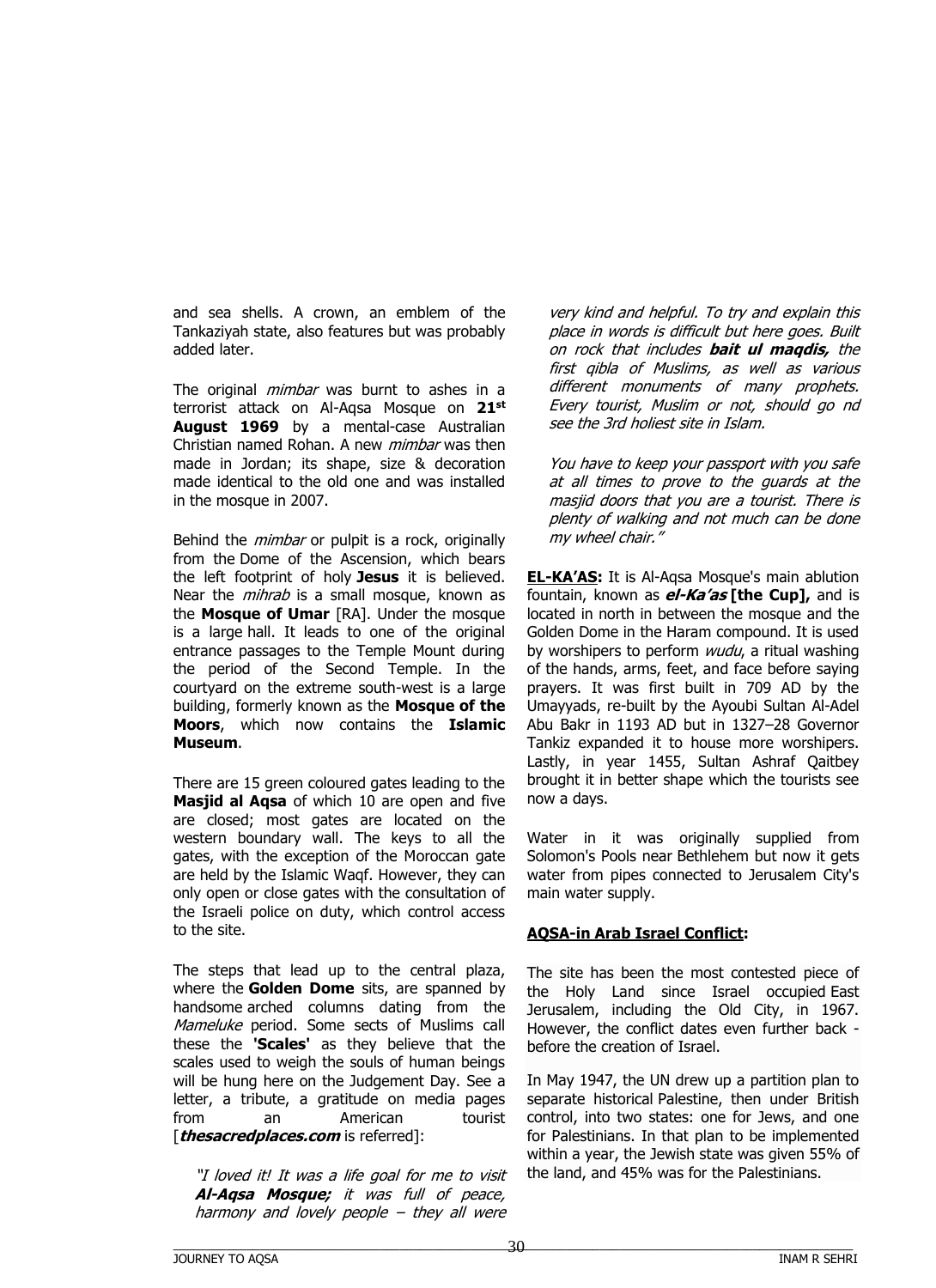The Jerusalem belonged to the international community then under the UN control. It was granted this special status for its importance to the three Abrahamic religions. In May 1948, Israel declared statehood. The Palestinians alleged that Israel had captured some 78% of the land without any mandate, while the West Bank, East Jerusalem and Gaza were taken over by Egyptian and Jordanian governments and thus 1<sup>st</sup> Arab-Israel War broke out.

After the 2nd Arab-Israeli war in June 1967, Israel occupied the Old City and al-Aqsa compound – later extending to the East Jerusalem as a whole. In 1980, Israeli parliament passed a law that declared Jerusalem the 'complete and united capital' of Israel. Israel also built 12 fortified Jewish-only settlements in East Jerusalem, housing some 200K Israelis. Since 1967, the Islamic Waqf has control over matters inside the Aqsa Plaza, while Israel controls external security and other anti-social activities.

Palestine also alleged that Jewish Temple movements, such as the Temple Mount Faithful and *the Temple Institute*, have gone violent while aiming at rebuilding the Third Jewish Temple in the Haram compound – and that such groups are being indirectly funded by the Israeli government. In 1990, the Jews declared to lay a cornerstone for the 3rd Temple in Haram compound, leading to riots and massacre in which 20 Palestinians were killed. In 2000, Israeli politician Ariel Sharon entered the holy site accompanied by 100s Israeli police, clashes broke out, in which more than 3,000 Palestinians and some 1,000 Israelis were killed.

Palestine also alleged that in 2015 again, 100s of Jewish youth tried entered the Aqsa mosque complex to commemorate a Jewish holiday. A year later, protests also erupted after when the Jewish settlers teased Muslims during the holy month of Ramadan, in breach of tradition.

It is also on record that Aqsa Mosque was shut down for the first time since 1969, after a deadly gun battle between Palestinians and Israeli forces. This **attack of 14th July 2017,** two

Israeli police officers died and also three Arabs – so the mosque was subsequently closed for two days. Then thousands of Palestinians came out to pray in the streets outside of Lion's Gate. To suppress the demonstration, Israel used force and four more Arabs were shot dead. Then the Christians had also joined Muslims voicing against injustices and oppression that Palestinians face in Jerusalem.

Al-Aqsa is a small area, but symbolically it is a large part of the conflict between Israelis and Palestinians. **AL-JAZIRA of 6th December 2017** held:

> "With more restrictions placed on Palestinian access to the compound and ongoing calls by Israeli religious groups to allow Jews to pray at the site, many Palestinians fear a possible division of the compound."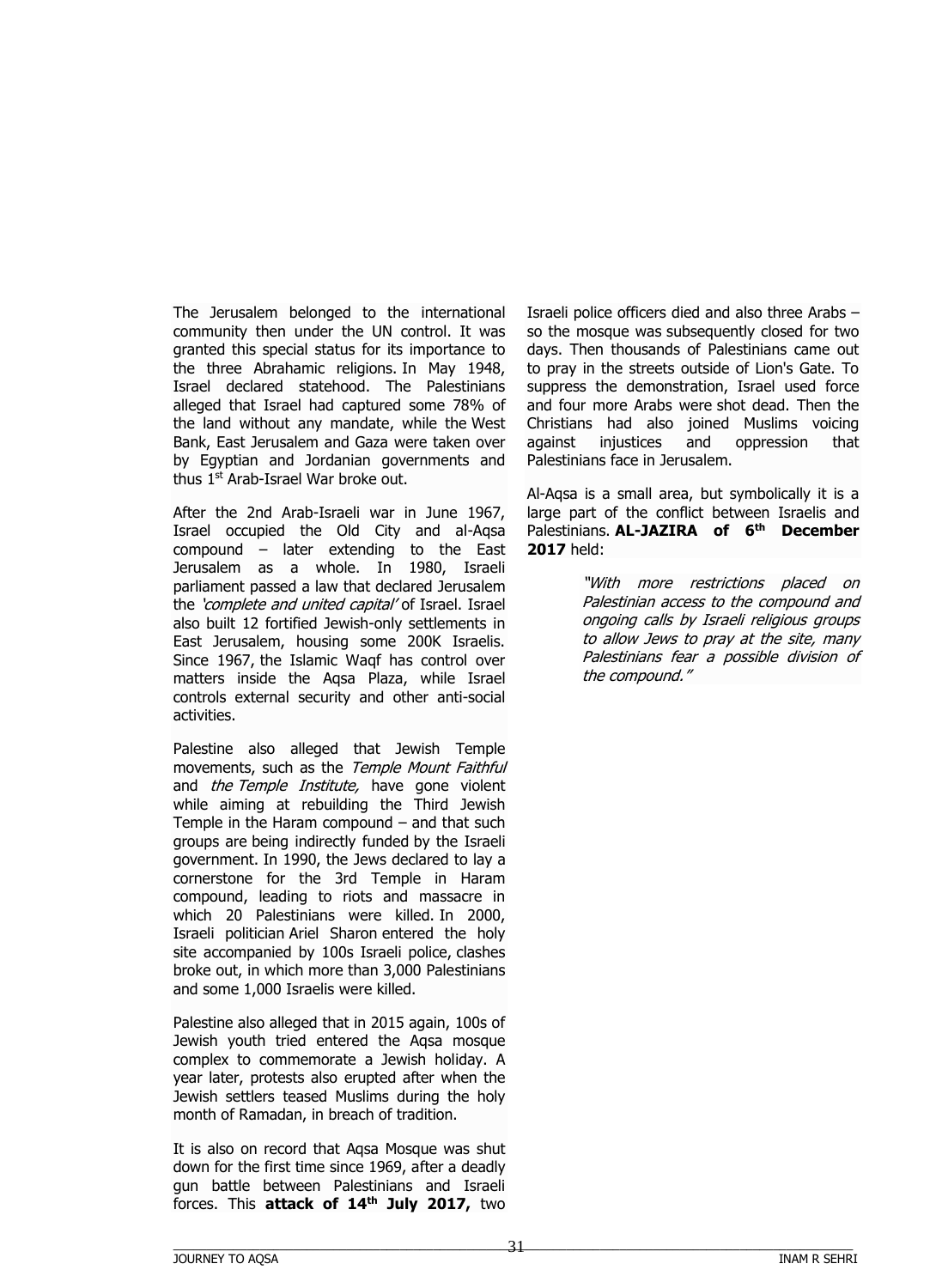# **THE CITY OF DAVID:**

As per written biblical literature, the **City of David** is the place where Jerusalem appeared first, the urban core of the continuous living civilization that existed at the time of the Prophets, over four millennia ago; the travellers feel and touch the **Old City's history** live through **audio-visual night show** held every night in the **Tower of David**. Once the mindblowing light show starts, one travels with the history of Jerusalem as it passed through time each era was quite different from the last and what is left is a mix of cultures you won't find anywhere else in the world – unbelievable & fantastic.

It appears that Nabi David AS makes comeback to his own city. The show is projected on the walls of the citadel after sunset and promises a once-in-a-lifetime experience. Using cutting-edge technology, the show creates an unprecedented artistic attraction suitable for all ages. The show features powerful laser projectors, a computerized system operating 20 projectors, 10 audio players, 14 computers, 14 speakers and amplifiers, and 10 kms of advanced cable infrastructure. It becomes a multi-sensory celebration that ties the past, the present, and the future, using state-of-the-art technology. The show tells the full life story of King & Nabi David AS.

The experience begins with a virtual tour of famous works by the greatest artists of all times: Chagall, Matisse, Michelangelo, and more - the citadel walls display beautiful images of them. As the night goes on, you are exposed to more and more imagery and events related to the exciting and thrilling life story of King [Nabi] David AS – all based on biblical, historical and archaeological sources – BUT coupled with psalm songs attributed to Nabi David AS.

Once the show is over, the Jewish tourists prefer to dine in nearby **Agada Restaurant** located on Mamilla Avenue. Interesting about **Agada** is that here **Theodor Herzl** - the great-grandfather of Zionism - stayed during his visit to Israel thus it is known as the **Herzl House**. If one is lucky enough to find place in the main event hall to dine – he literally feels being served a feast articulate for kings and princes.

**David's Tower** lies just inside **Jaffa Gate**; and the **Tower Museum** takes the tourists through 4000 years of ancient Jerusalem and Old City's history. There's a great view of city from the tower; it is also known as the **David Citadel**. The foundations of this structure are about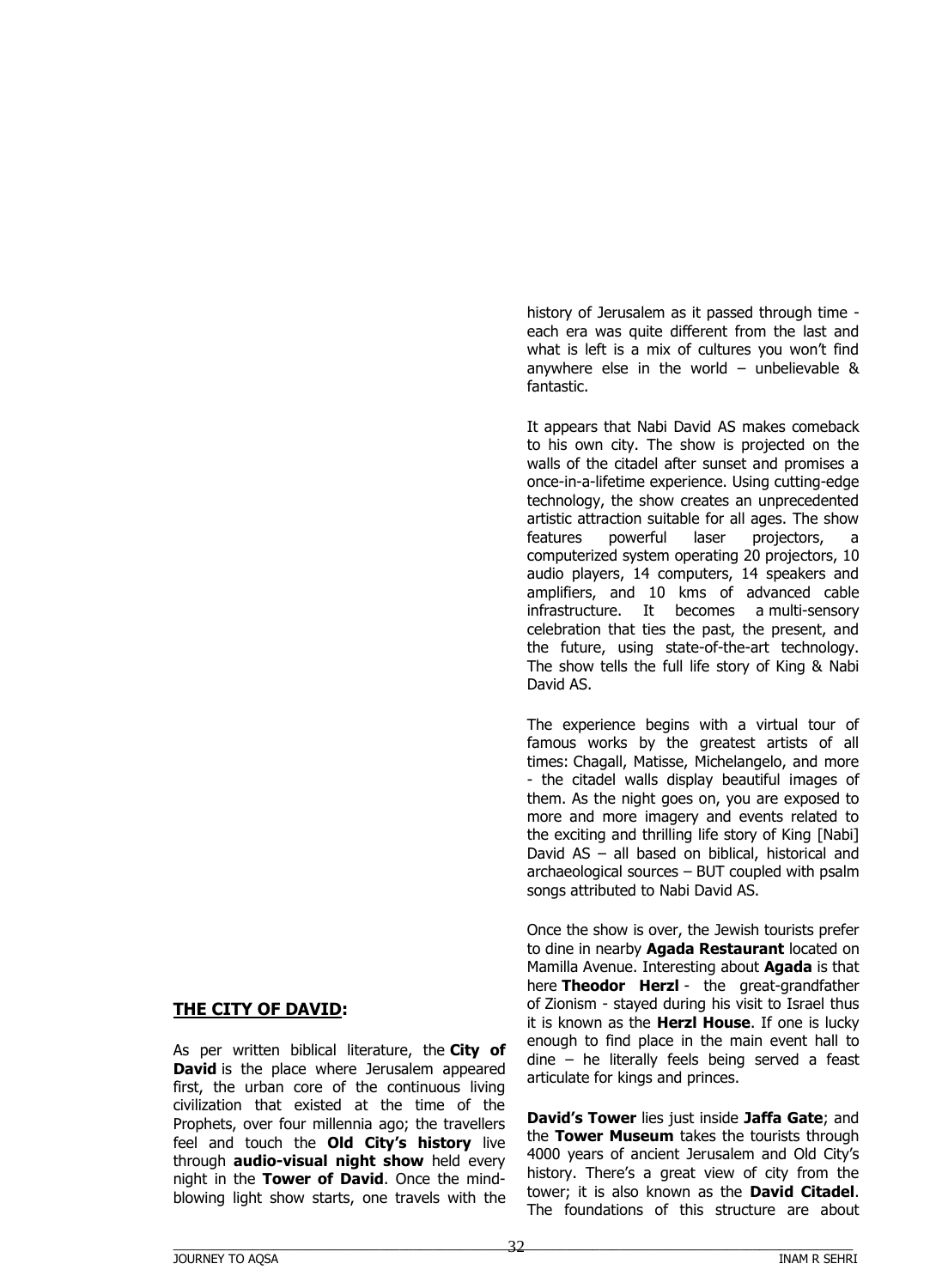$2,000$  years old – built by the priests and kings of 167-37 BC.

After the **Fall of Jerusalem** in 70 CE, this is where the Roman Army's  $10<sup>th</sup>$  platoon was stationed. In the  $4<sup>th</sup>$  century, it was a monastery. The Crusaders built the moat around it and used to protect pilgrims. For 400 years it remained a Turkish garrison**. It was here in December 1917, the Ottoman Empire formally surrendered Jerusalem to the British General –** and the Muslim rule of 1200 years was over.

General Allenby stood on the steps that take you up to the [now] museum door when he formally declared Jerusalem to be under British rule. The British were the first to use the premises as a cultural centre – but then a quiet period – in 1967 the cultural centre revived again – and now a museum dedicated to the **past of Jerusalem.**

#### **KING DAVID's TOMB:**

**Mount Zion [Jabel Sahyoun** in Arabic] is a hill in Jerusalem just outside the walls of the Old City – the name originally used in the Hebrew Bible's four books. In ending Roman period, a synagogue was built near the **David's Tomb;** the place went more sacred till the beginning of 12th century  $-$  and continued to be so even today. It is located in an old period building on Mount Zion on or near remains of the former **Hagia Zion,** a Byzantine church.

**David's Tomb** also remained a mosque for c.400 years during Ottoman Empire and was converted into a synagogue in 1948. From then onwards it is country's primary religious site - Jewish prayer was established authentically. Once a phrase **"David King of Israel Lives and Endures"** was written over the niche above the tomb-stone  $-$  BUT with the passage of time it disappeared. Now the niche is all white painted. During years 1948-67, **Nabi David's Tomb** remained the holiest Jewish site in Israel but later the **Western [Wailing] Wall** got priority in the Jewish community **– now more Muslims visit Nabi David's Tomb than the** 

**Jews.** Then it was a designated no-man's land between Israel and Jordan. The Jews used to climb on roof of the tomb and keeping their direction towards the Golden Dome; they offered their prayers. It was the closest accessible site to the Jewish Temple place.

In December 2012, unknown persons completely destroyed a large number of  $17<sup>th</sup>$  century Islamic-era tiles in **Nabi David's Tomb**; still those tiles are seen missing. Today the area is pitted with archaeological digs. The excavations attracted controversy but also got massive **stepped stone structures -** dating from the 10<sup>th</sup> century BC and being claimed as the retaining wall of Nabi David's Palace or the Canaanite fortress of even more earlier times.

#### **THE LAST SUPPER-ROOM:**

The **Last Supper** is the final meal that, in the Gospel accounts, Jesus shared with his Apostles in Jerusalem before his crucifixion –it is commemorated by Christians especially on Holy Thursday before the Easter day. The Last Supper-room, also called **Cenacle,** is said to be the upper floor of the building where Nabi David's Tomb lies. Recent years have seen rising tensions between Jewish activists and Christian worshippers at the site  $-$  but no worry because both sides respect Nabi David AS evenly and equally. Above this **Cenacle,** the tourists also see the minaret of a Muslim mosque.

Surprisingly, this **Cenacle** is not universally accepted as the site of the "Supper room" mentioned in the bibles of **Mark** [14:15] and **Luke** [22:12]. The only competing site is the Syrian Orthodox **Church of St Mark** in Jewish Quarter of the old city which also claims to possess the 'Supper-Room'.

This Mount Zion's Gothic-arched Cenacle is a restoration of a **[Crusader](http://www.seetheholyland.net/glossary/#crusades)** chapel built in the 12th century. Among the architectural details of the Crusader period is a slender marble column supporting a stone canopy in the south-west corner. Carved into the capital at top of the column are **two young pelicans feeding on**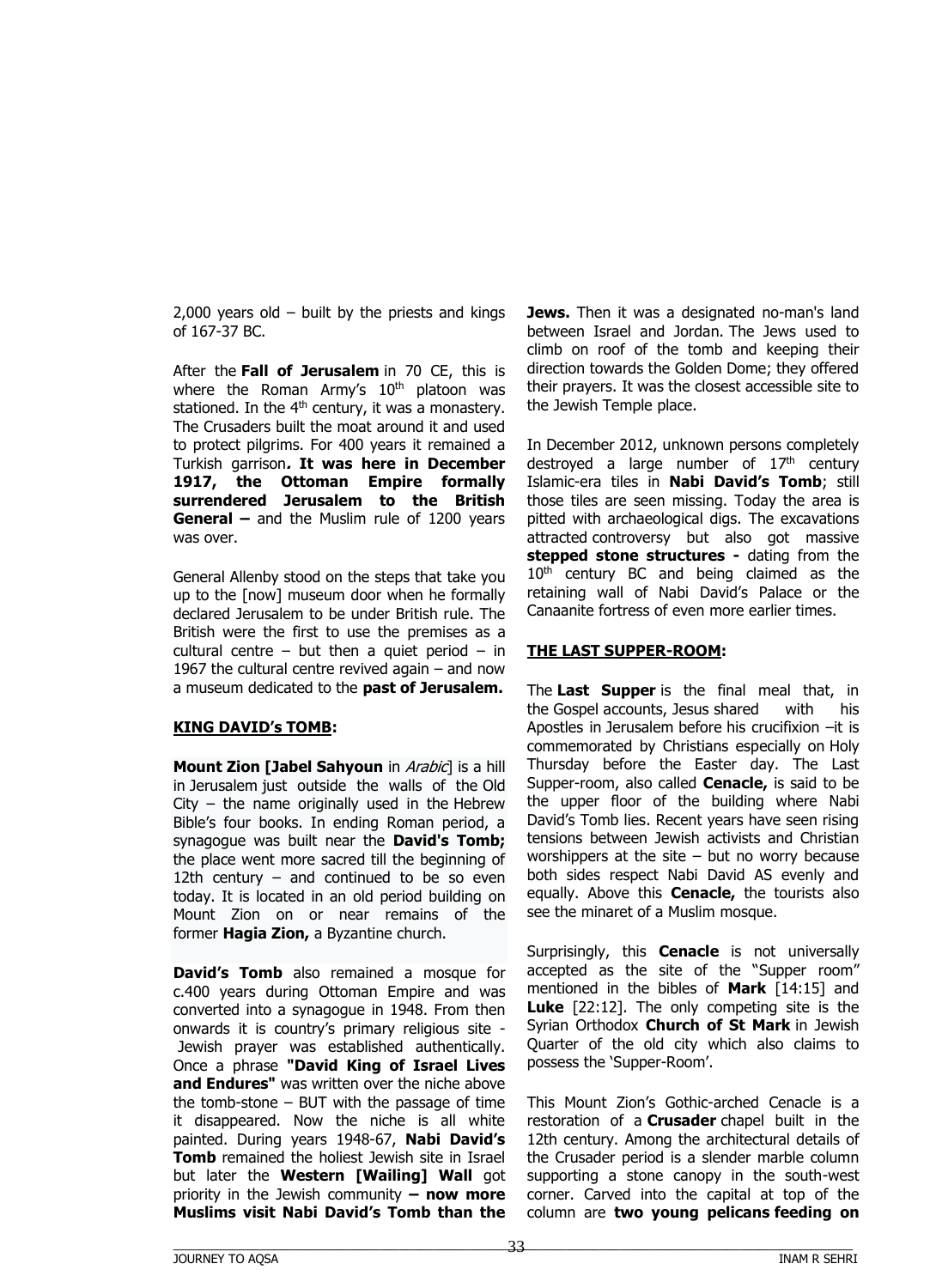**the blood their mother has drawn from her breast** — symbolising Christ giving his blood for the salvation of humankind.

In the 16<sup>th</sup> century, after the Turks took over Jerusalem, the room was transformed into a mosque in memory of the prophet David AS. Its mihrab [a niche indicating the direction of Makkah] and stained-glass windows with Arabic inscriptions remained in tact and are still visible.

#### **GIHON SPRING & POOL:**

The **King [Nabi] David AS** had captured the fortress of a Canaanite tribe, the Jebusites, 1050 years BC AND established his capital - that pitched tent later developed as the **City of David -** the oldest settlement on around the Jerusalem Hills.

**Gihon Spring,** the only source of water for that city, is mentioned many times in the Bible with its location in the valley. The travellers can also walk from Spring through the 530 metre [King] **Hezekiah's Tunnel** which was dug in 7th century BC to bring water to the **Pool of Siloam** inside the city to avoid siege by the Assyrians. Much later, it was also named **Fountain of the Virgin** because of the legend that here the holy **Mary** used to wash the swaddling clothes of holy Jesus.

**Gihon Spring** is one of the world's major intermittent springs — and a reliable water source that made human settlement possible in ancient Jerusalem. The spring rises in a cave 7x20 ft; irregularly flowing from 3-5 times daily in winter, twice daily in summer, and only once daily in autumn in the form of a siphon. The system worked successfully in years 1050 BC, the **1 st Temple** periods at least. Now the visitors see the same water system as **Warren's Shaft;** a British engineer named it so in 1867 AD who had re-framed the scheme for Ottomans.

Amongst the tourists, the youngsters choose its **'wet tour'** - the tunnels where spring water still flows – in total darkness, with nothing but a flashlight to guide their path. Water level depends on the season - can be up to waist deep. The tunnel route from the **Gihon Spring** to the **Pool of Siloam** is still a work of art which winds its way underground for 513m. The tunnel was built with the **technology available 2700 years ago** - realizing just what an accomplishment it was when there was no civilization – walking through it is a life time event.

Pool of Siloam mentioned above is a rockcut pool on southern slope was first built by King Hezekiah [715–687 BC], to provide water supply inside the City. During Nehemiah [445 BC]'s reign it was named as the King's Pool [Nehemiah 2:14]. Around the Second Temple era [103-76 BC], the pool was reconstructed  $-$  later also visited by Nabi Jesus AS; 'a man blind since birth' was made normal by him here – a miracle all religions believe. Pool the tourists see today was rebuilt again during Byzantine Period.

During excavation in 2009, the workers uncovered some stone steps on three sides of a 225 feet wide pool  $-$  but then had to quit the site because the land above was owned by the nearby **Greek Orthodox Church**. This pool was probably destroyed by the Romans during Roman-Jewish War of 70 AD, later filled with silt layers and sedimentations.

The Christians and certain sects of Jewish pilgrims and tourists assign much priority to visit this pool and tunnels to refresh their biblical history  $-$  as the stories of various prophets are linked with this particular place. During an **archaeological dig in 2009**, a fragment of stone inscription securely dated to the 8<sup>th</sup> century BC was discovered - proving that the city had monumental public building(s) in the  $8<sup>th</sup>$ century BC around Jerusalem [then City of David].

#### **ABBEY OF DORMITION:**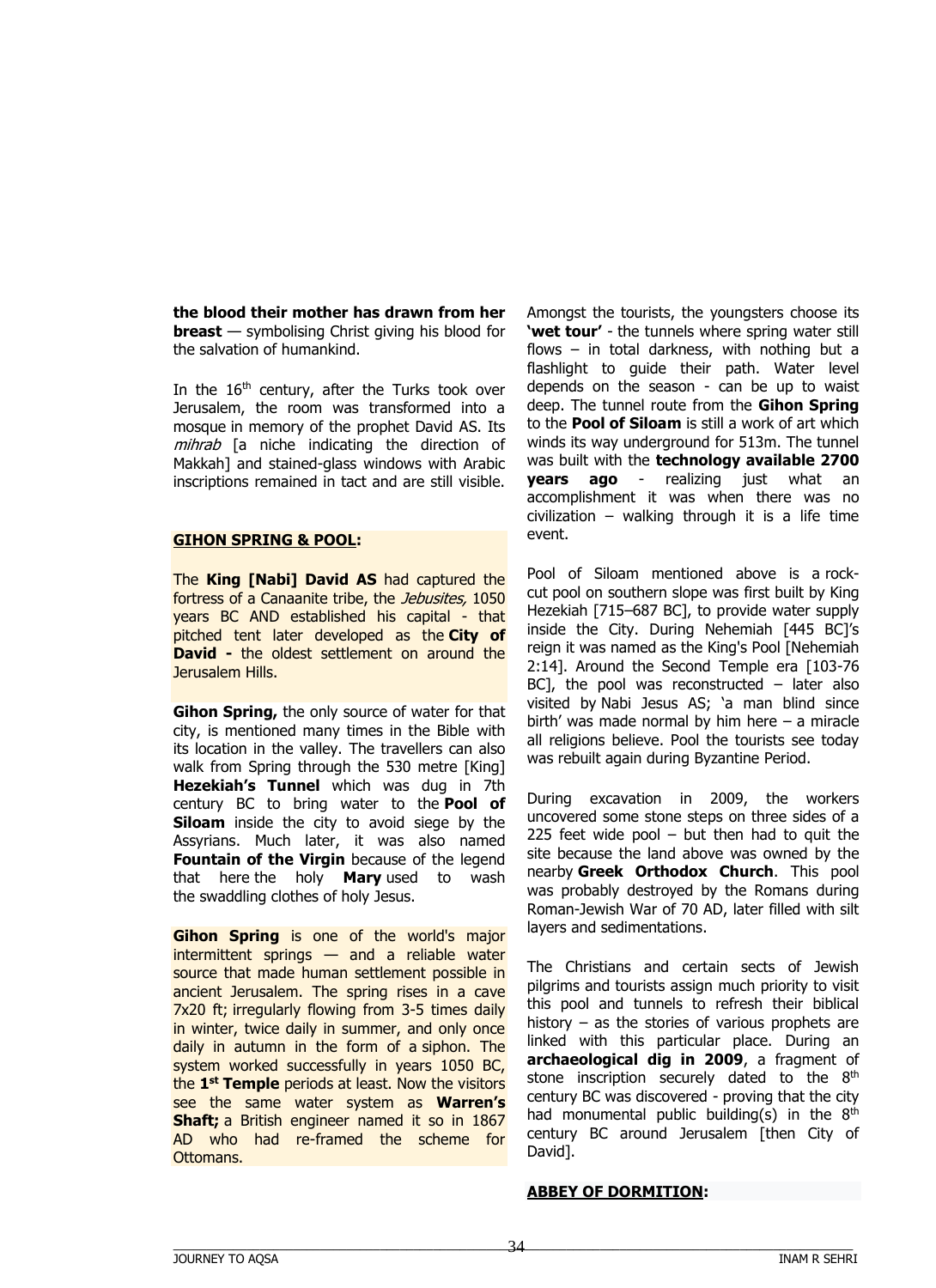It is an abbey on Mt. Zion just outside the walls of the Old City of Jerusalem. Originally there was a Byzantine basilica **Hagia Sion -** built in 415 AD but was destroyed during 614 AD's siege of Jerusalem by Sasanian King Khosrau II. Its foundations were recovered in 1899 AD by the Turkish architects. Later, a church was built here on the ruins of those earlier Byzantine foundations – now called Abbey of Dormition.

According to [another] local tradition, it was on this spot where the Virgin Mary died – religiously called **falling asleep**, and this gave the original monastery its name. However, two cities, Jerusalem and Ephesus [in Turkey], claim as to be the place where the Virgin Mary died; the **Ephesus** claim is based on Gospel account, too BUT the earliest traditions all locate the end of holy Mary's life in Jerusalem, where the **Tomb of Mary** is venerated at the foot of the Mount of Olives.

The fact remains that during his visit to Jerusalem in 1898 AD, the German Kaiser Wilhelm II bought this land on Mount Zion from Turkish Sultan [Abdul Hamid II] and presented it to a Protestant Charity called the **German Union.** Thereafter, foundation stone of the church was laid on  $7<sup>th</sup>$  October 1900; construction was completed in ten years and its doors were opened on  $10<sup>th</sup>$  April 1910. Presently, there are two spiral staircases leading to the crypt - the site ascribed to the **Dormition of Virgin Mary**.

After Arab-Israel war of 1948, the abbey came under the Israeli control - though was badly **damaged** by military bombardment too. In 1951, the abbey's supervision was taken over by religious authorities of Rome. The Abbey has been the target of occasional vandalism and **Price Tag Attacks** by extremist youths. More cases were reported during years 2011-14 and the last case was reported in January 2016 but then no odd news heard.

The **fortress-like** building, with a conical roof and four corner towers, stands south of the Old City's Zion Gate. Like the Crusader church that

preceded it, the basilica is built on **two levels** with the high altar and the crypt with its Marian shrine. In lower chambers, there rests a life-size statue of holy Mary, fallen asleep in death. The statue is made of cherry wood and ivory.

#### **RAMPARTS WALK:**

When youngster tourists enter the Old City through **Jaffa Gate**, they normally prefer for a self-guided walk on the ramparts [parapets of the wall] of this fortified old city. There are informational plaques in English every several hundred feet to give you an idea of what you are seeing. The views of both the Old City and the city outside the walls are magnificent. One path goes from **Jaffa Gate to Dung Gate** and the other from **Jaffa Gate to Lions Gate.** In fact, the **Ramparts walk** is a fun way to get an overview of this part of Jerusalem.

One has to be strong as the walk requires a lot of stair climbing and descending; and that a tourist must have enough water with him – **once you're on the ramparts, there's no getting off until the end and no refreshment kiosk or bathroom along the way.** It's not a suitable activity for small children, mid-aged ladies and older people whatsoever.

#### **HOLOCAUST CHAMBER:**

In the nearby building is a small **Chamber** of the **Holocaust Museum** located on the Mt Zion - Israel's first Holocaust museum founded in 1948. Same year, Israeli government oversaw the on-site burial of ashes of victims from the **Oranienburg Camp** [one of the first detention facilities established by the Nazis in the state of Prussia when they gained power in 1933] together with desecrated **Torah scrolls** recovered from Nazi Europe.

Another place; the Catholic cemetery where **Oskar Schindler**, who saved the lives of 1,200 Jews in the Holocaust, is buried along with 91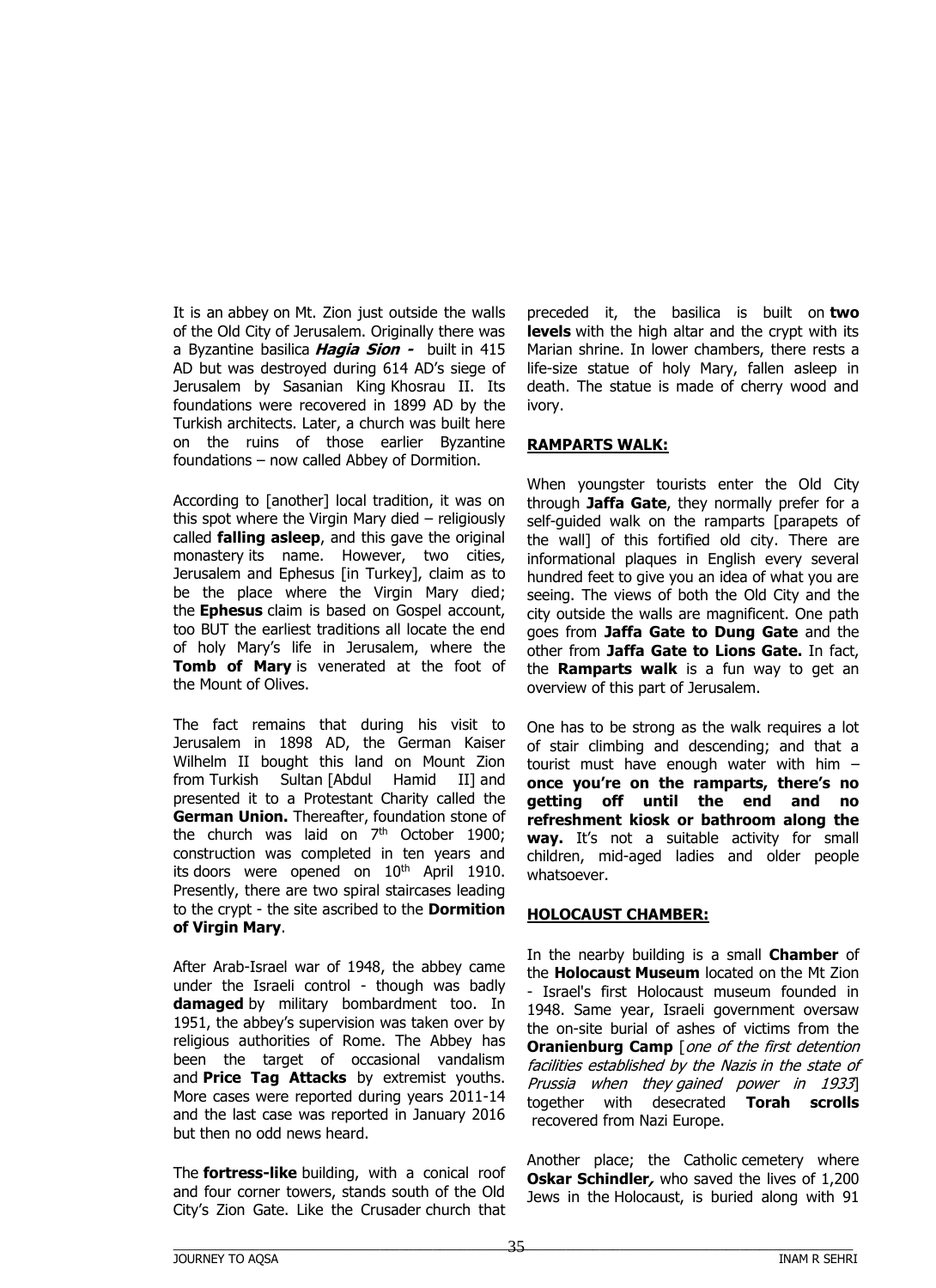persons who were killed in bombing of the King David Hotel in Jerusalem on **22nd July 1946;** explosion done by the militant **right-wing Zionist organization 'the Irgun'** on the British HQ for Palestine, which was housed in the said hotel then.

#### **WESTERN [WAILING] WALL:**

The Jews' sacred place of worship; aka the **Wailing Wall** [in Urdu **DEEWAR E GIRYA**] referring to the service and the way of worship of Jews being mournful at the site over the

destruction of their Temples. It is the holiest Jewish site in the world and a renowned symbol of Jerusalem's Old City. It is a huge wall built in golden [lime] stone, with Jews praying in front of it, stuffing their written prayers in the cracks between stones. It is believed to be the last remnant wall of the Second Temple of Jerusalem, destroyed by the Romans at the time of city's conquer in year 70 AD – **First Jewish-Roman War** is referred for more details.

The 50m long & 19m high Western Wall makes the southern side elevation of the **Haram Sharif** [Temple Mount] **-** the holiest site in Islam, Judaism and Christianity. It is one of the few surviving sections of the enclosure built by King Herod in year 19 BC.

Interestingly, the term **Western Wall** is mostly used for the section traditionally used by Jews for prayer. During the period of Christian Roman rule over Jerusalem (c324–638 AD), Jews were completely barred from Jerusalem except to attend Tisha be-Av, the day of national mourning for the Temples, and on this day the Jews weep at their holy places. The term **'Wailing Wall'** was thus exclusively used by Christians, and was revived in the period of non-Jewish control between the establishment of British Rule in 1920 and the Six-Day War in 1967. The term **'Wailing Wall'** is not used by Jews - considering it derogatory – thus, of course, hate calling it so.

The wall was considered Muslim property as an integral part of the Haram Sharif and WAQF property of the Moroccan Quarter. The earliest source mentioning this specific site as a place of worship is from the 16th century. From mid-19th century onwards, attempts to purchase rights to the wall and its immediate area were made by various Jews, but none was successful. With the rise of the **Zionist movement** in the early 20th century, the wall became a source of friction between the Jewish and Muslim communities. During those outbreaks of violence at the foot of the wall became commonplace, with a particularly deadly **riot in 1929** in which 133 Jews were killed and 339 injured.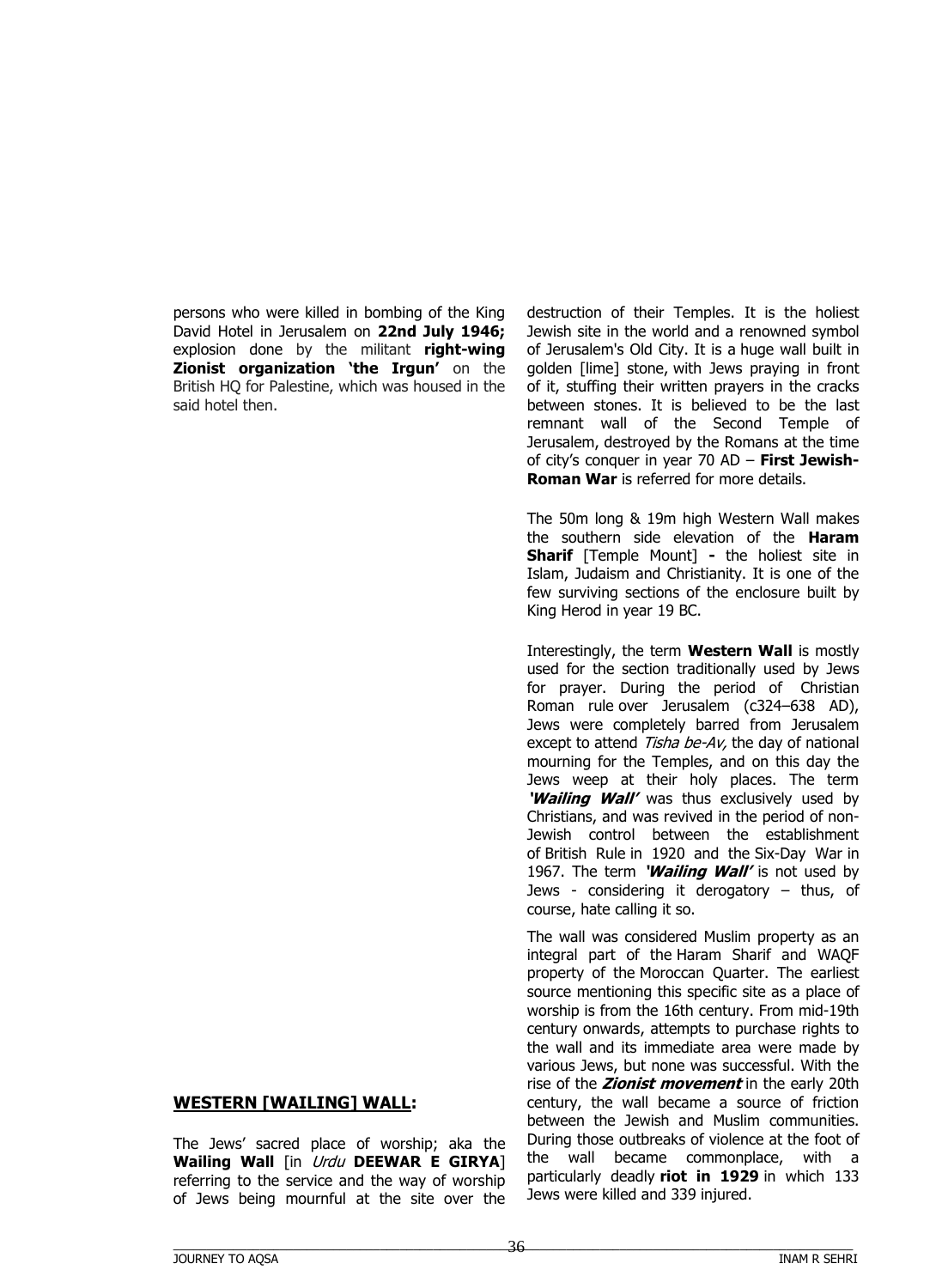After the 1948 Arab–Israeli War the Eastern portion of Jerusalem was occupied by Jordan and Jews were discouraged to live even in their Jewish quarter  $-$  so most of them left Jerusalem. The position changed on  $10<sup>th</sup>$  June 1967, when Israel gained control of the site following the Six-Day War. Three days after establishing control over the Western Wall site the Moroccan Quarter was bulldozed by Israeli authorities to create space for what is now the Western Wall plaza and Jewish prime place of worship.

Since centuries Jews from throughout the world made the difficult pilgrimage to Jerusalem and immediately headed for the Western Wall to thank God. For c.2000 plus years, Jerusalem remained under the Christian and Muslim rule and the Jews were fewer in numbers  $-$  but its dignity was kept intact by all rulers. This surviving section of the **Wall** which, in ancient times formed a part of the Herod's Temple Mount [not Temple itself] has always been a source of comfort and consolation in misfortune. Now the tourists and visitors also avail privilege of wedging their prayer & wish slips of paper, into the cracks between the stones.

A giant wooden bridge at the right side of the Western Wall – allows pilgrims to ascend to the **Haram Plaza.** One can still see a **wooden walkway** that leads above the Wall to the Haram plateau - the only entry point for non-Muslim tourists. As discussed earlier, the wooden structure was erected after an earthen ramp collapsed in 2004, following an earthquake and heavy snowfall.

#### **WESTERN WALL TUNNELS:**

To the left of the Western Wall, one should take tour of the tunnels along the foundations of the **Temples.** While entering northern side of the Wall, visitors walk through a series of rooms moving eastward until they hit the Western Wall – then continue straight northward. During the walk in the Tunnels, visitors will pass by the Second Temple era homes, ancient cisterns, constructions from the Muslim period, a channel from the Hasmonean period and more - **the**  **guided tour normally lasts around 75 minutes.** The Tunnels run along about 488 meters of the Western Wall, giving visitors a taste for the challenge that stood before King Herod during the expansion of the Temple Mount. **One such example is a stone which is 14m long and weighs almost 570 tons.**

These complex underground Tunnels tell much about the **Hasmonean period** [140 - 116 BC] the structures are supported by many arches and contain stairways that connected the ancient city with the Temple Mount. The Tunnels were first discovered during digs done by British archaeologists in the 19th century, but the intense digging was done after 1967 by the Israel government. Inside, one also finds the most special place for Jews **- the part of the Western Wall considered closest to spot where the Holy of the Holies** used to be in the Temples; there is a small synagogue where Jews come to pray as a special occasion.

#### **OPHEL ARCH. PARK:**

At the foot of the **Haram Sharif** [Temple Mount], one can find the **Hulda Gates**, a series of gates through which people used to ascend to the plaza through rising tunnels. Nearby, the Jew tourists also see archaeological remains of water cisterns, market stalls and structures from the First Temple period. In the vicinity of Dung Gate, amidst more excavations, there lies **The Ophel** [or **Ophlas**] – the biblical name given to a certain part of settlement or city that is elevated from its surroundings. In the **Hebrew Bible** this Ophel refers to a specific part in two cities: the extended **City of David**; and **Samaria** [**2 Kings** 5:24].

A unique activity - at various spots on the wide and thriving plaza, the Muslim males gather in study groups, reading the Qur'an and the Jews reciting their Torah contentedly before the West Wall and its attached synagogues. Everything is fine for the travellers and the tourists at least – if one is having non-Israeli passport with him.

#### **BURNT HOUSE & WHOL MUSEUM:**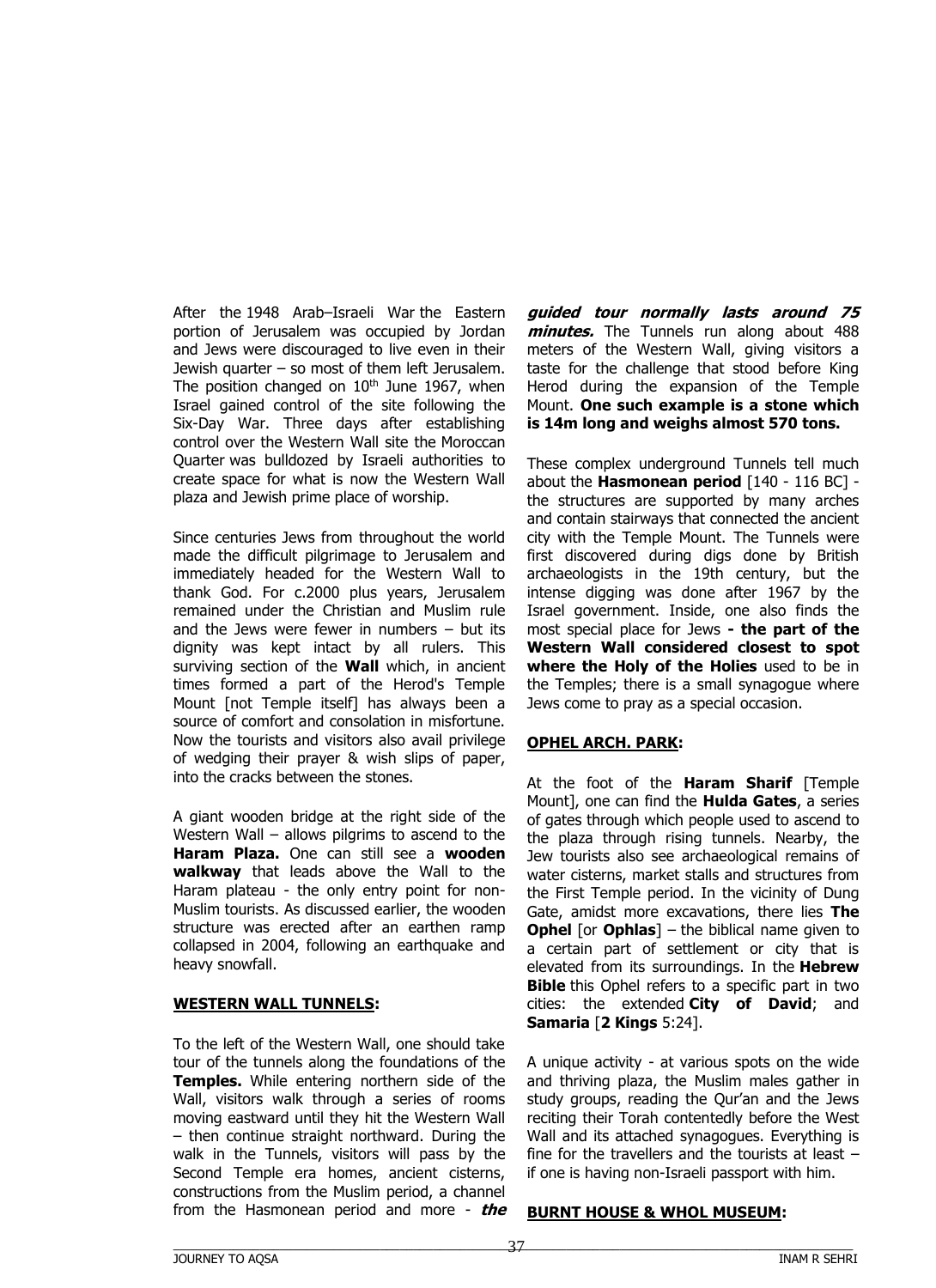In the Jewish Quarter of city, the tourists see the remains of a priestly home that was set on fire when Jerusalem fell in the **year 70 AD;** the sound and light show here makes the fall of Jerusalem chillingly real.

The **Burnt House** is a little museum now presenting an excavated site from the **Second Temple** period situated six metres below current street level. Ancient Jerusalem's Upper City was known for its wealth; was located close to the Temple and inhabited by priestly families who used to serve in the temple. When the Romans stormed the Upper City, they found little resistance: Much of the population was near death from disease and starvation due to hard siege. After 1967's reunification, the **Jewish Quarter** was rebuilt, and extensive archaeological excavations were conducted in the area during years 1969 to 1982 - **The Burnt House** was then found under a layer of ashes.

The Burnt House is only one part of a large complex buried under the Jewish Quarter. The ground floor of this House has courtyard, four rooms, a kitchen and a bath; walls built of stones and covered with thick white plaster; and round sunken bases of brown clay. The excavated house is open to the public and a 12 minute audio-visual presentation, set up inside the house, plays back the nearly 2000-year-old events too.

Across the street there is WHOL MUSEUM which was once a priestly home during the 2<sup>nd</sup> Temple days. Behind the modern facade, one can see ritual baths, frescoes and get an idea of what daily life was like then. Located underground, it preserves remains of six houses from the **Herodian** period that were excavated after 1967. In Temple times, high gentry' homes were built on this hill overlooking the Temple Mount but were also got destroyed in 70 AD. Carefully excavated, the site includes water cisterns, elaborate bathrooms with beautiful floors, reception halls with colourful stucco paintings and mosaic – reflecting living **of 2000 years ago**. The homes here are about seven meters below the present-day street level.

In the nearby **Temple Institute**, the tourists see reproductions of apparatus used in the service of the holy Temple; sacred vessels created by the Institute, garments of High Priests, religious oil-paintings and model of the Holy Temple attract all.

### **THE CARDO:**

The cities of the Ancient Roman Empire had a special tradition of decorating main roads with spectacular stone columns. These streets were called **CARDO** and Jerusalem, just like any other Roman city, had a Cardo of its own. This ancient street originates at Damascus Gate in the north, running southwards through the Old City, terminating at Zion Gate. It was city's main street some 1800 years ago; was originally paved in the 2<sup>nd</sup> century when Hadrian rebuilt Jerusalem as a Roman polis called **Aelia Capitolina**. The Cardo was extended south to the area of today's Jewish Quarter in the 6<sup>th</sup> century by the Byzantine Emperor Justinian as a high commercial centre. Prehistoric columns and shops are still visible. The roofed part, reconstructed in Crusader times, now houses boutiques and archaeological sites both.

In its day, **The Cardo** was an exceptionally wide colonnaded street running through the heart of the city, connecting many of Byzantine Jerusalem's major institutions. Parallel rows of columns supported a red ceramic tile roof and an arcade ran along, at least part of its eastern side. A section of Cardo has been reactivated as a shopping street, full of arts and various goods of tourists' interest. In part of the preserved Cardo, the French School of Art Creation installed a large painting of the Byzantine replica of **The Cardo.**

In another [open] section of **The Cardo** there are some of the pillars. Part of the Cardo has been restored to show how the stalls and shops were in Roman times. Occasionally, there are theme days with actors dressed in period costume running various hands on activities for the tourists and travellers.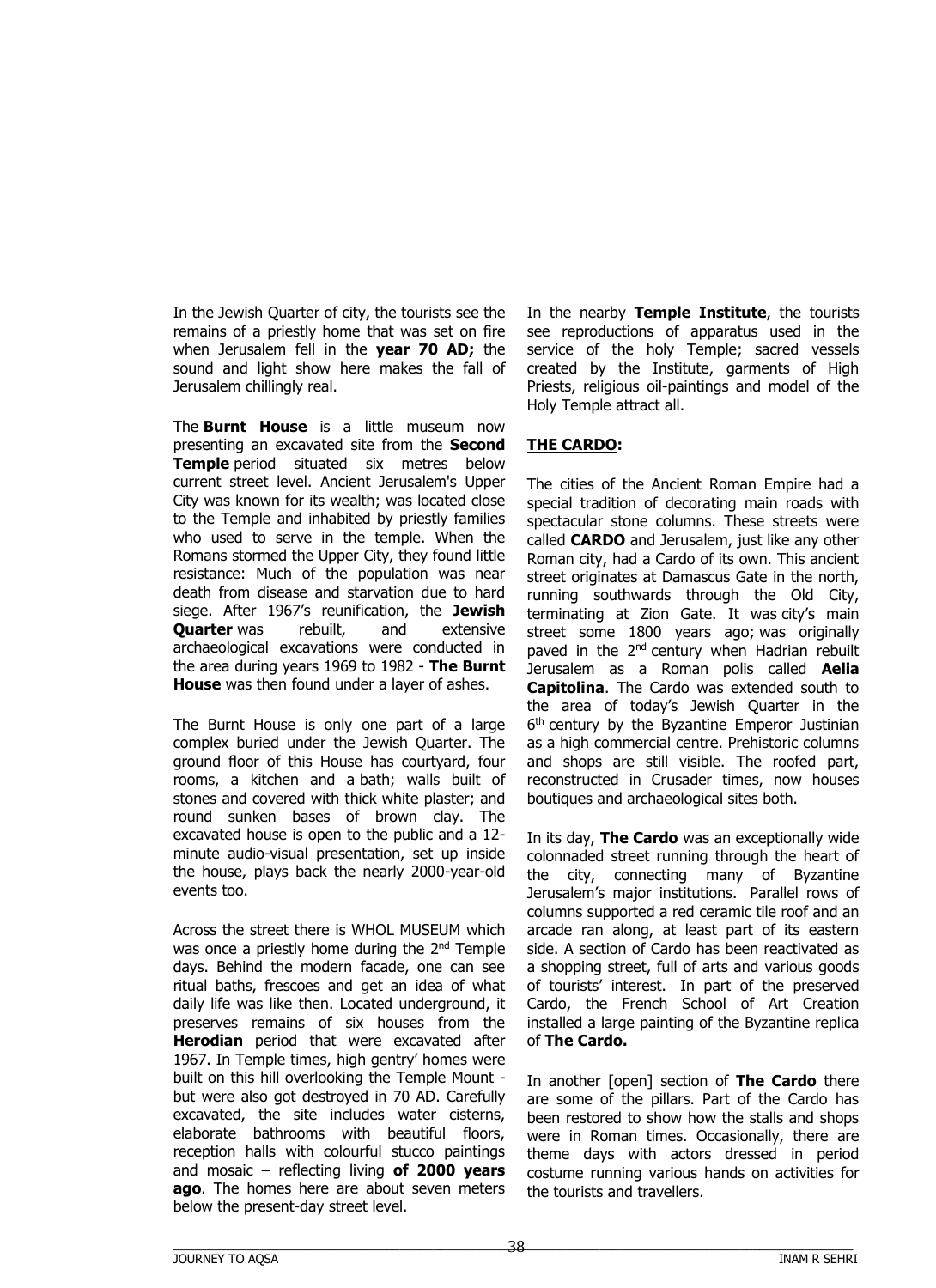#### **HURVA SYNAGOGUE:**

During  $16<sup>th</sup>$  century, a Jewish group acquired land for building a synagogue and named it as **The Ashkenazi Courtyard**. They built it but with great financial difficulties; was repeatedly constructed and destroyed over and over again until finally completed in 1864 – then named as HURVA [the ruins].

Then the Hurva Synagogue was designed and constructed under the supervision of Assad Effendi, the Ottoman Sultan's official architect. Built in Byzantine Revival style, it was supported by four massive pilasters at each corner over which soared a large dome. However, the then Jewish organisers could construct only one of these towers due to paucity of funds. The height of the synagogue to the bottom of its dome was designed around 16 m and to the top of the dome it was 24 m but the Jews could construct 12m high. Twelve windows were placed around the base of the dome, which was surrounded by a veranda. Being one of the tallest structures in the Old City, it was visible for miles.

From 1864 onwards, the Hurva Synagogue was considered the most beautiful and most important synagogue in the Land of Israel. It was described as **the glory of the Old City**. However, during 1948's war [exactly on 27<sup>th</sup> May], someone placed a 200-litre barrel filled with explosives against the synagogue wall. The results were evident as the huge explosion reduced the 84-year-old synagogue to rubble and debris. The Jordanian Army was blamed for it and they had accepted the responsibility.

After Israel's take over in June 1967, plans for **HURVA**'s reconstruction were developed in which the ruins were incorporated in a memorial garden, a new structure of synagogue and a Walking Route of the Prophets, leading to the Western Wall. Following the Beaux-Arts tradition, the elements of architecture were conceived as hollow; the outer structure composed of 16 piers covered in golden Jerusalem stone cut in blocks like of the

Western Wall. BUT the whole structure was coming up at a scale **comparable to the Golden Dome of the Baitul Maqdas.**

When Teddy Kollek, the then mayor of Jerusalem, learned of plans to design the **HURVA** at a scale comparable to the Dome of the Rock, he went unsupportive and discarded the proposal altogether. In 1977, one of the four stone arches that had originally supported the synagogue's monumental dome was redesigned. The height of the original building, including the dome, was made 50% greater. Its old glory and splendour was also brought back in wholesome.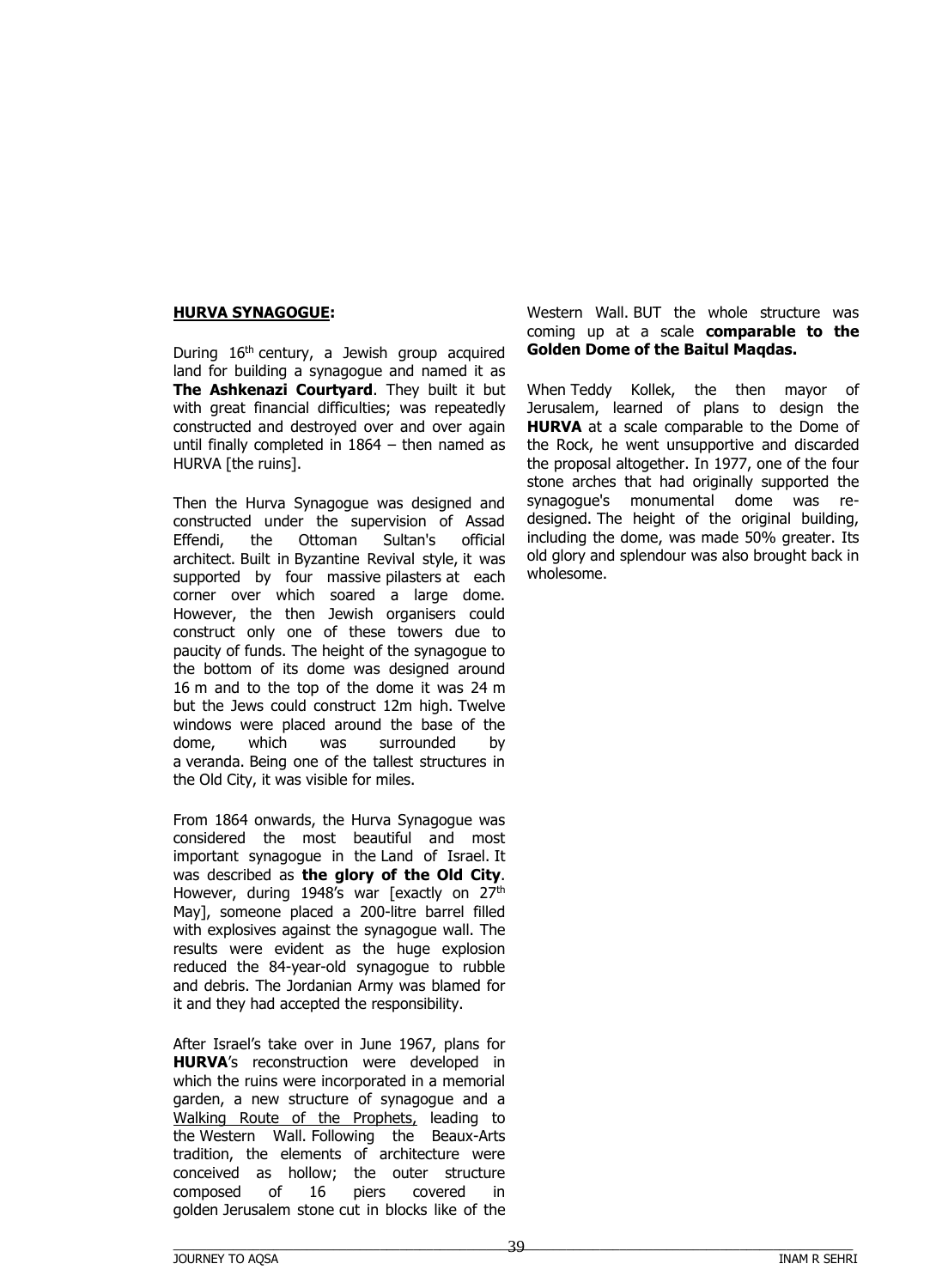[The **First Temple** lasted 373 years (960 – 586 BC); the **Second Temple** lasted 585 years (516 BC–70 AD). The **Golden Dome** has been on the **Haram Compound** for 1326 years. The **Al-Aqsa Mosque** is there since 1303 years.]

**Jewish** religious traditions hold that TEMPLE MOUNT is the site where King [Nabi] Solomon AS built the **First Temple** for Jews in c.1000 BC. According to the Hebrew Bible the Temple was plundered by the Babylonian king Nebuchadnezzar II in c.598 BC (**2 Kings** 24:13). A decade later, Nebuchadnezzar again besieged Jerusalem and after 30 months finally breached the city walls in 587 BC, subsequently burning the Temple, along with most of the city. According to Jewish tradition, the Temple was destroyed on  $Tisha$   $B'Av$ , the 9th day of Ay (Hebrew calendar).

The **2 nd Temple** was built on a smaller scale in c.536-516 BC during Persian period when Nehemiah led the returning Jews from the Babylonian Exile. C.500 years later, around year 19 BC, Jerusalem's Ruler or Governor or Roma's Commander Herod the Great further expanded and renovated the **Second Temple.** The ambitious project, which involved the employment of 10,000 workers then, doubled the area of the plaza - to nearly **34 acres.** During King Herod's expansion and renewal of the said 2<sup>nd</sup> Temple, an additional Wall was also built.

King Herod died in year 4 BC and about 36 years later, Jesus Christ was crucifixed at a nearby place. Both these events [destruction of TWO Jewish temples] are referred in the **holy Qur'an** explicitly.

After mention about Al-Aqsa in holy Qur'an [17:1], there comes a set of six verses **[Al-Qur'an 17:2-8]** which tells that how the Bani-Israel people crossed the Allah's prescribed limits TWICE and how they were taught sad lessons through **'more powerful people'** [referring to Babylonians & Romans], they were miserably beaten and their place of worship was 'totally

#### **WHY JEWISH TEMPLES LOST**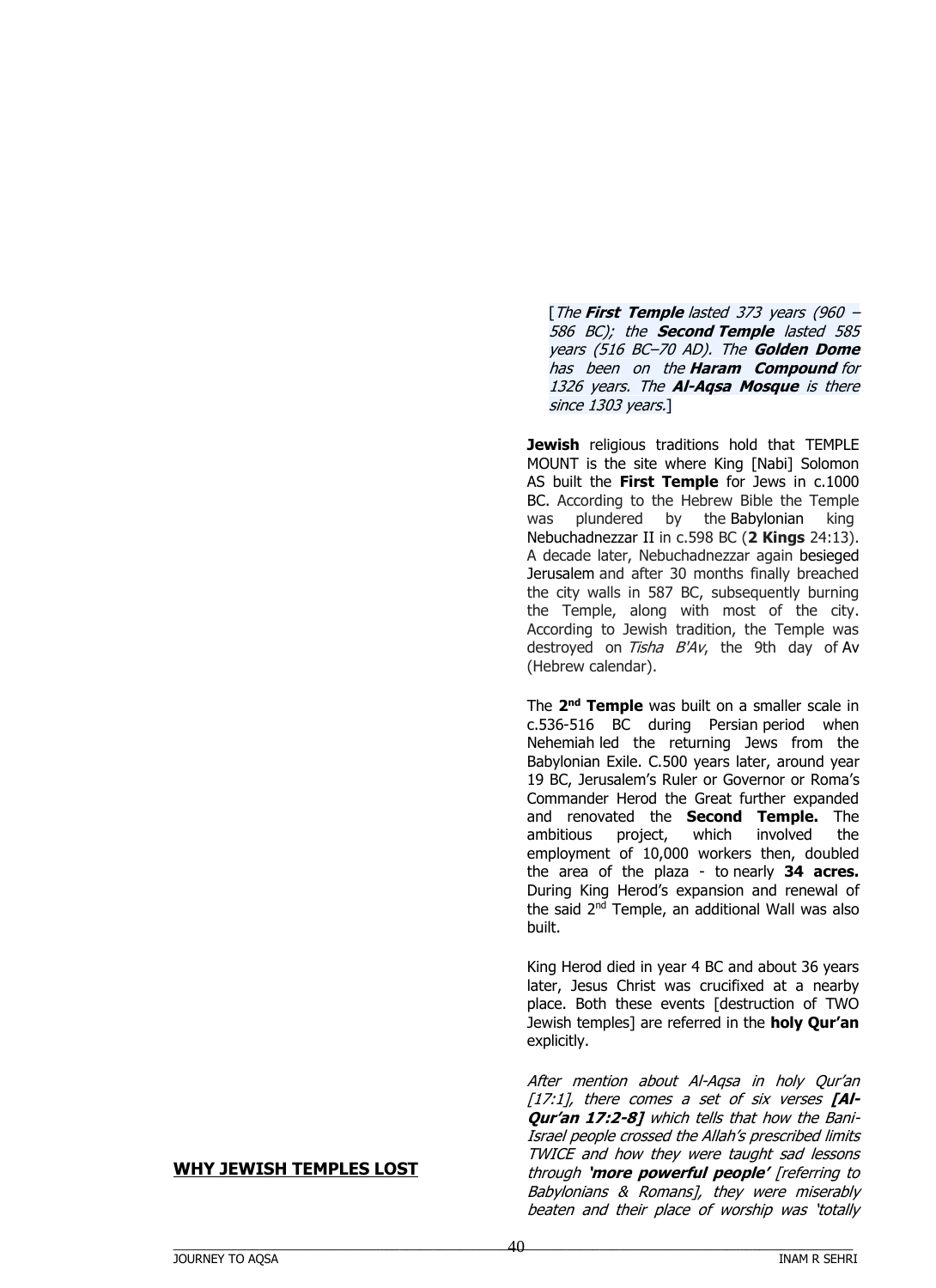demolished' both times - **referring to 1st & 2nd Temples** – AND that was the purpose of taking Prophet Muhammad pbuh to Jerusalem to see and feel by his own that what happens when God goes angry with nations.

In the Jewish Biblical books, above verses of holy Qur'an were mentioned with other words – but pointing out the same reality. The holy **Talmud,** a central text of **Rabbinic Judaism,** in its verse [Yoma 9b] provides traditional theological reasons for their Temples' loss:

**"Why was the first Temple destroyed?**  "Because the three cardinal sins were rampant in society: idol worship, licentiousness, and murder"…

**And why then was the second Temple destroyed?** "Because gratuitous hatred was rampant in society; this teaches you that gratuitous hatred is equal in severity to the three cardinal sins: idol worship, licentiousness, and murder."

Islamic traditions say that a temple was first built at this place by Prophet Jacob AS and later it was founded and re-built by Prophets David & Solomon AS. Due to sacred Night Journey of Prophet Muhammad pbuh, this city is very dear to Muslims, too. The **Haram Sharif [Temple Mount]** is a flash point in the Middle East conflict. Israel took control of East Jerusalem, the Old City, from Jordan in 1967; but the Palestinians still claim it as occupied Arab land – the stance also held by the United Nations. Israel exercises political sovereignty over the whole Old City but custodianship of the **Haram**  compound remains with the Islamic Waqf.

For the Israelis, their history begins 3,000 years ago, when the Temple Mount [believed to be Mount Moriah] was mentioned in their **Book of Genesis**. The Old Testament describes how an army led by Nabi David AS conquered the area [Jerusalem], made it capital in around 1000 BC and built a palace nearby. Then Nabi David AS started building  $[1<sup>st</sup>]$  temple there and Nabi Solomon completed it. However, Benjamin Kedar, a history professor at Hebrew University, holds that: **'Still we know nothing about the First Temple, because there are no traces of its physical remains - we've pieced together its tentative portrait from descriptions in the Bible.'** 

King Herod brought a massive reshaping of the Temple Mount. He filled up the slopes surrounding the mount's summit and expanded it to its present size. He enclosed the holy site with a 100-ft-high retaining wall at certain places; constructed it with limestone blocks and shaped a far more expansive version of the original **2nd Temple.** 

In the year 66 AD the Jews of Judea rebelled against their Roman masters. In response, the Emperor Nero dispatched an army under command of Vespasian to restore order. By the year 68, resistance was mostly subdued but the Romans were after the subjugation of Jerusalem. That same year, the Emperor Nero died by his own hand, creating a power vacuum in Rome. In the resultant chaos, Vespasian was declared Emperor and returned to Rome - then his son, Titus, took charge to launch assault on Jerusalem. By the year 70, the attackers breached city's outer wall [piece by piece] and ransacked it. But the stones from the top tumbled down and formed a protective barrier in itself that preserved the wall's lower portions – thus saving the existing portion of the **Western Wall** as the remnant of that original Temple's wall.

The assault ended in total burning of the Temple. In victory, the Romans slaughtered thousands of Jews; thousands more were enslaved and sent to toil in the mines of Egypt some were also butchered for amusement of the public. The rebellion continued till 73 AD when various pockets of resistance were conquered including the stronghold at Masada in the Dead Sea region.

The Christians don't claim for **the Haram compound** with their presence during only the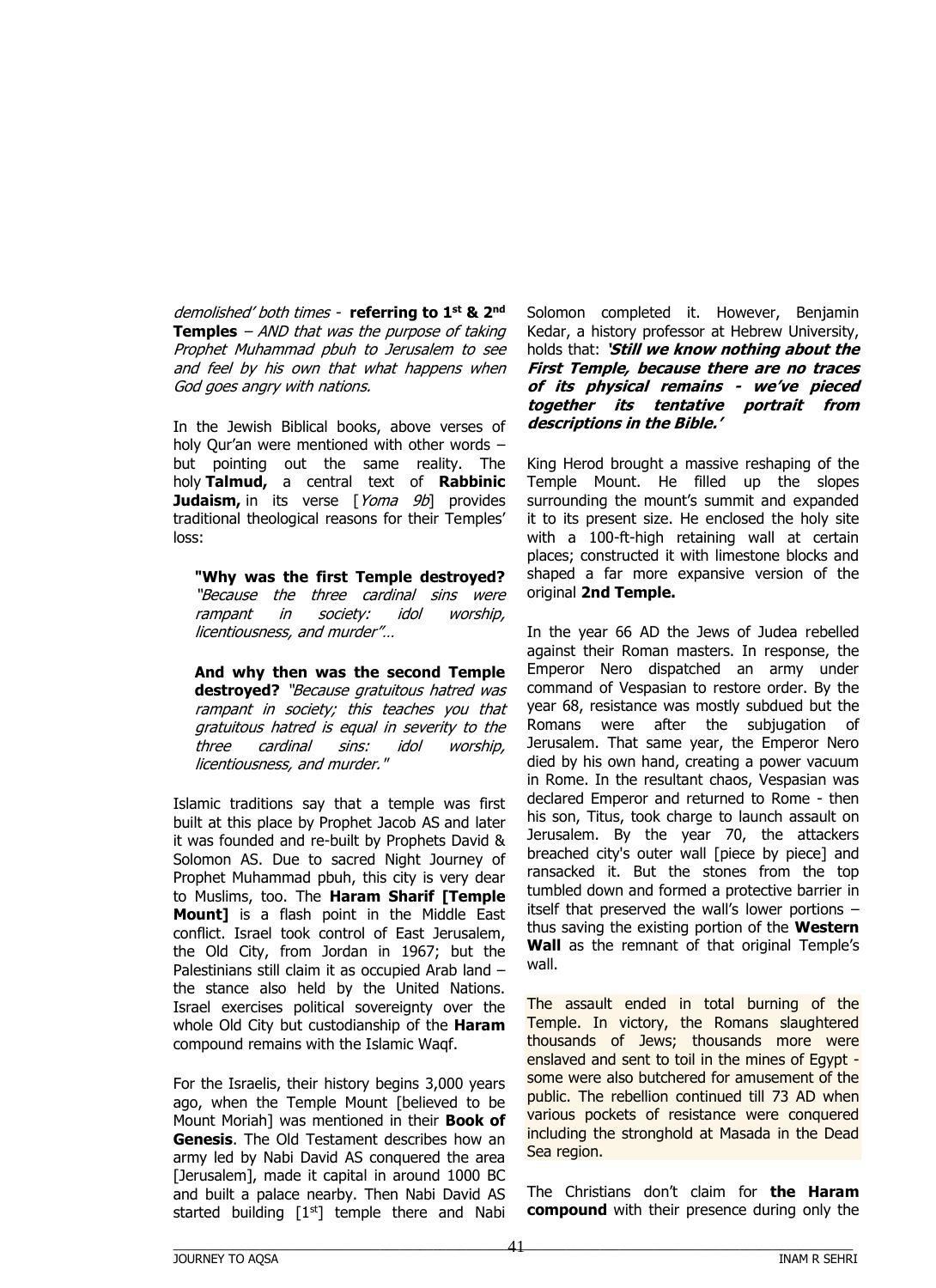Byzantine and Crusader periods [c. 300 years] but Muslims' claim extends for 1,326 years from today backwards. During the Ottoman and then British rules, this area was a jumble of Arab houses, and Jews also used to pray here in a wide corridor in front of the Herodian stones but the whole area was cleansed to make a vast compound which the tourists see now.

**Christianity,** of course, has its roots in Judaism and the **Golden Dome** itself may not be significant to Christianity, other than that it's a shrine of the same ONE God. The orthodox Christians hold that: **"….the site itself is important but the Golden Dome may not,"** but not well received by most Christians – practically they keep and show all the regards and reverence to it.

Ever since the 2<sup>nd</sup> Temple's damage, prayer for the construction of a Third Temple has been a formal part of the Jewish prayers. However, the question of **when to construct the Third Temple** is disputed within the Jewish community itself. In year 363 AD, the **Roman King Julian** had ordered to re-build the Third Temple but couldn't.

Fact remains that ultra-Orthodox Jews traditionally oppose archaeological excavations in the Holy Land while saying that **"…all the evidence is in the [scriptural] sources, you**  don't need physical proof." In the backdrop of Arab-Israel conflict since 1948, it is commonly understood that:

**"Even sneezing in Jerusalem is an intensely political activity. You can do it to the right, to the left, on the face of an Arab or a Jew. Whatever you do, or don't do, is political."** 

The Islamic Council [Waqf] and the Israel government both have long forbidden archaeological excavations, which both view as desecration – thus the layers of history in this Mt Moriah site mostly remained hidden, veiled and out of sight.

### **ARK OF THE COVENANT**

In Jewish literature there are some mentions of the ROCK as **Pierced Stone** because it has a small hole on the south-eastern corner that enters a cave [grotto] beneath the rock, known as the **WELL OF SOULS –** [the cave in Baitul Magdas] sometimes thought by the Jewish community as the traditional sacred place of the **Ark of the Covenant - Ten Commandments** given to the Prophet Moses AS on Sinai; most likely in the year 1440 BC. Mythical legends attribute supernatural powers to the Tables. The truth remains that after the destruction of Solomon's Temple in Jerusalem, nobody knows for sure where the **Ark of the Covenant** ended up – thus still the archaeology's greatest mystery.

**Ten Commandments** are a set of biblical principles relating to ethics and worship, which play a fundamental role in Judaism and Christianity. The commandments include instructions to worship the only God, to honour one's parents, and to keep the Sabbath day holy, as well as prohibitions against idolatry, blasphemy, murder, adultery, theft, dishonesty, and coveting. Different religious groups follow different traditions for interpreting them. The Ten Commandments appear twice in the Hebrew Bible, in the books of Exodus and Deuteronomy.

There is a difference of opinion in classical Jewish sources as to whether this was the location of the **HOLY OF HOLIES** making the place as the holiest site in Judaism

as per their religious indication referring to **Torah's Tanhuma** chapter 10.

Jewish holy book is called **Tanakh** [including **Torah** - the first **Five Books** of Nabi Moses] is comprised of 24 books. The **belief** that Jesus is **God**, the Son of **God**, or a person of the Trinity, is incompatible with **Jewish** theology. The basic beliefs of Judaism about God are that there is a **God** and there is only one **God**. Judaism also teaches that **God** is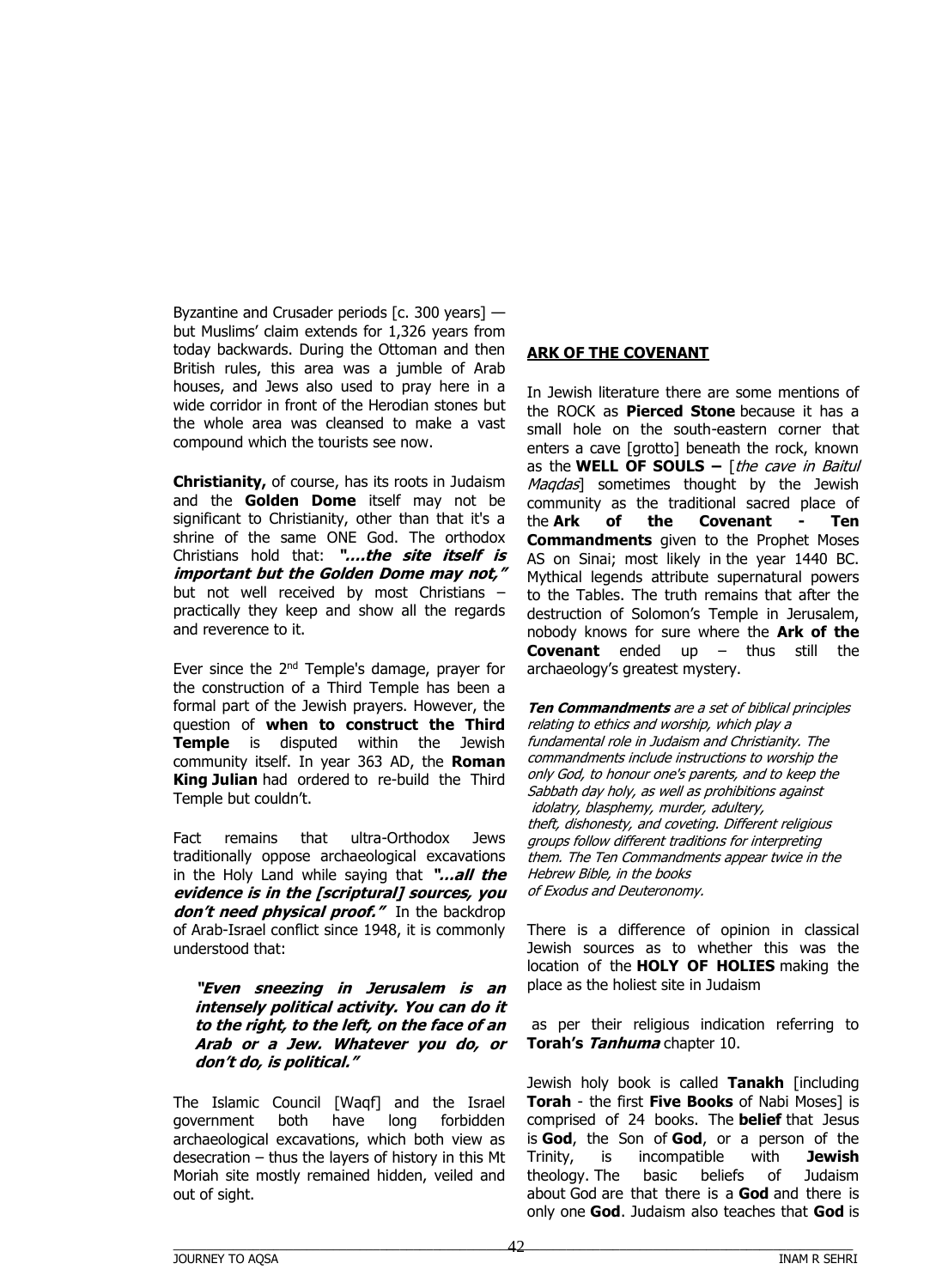spiritual and not physical; also that He is one whole, complete being.

Synagogues are consecrated spaces used for the purpose of prayer [– as mosques for Muslims and Churches for Christians], reading Tanakh, study and assembly; however, a synagogue is not necessary for **worship;** communal Jewish **worship** can be carried out wherever ten **Jews** assemble. Like for Muslims, Judaism doesn't permit Jews to eat pork and on their 8 th birthday Jews get circumcised and they celebrate the occasion within the family.

**[TORAH:** The holy **Torah,** also known as Hebrew Bible of 600 BC, the central reference of Judaism, mostly mean the first five of 24 books of the Jewish community. Torah is the basis of **Jewish law** and tradition [*halakha*] – containing 613 commandments.

Specifically the **Torah** means a way of life; meaning thereby the totality of Jewish teaching, culture and practice. Common to all, Torah consists of the origin of Jewish living: **their call into being by ONE God**, the God of Nabi Abraham AS, Nabi Isaac AS, and Nabi Jacob AS, and their covenant with Allah to follow a way of life embodied in a set of moral and religious obligations and civil laws.

Traditionally, the words of the holy **Torah** are written on a scroll in Hebrew. A **Torah** portion is read publicly at least once every three days in the presence of a congregation - one of the basis for Jewish communal life like **Sunday Sermon** in Christianity and **Juma & Eid Prayers** of Muslim community.

The Muslims also keep similar faith in the **Ark of the Covenant** as it has mention in the holy Qur'an - containing artefacts from the household of the prophets Moses AS and Harun [Aaron] AS; **Al-Qur'an** 2:248 is hereby referred:

> - And their prophet said to them, **"Indeed, a sign of his kingship is that the chest will come to you in**

**which is assurance from your Lord and a remnant of what the family of Nabi Moses and the family of Nabi Aaron had left, carried by the angels. Indeed in that is a sign for you, if you are believers."**

However, contrary to all claims noted above, a researched article in UK's leading newspaper **'The Daily Mail'** dated **5 th December 2011** redirected the channels of religious history altogether towards the forgotten lands of ETHIOPIA in the African continent. It may appeal many because the Ethiopian lands were nearer to Jerusalem – though across the pacific. The article held that a leaky church roof could give the world a chance to glimpse the legendary **Ark of the Covenant**. That's because the claimed home of the iconic relic - a small chapel in Ethiopia - has sprung a leak. The Ark is said to have been kept in **Aksum,** in the **Chapel of the Tablet,** adjacent to **St Mary of Zion Church**, since 1960s. Further details can be re-searched on media pages.

However, the Coptics [the Orthodox Church of Alexandria based in Egypt & Northeast Africa] hold that the Queen of Sheba and King Solomon AS had a child named Menelik I, the founder of a dynasty of Solomonic Empire that ruled Ethiopia. He would have been brought the precious chest, made out of gold and acacia wood to their lands.

On 7<sup>th</sup> day of each month, before the sun rises, the monks of Saint Mary of Zion take a copy of the Ark out in procession. Each and every one of the Orthodox churches in Ethiopia has a copy of the Ark. Routinely; almost a thousand faithful attend the processions every month.

However, the old Chapel of Our Lady of Zion seems to have fulfilled its duty: several leaks in its roofs have forced the monks to start the construction of a new temple, right next to the actual one into which, in the utmost secret, the monks will take the Ark. No one will know that the Ark has been moved once again, into the newly built temple, until the day after the deed is done.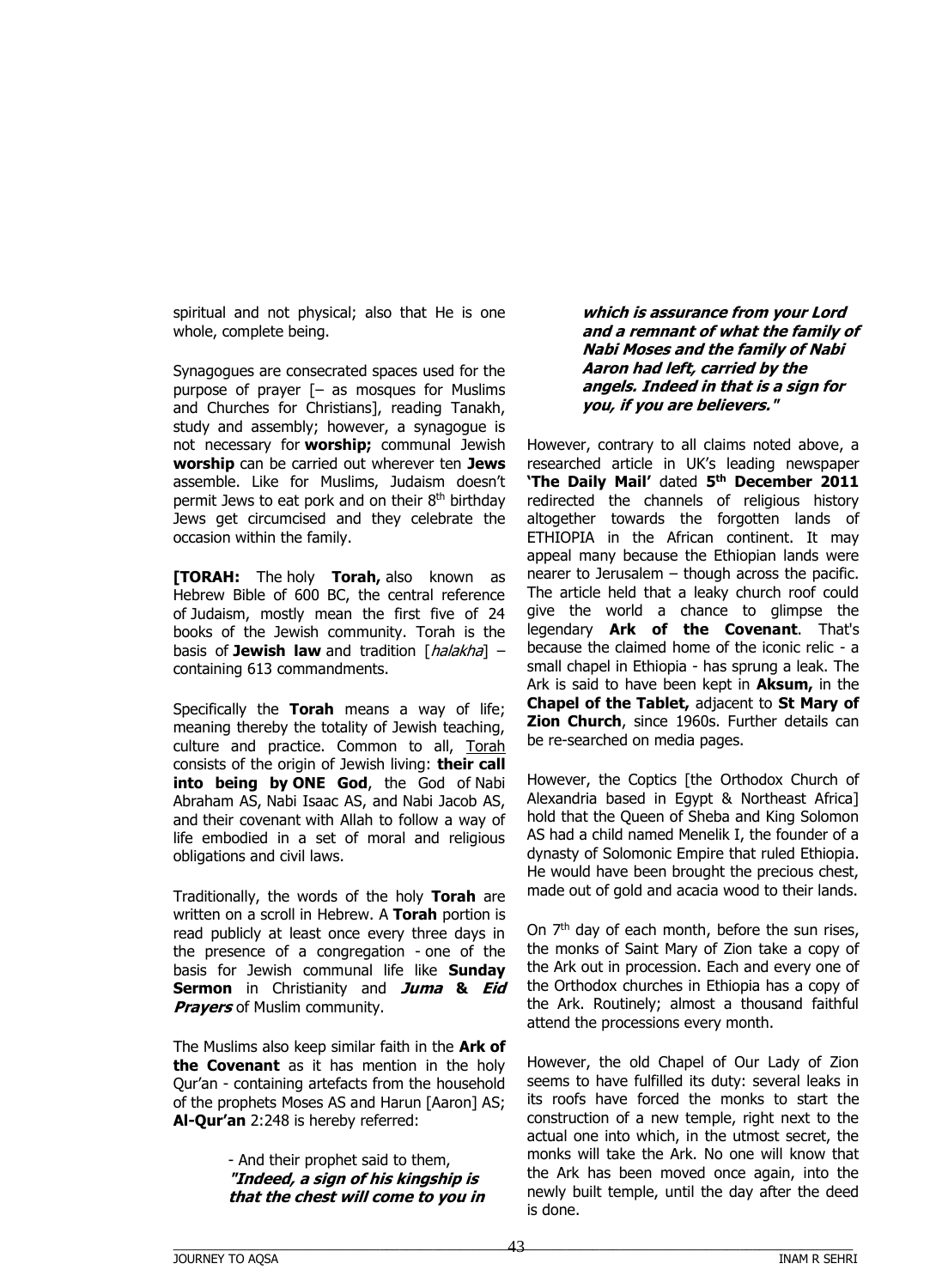## **HOLY MARY's BIRTHPLACE:**

Exhaustively and largely the sacred part of the Christianity religion, Virgin Mary is one of the most esteemed and respected women in Islam too. There is a **full Chapter in the holy Qur'an titled 'Al-Maryam'** which describes Allah's liking for holy Mary who fulfilled her covenant with God Whom she worshiped with full submission. She was pious, chaste, and devout; the woman chosen to be the mother of Jesus. Another **Chapter 3** titled as **'Aal-e Imran' in the Qur'an** specially describes about the noble history of Mary's father Imran – conveying a message to all human generations that how God loved this family.

The family of Imran are from the descendents of Nabi Abraham AS – in turn descendants of Noah and then of Adam. The family of Imran also includes many people known and respected in the Christian traditions – **Prophets Zachariah** [Zakarya in Arabic] AS and **John** [Yahya in Arabic] AS, also known as **the Baptist**, Prophet and holy Jesus's mother, Mary. In Arabic the name **Mary / Maryam** means the maidservant of God.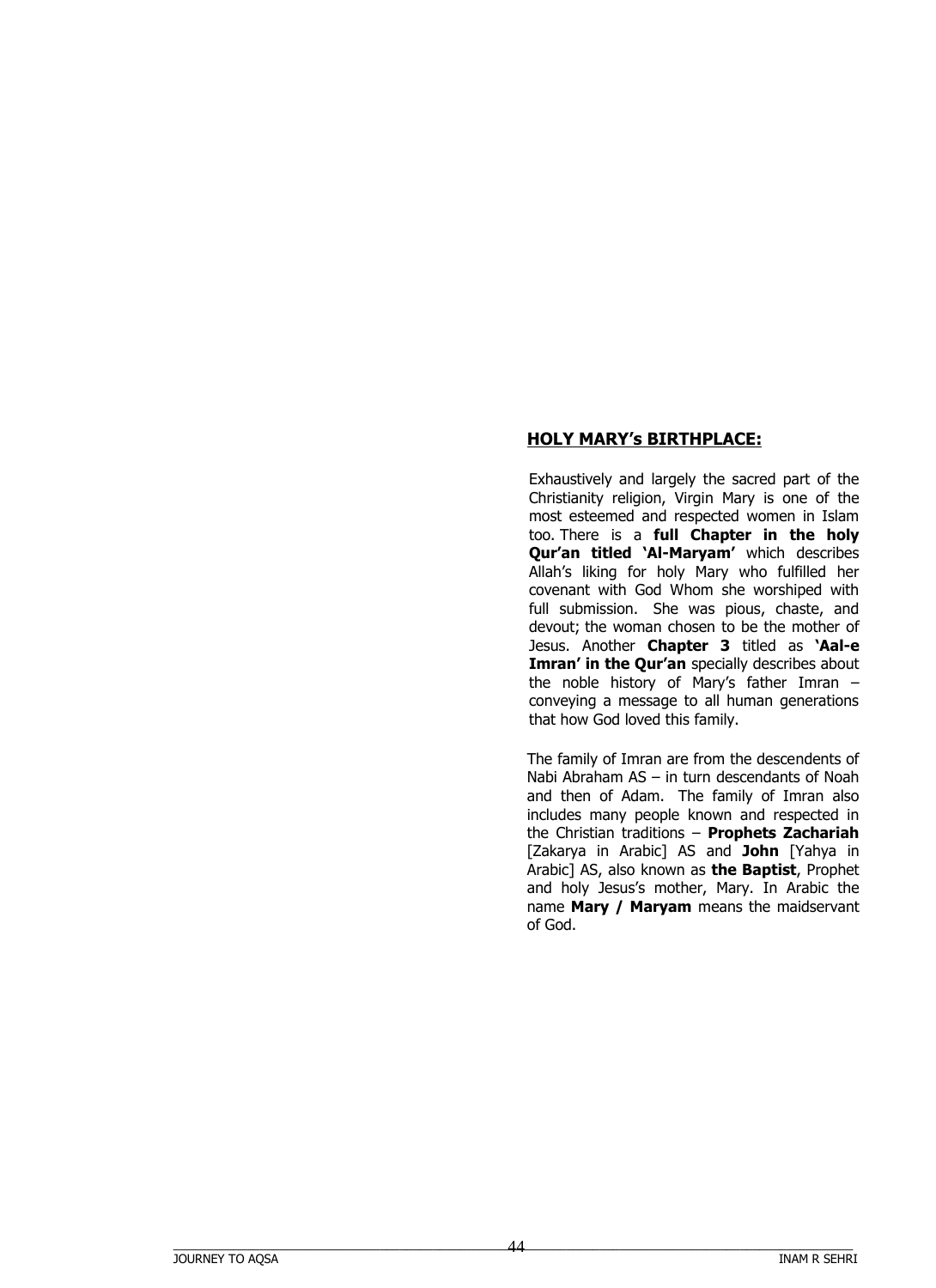To see the birthplace of holy Mary, the travellers enter the Old City through the Herods Gate or Damascus Gate and walk through the cobbled streets and stone-steps towards the Haram Sharif. At one place they hit the Via Dolorosa. Here, instead of going into the Haram premises, they follow the Via Dolorosa towards the Lions Gate. Just short of the Gate, they'll see on their left an old building's door where on its face it is written as '**holy Mary's Birthplace' – St Anne's Church.** There one finds a separate entrance to holy Mary's birthplace at the main street though the premises are internally linked to the Church.

**St Anne's Church** is the best preserved Crusader-age church in the Old City of Jerusalem. It marks the traditional site of the home of Jesus' maternal grandparents, Anne and Joachim, and the birthplace of the Virgin Mary. Located just 50m from the Haram Plaza, the church stands with a courtyard having large excavation area of the **Pools of Bethesda,** where Christ healed sick persons [Ref: **John** 5:2-9].

**The New Testament** says nothing about the birthplace of Mary. However, an ancient tradition, recorded in the legendary Gospel of James [dates from 150 AD] places the house of Her parents, Anne and Joachim, here around. A church built around 450 AD on this site and was dedicated to **'Mary - here She was born'.**

Thick walls give **St Anne's Church** a fortresslike appearance; and unusually asymmetrical in its design: Opposite columns do not match, windows are all different sizes, and walls differ in thickness and height. It is renowned for its remarkable acoustics and loud echoes; the voices of even a small choral group can sound like a large assembly.

The present basilica was built by the Crusaders just before 1140 AD. Its **cellar** was the cave where the Crusaders believed Mary had been born. Shortly after its construction, the Church of St Anne was enlarged by moving the facade forward. Like other churches in Jerusalem, St

Anne's was also not destroyed after the Muslim conquest by Saladin Ayubi in 1189 AD though it was turned it into an Islamic law school by him – the Christians claim. However, Saladin's name still appears in the Arabic inscription above the main entrance.

After two or three centuries, the building was abandoned**;** however, the Sultan of Istanbul in 1856 offered the site to the **French** government in gratitude for its help during those days' battles. By then the building was in ruins but now it is described as **'certainly the loveliest church in the city'** because France undertook its extensive restoration, returning St Anne's as closely as possible to the original basilica.

A flight of stone steps descends from the south aisle to the **crypt**. This cave is believed to be the remains of the house of Anne and Joachim, and the Virgin Mary's birthplace. Here, in a tiny chapel with domed ceiling, an altar is dedicated to the **birth** of holy Mary.

In Islam, Holy Mary is known as Maryam, mother of *Isa* [Jesus]. She is often referred to with title *sayyidatuna* [meaning our honourable lady]. A related term of endearment is Siddigah [meaning she who confirms the truth]. Another title for Mary is *Oānitah*, which signifies both constant submission to God and absorption in prayer and invocation. She is also called Tahira [meaning one who has been purified  $-$  [and the only woman] not touched by Satan at any point.

The Christianity has no explicitly written literature about the birth of holy Mary but the holy Qur'an informs the whole humanity unambiguously. Thus Muslims know about holy Mary more than any other religion in fact. Through the Islamic literature and the Qur'an, all Muslims [at least] know that who was holy Mary's mother Anne [Hanna in Islam], father Joachim [*Imran* in Islam], on what promise with God Anne conceived her child, how Mary was born, how Prophet Zachariah AS was chosen to be the guardian of holy Mary – and got arranged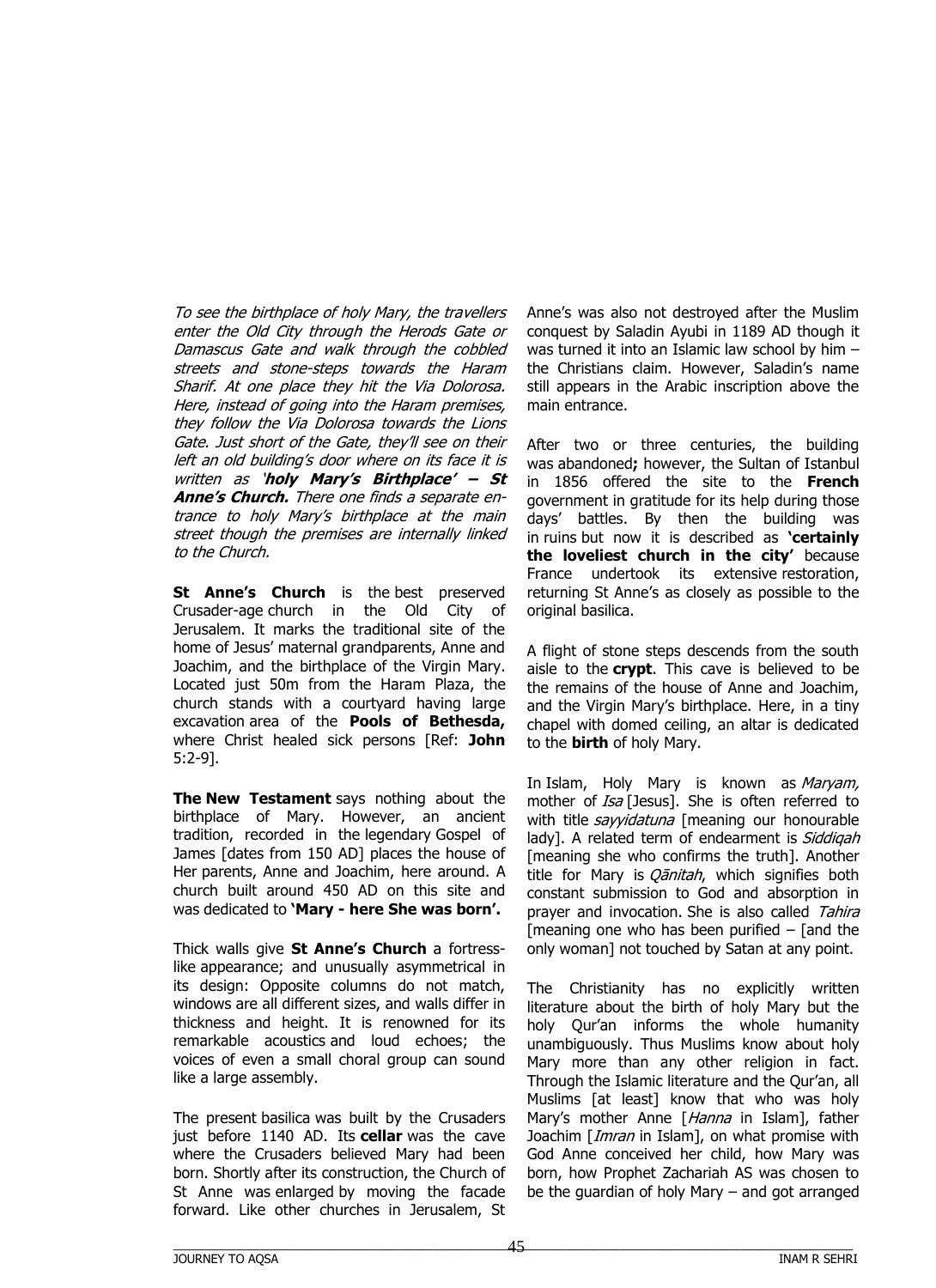a separate room for holy Mary so that she was able to worship the God at her will.

Nabi Zechariah AS used to see fresh fruit in holy Mary's room – how the Qur'anic verses replied that; - It is from God. Verily, God provides sustenance to whom He wills without limit; **[Al-Qur'an** 3:37]. Holy Mary's devotion to God was unparalleled – Muslims know from the Qur'an that how an angel in human robe appeared before Mary and conveyed a delighted message of Allah about **the gift of a righteous son;** [for more details see **Al-Qur'an** 19:17-19]. How holy Mary got amazed and puzzled as she was not married – then the divine revelation to keep Mary calm **(Al-Qur'an** 3:47); and God's assurance that: **"….We breathed into it through Our Spirit, and she testified to the truth of the Words of her Lord ..." (Al-Qur'an** 66:12)

The story of holy Mary in the Qur'an and in the Bible has many aspects in common. Then, as the time came for her to give birth; how Mary travelled to **Bethlehem;** how the process of delivery came up amidst distress and fear – then again God's assurance; for details see **Al-Qur'an** 19:24. Appearance of sudden stream of water, dates and the divine direction **[not to speak]** – accusations from around - then how a newborn baby, Jesus, the Prophet of God performed his first miracle – spoke and confirmed that: "Verily! I am a slave of God. He has given me the Scripture and made me a Prophet; and ..." see **Al-Qur'an** 19:30-34 for full details.

Astonishing for the tourists is that just next door to St Anne's Church, there is another door of another building over which it is inscribed **'Mary's Birthplace'**. When tourists go inside they are guided towards a set of dark, squeezed and spiral stairs ending at a set of rocky natural caves. In one of those caves, amidst very dim light, one can see a photodrama of Holy Mary's parents. The indications are there that it is the actual birthplace of Holy Mary.

However, nothing to worry or dispute because from inside this cave comes very close to that chapel or bigger cave which the tourists visit from inside the St Anne's Church – might there be only a stony wall between the two caves.

### **POOLS OF BETHESDA:**

[means *house of mercy*] in Old City of Jerusalem and within the premises of St Anne's Church are identified as the scene of one of the Jesus' miracles; the **healing** of the paralysed man who had waited for 38 years for someone to help him into the pool in which water was believed to have curative powers. The Gospel account says holy Jesus told the man, "Stand up, take your mat and walk", and immediately he was made **well** [John 5:2-18]. John describes the pool as having five **porticoes [**a series of reservoirs and medicinal pools] in which lay many invalids  $$ blind, lame and paralysed.

The history of the pool goes back to the 8th century BC, when a dam was built across the short Beth Zeta valley, turning it into a reservoir for rain water; a gate in the dam allowed the height to be controlled, and a rockcut channel brought a steady stream of water from the reservoir into the city  $-$  called as the Upper Pool. Around 200 BC a second pool was added on the south side of the dam; its depth was 13m. In the 1st century BC, natural caves to the east of the two pools were turned into small baths one of which was named after the goddess of fortune. In mid 1st century AD, Herod Agrippa expanded the city walls, bringing the whole premises into the city.

Truth lies in the narrative that the pools and baths at Bethesda were believed to have healing powers - evidence of a pagan healing **sanctuary** has been found east of the pools, including marble representations of healed organs, such as feet and ears. That was why, the Byzantine empress Eudocia had an enormous **basilica** constructed over here in the 5 th century. Its central **aisle** covered the central rock wall, the side aisles extended above the two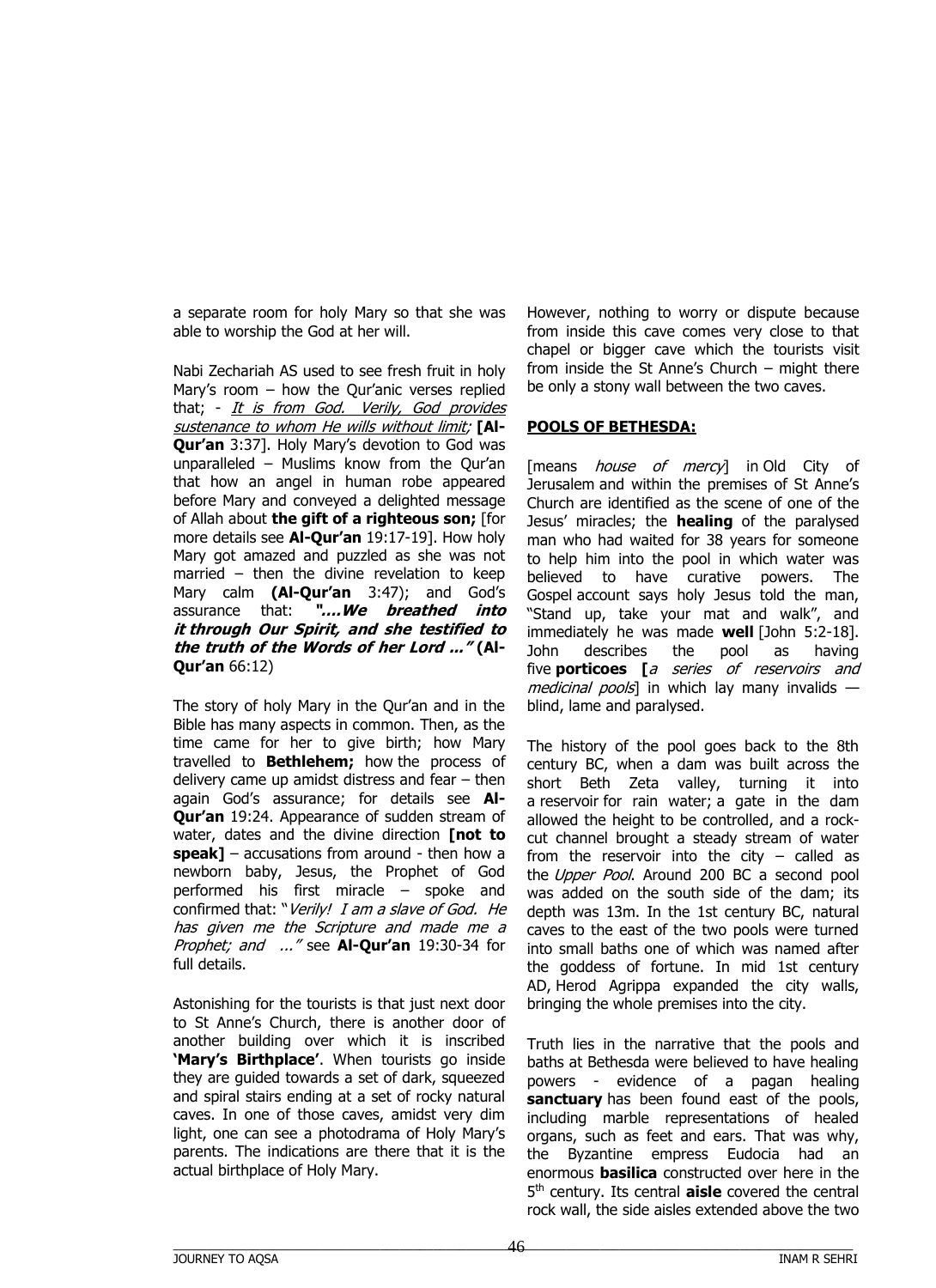basins and the front part covered the site of the ancient healing sanctuary. However, this basilica was also destroyed by the Persians in 614 AD and its masonry ended up in the pool.

Crusaders built a small chapel, the **Church of the Paralytic**, over a part of the same ruined basilica; its façade, main entrance and apse of the Crusader chapel can be seen standing high over the pools, giving a clear example of the practice of building one church over another; building new temple over the old temple's ruins.

In the 1900s, however, archaeologists at Bethesda unearthed two large **water** reservoirs se- parated by a broad rock embankment. They were rectangular in shape, with four colonnaded porticos around the sides and one across the central barrier. The purpose of the reservoirs was to collect rainwater, principally for Temple use.

So nice job has been done by the archaeologists and in such details that this part of St Anne's Church has become a treasure trove for the tourists. The downstairs with reeling prompt the tourists to go down and touch the stones of walls, pools, columns and they can go even further down into the pools which still have water there – but no clue of entrance and exit of water course – no one is there to guide.

# **TOMB OF VIRGIN MARY:**

**In Jerusalem City;** the Tomb of the Virgin Mary is situated near the **Church of All Nations** and the **Garden of Gethsemane;** she had died in year 41AD. The New Testament says nothing about the **death or burial of holy Mary** – but deep underground, accessible only by 47 steps carved from the rock in 12th century; this is a multi-faith place of worship for Muslims and Christians who believe holy Mary is buried there.

The burial chamber is sheltered within a barrier, so that a visitor must bend forward in order to enter – could be to demonstrate their respect for the sanctity of the site. **The tomb is dated as of the 1st century.** A church was built above the tomb during the same period that Constantine built the Church of the Holy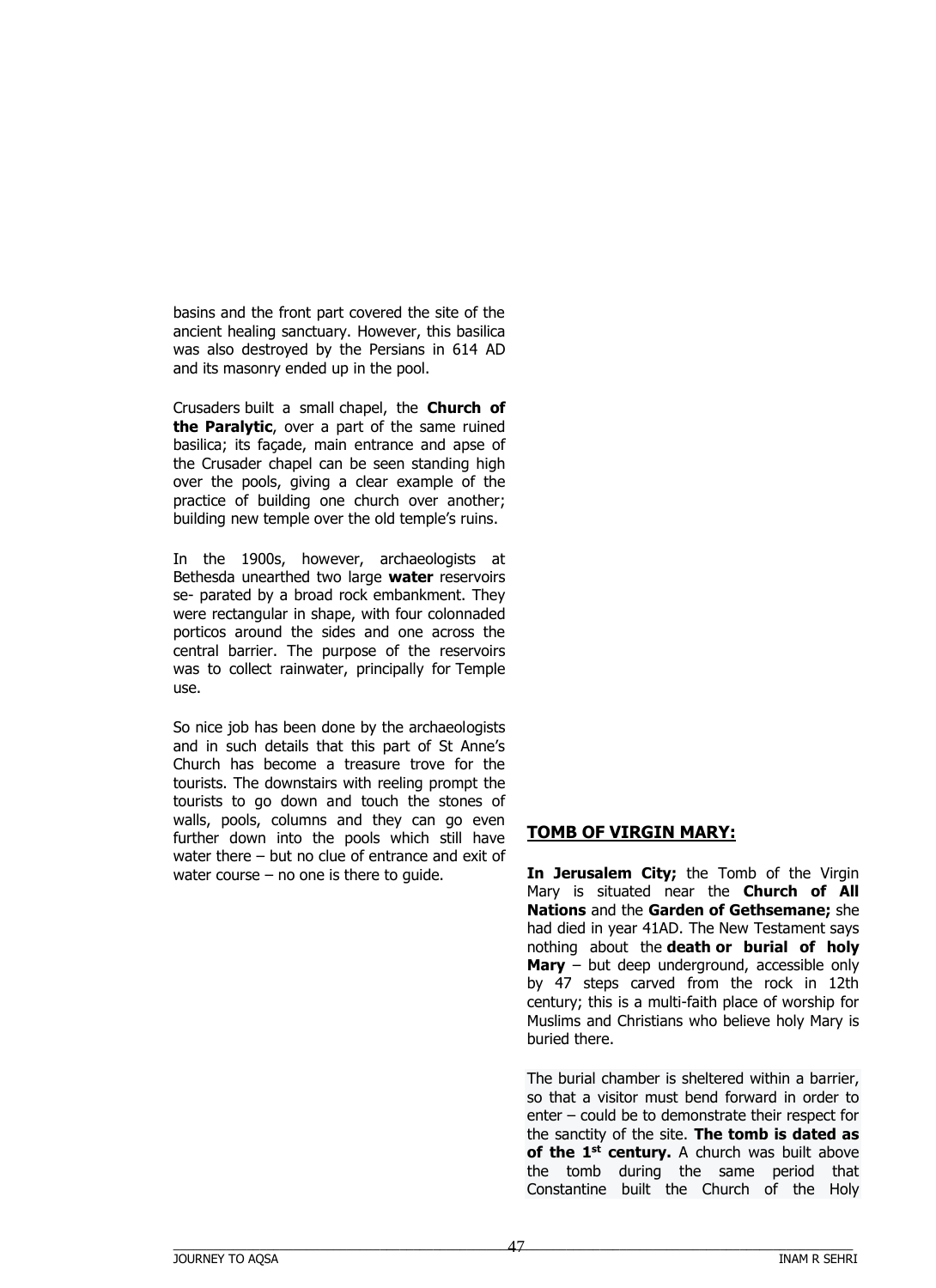Sepulchre. Most Christians believe that Holy Mary was resurrected after her death.

While partway down, on the right, is a niche dedicated to holy Mary's **parents**, Anne and Joachim. This small chapel was originally the burial place of a Crusader Queen Melisande who died in 1161 AD. Almost opposite is a niche dedicated to **St Joseph**; women connected to Crusader kings are buried here.

The crypt, much of it cut into solid rock, is dark and gloomy. The smell of **incense** fills the air, the ceiling is blackened by centuries of candle smoke, and gold and silver lamps hang in profusion. To the right, a small **aedicule** houses a stone bench on which Mary's body is believed to have lain. The aedicule is richly decorated with Eastern Orthodox icons, candlesticks and flowers, but the interior is bare. Narrow openings on two sides allow **access**, and three holes in wall of the tomb enable pilgrims to touch it.

The church belonged to the Catholic **Franciscans** from 1363 AD until 1757 AD; later it passed to the Eastern Orthodox churches. Muslims also worship here. In the wall to the right of the Tomb of Mary is a **mihrab** niche giving the direction of Makkah. It was installed after Saladin's conquest in 12th century. The place is holy to the Muslims because they believe Prophet **Muhammad** pbuh saw a light over the tomb of his "sister Mary" during his Night Journey to Jerusalem.

#### **A section of the cave has been set aside for Muslims to pray, because the Virgin Mary is revered more in Islam.**

The Sacred Christianity also holds that the Virgin Mary died a natural death [the **falling asleep]** but her body was resurrected on the third day after her repose; she was taken up, soul and body, into heaven as **Her tomb was found empty.** Roman Catholics hold that Mary was **"assumed into heaven**" in bodily form.

While coming out of Holy Mary's tomb, the tourists definitely visit **Gethsemane** Church which is seen at immediate left of the Tomb's entrance. It is a small church but very aesthetically carved out of another cave; walls and ceiling all are of stone in natural and original texture. Every time the prayer sessions are on for the tourists. In the area at the foot of Mount of Olives, called the **Kidron Valley**, one can visit **Gethsemane** gardens and its two spectacular churches.

The **Kidron Valley** has vast burial grounds over the centuries. This is where the Messiah would come to raise up the dead; the Jews believed [**Zechariah** 14:4].

### **MOUNT OF OLIVES:**

Gets its name because the area used to be covered in olive trees in ancient times. This is a very significant site and has been used as a Jewish cemetery for over 3,000 years and contains an estimated 150,000 graves. From the top it offers spectacular views of Jerusalem and is just a sight in itself. Most people tend to spend their time at the foot of Mount of Olives. Here is where you can find the picturesque **St Mary Magdalene Church,** with its golden domes, common in Russian Orthodox churches.

**Mount of Olives** is a place the **Christians are told about since their childhood.** The area is mentioned several times in the Old Testament and appears several times in the New Testament, since Jesus was 'a regular visitor' of this place. In a city where it is sometimes difficult to separate history and religion, these credentials make Mount of Olives one of the most interesting sites around Jerusalem. One of the most interesting places is the **Church Pater Noster**, built next to the place it is believed *Jesus taught the Lord's Prayer. There, you* can find many tiled panels with the prayer in more than 140 languages.

#### **GETHSEMANE:**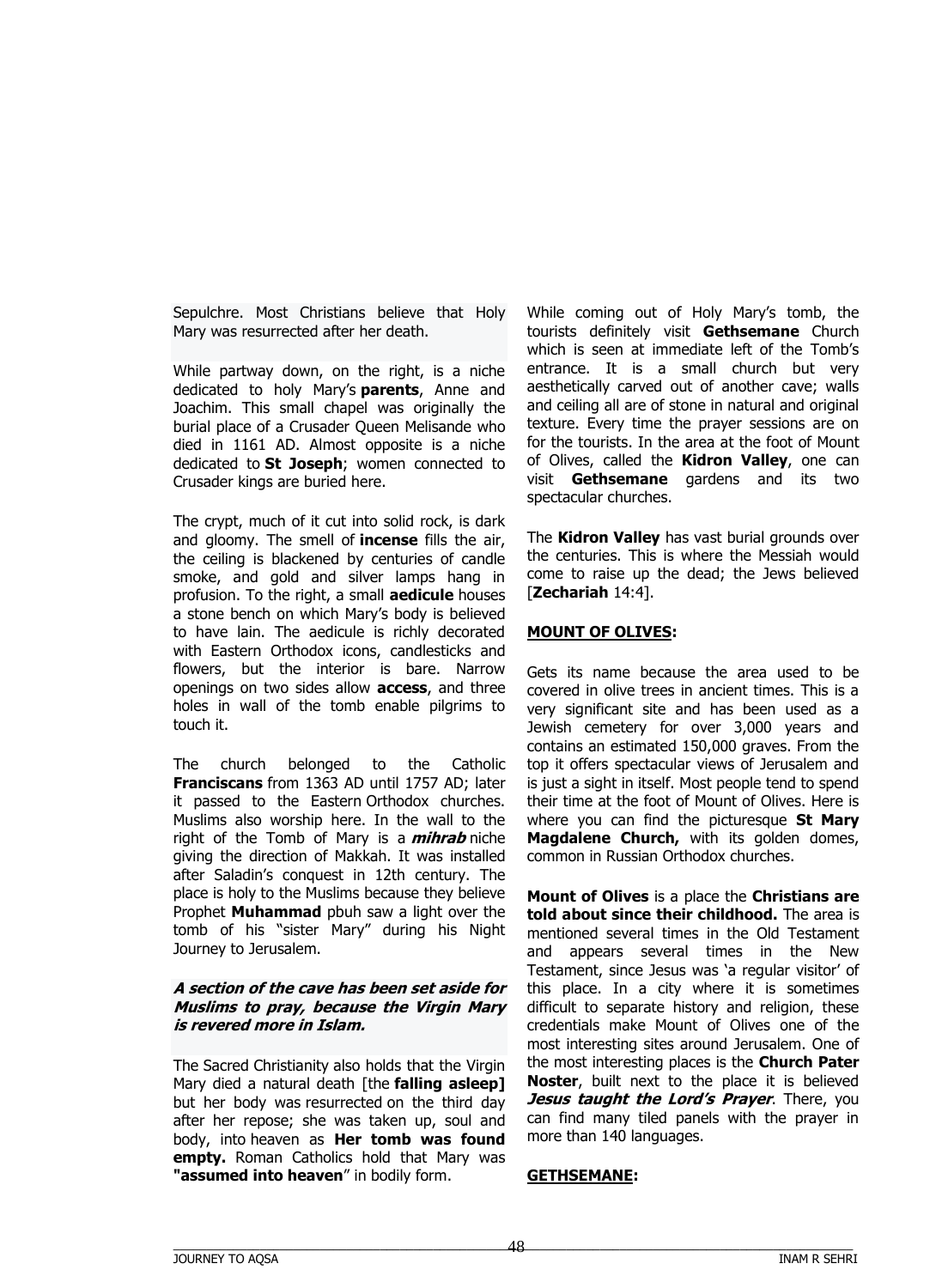Gethsemane, in Hebrew called an 'oil press', is a garden most famous as the place where holy **Jesus prayed** and his disciples slept the night before Jesus' crucifixion - the site recorded as where the **agony in the garden** took place; it appears in the **Gospel of Matthew** [26:36] and of **Mark** [14:31-32]. It was a place that holy Jesus and his disciples customarily visited, which allowed Judas to find him on the night of his arrest. In Christianity, there are four locations claimed to be the place where Jesus prayed on the  $[$ last] night he was betrayed  $-$  all the four lie here within the radius of 100 yards.

Modern scholarships acknowledge that the location of Gethsemane is unknown – which is also NOT true; **Luke** [22:43–44] may be taken as guidance. In fact, the Garden of Gethsemane became a focal site for early Christian pilgrims; the faithful were accustomed to go there to pray at the place of **eight ancient olive trees**.

A study conducted by the National Research Council of Italy in 2012 found that several olive trees in the garden are amongst the oldest known to science. Dates of 1092, 1166 and 1198 AD were obtained by carbon dating from older parts of the trunks of three trees. The question is still not settled because olive trees can grow back from roots even after cut down in depth. However the researcher writes: "All the tree trunks are hollow inside so that the central, older wood is missing [but] only three from a total of eight olive trees could be successfully dated." Some historian priests held that roots of the oldest trees are possibly much older – could be dating as 3000 years back.

#### **CHURCH OF ALL NATIONS:**

It stands outside eastern wall of the Haram Sharif [Temple Mount] nearby Gethsemane built over the rock on which holy Jesus prayed in agony the night earlier he was arrested before crucifixion. The church is also known as the **Basilica of the Agony;** Christians book **Mark**  14:32-42 is referred.

The current church rests on the foundations of two earlier ones, that of a small 12th century Crusader chapel abandoned in 1345 AD, and a 4th-century Byzantine basilica, destroyed by an earthquake in year 746 AD. In 1920, during work on the foundations, a column of the crusader chapel was found two meters beneath the floor. Following this discovery the architects immediately removed the new foundations and began excavations of the earlier church. After the remains of the Byzantine era church were fully excavated plans for the new church were altered and work continued on the current basilica in April 1922; till June 1924 it was completed.

The basilica is called the **Church of All Nations** because many countries contributed to the cost of construction; national **symbols** of 12 donor countries are inside the ceiling domes. The mosaics in the apses were donated by Hungary, Ireland and Poland. The wrought-iron **wreath** around the Rock of Agony was given by Australia. The church and the whole site provide an evocative place for meditation during night. Outside: with a roof of 12 small domes, the rich coloured triangular mosaic at the top of the façade makes it a Jerusalem landmark.

Two types of stone were used in the construction of this church: the Lifta stone of Jerusalem and rose-stone from Bethlehem. The building is divided by six columns into three aisles; violet colours were used for the windows to evoke a mood of depression analogous to holy Christ's agony. The facade of the church is supported by a row of Corinthian columns; atop each column sits statues of the Four Christian Evangelists - set below a modern mosaic depicting Jesus Christ as mediator between God and man; the whole set gives the said church a neoclassical look.

During construction, parts of the mosaic floor of the original **Byzantine** church were discovered. These were preserved under glass and may be seen in the floor of the south aisle. The architect then copied this 4th-century mosaic design in the floor of the modern church, to suggest a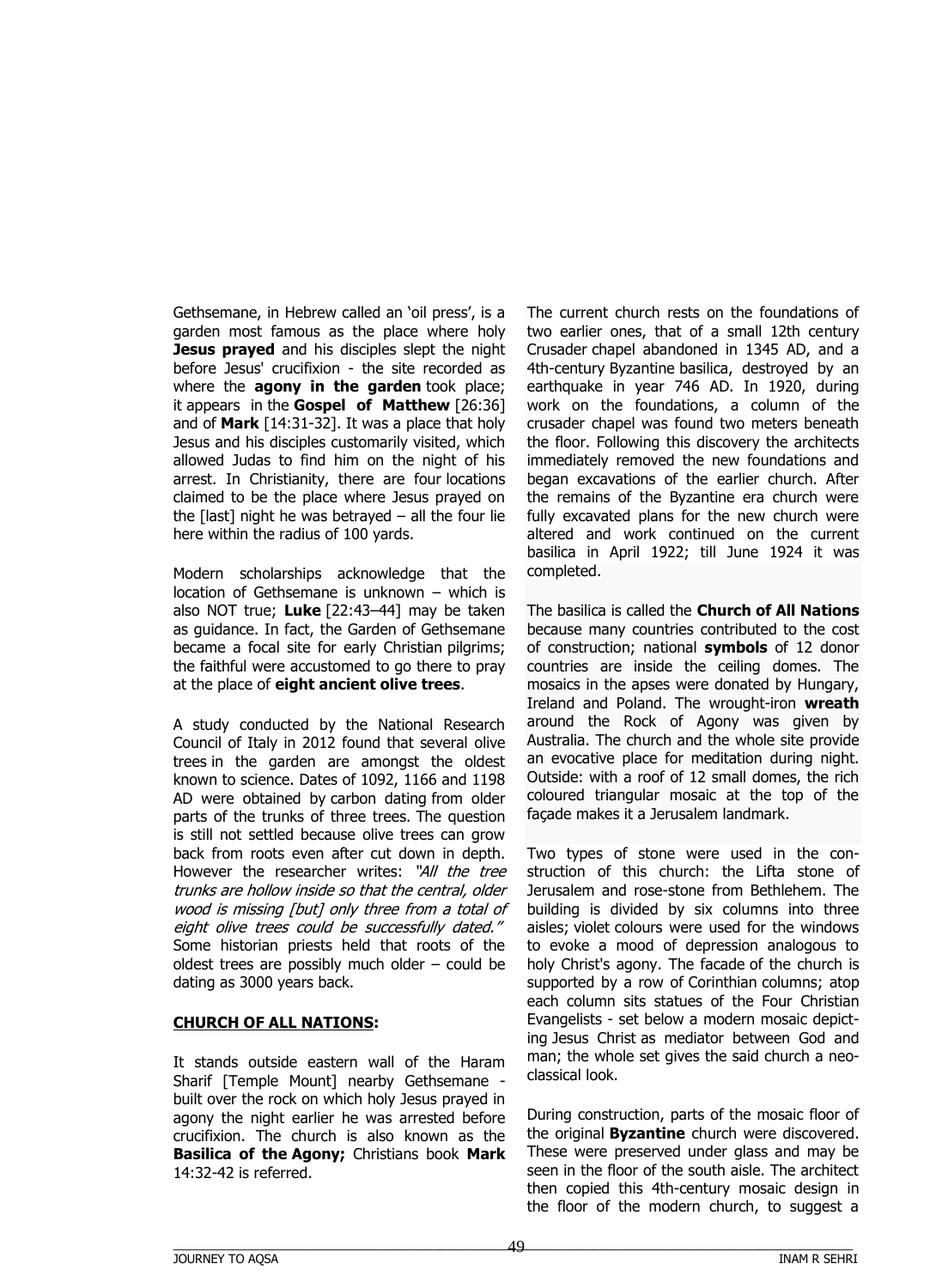spiritual **continuity** throughout the ages of faith.

# **HOLY CHRIST's BIRTHPLACE:**

**Bethlehem** [in Hebrew, the town is **House of Bread** and in Arabic, it is **House of Meat**] is a holy site for Christians of all sects around the world BUT the city is also significant to Jews because it is the **burial place of Rachel** [Prophet Joseph (Yousaf) AS's mother] and the **birthplace of King David** [prophet Daud AS]. Nabi Samuel anointed David king in Bethlehem; **I Sam.** 16:1-13 is referred. Here the **Church of Nativity**, one of the oldest churches in the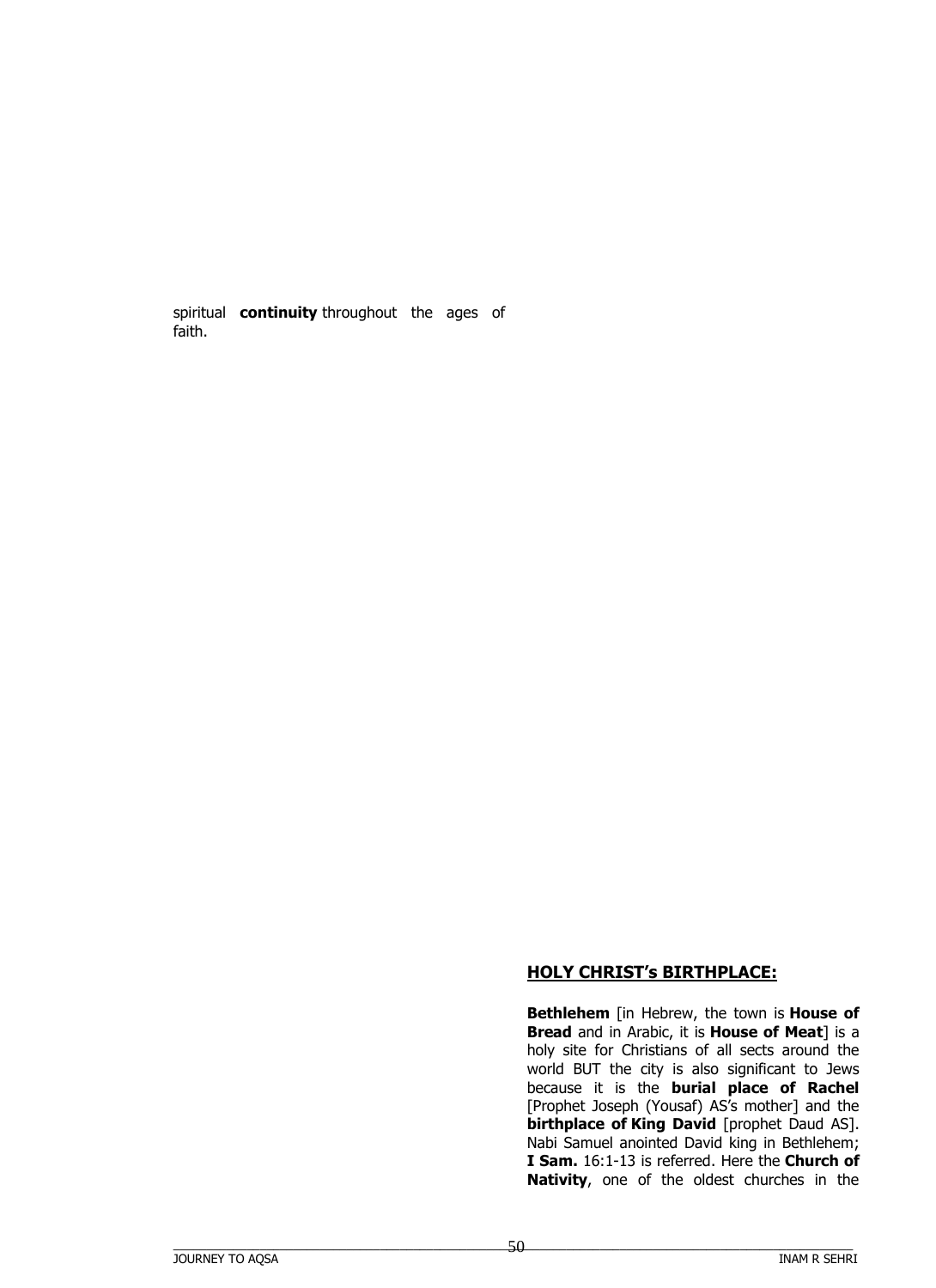world in continuous use, is the focus of Christian veneration in this city.

A long snake of town, the main thoroughfare of Bethlehem is **Manger St** which stretches from Rachel's Tomb to the **Church of Nativity** and the **Mosque of Omar**. The city is also known for what was **originally the House of Lachma**, the Mesopotamian **god of fertility;** the area stands settled since 3,000 BC. The city itself has a long pre-Roman history documented first in the  $14<sup>th</sup>$  century BC in the *Amarna* letters. The **Old Testament Book of Ruth** [1150 BC] has also got reference to Bethlehem.

In year 326 AD, when the Christian church was constructed by Helen, the city had about 1000 inhabitants; but in year 2000 AD its population was estimated as 184,000. The city, just 10 kms south of Jerusalem, was turned over to the Palestinian Authority on 21<sup>st</sup> December 1995 as a result of the Israeli-Palestinian Interim Agreement. In the city itself, 40% of the population is Christians while 59% is Muslim. Although Arabic is the language of Bethlehem's inhabitants, **English, is widely spoken and understood**.

Manger Square in Bethlehem is the focus of activity; **Christmas** is celebrated here not once, but three times a year. The traditional Western celebration begins on **24th December**, the Greek Orthodox mark their Christmas on **6 th January** and the Armenian observance is on **19th January** each year. However, Bethlehem is more than just a religious town - it is now a tourist hotspot; cafes and sweet shops all around, Knafe [warm cheese topped with sugar] and Baklava are special treats. And at night the streets become full of hungry tourists with some of the best falafel and hummus they will ever taste.

Like Jerusalem, **Bethlehem is also a safe place for tourists;** it is a hidden gem of the Holy Land. Nearly all travellers arrive via Jerusalem so an Israeli military checkpoint stands on the road connecting the two locations. Tourists are free to enter Bethlehem and back to

Jerusalem multiple times without any restrictions BUT making sure your passport with visa-slip is with you to be shown while you exit the Palestinian areas.

**By bus:** There is Arab / Palestinian bus station nearby the Damascus Gate [Bab el-Amoud] that host buses going to various Palestinian cities including Bethlehem. These buses continue to operate in normal way even during Shabbat and other Jewish holidays when Israeli public transport does not run. Before embarking it is better to ask the driver about his destination; the average trip length is 30 minutes.

In Bethlehem the bus drops you on main Manger Street from there you can either cab to the Church or just walk 15 minutes up the hill. To return Jerusalem use the same rout back and wait for the bus at the same point where you were dropped off. Shared taxis also leave from the Arab Bus Station and manage the trip in 20 minutes. **Make sure to agree on a price before going into a taxi** any where around. Istraeli soldiers often check your passport on the bus, particularly when heading back into Jerusalem, but it's quite painless.

#### **THE CHURCH OF NATIVITY**:

The birthplace Church is undoubtedly the top attraction in Bethlehem, an authentic citadel built fortress-like on top of the cave **where Jesus was born**. It remained sacred place for all but first time got wrecked by Romans during the **Bar-Kochba Revolt [132-35 AD];** they set up their shrine to Adonis [lover of the goddess Aphrodite] here.

This CHURCH was first erected by **St Helen,** mother of the Byzantine Emperor Constantine-I [Helena was the same lady who also caused construction of **Church of the Holy Sepulchre** in Jerusalem] in year 339 AD BUT got destroyed in the riots of 536 AD though parts of which survived below ground and four years later, Emperor Justinian got it rebuilt. Then the Persians invaded this area in 614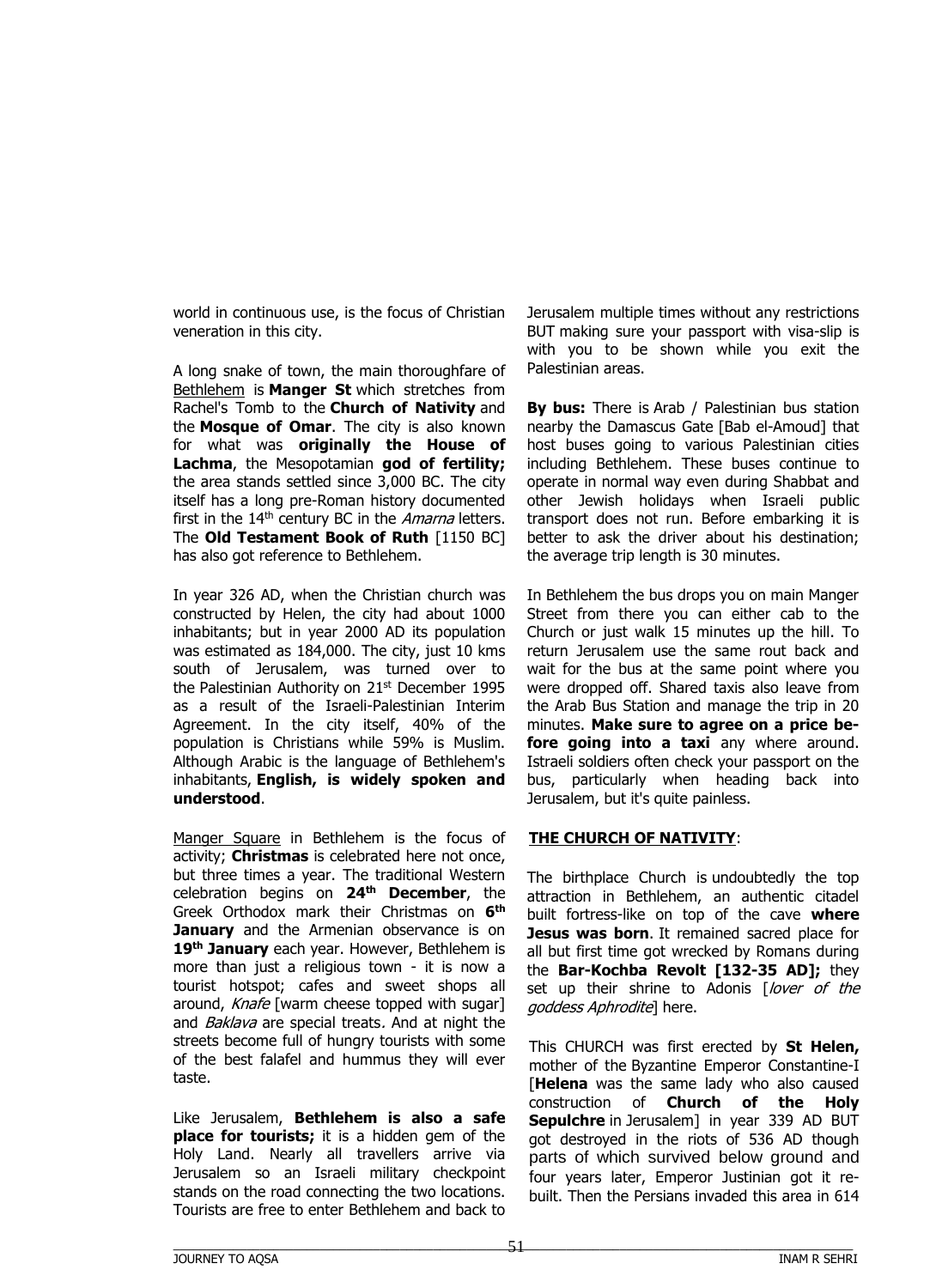AD but they left the church intact. King Edward IV of England donated wood from English oak trees for the ceiling - also the lead to cover the roof. An earthquake in 1834 and a fire in 1869 damaged it again; however, the continuous repairs kept it good.

The entrance, **The Door of Humility,** into the Church is a low doorway that has its own legends; the most approved one is that the height of the door was designed to prevent nonbelievers from entering the church on horsebacks. The Church is divided into five naves by four rows of Corinthian pillars with pictures of the apostles on them. The names are written in Greek and Latin and many visitors have carved their own signatures over the centuries. The floor of the nave has a hole that allows you to see what remains of the Byzantine mosaics that covered the original church floor.

The church's interior walls feature medieval golden mosaics once covering the side walls, which are now in large parts lost. There are 44 columns separating the aisles from each other and from the nave, some of which are painted with images of respected saints. The east end of the church consists of a raised chancel stage, closed by an apse containing the main altar and separated by a large gilded iconostasis. A complex range of sanctuary lamps is placed throughout the entire church. The open ceiling exposes the wooden rafters, recently restored. The previous 15th-century restoration used beams donated by King Edward IV of England.

**Grotto of the Nativity**, the place where Jesus is said to have been born, is a cave or the crypt of the Church of the Nativity - situated underneath its main altar and accessed by two staircases on either side. The Grotto is part of a network of caves, which are accessed from the adjacent Church St Catherine's. The tunnel-like corridor connecting the Grotto to the other caves is kept locked.

The exact spot where Jesus was born is marked beneath this altar by a 14-pointed silver star with the Latin inscription on it meaning thereby **'Here Jesus Christ was born to the Virgin** 

**Mary-1717'**. It was installed by the Catholics in 1717, removed - allegedly by the Greek Orthodox Sect in 1847 but got re-installed by the Turkish rulers in 1853. The star is set into the marble floor and surrounded by 15 silver lamps representing the three Christian communities: six belong to the Greek Orthodox, four to the Catholics, and five to the Armenian Apostolics.

Roman Catholics are in charge of the **Grotto's Chapel** [Manger Grotto], marking the traditional site where Holy Mary laid the newborn Baby. Like the Church of the Holy Sepulchre, various Christian sects share control over different parts of the church.

The traditional midnight mass celebrated on Christmas Eve is held in **St Catherine's, the Roman Catholic Church** next door to the Church of the Nativity. This is also the site of several chapels with their own historic and religious significance. **The Chapel of St Jerome** is where the Bishop of Bethlehem translated the Old Testament into Latin. **The Chapel of the Innocents** is devoted to the deaths of the babies killed by Herod. The **Chapel of St Joseph** is where an angel appeared to Joseph and commanded him to flee to Egypt.

Not far from Manger Square is the **Milk Grotto.** According to Christian tradition, this is where **Mary spilled some milk** while nursing Jesus when she was hiding from Herod's soldiers. **The milk turned rocks of the cave a chalk white colour.** The rock is believed by some to have healing power and to make nursing easier for women. The white powder scrapped from the cave is also sold as a fertility medicine.

**Mosque of Omar**: A mosque in active use; quite plain if you see the inside but pretty on the outside. Other pilgrimage sites include the **Shepherds' Fields**, where an angel appeared to the shepherds to announce the birth of Jesus [**Luke** 2:8-20].

**King [Nabi] David's Wells:** (Biyar Daoud) in King David street, off Manger Square, are three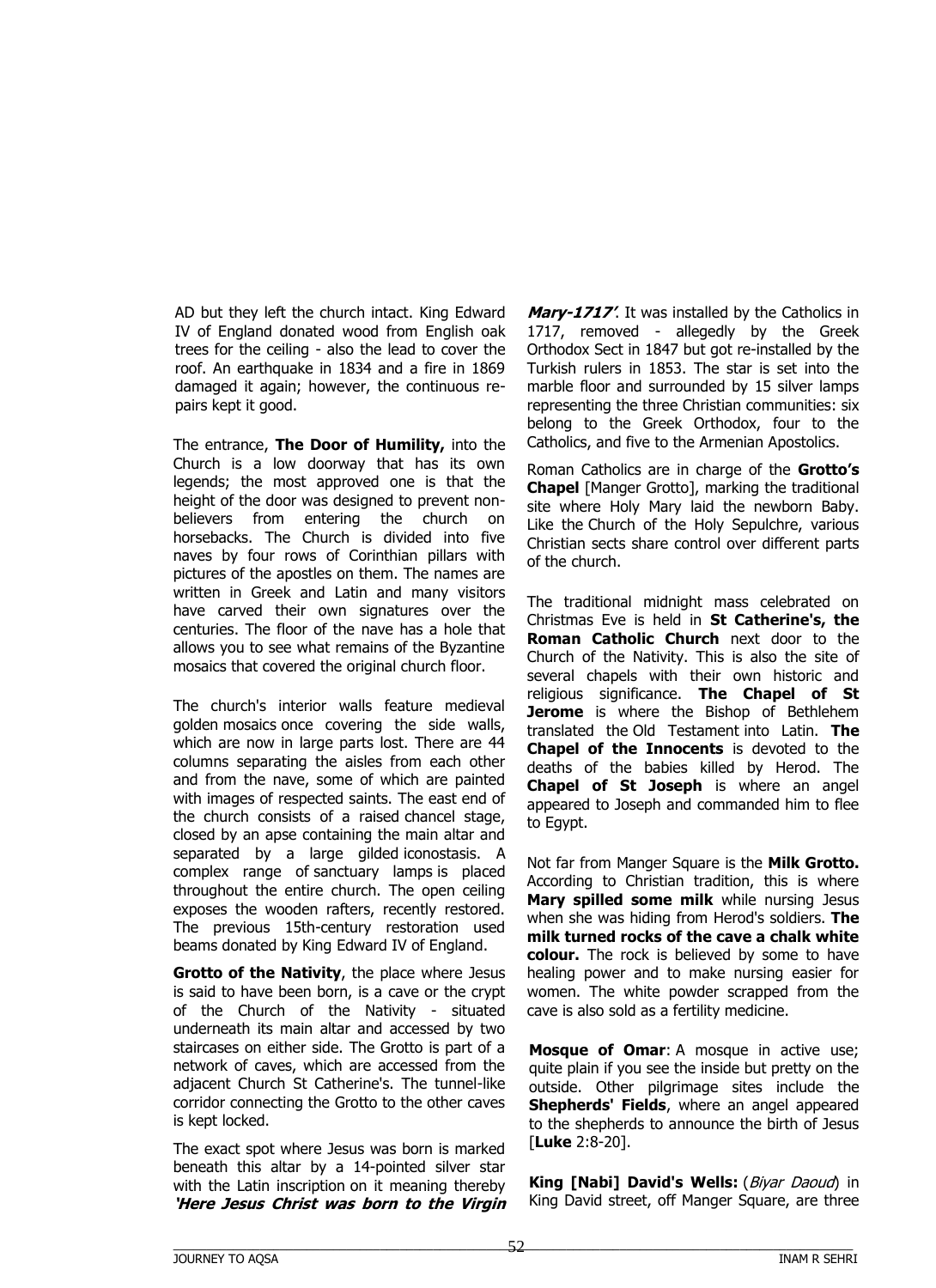Great Cisterns excavated in the rock in Ras Eftais, an eastern sector of Bethlehem, marking the site where David's army knocked at a Philistine garrison to bring him water; **2 Sam**. 23:15 is referred. The cisterns were discovered in 1895. Here **The David's Church** is composed of 18 arches with two to six tombs in each. The cemetery was Christian as proved by the inscription found nearby.

The **graffiti** by famed yet mysterious artist **Banksy**, drawn on the **barrier wall dividing Bethlehem from Jerusalem**, has drawn worldwide media attention and is definitely worth a look. There are many other artists' work as well, including a Palestinian version of Guernica. To see this, it is probably best to **hire a taxi.**

## **RACHEL's TOMB:**

The burial place of the matriarch Rachel, **wife of Nabi Jacob [Yaqoob] AS and mother of Nabi Joseph [Yousaf] AS and Benjamin** is the second most important historical site for Christians in Bethlehem as per **Genesis** 35:19- 20. It is a holy site in Judaism, Christianity and Islam. As a result of the security situation, the Tomb's original structure has been surrounded by an Israeli fortress, barricading it off from Bethlehem. While the original tomb can still be seen in its entirety from within the fortress, **access to the tomb is now restricted to those travelling by Egged bus from Jerusalem**.

**Herodium**: (Ask a taxi driver at Bethlehem's bus station to take you there) A must see! The site of King Herod's man made mountain and his recently discovered tomb. It is located near Bethlehem. Once at Bethlehem's bus station [called mujamma], negotiate a price with a taxi driver who will take you to the site, wait for you there, and drop you back off at the Bethlehem bus station. ₪150-200 may be reasonable; better to go with friends and split the cab cost.

## **CRUCIFIXION OF HOLY JESUS:**

Holy Jesus was born in Bethlehem near Jerusalem in year c.4BC, spent whole of his life in stony cobbled streets of Jerusalem and the mounts around. Just in the age of 33 years [some historians claim it as 33-36], the prophet was crucifixed in the same city as per Christianity's main belief. The place where Holy Jesus was tried, nailed on the Cross, [died and] taken down, anointed and buried was later covered and commemorated as CHURCH OF THE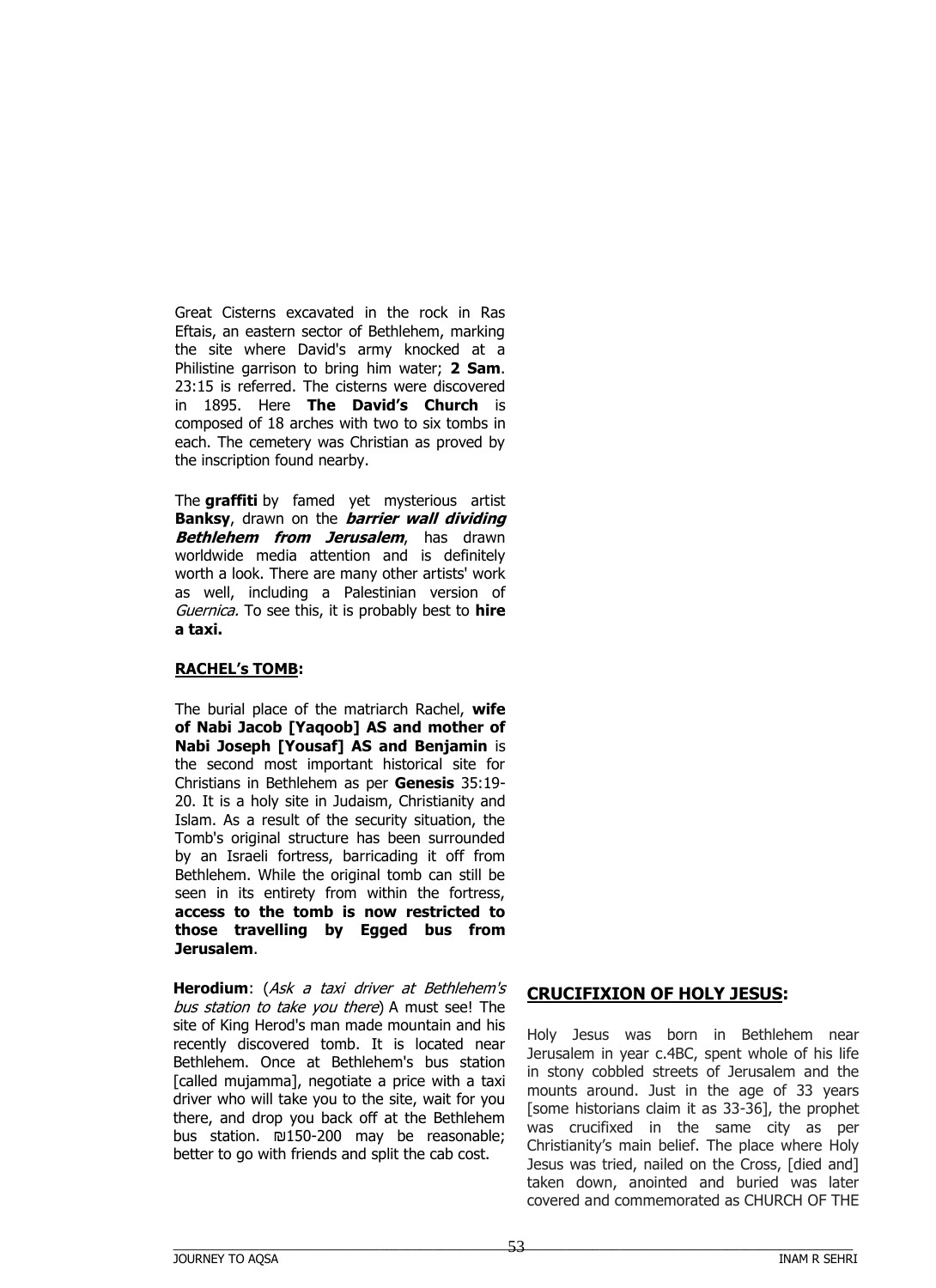HOLY SEPULCHRE which is the main attraction for the pilgrims and tourists since sixteen centuries.

Crucifixion of Holy Jesus is the main part of Christianity's faith but the Muslims do not agree with this happening, his death and resurrection. However, similar to Christians, all Muslims believe that Holy Jesus will return before the end of time. All Muslims believe that Holy Jesus was not crucified, but was raised bodily to heaven by God. A similar belief is found in the Christianity's **Gospel of Basilides** [reportedly stands lost since the second century]; however, this view is disregarded by mainstream Christianity which only accepts the four gospels of the **New Testament** as genuine.

Muslims believe that God gave some one Jesus's appearance or someone else replaced Jesus causing everyone to believe that Jesus was crucified. One Muslim sect believes that He was nailed to a cross, but as his body is immortal **he did not die;** therefore, they contend that crucifixion just did not occur. See holy Quran's words:

> ….That they said, **"We killed Christ Jesus the son of Mary, the Messenger of Allah";**- but they killed him not, nor crucified him, but so it was made to appear to them, and those who differ therein are full of doubts, with no knowledge, but only conjecture to follow, for of a surety they killed him not:-

Nay, Allah raised him up unto Himself; and Allah is Exalted in Power, [and] Wise;- [— **Al-Qur'an** 4: 157–158]

#### **CHURCH OF THE HOLY SEPULCHRE:**

For Christians of the whole world, this **Church**  [pronounced in British English as SEPUKA] is the holiest site in the Old City and thus Jerusalem. After destroying the 2nd temple in year 70AD, the Romans built their own for both Venus & Jupiter on the ruins of the Jewish Temple. When Christianity became the official religion of the Roman Empire, this later Temple was also smashed and the said Church was built in its

place; it was built by Constantine-I during 306- 337 AD.

The Church of the Sepulchre is on this site since c.1700 years - though over the centuries it has been destroyed and rebuilt several times; some parts are very old indeed. See its brief in '**Washington Post'** dated **1 st November 2016;**

"…… it's believed that the rock-cut tomb at the heart of the church was where the body of Jesus Christ was once laid.

Today, the site thrums with piety, but history knows it is soaked in blood. There have been at least four Christian chapels erected over the site….Emperor Constantine had swept aside a pagan temple Hadrian built to the goddess Aphrodite. **The Holy Sepulchre was saved by the Muslim conqueror Omar in 638 AD;** destroyed by the Egyptian Caliph al-Hakim in 1009; rebuilt by the Crusaders who themselves slaughtered half the city; **protected again by the Muslim conqueror Saladin** and laid waste again by the fearsome Khwarezmian Turks, whose horsemen rode into the church and chopped off the heads of praying monks."

At this place of **Church** the Jesus was crucifixed and buried; located on the Hill of Calvary as given in the New Testament. Just inside the entrance to the church is the **Stone of Anointing** which Christian traditions believe to be the spot where holy Jesus' body was prepared for burial; **it is the 13th Station of the Cross.** Thus it is one of the main pilgrimage destinations for millions of Christians from world over.

Like Jewish Temples, the **Church of the Holy Sepulchre** has also got a history of **'destruction'**. In September-October 1009, the Fatmid Caliph Al-Hakim bi-AmrAllah [known in Western history as the 'mad Caliph' & 'Nero of Islam<sup>1</sup> ordered his army to destroy the whole sacred site. A Western historian Rudolfus Glaber wrote numerous events blaming French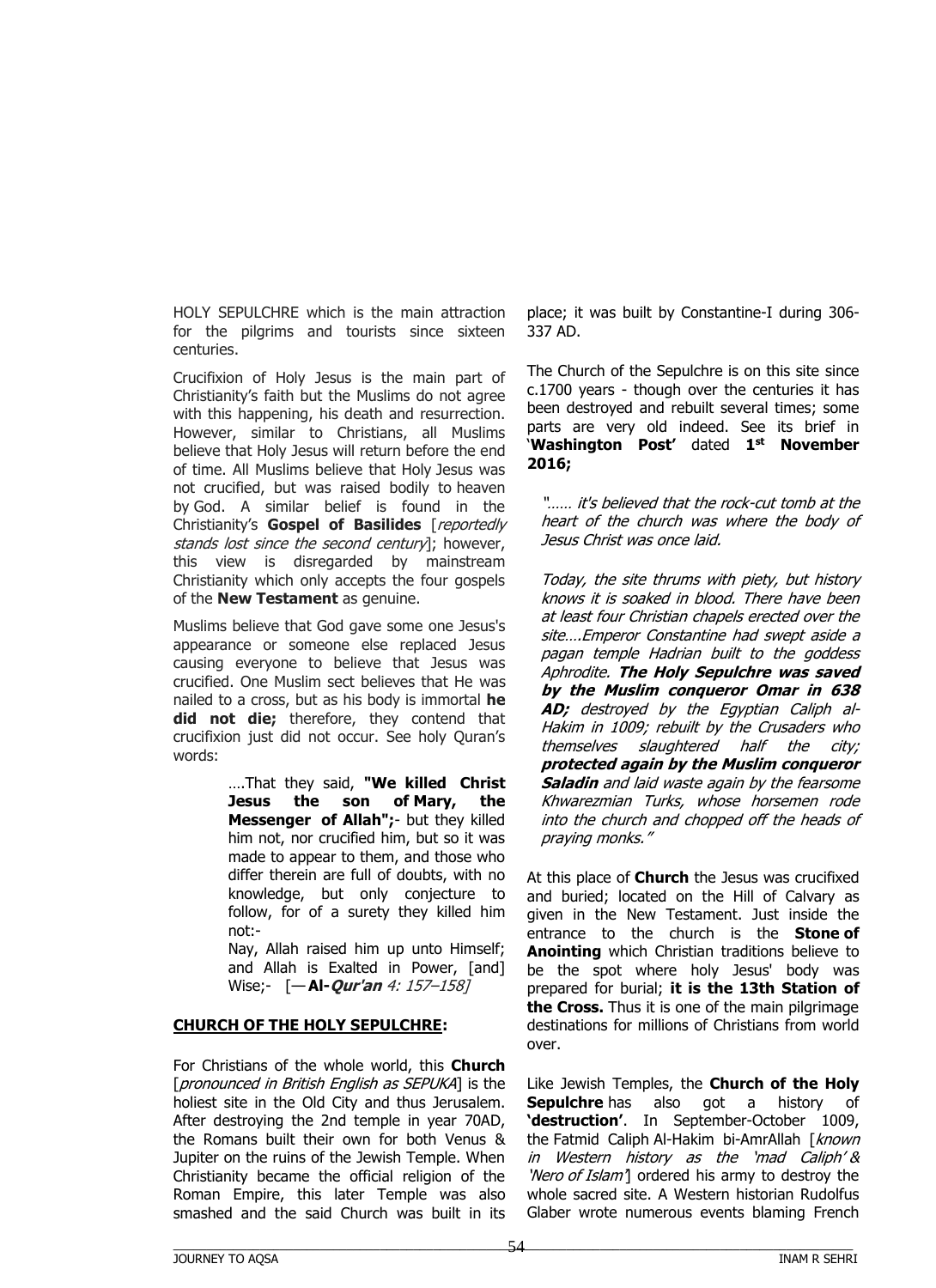Jews from Orleans for sending message to the Caliph via a pilgrim; hiding it in a hollow staff urging the Caliph to scrap the Church on threat Christians would take over his empire otherwise.

However, the Byzantine Empire in 1027–28, after an agreement with new Caliph Ali az-Zahir (Al-Hakim's son), was allowed the rebuilding and redecoration of the Church.

It is said that when the news of destruction reached Europe, Christians were horrified and Pope Sergius IV sent a circular letter to all churches calling for a holy fight in the Middle East and expulsion of Muslims from the Holy land. Although the crusades happened almost a century after the desecration and caused by various other complex political intrigues, it was still very much in the public mind as a cause.

The **Church of Sepulchre** lies inside the Christian Quarter of the Old City; divided among several denominations and managed jointly by representatives of different Christian sects, mainly the Greek Orthodox Patriarchate, Franciscan friars from the Roman Catholic Church and the Armenian Patriarchate, but also by the Ethiopians, Egyptian Coptics and Syrian Orthodox Church. The **STATUS QUO** strictly determines times of prayer for each group, the lighting of candles, even on which floor-tiles members of which community may step.

It is on record that disputes among these sects have sparked street riots often. Since 1846 at least, clerics from the various orders have battled over the rituals like sweeping of steps, the placing of carpets at altars, and even the right of walking in procession to the Edicule. Sometimes, the fighting held with knives and pistols smuggled into the Holy Sepulchre by worshipers of either side. The Status Ouo, a 260-year-old understanding between religious communities, applies to the site.

However, regardless of whether or not you are religious, this place will leave you speechless feelings of mysticism intertwined with the weight of two millennia of history, wars and suffering

that took place here and so intense, it is awesome.

Traditionally, the Roman & Greek armies claimed they wanted to keep Jerusalem in God's name. Although many men fought and died for this spiritual cause; many were not as honest – only lust of power played and prevailed. During the Crusader's rule, in year 1149 AD, the **Church was rebuilt;** but smaller than of Constantine's.

The Franciscan friars renovated it further in 1555 AD; they rebuilt the Aedicule and extended it but control of the church oscillated between the Franciscans and the Orthodox - depending on which community could obtain a favourable FARMAN often through outright bribery and toelicking. In 1767 AD, weary of the squabbling, a FARMAN was issued that divided the church among the claimants.

A fire severely damaged the church structure in 1808 AD, causing dome of the Rotunda to collapse and smashing the Aedicule's exterior decoration – but only to be rebuilt a year after. The current dome, made of iron, was restored by Catholics, Greeks and Turks in 1868; renovated again during 1994–97 as part of extensive modern overhaul to the church which has been ongoing since 1959 AD. The church's bell tower is located to the left of the façade; currently almost half its original size.

Historically, two large, arched doors allowed access to the church. However, only the lefthand entrance is currently accessible, as the right door has long since been bricked up.

Being within the old walled city, the church is a part of the UNESCO World Heritage Site.

## **CALVARY [GOLGOTHA]:**

Entering the main door of the Church, one finds a stairway climbing to Calvary [Golgotha], traditionally regarded as the site of Jesus' crucifixion and the most lavishly decorated part of the church.

The raised Golgotha Chapel contains the peakpiece of the Rock of Calvary [**12th Station of**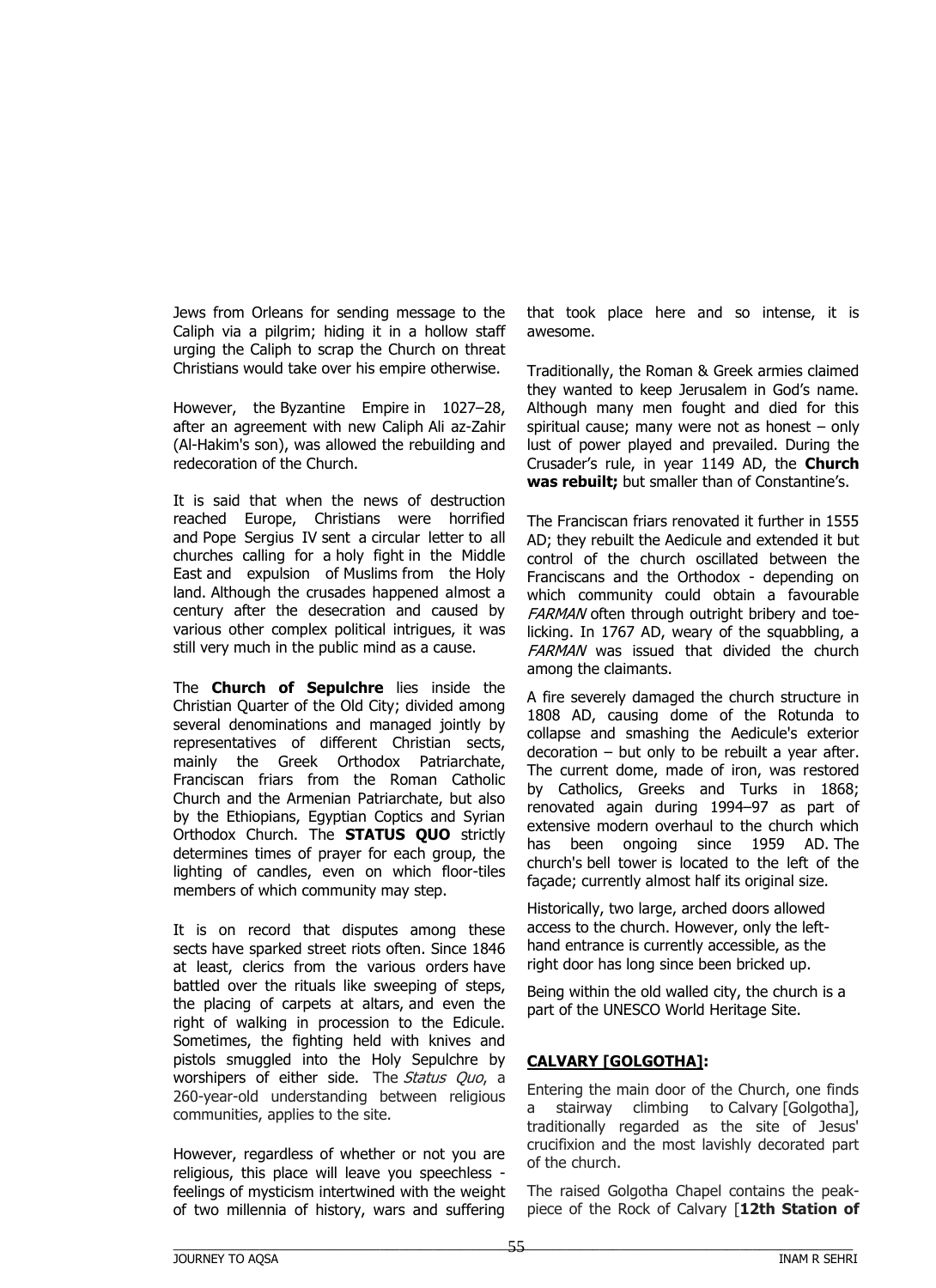**the Cross**]. It is split into two halves, one Greek Orthodox and one Catholic, each one with its own altar - but the main altar belongs to the Greek Orthodox. The rock can be seen under glass on both sides of the altar, and beneath the altar there is a hole in the rock, said to be the place where the cross was raised  $-$  and it is the most visited site in the Church after the Tomb of Jesus. The Catholic Chapel of the Nailing of the Cross [**11th Station**] lies south of it. Between Catholic and the Orthodox altar, there is a statue of Mary, believed by some to be miraculous.

Beneath the Calvary and the two chapels there, on the main floor, there is the Chapel of Adam. According to tradition, Jesus was crucified over the place where Adam's skull was buried. According to some, at the crucifixion, the blood of Christ ran down the cross and through the rocks to fill the skull of Adam. Here the Rock appears cracked too through a window on the altar wall, traditionally claimed to be caused by the earthquake that occurred when Jesus died. The tourists touch the actual rock proudly.

#### **STONE OF ANOINTING:**

While entering the church door, the first thing the tourists see is the Stone of Anointing which tradition believes to be the spot where Jesus' body was prepared for burial by one disciple named Joseph; however, the present stone was only added during major repair in 1810 AD.

The wall behind the stone is defined by its striking blue balconies and red banners depicting the insignia of the Brotherhood of the Holy Sepulchre. This wall was a temporary addition to support the arch above it, which had been weakened after the damage in the 1808 fire; it blocks the view of the Aedicule & rotunda. Immediately to the left of the entrance is a bench that has traditionally been used by the church's Muslim doorkeepers, along with some Christian clergy.

## **THE AEDICULE:**

The Aedicule, the actual burial place of Holy Jesus is located in **rotunda** [any building with a circular ground plan mostly covered by a dome] of the main church. In the centre of the rotunda is a small chapel called the Aedicula in Latin which encloses the Holy Sepulchre. The Aedicule has two rooms, the first holding the **Angel's Stone**, which is believed to be a fragment of the large stone that sealed the tomb; the second is the tomb [the cave] itself. Possibly due to the fact that eager pilgrims try to take bits of the original rock as souvenirs, a marble plaque was placed in the 14<sup>th</sup> century on the tomb to prevent further damage to it.

Besides, other ceremonies on special occasions are also held here, such as the Holy Saturday ceremony of the Holy Fire etc. All the Christian sects at the church have access to the Aedicule but historically, the Georgians also retained the key to the Aedicule. In 2016, restoration works were performed in the Aedicule. For the first time since at least 1555 AD, marble cladding which protected the estimated burial bed of Holy Jesus from souvenir takers was removed – the original limestone burial bed was revealed intact. This suggested that the tomb location has not changed through time and that the original limestone cave walls were there as such.

To the right of the Sepulchre is the Chapel of the Apparition, which is reserved for Roman Catholic use.

# **STATIONS of the CROSS:**

In Christian literature, the 13 [later concept 14 & 15 too] stations of cross occupies very sacred ritual; STATIONS means the happenings on the path to his crucifixion point when the holy Jesus was asked to carry his own cross all the way called **Via Dolorosa**.

Since the old-age, standard stations remained in vogue were; for instance, 2nd Station is place where Jesus accepts his cross; next Station is where Jesus falls for the first time [on his way]; next Station is where Jesus meets his mother, Mary .... Then nailing to the Cross; then death; then taken down from the Cross; And the last Station one is placing His body in the TOMB.

Although, not traditionally part of the Stations, the **Resurrection of Jesus** is, in very rare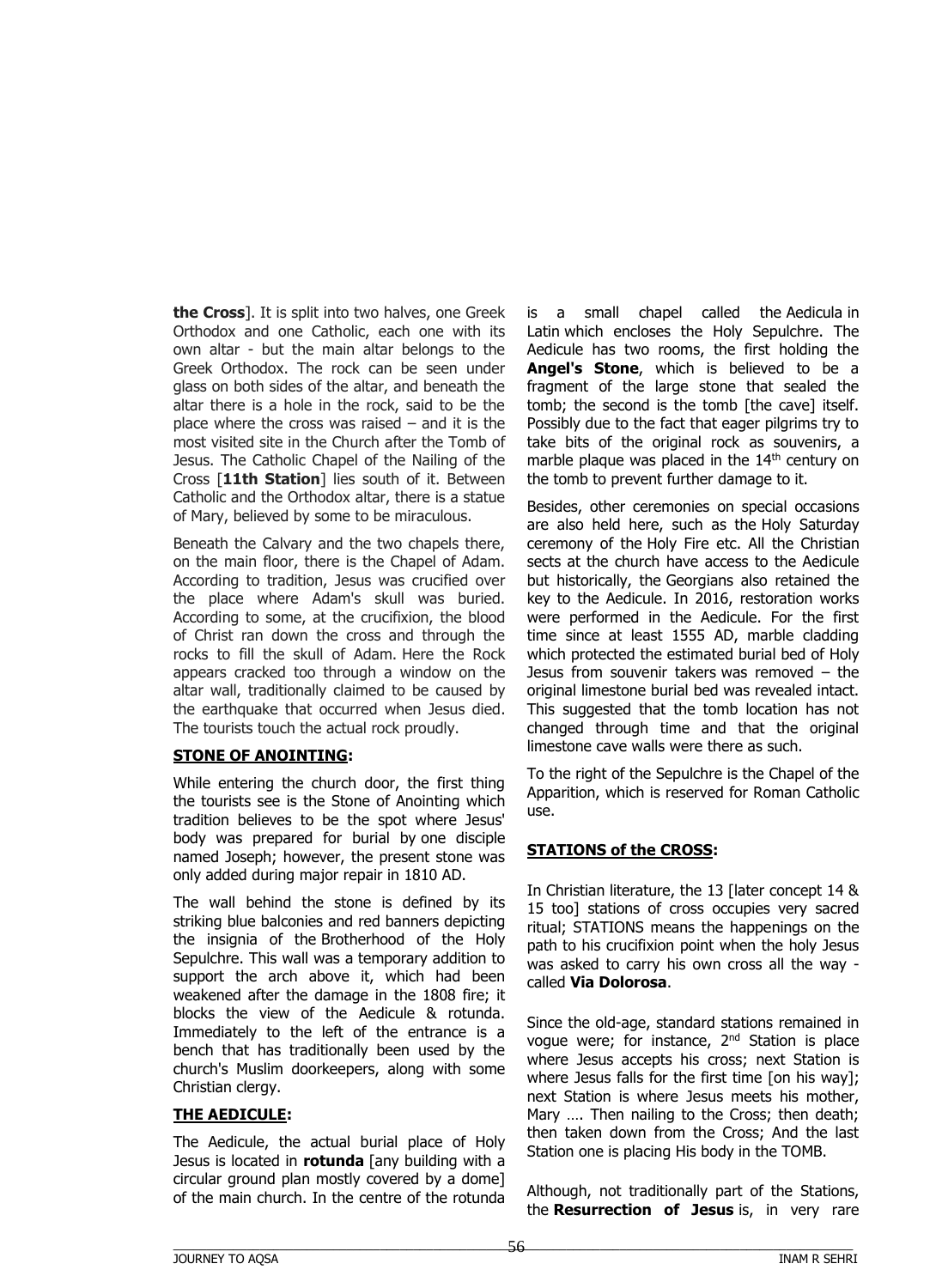instances, included as a fifteenth station. Pope John Paul II introduced a new form of devotion, called the **Scriptural Way of the Cross** in 1991. In 2007, Pope Benedict XVI approved another station for meditation and public celebration. Pope John Paul II till a year before his death in 2005 used to carry the Cross himself through all stations on Good Fridays.

**The CHAPEL OF ADAM** was a favourite burial place of Catholic Crusader kings. Most sects believe that beneath the Calvary and the two chapels there, on the main floor, there is **the Chapel** where Nabi **Adam's** skull was buried. Some also argue that at the crucifixion, the blood of Christ ran down the cross and through the rocks to fill the skull of Nabi **Adam**. One can see a crack in the rock caused by the earthquake which occurred at the moment of Jesus' death. This was also the origin of the name **Golgotha**: the place of the skull.

#### **PRISON OF HOLY JESUS:**

In the north-east side of the complex there is the Prison of Christ, alleged by the Franciscans to be where Jesus was held. The Greek Orthodox allege that the real place that Jesus was held was in their Monastery of the **Praetorium, located near the Church of Ecce** Homo between the Second and Third Stations at Via Dolorosa. The Armenians hold that the said prison is in the Monastery of the Flagellation at Via Dolorosa. Some declare that Jesus was held in the Mount Zion cell in connection with his trial by the Jewish High Priest. Most historians go for the Praetorium for his trial by the Roman governor Pilate, and near the Golgotha before crucifixion.

**Monastery of SULTAN:** It is a village of huts on roof of Church of the Holy Sepulchre. Ethiopian monks live here, although the site is hotly contested by the Egyptian Copts. A **Status Quo** [a 1852 decree] - an old understanding between them applies to the site, too. Later an Israeli court ruled in favour of the Ethiopian community in a dispute of 1970.

As per **BBC Documentary** dated **19th October 2008**; disputes are not uncommon, particularly over who has the authority to carry out repairs. This **Deir al-Sultan** monastery was built on the main church roof since ages and the modest small rooms were first occupied by monks from the Ethiopian Orthodox Church in 1808.

**PHILIP's TOMB:** Near the entrance to the church one will notice a **wooden panel** on the right. This is the **tomb of Philip d'Aubigne**  [1166-1236 AD], the tutor of Henry III of England, whose signature appears on the **Magna Carta**. He had requested to be buried here so that pilgrims would tread over his grave.

**CHAPEL OF ST HELENA:** It is 12<sup>th</sup> century Armenian Church at the lower level of the whole premises. In the south east of the chapel there is a chair which is reputed to be a seat that was used by Helena, the mother of the Emperor Constantine-I when she was looking for the True Cross.

During 1973–78's excavations here, the scientists discovered a void containing remains of Hadrian's 2nd-century temple and a higher 4<sup>th</sup> century wall to support Constantine's basilica. In 2017, the chapel underwent renovations which included new white marble altar railing and new tile flooring.

**SMALL WOODEN LADDER:** It is there at the entrance to the church pointing towards two big windows of upper rooms. Till 1831 AD, the Christian monks lived inside who managed to get their food ONLY up this ladder and through the window. Because the ladder is part of the ancient status quo between the six sects, no one is permitted to move it, though it isn't in use any more.

An old agreement between the monks holds that nothing can be done in the church except by consensus, and that includes, amazingly enough, the movement of the ladder. And since 1757, the monks haven't agreed to move the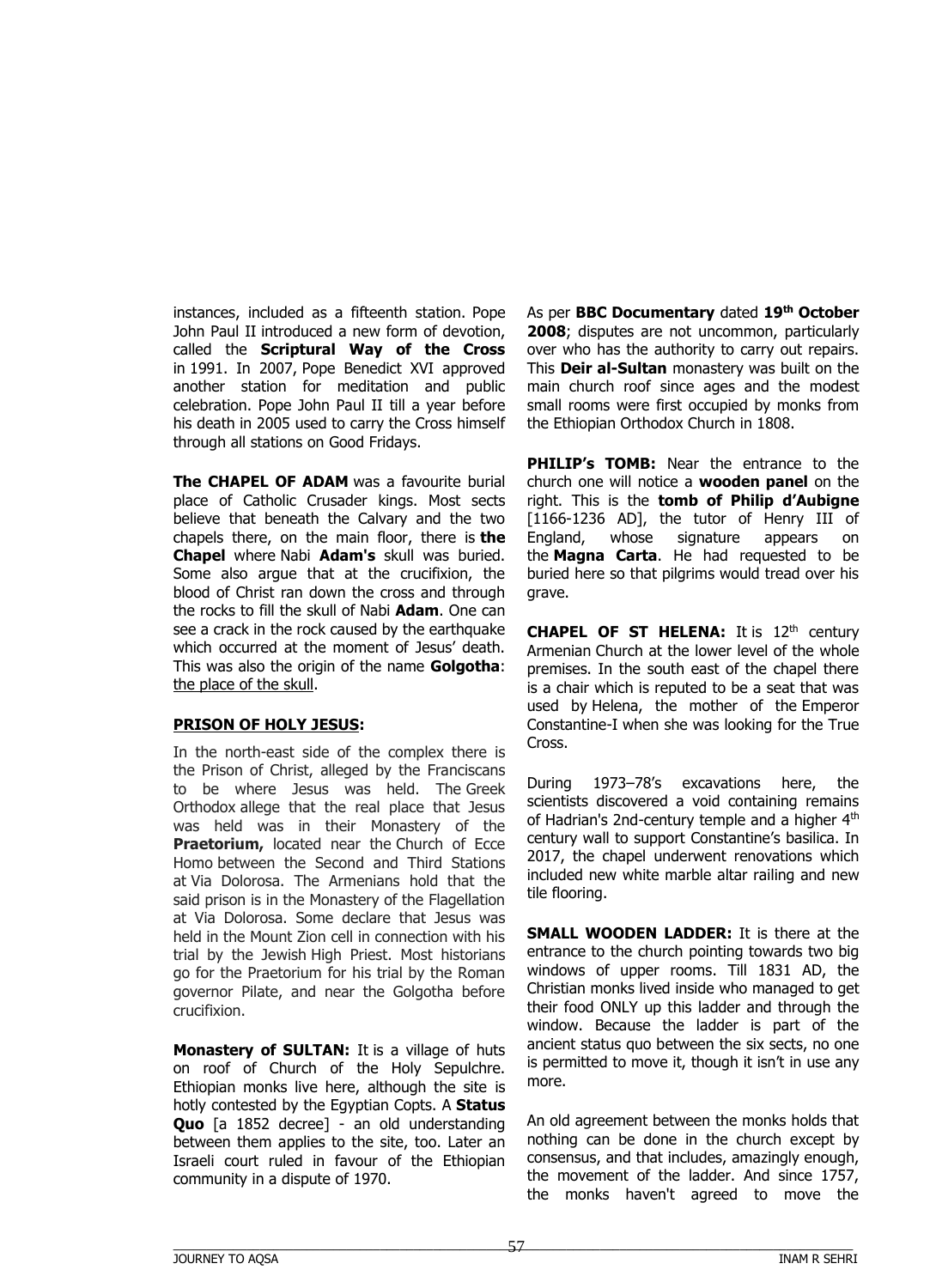ladder. Even a papal request from the late Pope Paul VI could not bring consensus here.

**WHO OPENS the CHURCH DOOR:** Interestingly; two Muslim families are entrusted with care of this holy Christian site for centuries: One Adeeb Joudeh, A MUSLIM FAMILY MEMBER, keeps a cast-iron key some 500 years old as he walks through the streets of Jerusalem's Old City. His job, as it has been for generations of his forebears, is to carry the key that opens the doors to the Church of the Holy Sepulchre. It is more than just tradition; this is the very essence of Jerusalem - its religious history so special.

See an eye-opening account dated **31st July 2012,** available on Catholic Christians' official **website - Catholic Online**:

> "In the holiest place of all Christendom, a single Muslim holds the key, Christians fight with one another, and Jewish police intervene - to keep the peace. …..Fights over seemingly trivial issues are part of the reason **why this ladder hasn't moved in 255 years [262 yrs in 2019]; it is here since 1757 AD."**

Muslims have been entrusted with the keys since 1187 AD, by Sultan Saladin – because of the constant feuding between the Christians; mainly the Orthodox and Roman Catholics; **Protestants have no presence there.** Oren Liebermann of **CNN** describes his visit **[of 26th March 2016]** to the ancient Jerusalem:

"We meet Adeeb Joudeh at the Jaffa Gate to the Old City. It is 3:30 am….he carries with him an ancient cast-iron key, some 500 years old. The key is 12 inches long, with a triangular metal handle and a square end. Adeeb Joudeh stands at entrance to Church of the Holy Sepulchre."

Few are aware of Joudeh's significance. In his house, Joudeh keeps a binder full of ancient comments…..**in golden ink; the oldest dates back to 1517 AD.** Of course, this is an honour for all Muslims in the world. This task fell to

Joudeh's ancestors as a way to keep **neutral guardian of the Church** of the Holy Sepulchre. He learned the obligations of guarding the key from his father, just as he will pass it on to his son. **Thus the holiest site must be unlocked by a Muslim and policed by Jews.** He added:

**"What we pass to the next generations is not only the key, but also the way you respect other religions …….**when Caliph **Umar ibn Khattab** [RA] took the keys of Jerusalem from Patriarch Sophronius - he gave security and safety to Christians in the region. We co-exist and pass peace and love, which is the real Islamic religion."

**Another FACT:** Joudeh [family] does not carry this obligation alone. Although he is in charge of protecting and holding the key, **another Muslim family opens the door** and allow the faithful to enter the church; the liability falls to **Wajeeh Nuseibeh.**

When Nuseibeh arrives at the church early in the morning, he takes the key from Joudeh, and climbs a small wooden ladder to unlock the top lock. He swings the church doors ajar, and the church is open to visitors. The entire process is repeated each evening, when the church is locked. **The two Muslim families are doing it since centuries leading the way to interfaith belief.**

## **VIA DOLOROSA:**

Aka **way of Sorrow;** the path taken by Jesus Christ on his way to crucifixion. It starts at **Lions Gate** and travels through the two main roads since the Roman times, until it reaches the Church of the **Holy Sepulchre.** It is only 600 meters long, but it's possibly the most popular pilgrimage location for Christian groups following the **14 Stations of the Cross** – the first nine stations are located along this street and are marked by plaques and inscriptions, while the final 5 stations are inside the church itself.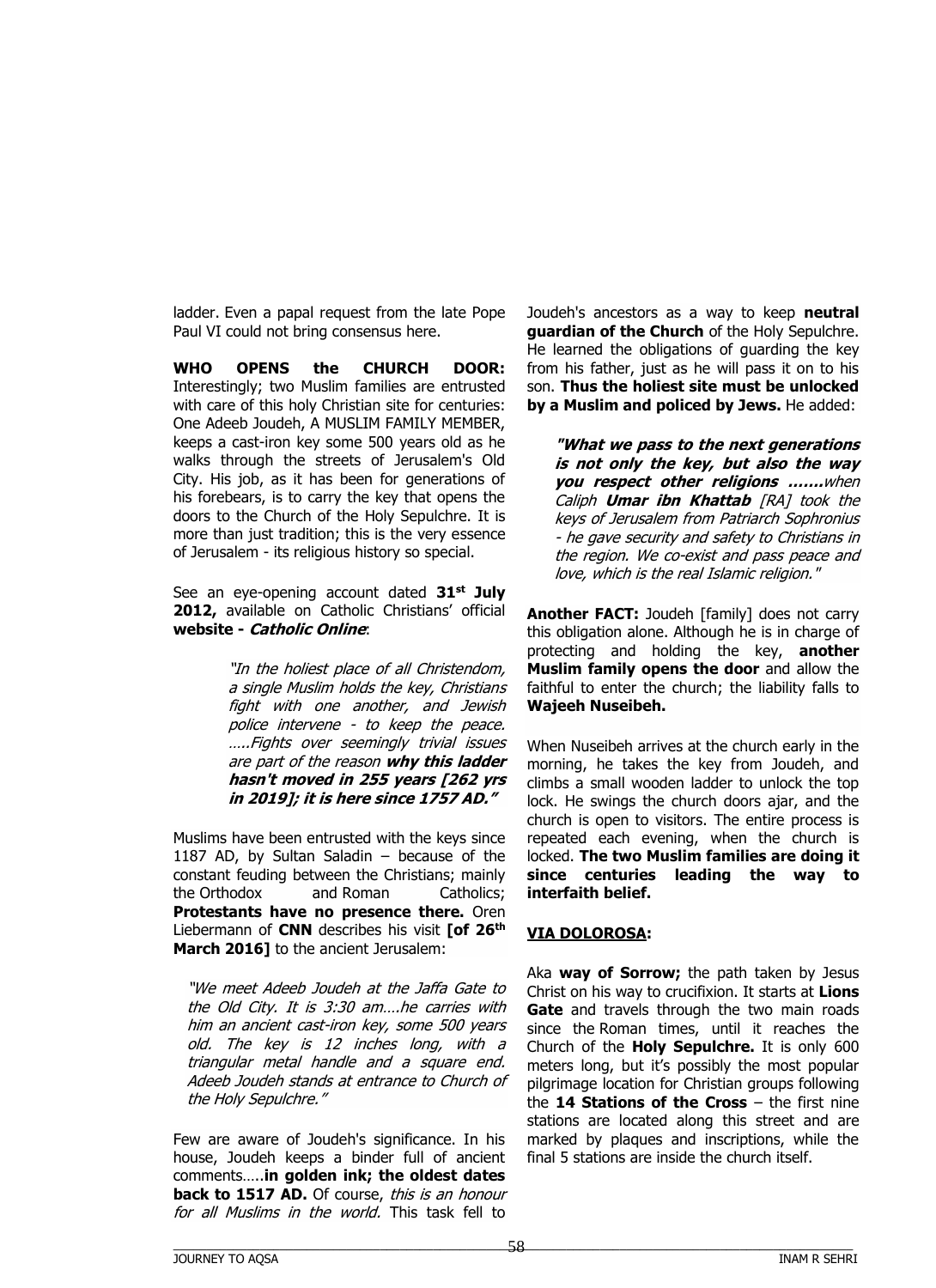**Via Dolorosa** route goes through crowded and winding small aisles, mostly through busy markets and neighbourhoods. At places, it becomes hard to push through these narrow streets, some of which had stairs without any ramps. But it is definitely worth walking this route.

## **CALIPH UMAR MOSQUE:**

In the time of 2<sup>nd</sup> Muslim Caliph Umar RA, the Muslim armies had liberated most of [today's] Syria, Jordan and Palestine till they reached the gates of Jerusalem. Governor in Syria conveyed a message to the Patriarch of Jerusalem named Sophronius [560-638 AD] to surrender before the Muslim Caliphate of Madina. The Muslim governor also launched a siege around Jerusalem. Meanwhile, Sophronius who was the Patriarch of Jerusalem since 634 AD, sent a request to the Muslim Commander that he is ready to surrender the city before Muslim Caliphate – but if Caliph Umar himself comes to Jerusalem. The request was acceded. A well documented fact that:

"Caliph Umar paid a visit [in year 638 AD] to the **Church of the Holy Sepulchre;** Sophronius welcomed him in the courtyard and handed over the keys of city.

Soon there was Muslim prayer time and Caliph Umar RA held the 'Imamat' along with his Muslim companions in a corner place of the Church Courtyard instead of setting his prayers inside the church though the priest had specially asked the Caliph to do so. It was the far-sightedness of the Muslim Caliph while teaching [newly] Muslims to respect churches and worship places of other religions."

Caliph Umar's refusal made a precedent not to endanger the Christian sites; opting instead to pray in the courtyard. After that day, the Muslims ruled over Jerusalem for 1300 years but the sacredness of the Church was never disturbed. Contrarily, the Crusaders' ruled the city for only 90 years [1099-1187 AD] but they

had promptly converted the Golden Dome of the Haram Sharif into the **Church of the Lord.**

In later periods of the Crusaders' rule, the corner of the Church's courtyard, where Caliph Umar had offered prayers, was separated and walled making that place a mosque named as **Umar ben Khattab Mosque** which is still there sharing walls of the said **Church** – and in active use with **NEVER any unpleasant event reported since centuries.** The Umar's mosque has a distinctively square, 15-meter high minaret that was built in the  $15<sup>th</sup>$  century and renovated some 300 years later.

### **GARDEN TOMB:**

While some people believe that holy Jesus was crucifixed, died, and Resurrected at the site of Church of the Holy Sepulchre, another group of Christian believers strongly think that Garden Tomb is the actual site where Jesus died and resurrected. Some Christian sects believe that Jesus was crucifixed somewhere away but his body was brought back to this garden - owned by Joseph of Arimathea during that time. In the garden, a rock-cut tomb is said to be the burial place of Jesus and the spot of his Resurrection. Presently, the garden is maintained by an independent British charitable trust and admission is FREE.

The **Garden Tomb** was unearthed in 1867 AD and history of the place goes back to the  $8<sup>th</sup>$ century at least. The trench in front of the tomb and the nearby cistern and surrounding garden's source of water, respectively, have both been dated to the Crusader period  $[12<sup>th</sup>$  century]. However, the pilgrims visit the Church of Holy Sepulchre since the fourth century with more confidence and didn't by this later theory.

Since 1894, the Garden Tomb provides tranquil environment for prayer and reflection but any claim that this is where Christ was buried and rose from the dead lacks authenticity. The site is particularly favoured by **Protestant** pilgrims, in preference to the cluttered **Church of the Holy Sepulchre** in the Old City because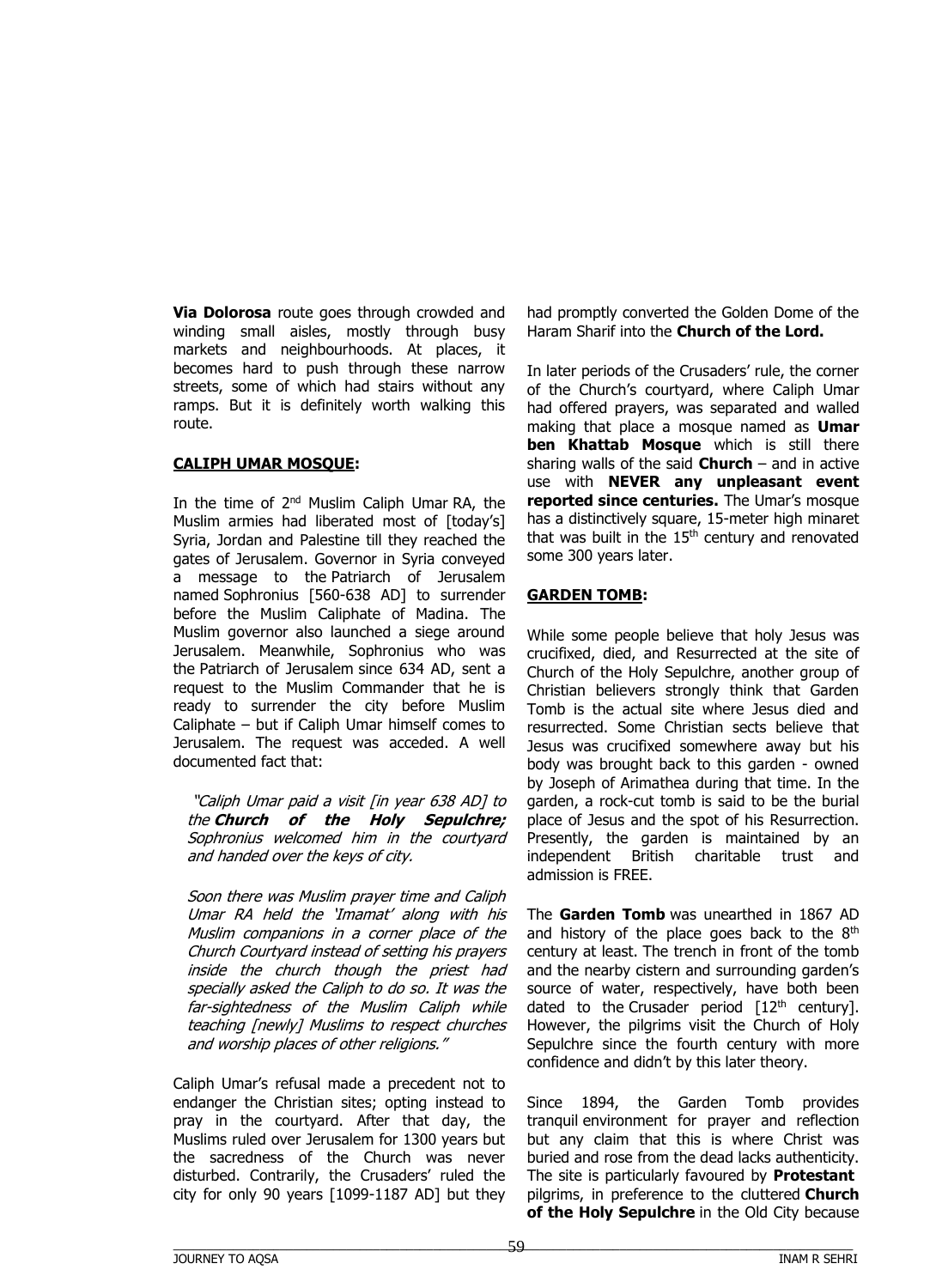this faction of Christians is not 'so welcomed' in the above said Church. Moreover, all the **tombs** in the Garden Tomb area date from 7 to 9 centuries  $BC -$  the time of Jeremiah or Isaiah, rather than Jesus.

### **ST JAMES CATHEDRAL**

**Armenian Quarter** is the smallest quarter of the four in Old City. Armenian Quarter is also a Christian community but with distinct feel and looks; Tower of David and St James Cathedral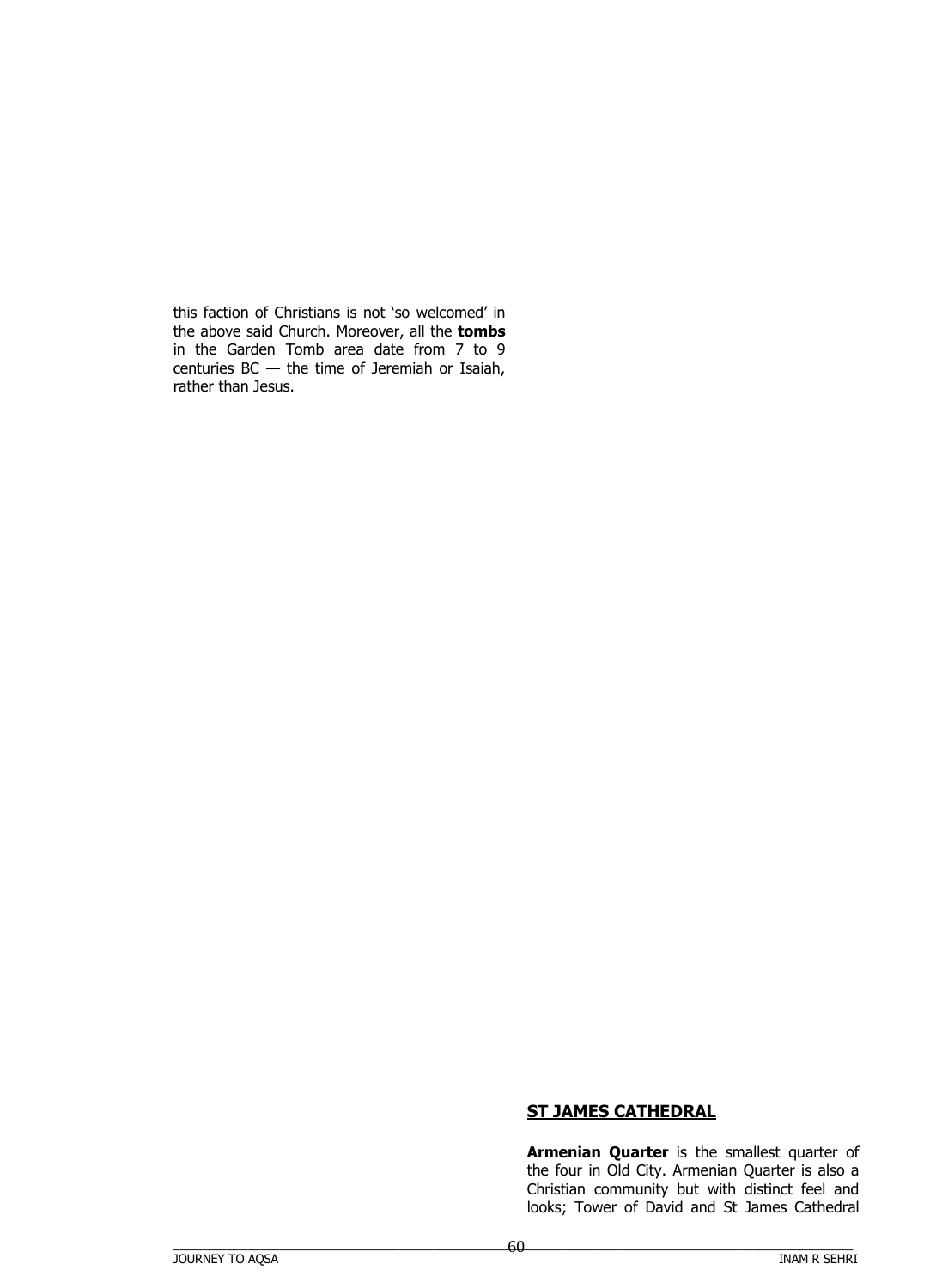are something grand and worth visiting. Comprising just one sixth of the Jerusalem old city area, the heart of the Armenian community lies between Jaffa and Zion gates and this is where the world famous Armenian ceramics of Jerusalem are created.

This quarter is home to one of the **oldest Christian communities in the world.** The Armenians were the first nation to formally accept Christianity here in Jerusalem in 301 AD but they had their presence here long before that – by record dating back to 96 BC at least. After Titus razed Jerusalem in year 70 AD and expelled most of the Jews, the Romans imported more Armenian merchants and administrators.

There are about 500 Armenians living in the Armenian quarter today and most of the neighbourhood is owned by the Armenian Patriarchate. The self-contained community revolves around St James Church and Monastery. The nearby **Gulbenkian Library,**  founded in 1879, houses one of the world's largest collections of Armenian manuscripts. The Armenian community is much closed and the only places tourists can visit on their own are the **church and small museum**. Armenians believe **James, brother of Jesus, is buried.**  Among city's holy sites, this one is often over looked - the church dates from the 12th century.

St James cathedral is dedicated to two Christian saints: James, son of Zebedee and James the brother of Jesus; the Cathedral itself is **only open between 3:00 and 3:30 daily.** At other times, you can still get into the courtyard of the complex and see the beautiful Armenian ceramics above and around the church doors. On either side of the doors one will see wooden and metal objects called **nakos**. These date to the 19th century when the Muslim rulers forbade Christians to ring church bells. The monks beat on the **nakos** like gongs, calling the faithful to prayer and worship.

Like Muslim shrines, the tourists are to make sure they are dressed modestly for this visit; a long list of rules is pasted at the entrance. In addition to the said guidelines, the fathers won't let in men wearing shorts, frown on people putting their hands in their pockets and won't let you sit with your legs crossed. Besides the church and library, the complex also includes a museum, a printing press, an elementary school, a high school, and residential apartments.

The Armenian quarter is also the source of the world famous Armenian ceramics of Jerusalem. Armenian tile-making took off in Jerusalem in the 19th century, when the Ottomans brought in several families of Armenian tile makers from Turkey to renovate the tile decorations on the Golden Dome in Haram Sharif [Dome of the Rock]. The families settled in this Jerusalem old city area and established workshops that continue to produce ceramic goods to this day. In several shops and studios you can even watch the artists at work. Some of the studios specialize in kitchen, bathroom and swimming pool tiles which are just beautiful; orders come in from around the world.

#### **BASILICA OF ECCE HOMO:**

Also known as **Monastery of the sisters of Zion** stands on the Via Dolorosa with an over the street arch and one end of which is part of the temple. It is located at the **Second Station of the Cross** where Christians remember the laying of the cross on Jesus. The entrance from the Via Dolorosa leads to the Basilica itself and to the glass wall, through which to view the interior of the Church. Side street is named after nuns of the sisters of Zion. The monastery was built in 1857 AD comprised of monastic buildings, the Church and the orphanage for girls, and later the nuns bought neighbouring houses.

The Latin words Ecce Homo (i.e. Behold the Man) are attributed to Pontius Pilate [adjudicator on the trial and crucifixion of Jesus] in the Gospel of John 19:5, when he presented an afflict Jesus Christ, bound and crowned with thorns, to a hostile crowd. The New Testament also says that Jesus was dressed in fake royal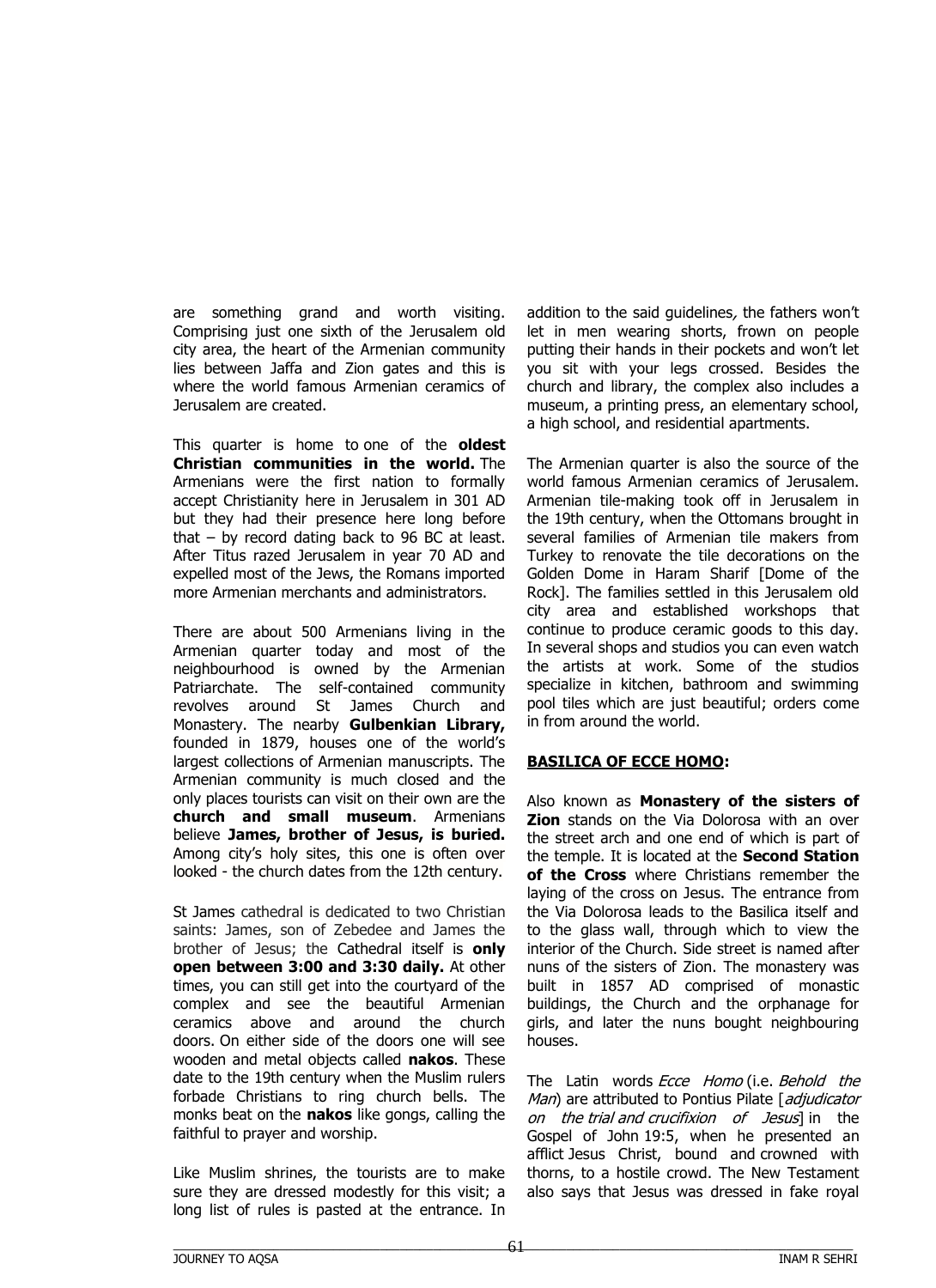attire, to mock the claim that he was **'King of the Jews.'**

In the process of excavation there were discovered the Roman stone slabs. For some time, they were considered by the Pavement which testified Jesus, but then declared as a later paving dating from the 2nd century, as the arch of ECCE Homo. Also, there is **Pool of Strothion** - an ancient reservoir for rainwater, built by Herod the Great in Ist century BC; Stration was discovered directly beneath the monastery. The water's there, but the pool is covered with stones. It was built by the nuns when the tunnels of the Western Wall were opened; part of the pool is opened to visitors. Now, Strothion can be seen from two sides from the tunnels and the monastery of the sisters of Zion.

In the monastery there is a modest but comfortable guest house. Staying there tourists can climb to the terrace on roof with coffee and unforgettable views of the Old City.

# **TOMBS OF IBRAHIM AS & FAMILY:**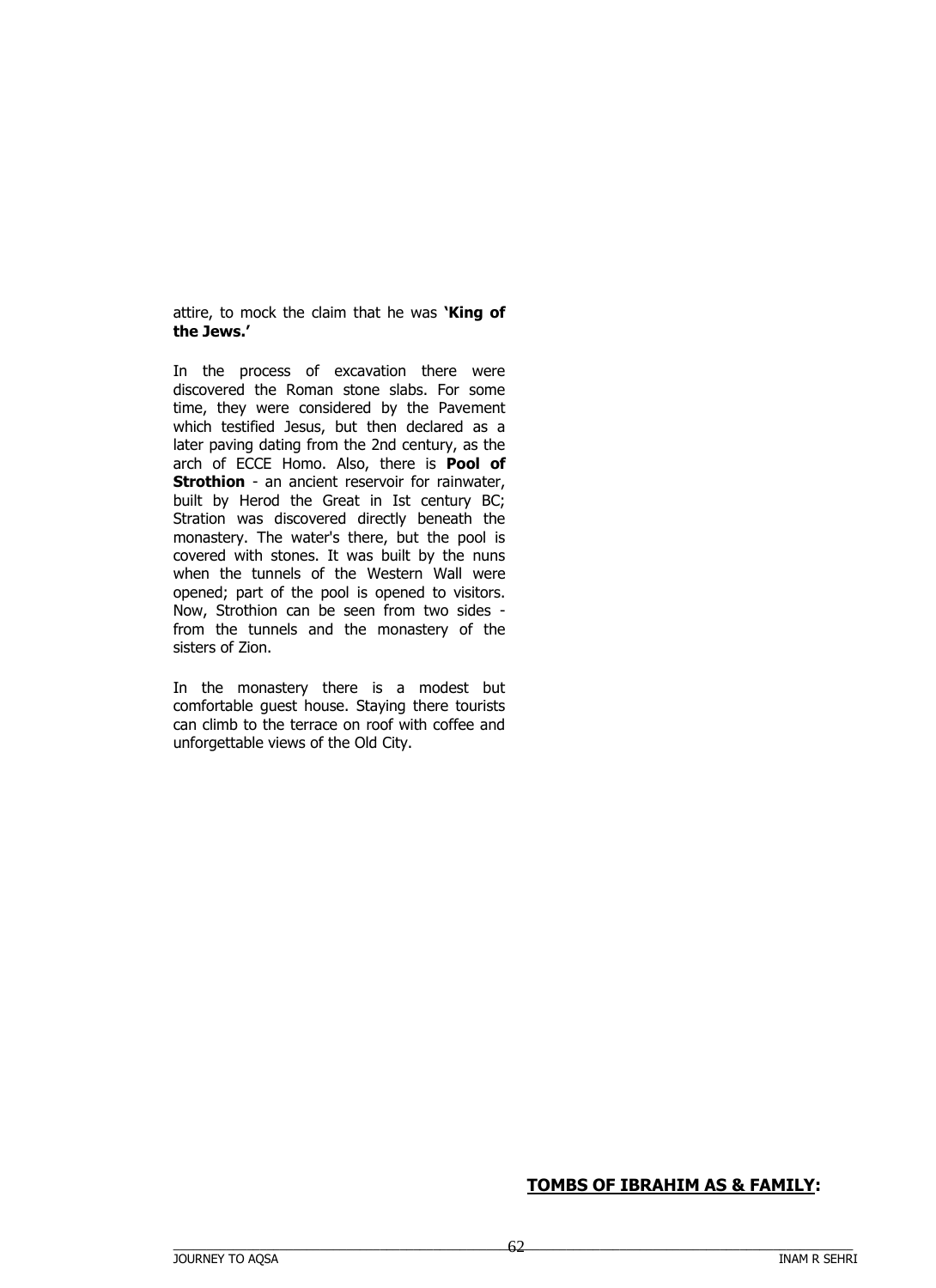In Palestinian city of **HEBRON**, about 25 km away from Jerusalem, the most attractive place for the tourists is the **Cave of Machphelah or the Ibrahimi Mosque,** Prophet Abraham AS's burial place and the main holy site in the city. It is on the border between the Palestinian and Jewish sectors. Military checkpoints staffed by the army separate the two areas and while the tourists usually pass with an ID check and after intense queries, **Palestinians are banned from crossing these checkpoints.**

**A little History please:** Islam, as sermonized by Prophet Muhammad pbuh, is the same religion preached by Nabi Abraham AS, as well as of all other prophets mentioned in the Torah and the Bible. Muslims honour all the prophets of the Jews and Christianity - Abraham, Isaac, Jacob, Joseph, Moses, David, Solomon, Jesus and others [peace be upon them all] - as equally blessed and revered souls. Allah guided Prophet Muhammad pbuh to follow the religion of the Nabi Abraham AS [**Al-Qur'an** 16:123].

It remains a fact that Muslims know about and respect Nabi Abraham AS more than any of the fellow religions – Christianity and Judaism. From holy Qur'an the Muslims know that how his people disputed with him; **Al-Qur'an** 6:75-83 & 21:51-56 carry full details. How Prophet AS's father Terach [1883-1678 BC], himself used to carve and mould idols. Once Nabi Abraham AS chopped heads of all the idols with a sharp axe, the people got furious; they arrested, tried, kept him in chains and finally decided to throw the Nabi AS into the biggest fire they could build.

Every Muslim knows that how Nabi Abraham AS was thrown in rising blaze and that the flames did not harm Nabi AS because Allah the Almighty had issued His command for fire to cool down; see **Al-Qur'an** 3:173-174 & 21:69-70. How King Namrud held dialogue with Prophet AS [details are there in **Al-Qur'an** 2:258] and went speechless. In the meantime, Nabi AS continued calling people to believe in Allah – the one GOD.

**NABI ABRAHAM AS IN 3 RELIGIONS:** Prophet Abraham [in **Arabic:** Nabi Ibrahim] AS;

is revered not just in Islam, but in Christianity and Judaism as well – better known as a friend of God – **Khalil-Ullah** in Arabic. The history sees him as the father of the **Arab** people as well as the **Jewish** people through his two sons, Nabi Ishmael and Nabi Ishaq respectively and the grandfather of Prophet Yaqub AS or Jacob. During each prayer, Muslims ask God to send His blessings upon Prophet Ibrahim - every day, five times a day, in virtually every time zone on this planet. More importantly, the direction in which every Muslim must face when praying is towards a structure Prophet Ibrahim AS had built with his son Nabi Ishmael: the Ka'aba in Makkah; see holy **Qur'an 3:95-97 & 4:125**.

**Hajj,** the pilgrimage to Makkah, is the ritual wherein Prophet Ibrahim's willingness to sacrifice his eldest son Ishmael AS for God is commemorated – also called **Eid-ul-Adha.** Both father and son willingly submitted to God's command and the GOD was pleased with their commitment and performance thus rewarded Nabi Abraham with another [prophet] son Isaac AS; holy **Qur'an 37:100-107** is referred.

**IN JUDAISM:** Jews regard Nabi Abraham AS as the first Patriarch [father] of the Jewish people. The event of sacrifice is different in Judaism; Jews believe that God tested Abraham's faith by asking him to sacrifice his son Isaac [not Ishmael as given in holy Qur'an]; **Genesis 11:26-27 & 22:2-13** are referred. Secondly, Judaism believes that the place of sacrifice was Mt Moriah in Jerusalem [not Arafaat near Makkah as per Muslim faith]. The rest of the facts go same in the two religions.

**IN CHRISTIANITY:** Christians used to call God as the **God of Nabi Abraham AS.** According to Concise Encyclopaedia of Christianity [Oneworld– 1998], [Nabi] Abraham is a great Hebrew patriarch and is considered common spiritual father of the Abrahamic religions: Judaism, Christianity and Islam. Christianity also believes that God asked Nabi Abraham to **sacrifice his son Isaac** [not Ishmael as per the Qur'anic version]. The Jews and Christians trace themselves back to Nabi Abraham AS and his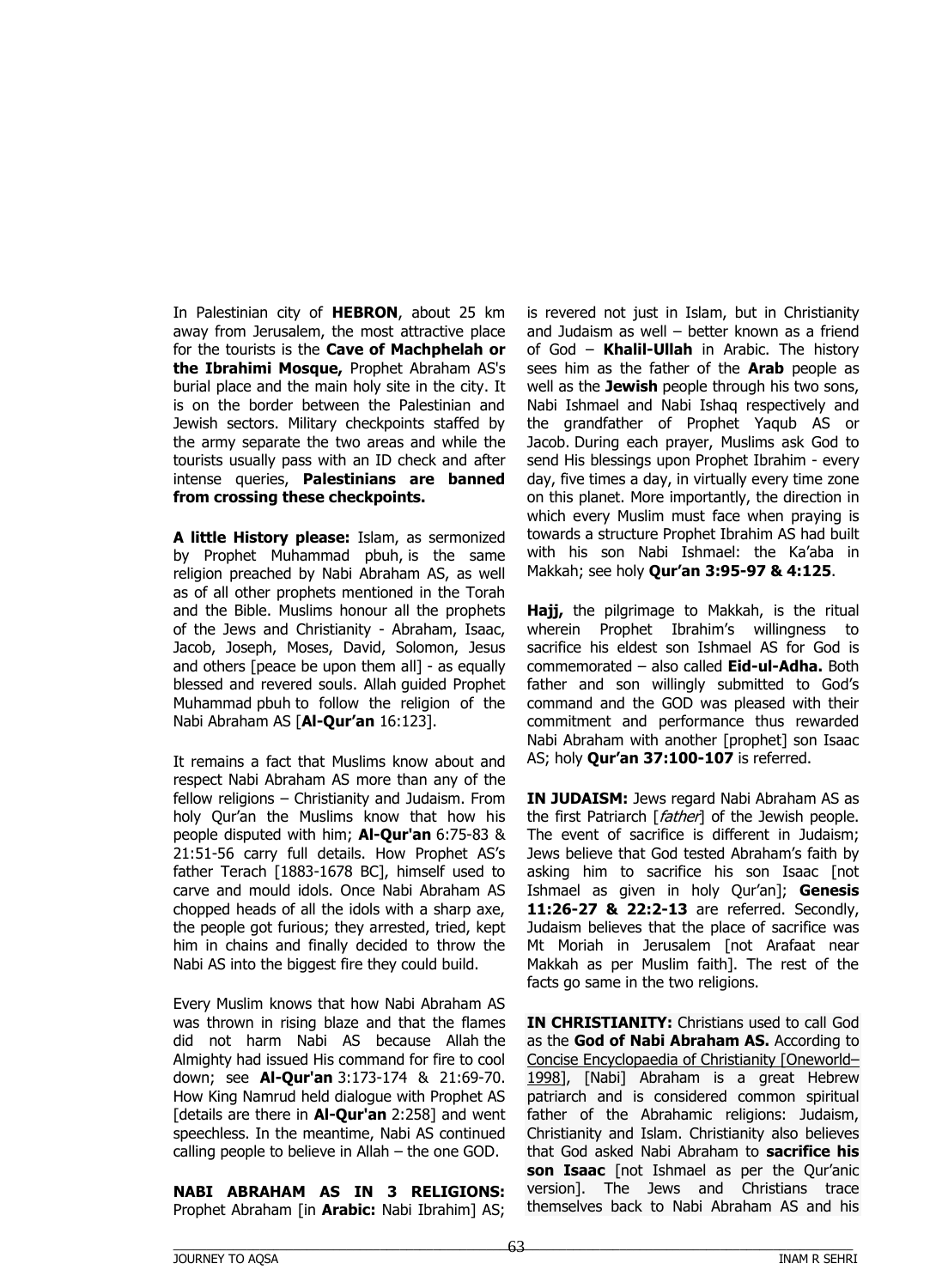wife Sarah; Muslims, to Nabi Abraham AS and his other wife Hagar.

Coming back to **Cave of Machphelah [the Ibrahimi Mosque],** Jews and Muslims both agree on who is buried there: Nabi Abraham As & his wife Sarah, Nabi Isaac AS & his wife Rebecca, Nabi Jacob AS & his wife Leah; all spiritual patriarchs and matriarchs whom both Jews and Muslims revere.

The burial of Sarah was the first account of a burial in the Bible, and Nabi Abraham AS's purchase of Machpelah was the first commercial transaction mentioned in this holy book. The next burial in the cave was that of Nabi Abraham AS himself, who at the age of 175 years was buried by his sons Prophets Isaac and Ishmael AS. The third burial was that of Nabi Isaac AS, by his two sons Esau and Nabi Jacob, who died when he was 180 years old. There is no mention in Bible of how or when Isaac's wife Rebecca died and buried but she is included in the list of Nabi Jacob AS's final words; Nabi AS himself died at the age of 147 years.

The site was revered in Judaism since at least 2000 BC as a burial site for the patriarchs. In 31- 04 BC, the Jewish king Herod built a large, rectangular enclosure over the cave which still survives with 6-foot-thick stone walls made from stones that were at least 3 to 24 feet in width – but did not have a roof. Under Byzantine rule, in 4<sup>th</sup> century AD, on one part a church was constructed and the enclosure was roofed everywhere except at the centre. During this period, the site became key Christian pilgrimage destination. The first accounts are from the 4th century. Till 570 AD at least Jews and Christians shared possession of the site.

In 614 AD, the Persians conquered the area and destroyed the whole structure, leaving only ruins; but in 637-38 AD, the area was taken over by the Arab Muslims and the building was reconstructed as a roofed mosque. The Muslims were fair enough to also permit erection of two small synagogues for Jews at the site; Wikipedia is referred.

In 1099 AD, the area was captured by the Crusaders and the enclosure once again became a church; Jews and Muslims both were banned to enter the mosque or synagogue. However, during this period, the area was given new gabled roof, clerestory windows and vaulting.

In the year 1119 AD, "In this year was opened the tomb of Abraham, and those of his two sons Isaac and Jacob ...Many people saw the Patriarch. Their limbs had nowise been disturbed, and beside them were placed lamps of gold and of silver" - a discovery that excited eager curiosity among all three communities in the southern Levant [Hebron] Muslim, Jewish, and Christian.

In 1188 AD Saladin Ayyubi conquered the area, reconverting it to a mosque but allowing Christians to continue worshipping there. Saladin also added a minaret at each corner—two of which still survive - and the *Mimbar*. In the late 14th century, under the Mamluks, two additional entrances were pierced into the western end and also the north-western staircase and all the six cenotaphs the tourists see today. During the Ottoman period, the dilapidated state of the patriarchs' tombs was often restored to sumptuous dignity  $-$  and all the sepulchres were covered with rich carpets of green silk, magnificently embroidered with gold; those of the wives were red, embroidered in like manner. The sultans of Constantinople used to furnish these carpets, which were renewed from time to time.

After Jordan occupied the West Bank in year 1948, no Jews were allowed in the territory; however, following the Israeli occupation of the West Bank in the Six-Day War of 1967, Hebron came under Jewish control.

The tomb itself is in a cave about 40 feet under the floor. The entrance is on the Muslim side, but the tomb is on the Jewish side. The entrance is sealed  $-$  it is [light] point of contention. Almost daily, the Muslim manager unlocks the cover to a small manhole, about the size of a dinner plate, and silver candelabra that just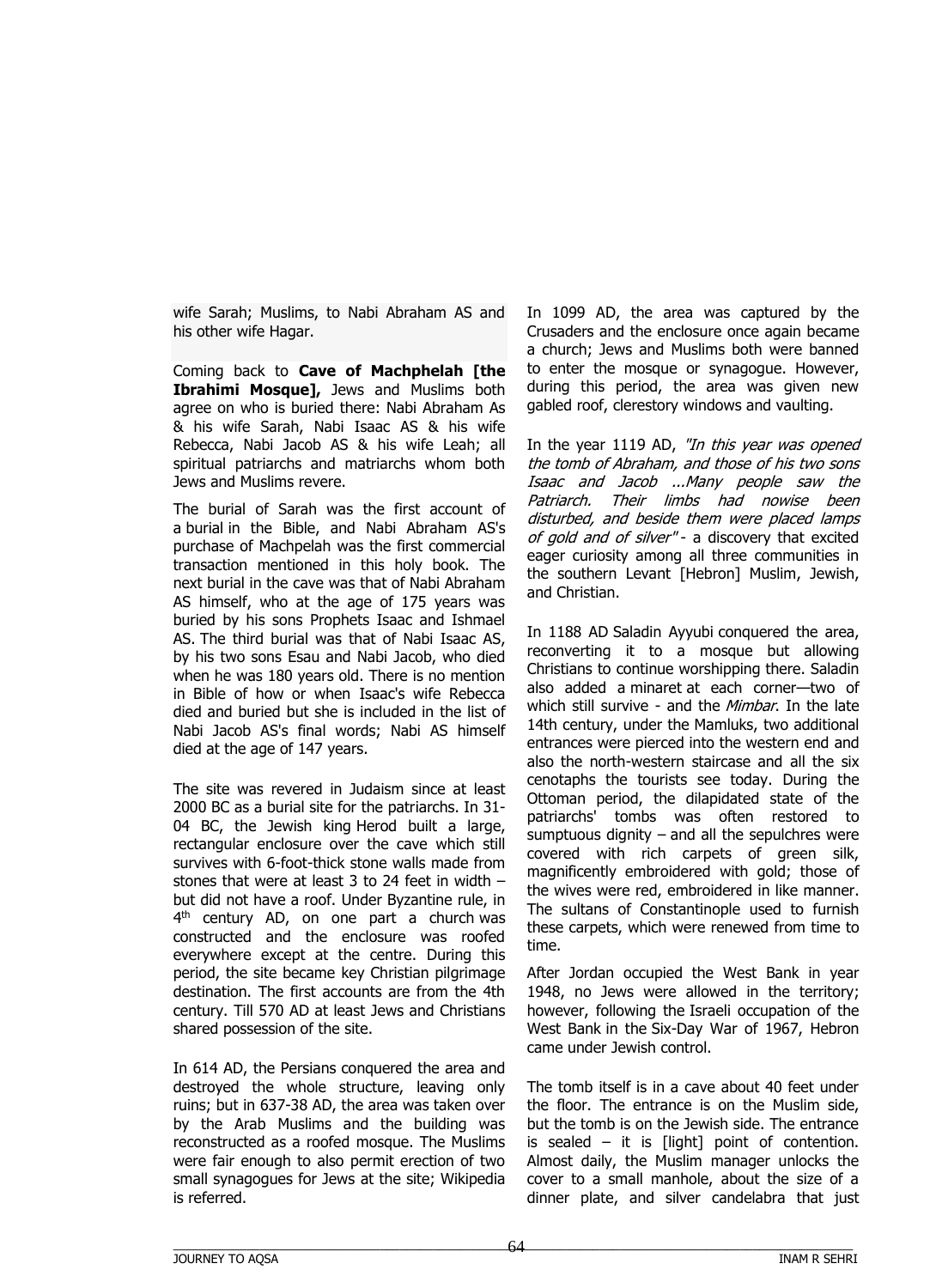barely fits inside, and lowers it down a shaft on a long chain, down to the underground cave. It's a symbolic gesture of sacred religious connection from Muslims to their holy prophets.

Today, the shrine is divided — one side is for Muslims; the other is for Jews – one side is mosque and the other side synagogue. On the Jewish side of the shrine, a senior Rabbi, who had grown up in Miami [USA] but now lives in Hebron, guides visitors and the Jewish settlers of Hebron. According to details given in the Bible, the shrine stands on the spot where Abraham bought a plot of land as a burial place for his family about 4,000 years ago. In fact, it was the first documented acquisition of property by someone in the Holy Land  $-$  it was the start of it all – the Jews claim Nabi Abraham AS is their ancestor; Muslims claim he was their elder  $-$  in fact both are correct.

Inside a large carpeted hall on Muslim side of the shrine stand two structures housing enormous cenotaphs, or grave markers, for Nabi Isaac AS and Rebecca. Tourists, both Muslims and non-Muslims, are welcome to visit both the Muslim and Jewish sides of the cave when there are no prayer schedules.

**On 25th February 1994;** Baruch Goldstein, an American Jewish settler, walked into the main hall and shot dead 29 Muslim worshippers at the spot and 125 persons injured; since then the shrine is being governed by strict regime of segregation. Bullet-proof walls divide the areas where Muslims and Jews could pray separately.

The Muslim side of the Cave contains the only known entrance to the Cave below [it is locked by a marble door]. The tomb-markers [KATBAs] of Prophet Issac AS and Rebecca; and of Prophet Abraham AS and Sarah lying on the border of both the Muslim and Jewish sides of the cave. The Jewish section contains the tombmarkers of Nabi Jacob AS and Leah. Most of the time, the building is used by Muslims and Jews for prayers – but in mutual consultation and convenience.

On a few pre-determined days each year, each religion gets to use the entire building. **For the Jews**, in addition to the normal holidays, one of these days is "Shabbat Chayei Sarah" each fall, on which thousands of people from all over Israel visit Hebron to commemorate moments of Nabi Abraham [AS]'s Buying of the Cave from its previous Hittite owners. **For the Muslims** it is on Fridays during Ramadan and as well during the *Eid al Fitr* and *Eid al Adha* holiday which Islam commemorates as the day Nabi Abraham AS went to sacrifice his son Ishmael AS.

The muezzin recites the Adhan [Muslim call] to prayer, but the microphone is on the Jewish side of the site, so soldiers escort him to the microphone. When he's done, they quickly usher him back through the bullet-proof divider to the Muslim side  $-$  he goes through the same exercise five times a day. On the other side, the Jewish Rabbi recites morning prayers in front of a large wooden Torah ark, which is attached to wheels so Jews can cart it out for the 10 days when Muslims take over their part of shrine.

Neither side trusts the other to respect its property and nor they are very happy with how this place is shared. Two religious factions are claiming the same one place  $-$  in nutshell this is the Israel - Palestine conflict.

## **HEBRON City - AL-KHALIL:**

It is an ancient city in the southern West Bank is mentioned in the Bible as the **home of Prophet [Nabi] Abraham AS;** burial place of him and several generations of his family. The Jewish population of Hebron was evacuated after killing of nearly 70 of them in 1929. Then, after the 1967 war, a few Jewish settlers went back and decided to renew their old life. Today, about 500 Israeli settlers live in old city of Hebron under continual security; the remaining 166,000 residents are Palestinians. The Old Town of Hebron was declared as **World**  Heritage Site by UNESCO on **7<sup>th</sup> July 2017**.

**The Oak of Abraham Monastery** in Hebron town is a Christian holy site which observes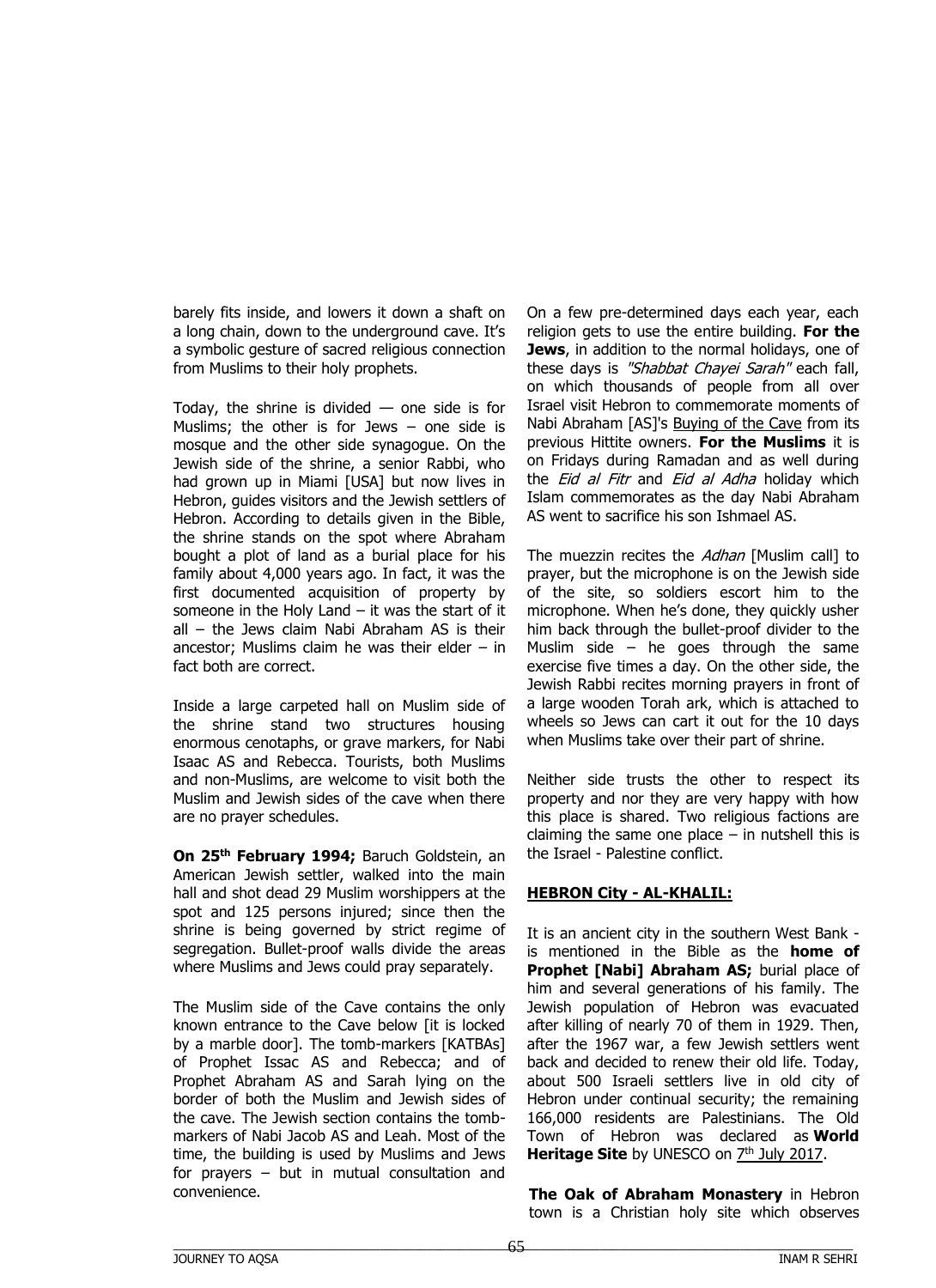Prophet Abraham [AS]'s visitation by three angels. In addition, in or nearby Hebron there are **Tombs of Biblical figures Jesse, Ruth, Abner** and **Tomb of Nabi Lut AS**; 8 km from Hebron city in the town of **Bani Na'im.** Their are tombs of his two daughters, also there is another Muslim monument associated with Nabi Lut's settlement and prayers in the town [called **al Maqam an Nabi Yateen** in Arabic].

#### **GETTING IN HEBRON:**

If you want to go to the Palestinian side of Hebron: grab bus 21 from **Arab bus station**  just outside the Damascus gate in Jerusalem; tell them Hebron or *Al-Khalil* they will take you to a mid way **drop off point at the Bethlehem bus station** and from there you need to go to the very bottom floor of the Bethlehem bus station where a collective taxi or minibus will take you to Muslim side of Hebron. The minibus drops you in busy city centre from where no vehicular access to the Ibrahimi mosque; the tourists go on foot for about a km distance. Today, the shrine is divided  $-$  one side is for Muslims; the other is for Jews  $-$  one side is mosque and the other side synagogue. Everyone must pass through an Israeli military security checkpoint either way.

**Direct Route:** If you want to go to the Israeli controlled side, which includes the Cave of the Patriarchs, take **Bus 160 from the Jerusalem Central Bus station.** This is the easiest route to get to Hebron within 30 minutes because it is a direct bus ride that is quite fast and requires no transfers. There are **buses 380, 381 / 382 too, going every 15-30 minutes,** from here; no hassle but you may miss to see the tombs of Nabi Isaac AS & Rebecca because of security checks. However, the plus point is that you'll see tombs of Nabi Jacob AS & Leah which are not accessible from Muslim side.

The keen and serious tourists opt for both routs separately though it takes away their full one day's business. **Palestinian taxi drivers are not allowed into the Jewish settler's**  section, so you will need to travel there from an

Israeli town or a Jewish settlement. For seeing sights out-of-town, it's best to take a **servicetaxi,** the Palestinian equivalent of **sherut,** at the bus station.

Though it is not a meal but the travellers do try **tabun** [large soft & round] bread in **Bab el Zaweya** with container of hummus from nearby. **Falafel** is one of the most famous **'snacks'** in Palestine in general. Hebron has many famous falafel restaurants that are always crowded because of their world-known taste. From the beginning of **Ein Sarah Street** to its end, you will find many falafel stalls or restaurants.

Hebron is famous of its traditional dish called **Al-Qidrah Al-Khaliliyah;** a meal that contains mainly rice and meat [chicken or lamb]; eaten usually on Fridays and other festivals. Since it needs time to prepare and it should be cooked in an oven or in bakery, it is not easy to find it in casual restaurants. However, it is available in restaurants like **Abu Mazen** and **Al-Quds** in **Ras al-Jora.** It is expensive for most local citizens; often costing \$10 plus. In sweets, do not miss Kinafa, Baqlawa, Harisah, Kolaj and the list can go long.

Situated on the edge of Hebron's Old City, **ABU SALAH**, this busy restaurant is one of the best for shawarma. It has a handful of chairs where locals rest on to chomp down on their pitas, either chicken or lamb.

Alcoholic drinks are not available in Hebron, at least in the Arab areas. Nevertheless, natural juices can be found in many coffee shops with nice atmosphere. **Ein Sarah Street** is the main street for night life between 7PM to 11PM. Many coffee shops are available there where you can smoke **shisha** and have soft drinks.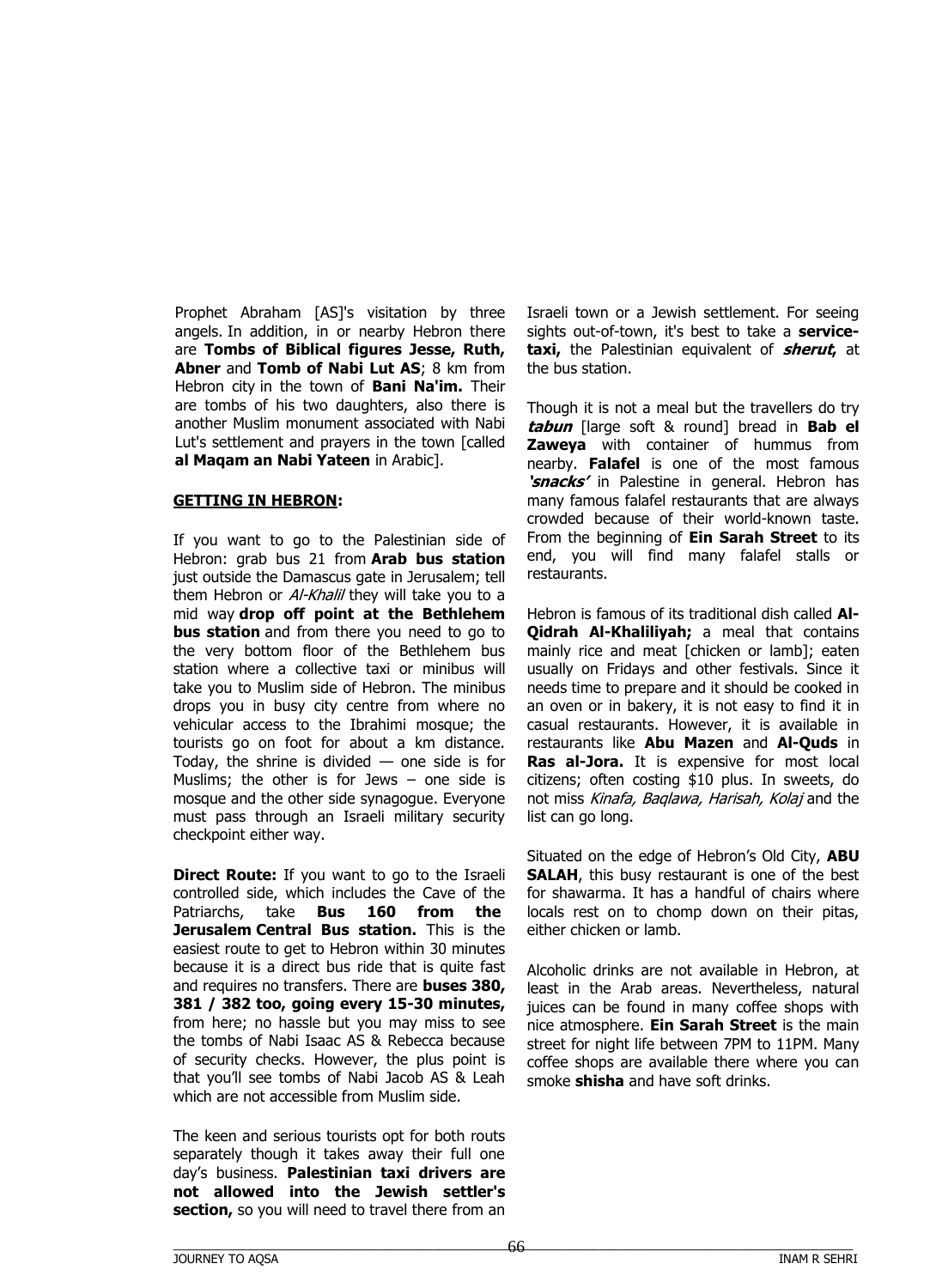## **FOOT-PRINTS OF HOLY JESUS:**

**Chapel of the Ascension** in Jerusalem is a Christian holy site that is believed to mark the place from where Nabi Jesus AS ascended into heaven. The small round church contains a stone imprinted with the holy **footprints of Jesus**; scripts from the holy Bible [**Luke & Acts** referred]. The Status Quo, 260s year old understanding between religious communities of Church of the Holy Sepulchre, applies to this site, too.

Before the conversion of Ruler Constantine [312 AD], early Christians honoured the Ascension of Christ in a **cave** on the Mount of Olives. By the year 384 AD, the place of the Ascension was venerated on the present open site, uphill from the cave. The first church was built here around 390 AD by a pious Roman lady; it was once destroyed in the Persian attack of 614 AD but restored later. In year 680 AD the church was reconstructed as similar round building but **open to the sky**, where eight lamps used to shine brightly at night through windows facing Jerusalem. Inside was a central aedicule [small shrine] containing the footprints of holy Christ **clearly impressed.**

The **Crusaders,** in c.1150, rebuilt **Church of the Ascension** as a roofed octagon and fortified the exterior but since long remained deserted. In year 1198 AD, ten years after the fall of the Crusader kingdom, **Salah Din** got added a stone dome and *mihrab* in it; then brought it in use as a **mosque.** It continued so for over 300 years but fell into ruin again in ending 15<sup>th</sup> century, and the east section of the octagonal surround-wall got damaged. A mosque and minaret were added afresh to the building in year 1620 AD and the entire site was entrusted to Muslims for effective maintenance.

**Want to See the Chapel?** Ring the bell for admission if the door is not open. To the right of the entrance is a small 1620's mosque, Zawiyat al-Adawiyya; the entrance leads into a courtyard with a paved path. The exterior walls are decorated with arches and slim marble columns.

On the floor, inside an asymmetrically placed frame, is a slab of stone imprinted with the right **footprint of Christ** before he ascended to heaven; **left foot-print** is housed in Aqsa by the name: the **Ascension Rock.**

**Hooks** in the wall around the courtyard are used to stretch tents for the celebration of the Feast of the Ascension, which attracts many pilgrims; AND is annually celebrated. The Day that commemorates the bodily Ascension of Jesus into heaven is observed on Thursday, near  $40<sup>th</sup>$ day of Easter.

**Going there:** The Chapel of Ascension and the Zawiyat al-Adawiyya Mosque are located in village AL-TUR on the **Mount of Olives -** easy to reach it on foot from the Old City. It is also possible to take **bus #75** from the Bus Station next to the Damascus Gate, which will take you there. Christians recall how the Lord lived for only 33 years on earth – well, actually only three years with his Ministry; Nabi Jesus AS in fact showed the people to live as truthful though short.

#### **CHURCH OF ASCENSION:**

Nearby on the Mount Olives, one sect of the Christians declare another premises as Church of the Ascension. The 64m high **tower** that dominates Mount of Olives skyline belongs to the **Russian Orthodox Church**. It was built to this height in 1870s so that pilgrims unable to walk to the Jordan River could climb its 214 steps and at least see the river. Atop the tower, there is an eight-ton **bell**, cast in Russia and was **pulled and pushed by women pilgrims** — on circular wagon from the port of Jaffa. **It was the first Christian bell to ring in the Ottoman city of Jerusalem.** Since 1907, the church is in the custody of Russian Orthodox nuns **from various nations - renowned for their singing and icon-making.** The church, including a pilgrims' hostel, is set among **gardens** with a large olive grove.

Access is from **Rabi'a al-Adawwiyya** Street [which begins directly opposite the entrance to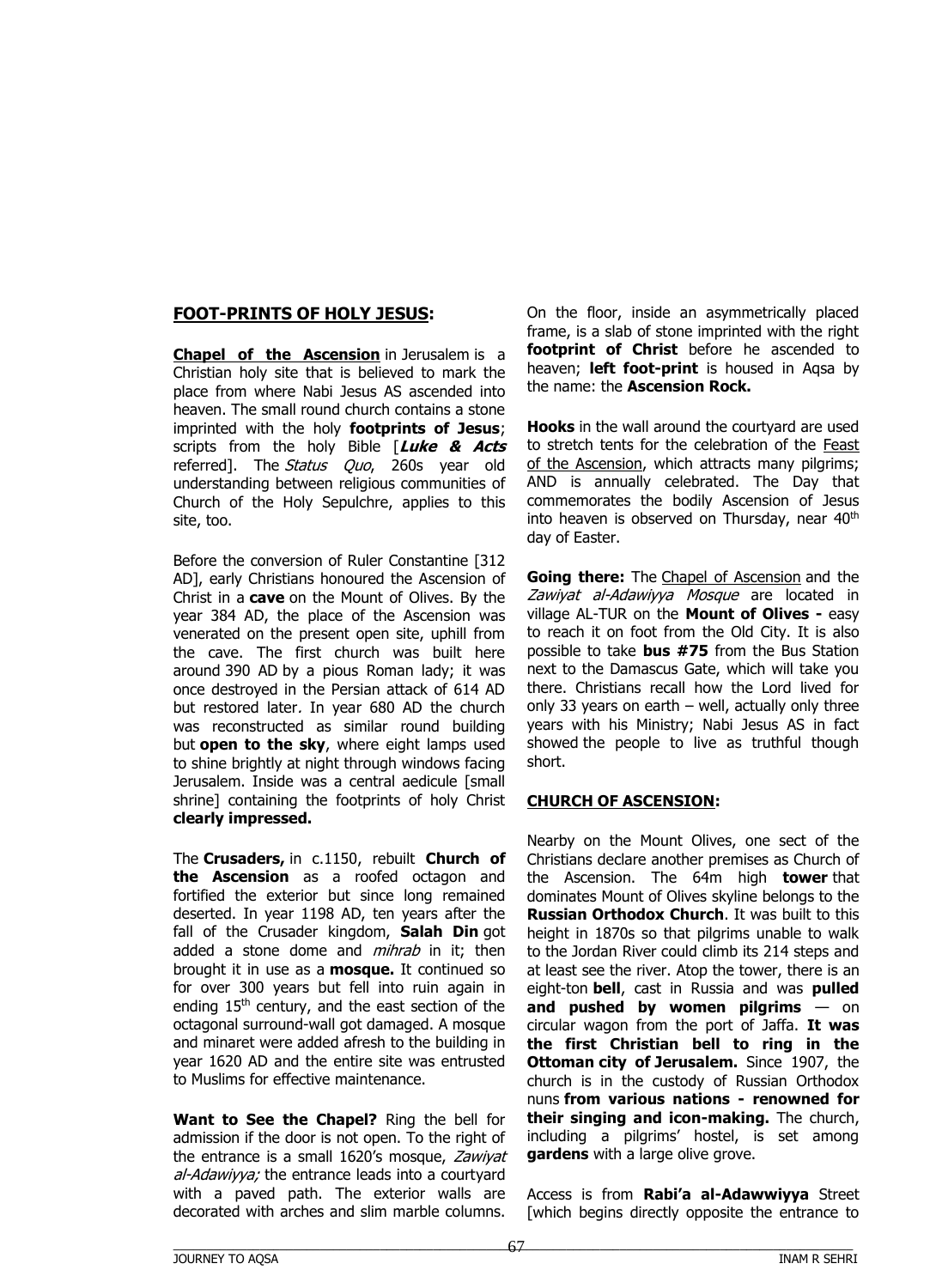the **Church of Pater Noster**] and along a lane called Alley 7. To the left of a big **green gate** at the end of the lane is a door with a keypad to request entry.

The cross-shaped church is surmounted by a dome; stains on flagstones from an earlier Byzantine church are believed to be the **blood of nuns** slain during the Persian invasion of 614 AD. Attached to an outside wall, protected by a grate, is **rock** on which the Orthodox believe Mary, the mother of Jesus, was standing when her son ascended to heaven.

In this church, there is a **void in floor where John the Baptist's head is** believed to have been **found;** one sect of Christians claims so but no other biblical literature supports it. Later, a **chapel** was built at that particular spot.

## **RABIA's TOMB:**

A small burial vault next to the chapel is revered by all three monotheistic religions, but based on different beliefs about its occupant. Jews believe it contains the **7 th century BC prophet Huldah,** one of seven female prophets mentioned in the Bible [**2 Kings** 22:14-20]; Christians hold it to be the tomb of the  $5<sup>th</sup>$ century saint **Pelagia**; while Muslims maintain that 8th century holy woman **Rabi'a al-Adawiya,** also a Sufi saint but migrated from Syria then, for whom the mosque is named, is buried here.

Most people take this **Rabi'a al-Adawiya** as **Rabia Basri** of Iraq who is said to have been born between 714 and 718 AD in Basra. Much of Rābiʻa Basri's early life has been recounted by **Farid ud-Din Attar**; a later Sufi saint and poet. **Rabi'ah al-Basri** of Iraq was a Sufi saint and is considered to be the first female Sufi Saint of Islam. She also lived during the 8th Century BUT she spent all of her life in Basra.

#### **CHURCH OF PATER NOSTER:**

It is a Roman Catholic Church located on Mount of Olives in Jerusalem - standing right next to the ruins of 4th century Byzantine **Church of Eleona –** which were re-discovered in the 20th century and its walls were partially rebuilt. Here, Christians recall Christ's teaching of the **Lord's Prayer** to his disciples. On its walls and its vaulted cloister, translations of the Lord's Prayer in **140 languages** are inscribed on colourful ceramic and marble plaques. When the Crusaders built a church here in  $12<sup>th</sup>$  century, they called it **Pater Noster** [in Latin: Our beloved Father].

The Gospels suggest that Jesus taught the Lord's Prayer at least twice; **Matthew** 6:5-15 & **Luke** 11:1-4 are referred. The cave under the Pater Noster Church certainly existed in Jesus' time. When the Emperor Constantine built a threelevel church on the site in 330 AD, it commemorated the **Ascension** of holy Christ here; then this historic church was known as **the Eleona** [in *Greek*: of olives]. The cave is also believed to be associated with Jesus' prophecies about the **destruction** of Jerusalem [later happened in year 70 AD] and his Second Coming.

The Crusades built a small oratory amid the ruins in 1106 AD while a full church was constructed in 1152 AD - but was heavily damaged during Sultan Saladin's siege of Jerusalem in 1187 AD; eventually being abandoned and falling into ruin since 1345 AD. The present church was completed in 1874 AD by a French Princess Bossi. She got erected translations of the prayer in 39 different languages; while the buildings were being constructed, she lived nearby in a wooden cabin. She died in Florence in 1889 AD, but her last wish was for her remains to rest in this Church, in a **tomb** which she had got prepared in her life. Her wish was fulfilled in year 1957; on top of her stone-coffin now lays her life-size statue.

Inside Church; steps below the altar platform lead down to the **crypt** of the  $4<sup>th</sup>$  century basilica, partially built in the cave but only a little of the stonework could un-earth that original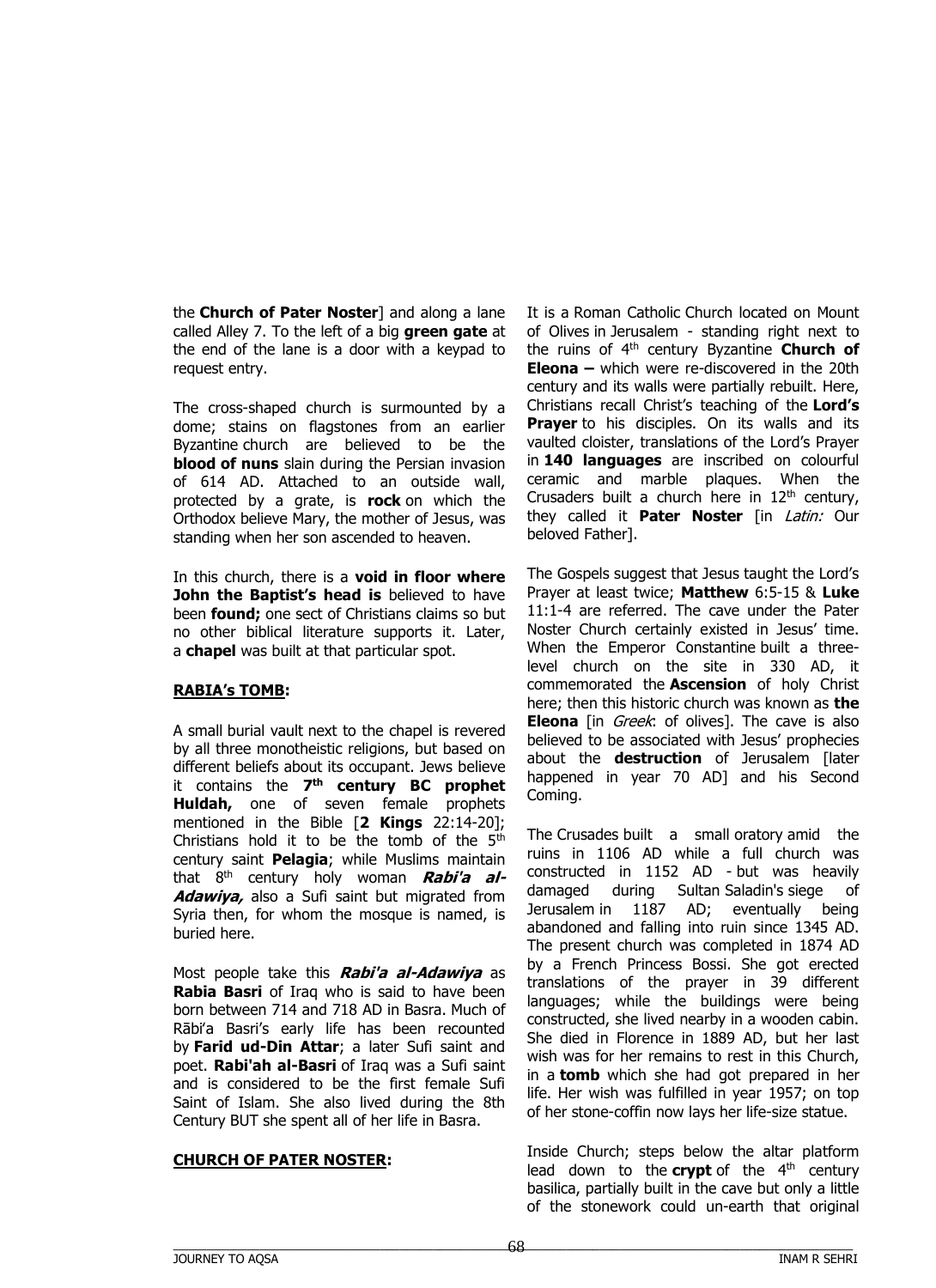church. A 1st-century **tomb**, which Constantine's engineers had blocked up with masonry, can now be seen – hats off to the new archaeological efforts.

### **CHURCH OF DOMINUS FLEVIT:**

Halfway down the western slope of Mount of Olives, recalls the Gospel incident in which holy Jesus **wept** over the future fate of Jerusalem; now there lays the **Dominus Flevit –** Roman Catholic Church. Its unique design and construction was done in 1953-55 by the Italian architect Antonio Barluzzi but it occupies an ancient site. It stands on the ruins of a Byzantine church from the 5th century, dedicated to the Christian **prophetess** St Anna, and in an area of tombs dating back as far as 1600 BC.

**Dominus Flevit** [in Latin: **The Lord Wept**], was fashioned in the shape of a tear-drop [on the four corners of its dome] to symbolize the tears of holy Christ. Here, according to the **Gospel of Luke** [19:37-42], holy Jesus predicted Second Temple's destruction. Within 40 years, in AD 70, holy Jesus' prophesy came as true. Roman armies **besieged** Jerusalem and, after six months of fighting, burnt the Temple and levelled the city to ground.

During the Crusaders' era, a small chapel was built here. After the fall of Jerusalem in 1187 AD, the church fell into ruin. In early 16th century **a mosque named El-Mans ouriyeh** existed at the site, presumably built by the Turks on the remains of the earlier church - although disputed amongst historians. In 1891, the Franciscans purchased a small plot of land nearby and built a small chapel there. In 1913 homes were built here for **'the Sisters of St Joseph'** – the nuns.

In 1940, the old boundary wall was moved and in 1953 the Franciscans began construction of another wall. While digging the foundations, workers unearthed ancient tombs; excavations were led by Fr B Bagatti, a well-known archaeologist of Israel.

A late Bronze Age tomb from the Canaanite period and an ancient cemetery of periods from 136 BC to 300 AD were discovered but characterized by differing tomb styles. The earlier Second Temple era tombs were of the Kokhim style, while the Byzantine era section was composed of tombs with half-arches from the 3rd and 4th centuries AD. A Byzantine monastery from the 5th century was also discovered here. Nearby, also unearthed were the remains of an elaborate mosaic **floor** from the ruined Byzantine church; it has been preserved, to the left of the entrance. An inscription in Greek referring to **Simon** - **a friend of holy Christ**, can also be seen at the place.

## **CHURCH OF MARY MAGDALENE:**

It is a Russian Orthodox Church located on the Mount of Olives, near the Garden of Gethsemane near Old City – dedicated to St Mary Magdalene. According to the **Gospel of Mark** [16:9], Mary Magdalene was the first to see Christ after his resurrection. She is considered a crucial disciple of holy Jesus, and seemingly his primary female associate — and being present at holy Christ's crucifixion - and who was the first recorded witness of his reappearance.

This church was built in 1886 AD by Tsar Alexander III to honour his mother as per traditional design popular in  $16-17<sup>th</sup>$  century Russia, and has seven distinctive gilded onion domes. The convent is located directly across the Kidron Valley from the Temple Mount. The relics of two martyred saints are also exhibited in the church.

It makes a specially striking scene at night, when its floodlit domes seem to be floating above the dark trees that surround it. Although the intricately decorated **façade** appears to be made of marble, it is actually of sculpted white sandstone. Above the entrance a circular blue **[mosaic](http://www.seetheholyland.net/glossary/#mosaic)** medallion depicts Mary Magdalene robed in white. In its convent, there live about 30 Russian Orthodox nuns from different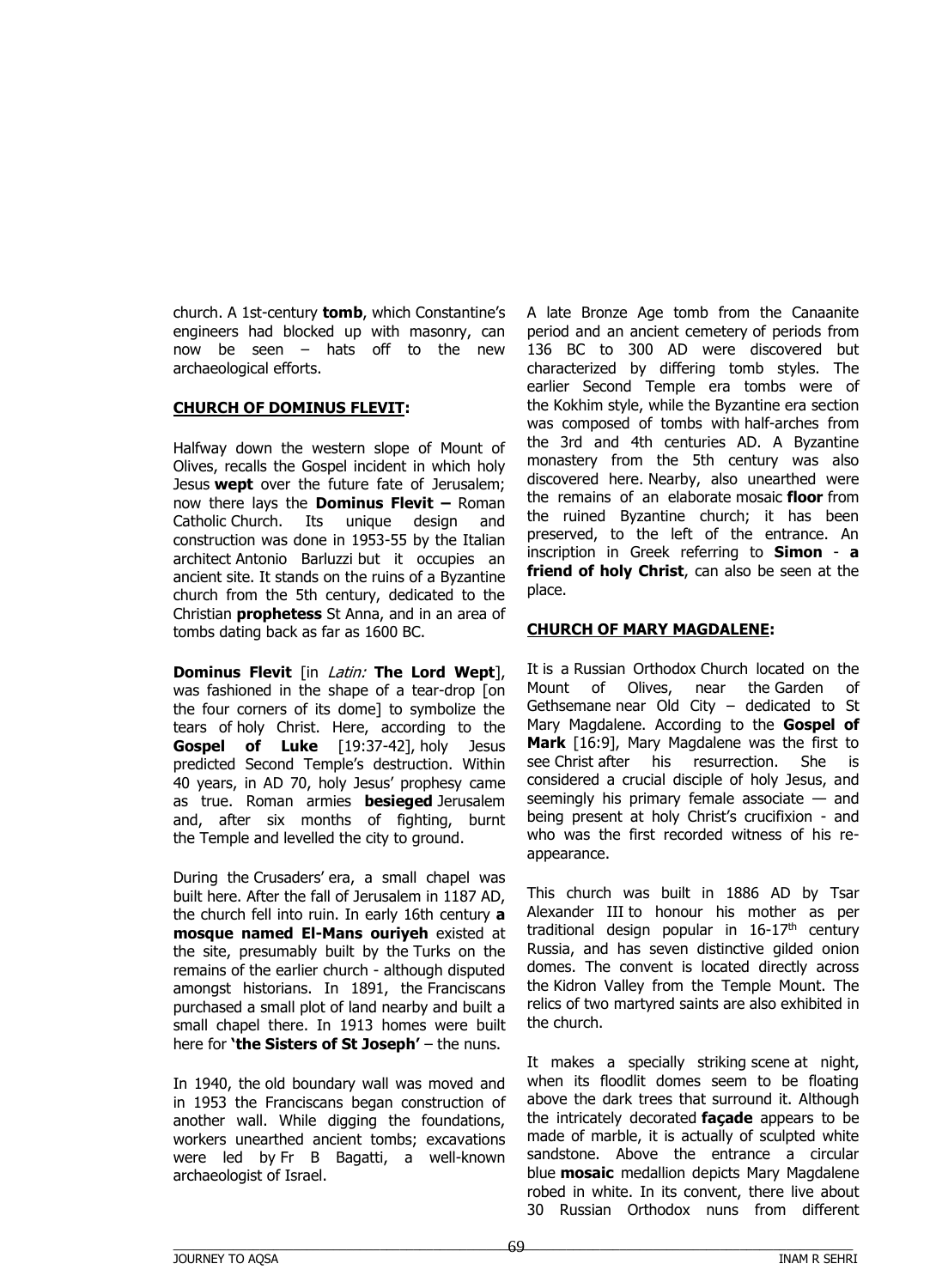countries AND particularly known for the quality of their **singing in public worship**.

Inside church, a 16th century **icon of the Virgin Mary** in a hand-carved wooden case keeps a place of honour - said to have miraculous powers. On one side of the nave is a marble stone coffin, each containing the body of a German **princess** and of grand-daughter of Queen Victoria.

In a chamber below the church is buried Princess Alice of Greece, the mother in Law of England's Queen Elizabeth. She had expressed a wish to be buried near Grand Duchess Elizabeth, who was her aunt.

[In 1930s, Princess Alice, mother of the Duke [of Edinburgh](https://en.wikipedia.org/wiki/Prince_Philip,_Duke_of_Edinburgh), visited the church and asked to be buried near her aunt, the Grand - Duchess Elizabeth. In 1969, she died at Buckingham Palace in England AND in 1988, her remains were transferred to a burial chamber below this church.]

> …….."Convent of St Mary Magdalene" – A write up of **Russian Ecclesiastical Mission in Jerusalem** is referred.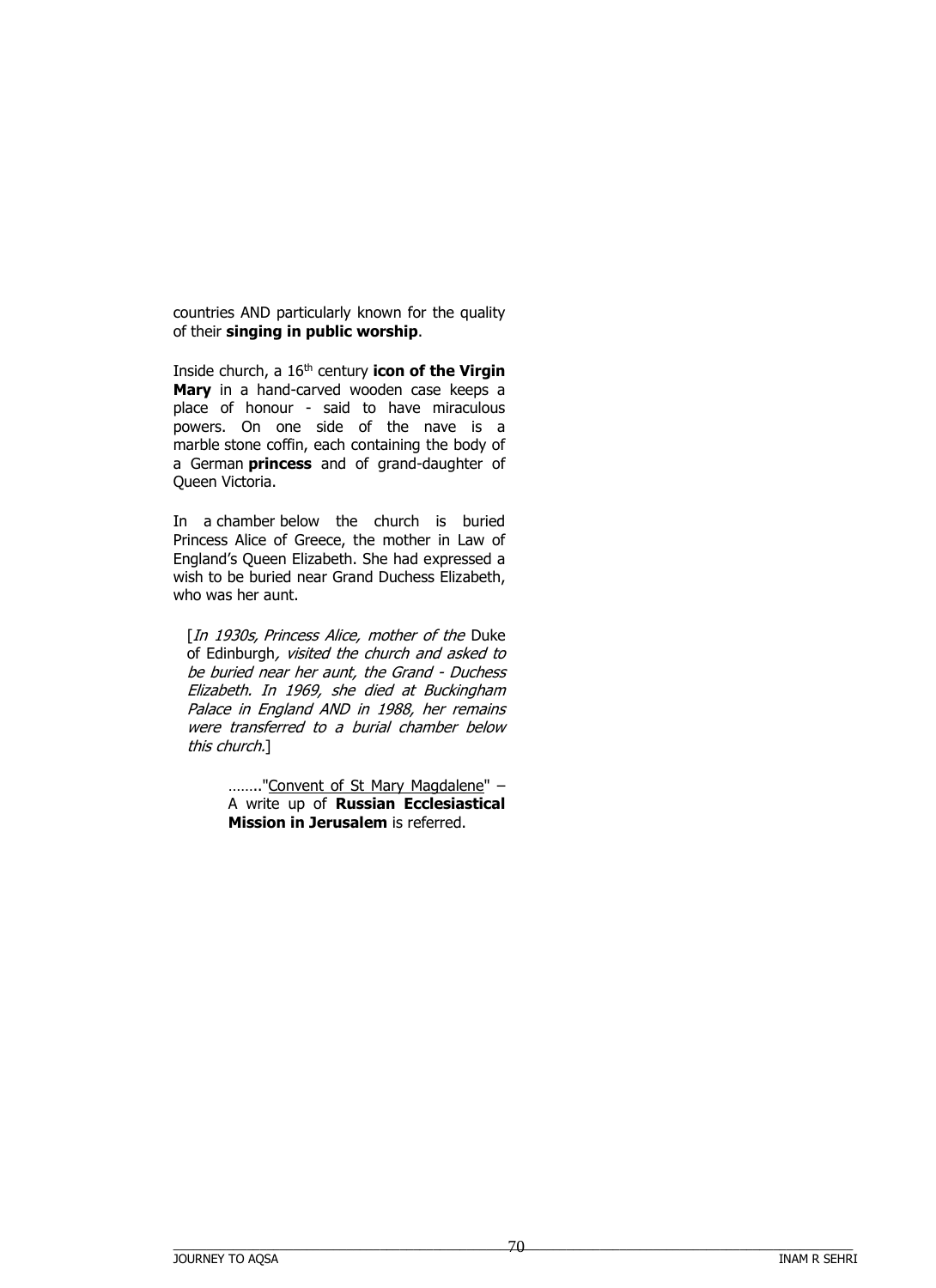## **QAUM-E-LUT PUNISHED HERE - THE DEAD SEA:**

The **Dead Sea** is the lowest surface on Earth, at 430m [1412 ft] below normal geographical sea level - located in the border-region of Jordan, Palestine and Israel; about 25km east of Jerusalem. Its climate offers year-round sunny skies and dry air; less than 50mm annual rainfall and a summer average temperature between 32 and 39°C - winter average 20 to 23°C. Its therapeutic qualities attracted Herod the Great in ancient times. It is more of a lake than a sea, fed by the Jordan River. The Crusaders, when ruled Jerusalem during 1099-1187 AD, called it the Sea of Satan; Muslims also view it as a sign of God's wrath and anger.

The salts and minerals of the **Dead Sea** have long been believed to have healing properties - often used in soaps and cosmetics; several high-class spas have sprung up along its shores to cater the tourists and travellers from the whole world. Its minerals and sticky black mud provided balms for Egyptian mummies and cosmetics for Cleopatra. Its health resorts treat psoriasis and arthritis, its skin-care products are marketed worldwide, and its industrial evaporation pans harvest potash like minerals weighing in tons daily.

The **Dead Sea** is about 50km long, 15km across at its widest point; the water area is constantly shrinking and the water level is dropping by more than a metre every year. Because it has no exit, water is lost only through evaporation, which leaves behind the minerals; thus causing extremely bitter taste. This sea is nearly 10 times as salty as the other open oceans. The high concentration of minerals [mostly chlorides of Magnesium and Potassium] provides the buoyancy that keeps bathers floating.

According to Islamic traditions, the Dead Sea is actually the site of an **ancient city of Sodom**, home of the **Prophet Lut [Lot** or **Luut] AS**. The holy Qur'an describes the people of Sodom as deviant, wicked, evildoers who rejected God's call to righteousness. Nabi Lut AS kept trying convey God's message to them - but found that even his own wife was one of the disbelievers.

When Prophet Abraham AS left Egypt, his nephew Nabi Lut AS was commanded by God to go towards the city of Sodom which was on the western shore of the Dead Sea. Then the city was a landmark of evil and its residents used to rob and kill travellers. Another common evil among them was that men used to have sex with men, the unnatural act later named as sodomy *after the city of Sodom in literaturel* AND the evil was practiced openly, shamelessly and defiantly. They refused to even listen God's messenger; instead, they threatened to drive Nabi AS out of the town - **Al-Qur'an 26:160- 174** is referred for details.

Every Muslim knows that Qura'nic narration of the event when Allah had sent His three angles to Nabi Lut AS that night….and [at last] how an earthquake rocked the whole town; a mighty power had lifted the entire city and flung it back with top down in one jolt. A storm of red-clay stones rained on the city; everyone perished  $[including$  Nabi Lut's wife $]$  – see the whole recitation in **Al-Qur'an 11:82-83 & 15:57-75.**

God severely punished the people of this region for their impiety and iniquity. The site of that punishment is **now the Dead Sea**, standing as a symbol of destruction for all generations to come. All religious references of ancient times carry this unfolding. As per holy **Bible; in 1890 BC**, the wicked cities of **Sodom & Gomorrah** were destroyed by God with redbrick pieces, sulphur and fire; and Nabi Lut's wife was turned into a 20 meters high pillar of salt for looking back at the destruction of her town and inhabitants; Book of **Genesis 19:21- 26** is referred. In the northwest there is a town named **Jericho** mentioned also in the **Genesis;**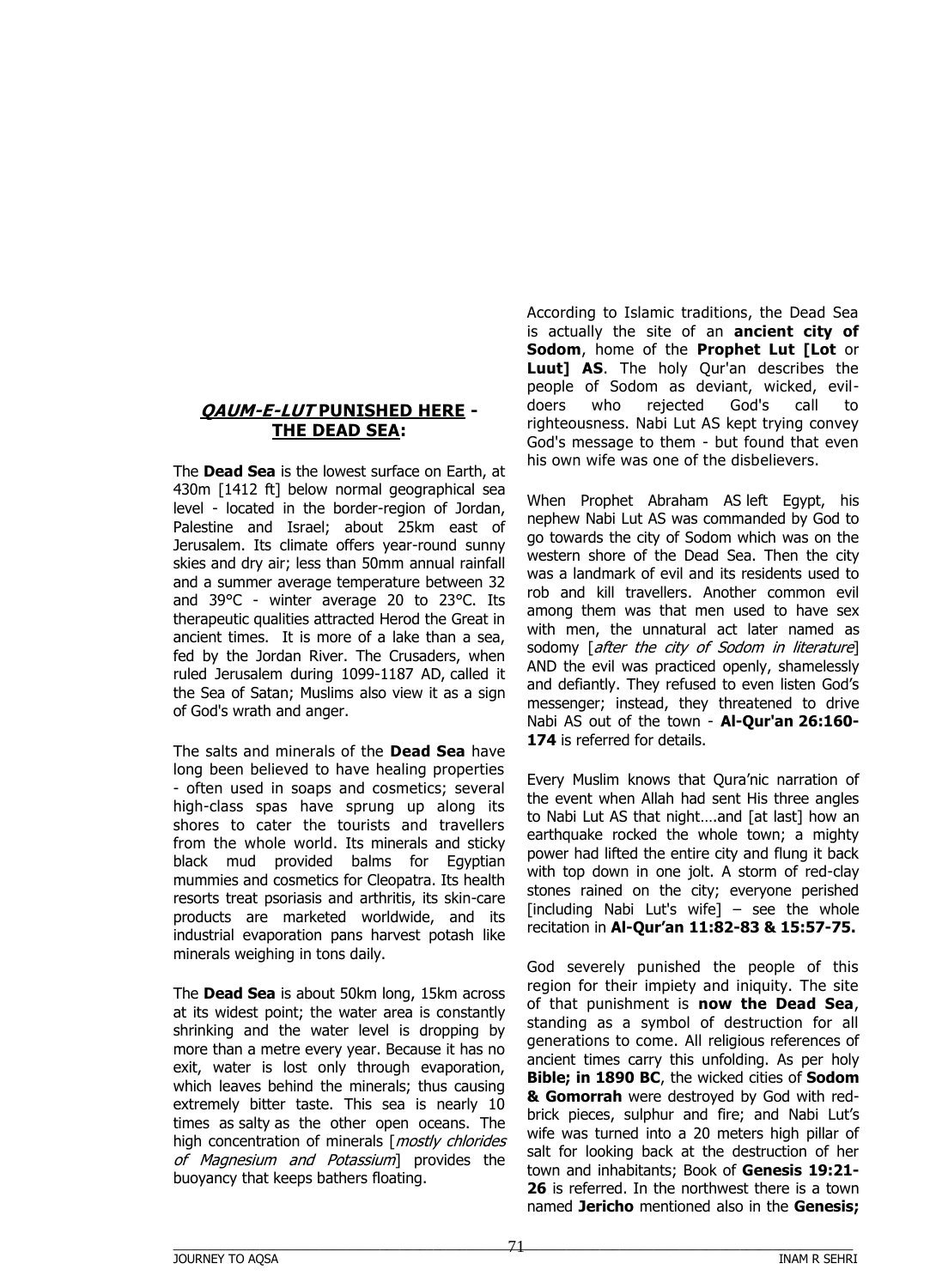got destroyed in Nabi Abraham AS times – but still living and a key-attraction for the travellers.

On the eastern side of the Dead Sea, the highest peak visible is **Mount Nebo**, where Nabi Moses AS glimpsed the Promised Land. Before destruction, the Dead Sea was a valley full of natural tar-pits. Firstly the **Arabs** discovered the value of the globs of natural asphalt that constantly floated on surface where they could be harvested with nets. The Egyptians were steady customers, as they used asphalt in the embalming process in creating mummies.

The Ancient Romans knew the Dead Sea as **Asphalt Lake**. King Herod the Great built or rebuilt several fortresses and palaces on the western bank of the Dead Sea - the most famous was **Masada** where in 70 AD, the Jewish zealots fled and got refuge after fall of the Second Temple. During **Byzantine period,** the Dead Sea remained a place of escape and refuge.

**Dead Sea Scrolls:** Jews respect this sea equally. During 1945-55, religious documents dated between 150 BC and 70 AD were found in caves near the ancient settlement of **Qumran**  about 1.6kms inland from the north West Bank – now worldly known as the DEAD SEA SCROLLS. Qumran's ancient caves and settlements are worth for Jewish travellers. Being a place where the oldest biblical documents ever found, the daily life of mystical **Essenes,** a Jewish sect that fled Jerusalem 2000 years ago – are the real attractions for Jews.

That earlier mentioned [in holy Qur'an & Biblical books] areas, towns and their tribes were erased from the earth for ever - a chapter of moral corruption was closed for all times to come. Nabi Lut AS then visited Nabi Abraham AS and when he started recounting the story of his people, he was surprised to learn that Nabi Abraham AS already knew it. **Sodom & other two towns are still under this Dead Sea – where no water creature can live or survive – and cannot ever;** it is God's decree.

The **Dead Sea** is the most unusual water reservoir in the world; so loaded with minerals that no fish or plant can live in it; so dense that bathers can lie back on its surface and read a newspaper – no breathing body can sink in it. The Dead Sea itself is 304 m [997 ft] deep, the deepest hyper saline lake in the world - with a salinity of 342 g/kg, or at 34.4%; thus no plants or animals can flourish. The southern part is devoted to evaporation pools for mineral extraction.

Since the late 1980s the landscape around the sea has been reshaped by thousands of **sinkholes** — caused by fresh water from the mountains dissolving underground levels of salt. In December 2013, representatives of Israel, Jordan and the Palestinian Authority agreed on a long-term **desalination project -** started in 2018 and to be completed till 2021. The **world's lowest roads, Highway 90**, run along the Israeli and West Bank shores of the Dead Sea and with **Highway 65** on the Jordanian side, both at 393m [1,289 ft] below sea level.

**Tourist Attractions:** The most **stunning archaeological site** on top of a hill is **Masada -** about 300m up; of course strenuous if you're not fit. If on private or group-hire vehicle, you may continue your tour to **Ein Gedi**, a nature reserve and oasis in the desert – but now considered deserted.

Public **Bus 486 / 487** travels from the Jerusalem **Central Bus Station** direct to the **Dead Sea**, Ein Gedi and Masada via Highway 90 all the way downhill [no buses on Shabbat from Friday afternoon till Saturday evening]. There is a public beach at the **Dead Sea** accessible to all. **Masada and the Dead Sea Day Trip** from Jerusalem is also available from various companies: Duration: 9 hours and fare is about £75.00.

The main access points are the oases of **Ein Gedi** and **Ein Bokek**. One has to remember that **Ein Bokek** has a public access beach with free showers; **the beach in Ein Gedi has been completely abandoned** and currently has no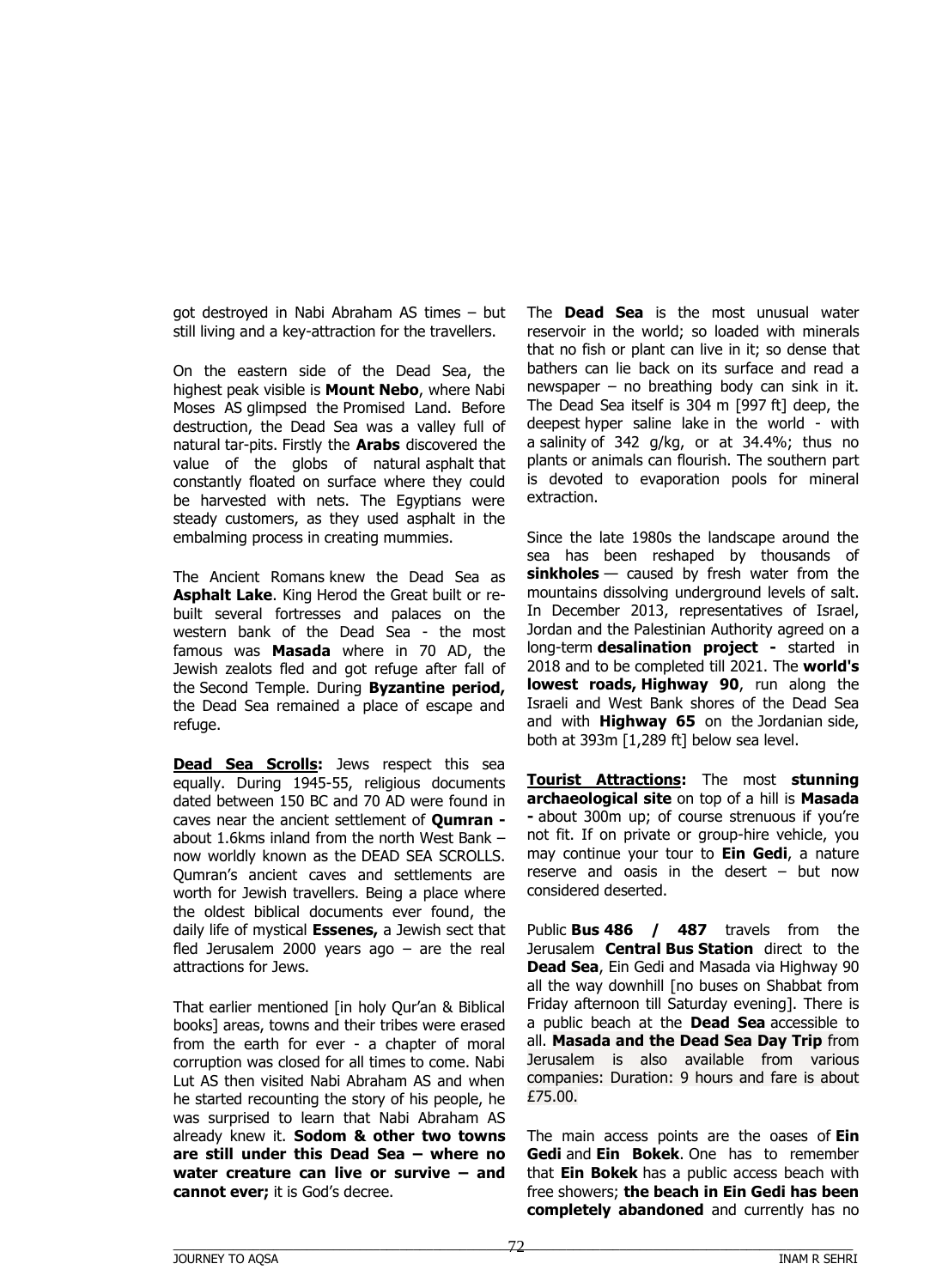facilities whatsoever. Population services are **infrequent**, so check schedules before planning your journey for the Dead Sea.

The Dead Sea is very sunny; the low altitude makes the sunlight weaker; thus sunbathing here carries a lower risk of sunburn. This quality of the Dead Sea sunlight is the real secret behind its mythological curing ability for several diseases, especially skin diseases. This is, in fact, natural photo-therapy. The hyper-saline water of the Dead Sea itself carries its own magnetism.

**Masada - Mountaintop Fortress**, Masada National Park is 18 km south of Ein Gedi, or 12 km from Ein Bokek to the cable train on the east of Dead Sea: Open 7 Days a Week; Cable Cars timings 8am - 4pm. Masada is a mountaintop fortress which King Herod, in year 35 BC, transformed into a 3 tiered winter home - the site is a UNESCO World Heritage. **Masada Sound and Light Show** is also worth enjoying but is reachable only via Arad - 20km away.

**Ein Gedi Oasis and Kibbutz**. Ein Gedi was a real oasis with lush vegetation, nestled between two streams, amidst the arid landscape. Today, it stands abandoned due to sink holes. The palm trees are dead and there are abandoned buildings everywhere. There is no longer a public beach here.

**Mount Sodom** is a mountain near the Dead Sea that has significant caves including the largest in Israel [5.5km] the caves has a salt stalagmites and stalactites.

Beware! Several people drown every year in the Dead Sea because they do not obey the rule: **Only float on your back**; accidents happen when someone tries to swim normally [stomach first] in the water. Short of actual drowning, inhalation of the water can cause specific and life-threatening medical problems. Also; wash the salt off in the beach showers before you use your towel.

The restaurant options near the Dead Sea are almost NIL; so better to take your own food with you. **Ein Bokek** town has two small shopping malls with a McDonald's, a number of Falafal Bars, a liquor store, and a few other stores selling everyday items and souvenirs. The shopping centre [visible against the majestic background of Desert Mountains] has a large McDonald's sign on the roof  $-$  the only sign of hope for the European travellers.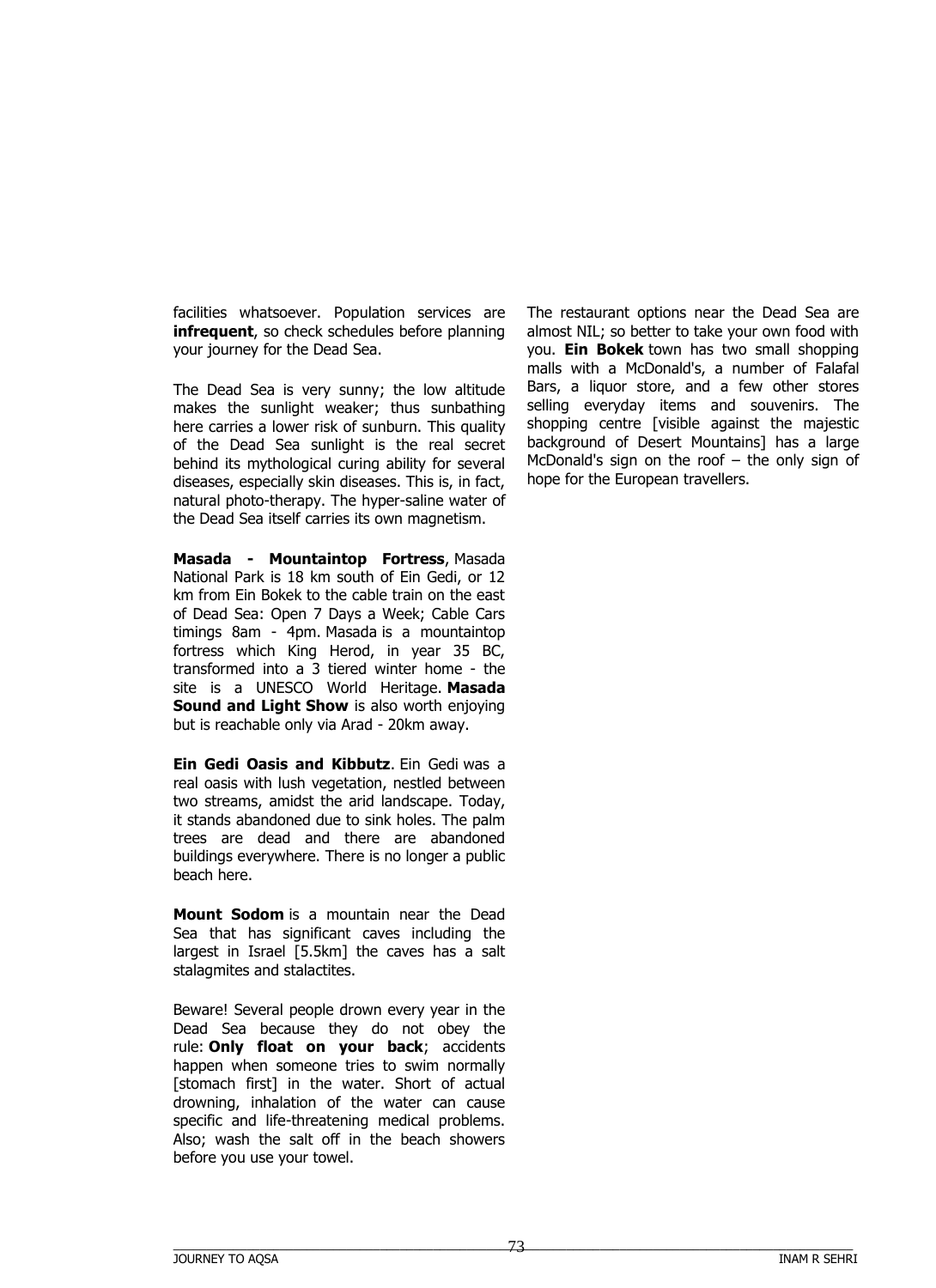#### **…..MORE PLACES TO VISIT**

**TOMB OF PROPHET SAMUEL AS:** Prophet Samuel [also called an-Nabi Samu'il or Nebi Samwil was one of the more striking personalities of the Bible, guiding the Jewish people as a messenger of the God and serving as the kingmaker of both King Saul and Saul's successor, **King [Nabi] David AS**. As per biblical notes, Samuel's mother, Hannah, was without children for many years, and gave birth to her only son after she pledged to enlist him in the service of God at the Tabernacle in Shiloh.

The tomb of the Prophet Samuel lies on the heights, atop a steep hill at an elevation of 908 meters above sea level. It is situated in the Palestinian village of **Nabi Samwil** in the West Bank, 1.3 km **north** of the Jerusalem neighbour -hood of Ramot. It is visible from miles around. As such, over the centuries, Nabi Samuel's tomb has seen armies clash at its feet, conquerors come and go, and pilgrims of many faiths assembled in worship. The site offers breathtaking views of Jerusalem, especially from the roof of the structure. The site contains an **18th century mosque**, built on the remains of Crusader-era fortress; the tomb and a small synagogue are located in an underground chamber underneath the mosque.

**Public Transportation:** From the Central Bus Station, take the 31, 32 or 67 bus to Ramot Junction and switch to the 36 Aleph line. The trip takes about 30 minutes, depending on traffic. Admission is free but modest clothing required.

Today, the tomb of Nabi Samuel and the nearby archaeological area form a National Park and the city of Jerusalem stretches at its feet.

The **Bible's Book Samuel** states that the prophet was buried in his hometown of Ramah – to the east of the hill. It is also said that in 1173 AD, the Crusaders had found the bones of Nabi Samuel in a Jewish cemetery in Ramla and reburied here, overlooking the Holy City.

The strategic location of Nabi Samuel's tomb made it the site of battles during the British conquest of Ottoman Palestine in 1917, and the village was badly damaged from artillery fire and abandoned. It was resettled in 1921, but various difficulties lead it to again disband after a number of years. The mosque was also damaged in the battle between the British soldiers and the Ottomans; but was restored soon thereafter.

The location was again significant in the 1948 Arab-Israeli War, and the 1967 Six-Day War, and was used by artillery of the Jordanians. Though the area lies in the Palestine territory but due to expanding archaeological excavations in the region, it is now now part of Israel's national park scheme. The original village located on the hilltop is still inhabited by about 20 Palestinian families or more.

On the site is a building containing a mosque built in 1730s that was formerly a church. The tomb itself is located in an underground chamber where a small synagogue is located. **Both Jewish and Muslim prayers are held at the site –** Jewish prayers regularly but Muslim prayers occasionally**,** with more religious Jews visiting on the anniversary of Nabi Samuel's death, the 28th of Iyar in the springtime.

### **TOMB of NABI ZECHARIAH:**

It is an ancient stone monument amongst others in **Kidron Valley -** completely carved out of the solid rock and does not contain a burial cavity. The base of the monument is made of three steps; above it there is a decoration of two ionic columns and the upper part is like a pyramid.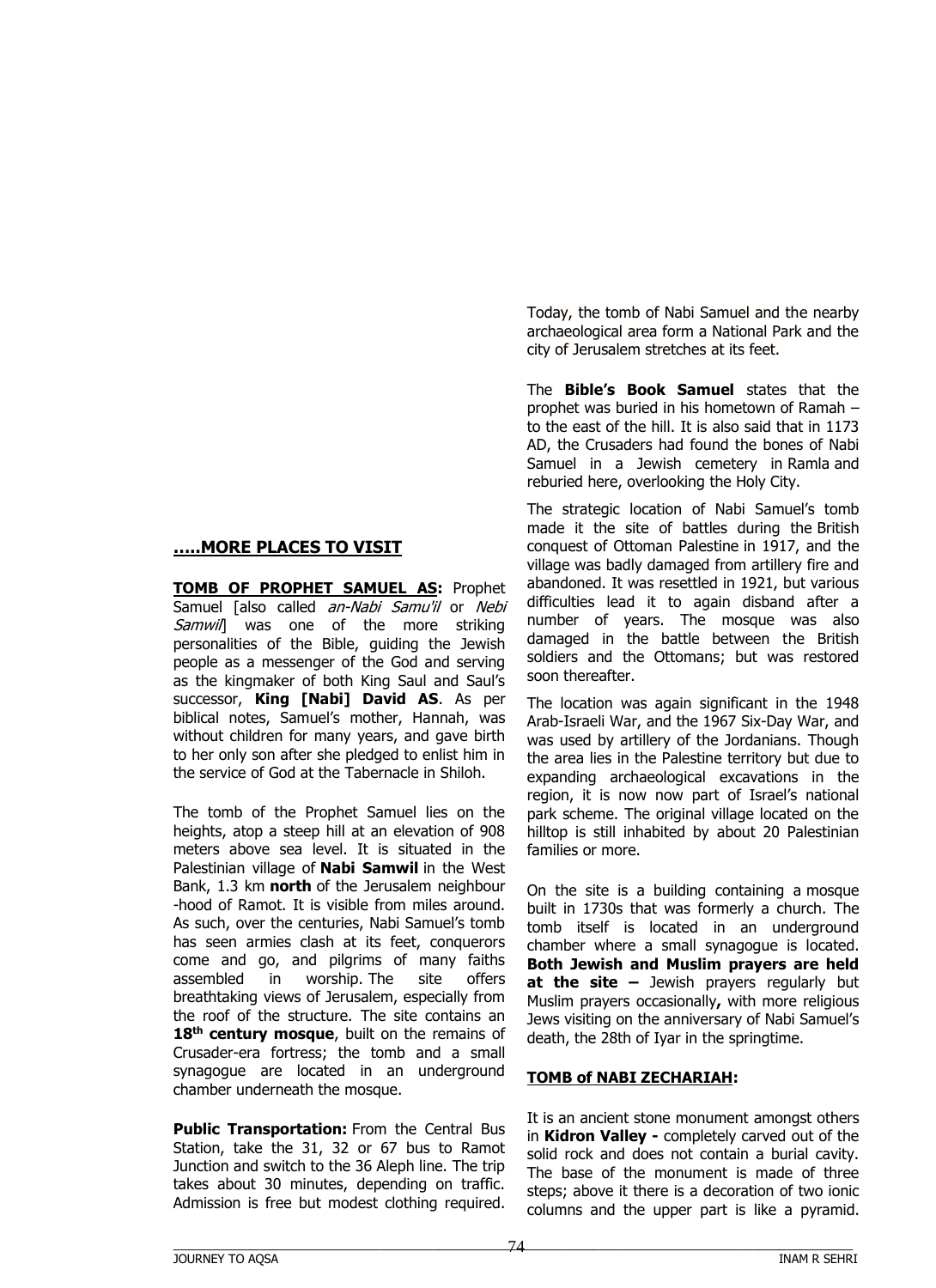Interestingly the fine masonry and decoration is visible on the facade only; while the other sides of the tomb are extremely rough and unfinished.

The tourists see a huge dark cave adjacent to Nabi Zechariah's tomb but sealed and closed. As Jewish traditions also adopted by Christians, this cave is believed to be the burial place of **Haggai, Nabi Zechariah AS and Malachi,** the last three Hebrew Bible prophets who are believed to have lived during the 1st century BC.

The site has been venerated by the Jews since medieval times, and they often visit the site and worship at the cave. In 1882, the Christian leadership acquired the location for the Russian Orthodox Church, planned to build it which aroused strong protests. The Ottoman courts ruled in 1890 that the transaction was binding but the Russians agreed to keep the site open for people of all faiths.

Nabi Zechariah AS is mentioned in holy Qur'an as prophet and father of John the Baptist; he was a righteous priest-in the 2<sup>nd</sup> Temple in Jerusalem AND used to manage the services there. As he reached his old age, Nabi Zechariah AS got worried over who would continue the legacy of preaching the message of God after his death; then he prayed to God for a son. As a gift from God, Nabi Zechariah was given a son named **Yaḥyā** [John the Baptist], a name specially chosen for this child alone; Nabi Zechariah was 92 years old then; **Al-Qur'an** 19:4–10.

Nabi Zechariah AS was [also made] the guardian of Jesus's mother [holy] Mary because she had already dedicated herself for Special Service to the God Almighty. Holy Mary grew up with excellence while in the care of Nabi Zachariah AS – which showed his status as a pious man. He was frequently praised in the Qur'an: "....And Zachariah and John, and Jesus and Elias: all were [in the ranks] of the righteous." — **Al-Qur'an** 6:85. In the Bible's book **2 Chronicles [24:20-21]**, Nabi Zechariah AS has also been mentioned in a very respectable way.

Coming back; **Nabi Zechariah's** rest place, and principles of the construction are similar to that of the **Tomb of Benei Hezir** - which is the oldest of four monumental rock-cut tombs standing together and dates to the period of  $1<sup>st</sup>$  century BC. The tomb's inscription reveals that the cave was used by several generations of wealthy Benei Hezir family. In the Hebrew Bible there are two mentions of men with the name of Hezir. One was the founder of the 17th priestly division [**1 Chron**. 24:15]; the other one was among the leaders who set their seal to the covenant with Nehemiah [**Neh**. 10:20].

It is a complex of 38 burial caves. The tombs were originally accessed from a single rock-cut stairwell which descends from the north. At a later period an additional entrance was created by quarrying a tunnel from the courtyard of the Tomb of Zechariah. The stairs lead into a large circular central vault measuring 24 ft in diameter. From it, two parallel tunnels, 5 ft wide & 10 ft high, go 20 yards deep into the rock. A third tunnel runs in another direction - all connected by cross galleries and runs for about 40 yards.

Outside, the first stone pillar is the **burial chamber of Absalom,** Nabi David's third son, by Maacah, was born in Hebron. He moved at an early age along with the transfer of the capital to Jerusalem, where he spent most of his life. He was a great favourite of his father, and of the people. His charming manners and personal beauty were exemplary. He lived in great style and used to drive in a magnificent chariot. Absalom eventually rebelled against his father and was killed during the Battle of Ephraim's Wood; **2 Samuel 18:1-17** is referred.

The fact remains that the tombs do not contain bodies as these are solid objects carved from the rock. Fact remains that in ancient times there was custom that the body used to be buried in the backyard family-cave and the rock in front was carved to make it a pointed mark that here that body or coffin was laid down. Here also, the caves are there on the back side of the rock-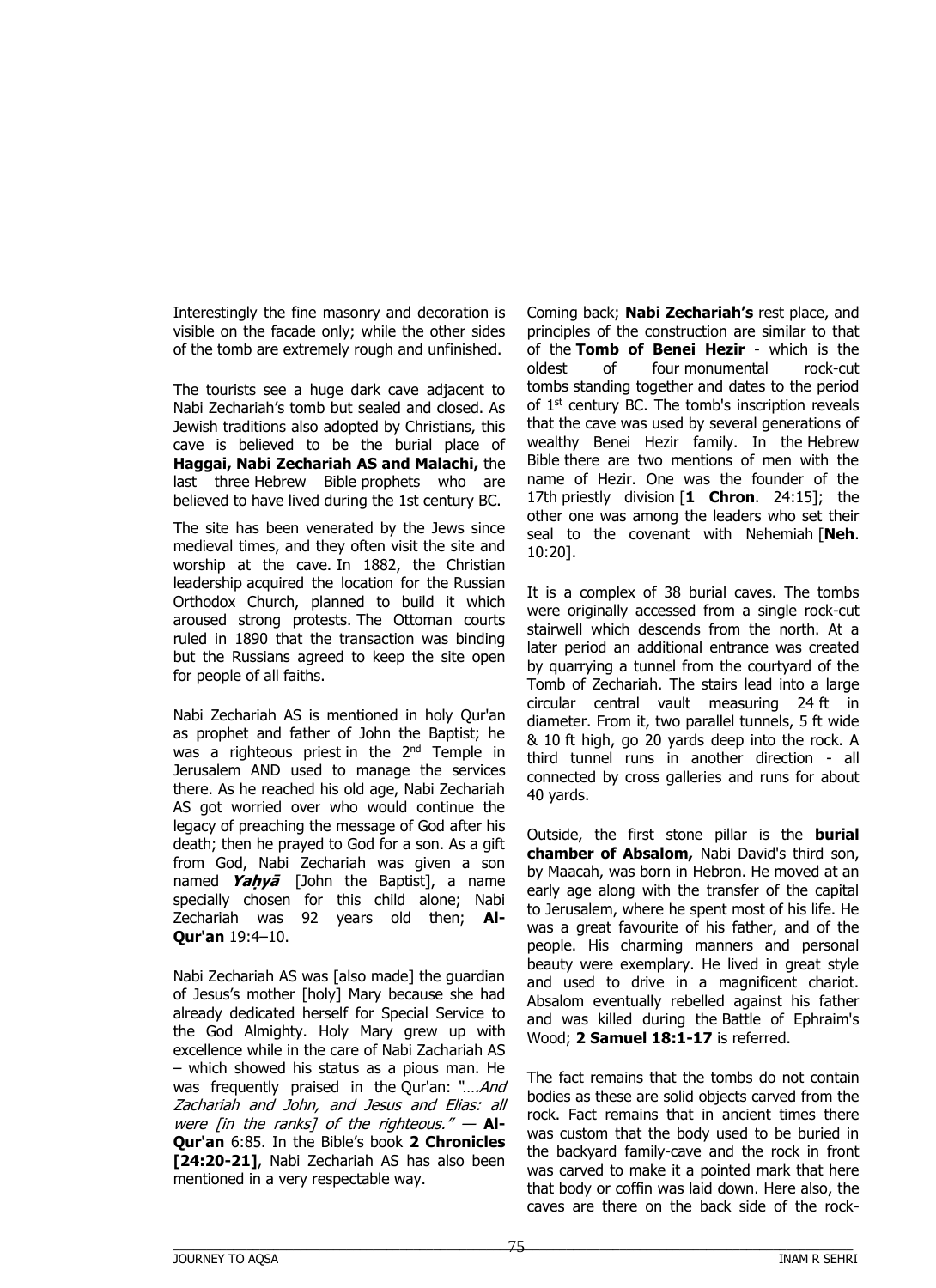mark with two openings; now seen closed with iron doors and bars. Nothing can be seen inside while the whole history is buried there.

The fact also remains that no-where else **Nabi Zechariah's** burial place is approved by historians. The history of holy Mary's birth, staying around in the temple at Jerusalem and Jesus's birth 9km away and childhood nearby do point out that it is the right burial place of Nabi AS.

### **TOMBS OF SANHEDRIN:**

Also called **Tombs of the Judges**, is an underground complex **of 63 to 71 rock-cut tombs** located in a public park in northern Jerusalem called **Sanhedria**. They are part of a giant **necropolis** situated to the north-east of the Old City and dating to the **Second Temple period;**  there are about 1,000 burial caves within 4.8 km of the Old City constructed during 1st century AD; the tombs are noted for their elaborate design and symmetry. The tombs were made open to the public in 1930s.

The **Sanhedrin** [in *Greek:* sitting together] was an assembly of rabbis appointed to sit as a tribunal - classed as **rabbinical courts** then; lesser Sanhedrin used to be of 23 judges and only ONE Great Sanhedrin of 71 judges, which among other roles acted as the Supreme Court. In Jerusalem, the Great Sanhedrin used to sit in the **Second Temple** and used to convene every working day. After destruction of the Temple in 70 AD, the Great Sanhedrin moved to Galilee, nearby Roman province. The last universally binding decision of the Great Sanhedrin appeared in 358 AD, when the Hebrew Calendar was abandoned by the Christian rulers.

The Tombs of the Sanhedrin are known by different names in history. In 1235 AD, Jews called them the **Tombs of the Righteous;** the Christian literature of year 1611 AD said as **Tombs of the Prophets**; some called it by their original name - **Tombs of the Judges**  because the tombs contain 71 burial niches as the number of members of the Sanhedrin. However, the **Tombs of the Sanhedrin** have been a site for Jewish pilgrimage and prayer since  $13<sup>th</sup>$  century. The facade of the tomb used to appear differently - as **'caves within caves'**.

Inside are four burial chambers on two levels. The largest chamber, just inside the entrance, contains 13 arched burial niches arranged on two tiers, one atop the other, with some dividing the niches into pairs. Each niche measures 50 x 60cms. Other chambers contain further 10 to 12 more niches - but each chamber is designed with symmetry. Stone coffins were also found in rockcut vaults within the complex. There are 63 burial niches in the tomb, along with several cubicles for bone collection.

Opinions differ as to how the dead bodies were placed in so small niches but it might not be the situation. Most historians understand that only bones of the dead body were kept in stone coffins - not the whole body. In 1867, a French archeologist of the tombs discovered a sarcophagus [stone coffin] inscribed with the name Yitzchak [Isaac] in Hebrew. Over protests of the local Jewish residents, the archeologist stopped further exploration but took that coffin with him to France, where it was dis-played in the **Louvre Museum in Paris.** 

# **Mahane Yehuda Market**

[Shuk Mahane Yehuda], often referred as **'The Shuk'**, is a marketplace in Jerusalem, originally open-air but now partially covered. Popular with locals and tourists alike, the market's more than 250 vendors sell fresh fruits and vegetables; baked goods; fish, meat and cheeses; nuts, seeds, and spices; wines and liquors; clothing and shoes; and house-wares, textiles, and what not.

In and around the market are stands, juice bars, cafes, and restaurants. The colour and bustle of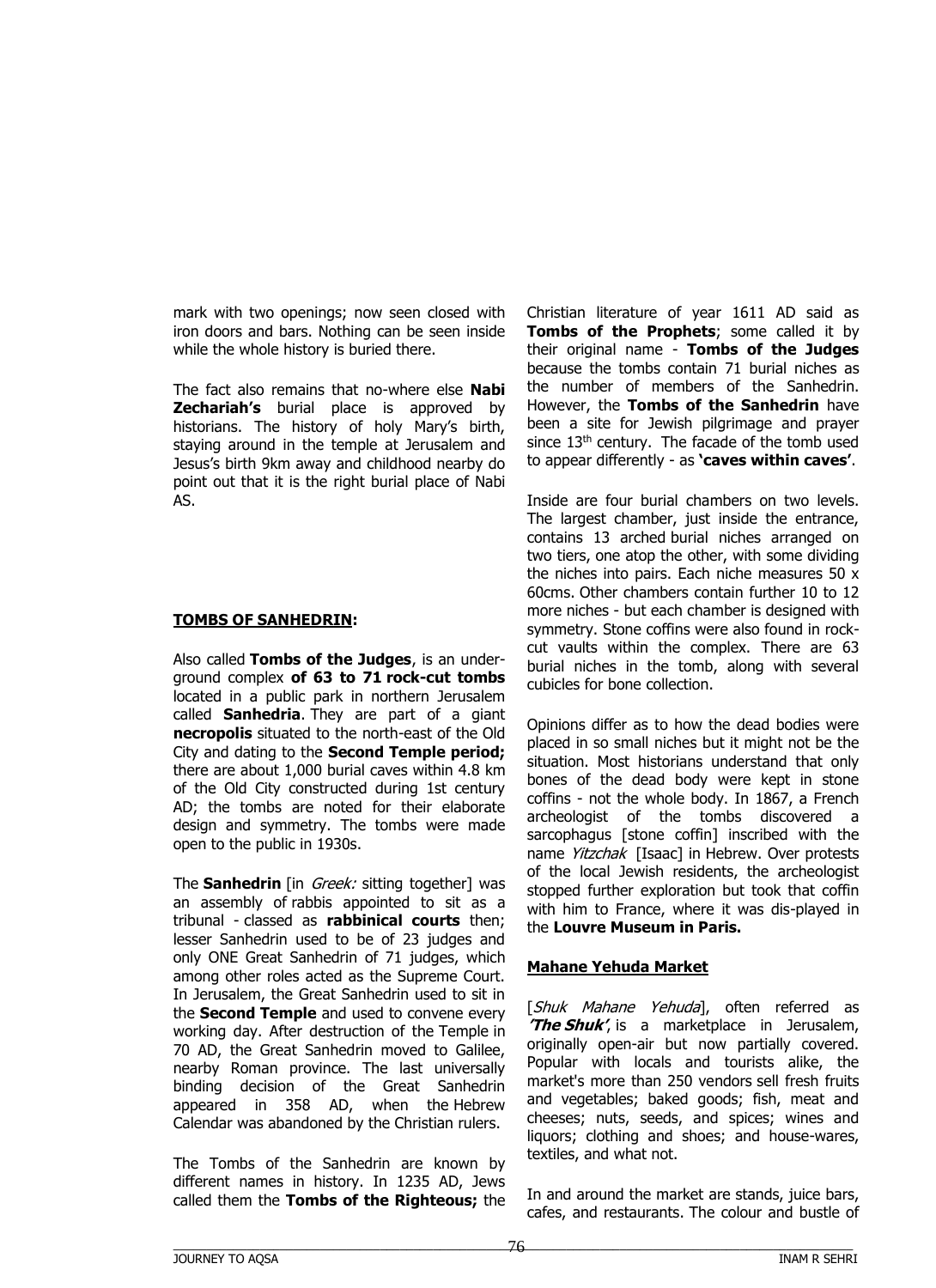the marketplace is accentuated by vendors who call out their prices to passers-by through shouting & hand waving.

It's definitely a must visit, and again it's up there in every tourist's **favourite** things to do in Jerusalem. **The Shuk**, as it's usually called, is Jerusalem's biggest market; a busy place, with delicious food everywhere you look – rows of glistening baklawa, halva topped with roasted nuts, fruit and vegetables, street food… Visitors always feel bewildered in these kind of place  where to go and what to eat first. Every tourist spends some time there in the **Mahane Yehuda** - quite busy with falafel, shawarma, Kobbedah, sesame seeds Halva and juice stands lining the alleys and everything else you'd expect from a market.

Here is where **Bitemojo** comes in. Bitemojo is a phone-app specially designed for European and American visitors which claims: "Forget about everything you've heard about Jerusalem and join us for a food tour to explore all the places and people who are responsible for the creative revolution in the city. Professor Richard Florida came up with the term CREATIVE CLASS to describe the new generation which has been turning the big cities into......."; it costs around 25\$ per person only.

The concept is quite simple – a **self guided food tour**. The Shuk is so busy, that following a guide is very hard. On a Bitemojo tour you simply follow a map that takes you to various places of interest – most of them food related, but not exclusively. Once you get to a food stop, you simply show your phone to the seller who will hand you a 'bite' – most tourists try  $k$ hachapuri [Georgian bread topped with cheese], kubeba [fried croquettes stuffed with meat] and a cookie with ice cream to end with sweet note.

**….and at night!** Most markets are kind of dead during the night – not the Shuk, which seems to be living a parallel life after sunset. Gone are the fruit & veg stalls, it's time for the bars to open their doors. With cool music, outdoor seating and lots of delicious food and drinks, the Shuk

becomes definitely one of the coolest Jerusalem hangouts after dark – with an atmosphere that is light years away from the sacred Old City and goes similar to what you'll find in Tel Aviv, Israel's capital.

There's also another reason to visit the Shuk at night – checking out Solomon Souza [a British born painter & street artist's art, 150 portraits of historical and contemporary figures painted on the shutters of the stalls, making the atmosphere of **Mahane Yehuda** at night fantastic and unforgettable.

**URBAN ART:** the tourists don't see much street art around Jerusalem besides the Shuk, but there are a couple of places where one can see some **urban art projects** – like the rooftop of **Clal Center**, an indoor shopping mall built in the Seventies which is worth a visit for its cool architecture alone. Another piece of urban art are **giant poppies** that inflate when you walk by, found in **Valiero Square**, near the ultraorthodox district near the Mahane Yehuda market. Some visitors have special craze for young artists, both local and from around the world, they can head to **Beitar Jerusalem** at 155 Jaffa Road - a contemporary art centre. There are also many cool contemporary art galleries in Jerusalem but most tourists give more attention to visit the millennia old real artremains of the Old City.

# **Ein Karem**

Another place away from Old Jerusalem, **Ein Karem** used to be a separate village that now forms part of the city. **Ein Karem is worth a visit** – because the **Church of St John the Baptist** exists here. It is a Catholic church built in the location where St John [Prophet Yahya AS] the Baptist was born. It's a completely different experience compared to the Church of the Holy Sepulchre [always flooded with devotees] but here around the atmosphere is meditative, calm and quiet.

The Church of St. John carries its mention in the written history since at least 1113 AD. In 1480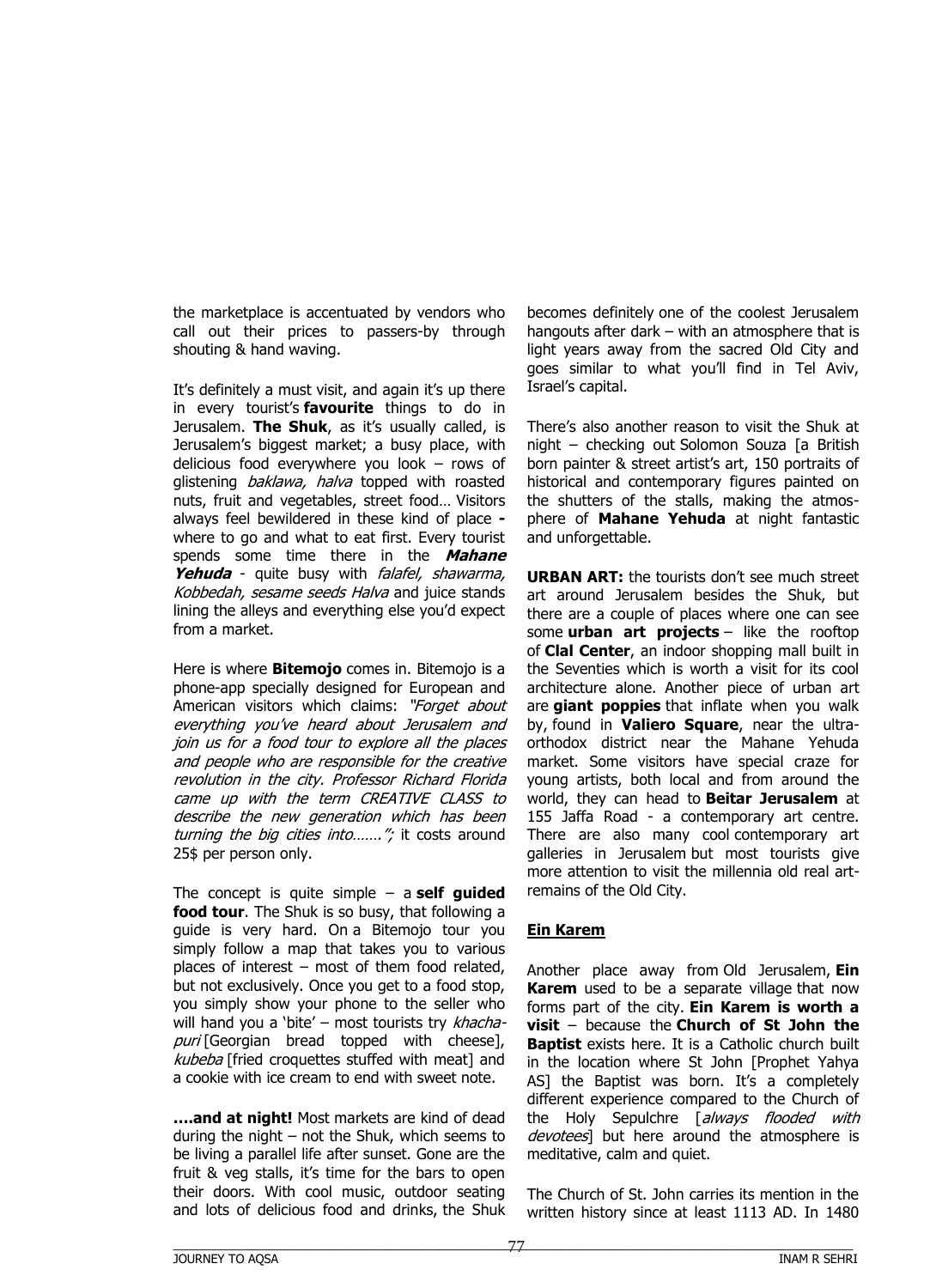AD, one writer Felix Fabri, a Swiss Dominican theologian (1441-1502 AD), reported it as tall and vaulted building but turned into a stable for animals. During Ottoman era, in the 1670s, the village Ein Karen was given to the Franciscans. In 1697, it was rebuilt from the ground as a large square building, uniform, beautiful and neat all over. In early 1800s, the convent appeared to be superior in comfort and equal to that of Nazareth. In 1883, the Palestine Exploration Fund noted that the Church of the Baptist was of Crusading origin but later the dome was raised from four heavy piers; the grotto was reached by seven marble steps and the monks were chiefly Spaniards.

### **The Israel Museum**

The Israel Museum is the **largest in Middle East**, showcasing a number of collections that include archaeological artefacts, paintings, sculptures and even a huge model of ancient Jerusalem on the rooftop. The highlight of the museum is definitely the **Shrine of the Book**, where you can see the Dead Sea Scrolls, believed to be the most ancient manuscripts in the world. The latest addition to the shrine is – **Nano, the smallest Bible in the world,** a chip the size of a grain of rice where the whole Bible is inscribed.

The visitors like to see the **Holyland Model of Jerusalem** of the city of Jerusalem in the late 2nd Temple Period. The model was moved from its original location at the Holyland Hotel in Bayit VeGan to a new site at the southern edge of Billy Rose Sculpture Garden at the said Museum in June 2006.

The model, as of 2,000 sq m [22,000 sq ft] was commissioned in 1966 by Hans Kroch, the owner of the Holyland Hotel, in memory of his son, Yaakov, an IDF soldier who was killed in the Israeli War of 1948. The model was designed by Israeli historian Michael Avi -Yonah based on the writings of Flavius Josephus. The model includes a replica of the Herodian Temple. For the move, the model was sawn into 1,000 pieces and later

reassembled - the Holyland Hotel then spent \$3.5 million on the move.

### **The Holocaust Memorial**

**Yad Vashem, the Holocaust museum,** is not only a memorial for the 6 million Jews who lost their lives in the holocaust; it also works as a research and education centre. It is dedicated to preserving the memory of the dead; honouring Jews who fought against the Nazi army and Gentiles who selflessly aided Jews in need. One room after another, it gives us goose-bumps that stay till we step out of the museum. Artefacts, books, clothes, footwear and other belongings bring waves of sorrow for the visitors.

Established in 1953, **Yad Vashem** is on the western slope of Mount Herzl, also known as the Mount of Remembrance, at a height of, 804 meters [2,638 ft] above sea level and adjacent to the Jerusalem Forest. The memorial consists of a 44.5 acre complex containing the Holocaust History Museum, memorial sites such as the Children's Memorial and the Hall of Remembrance, the Museum of Holocaust Art, sculptures, outdoor commemorative sites such as the Valley of the Communities, a synagogue, a research institute with archives, a library, a publishing house, and an educational centre.

A core goal of Yad Vashem's founders was to recognize non-Jews who, at personal risk and without a financial or evangelistic motive, chose to save Jews from the ongoing genocide during the Holocaust. Yad Vashem is the second-mostvisited Israeli tourist site, after the Western Wall, with approximately one million visitors each year – no admission fee is applicable.

About 1.5 million children were also killed; the photos of young boys and girls are projected on the glass and in the background one can hear their names, age and country of origin. Millions of reflections of twinkling lights, which actually originate from just 5 candles kept at various angles using mirrors, intensify the grief. There is also a memorial named Righteous, for all those non-Jews who risked their lives and helped Jews